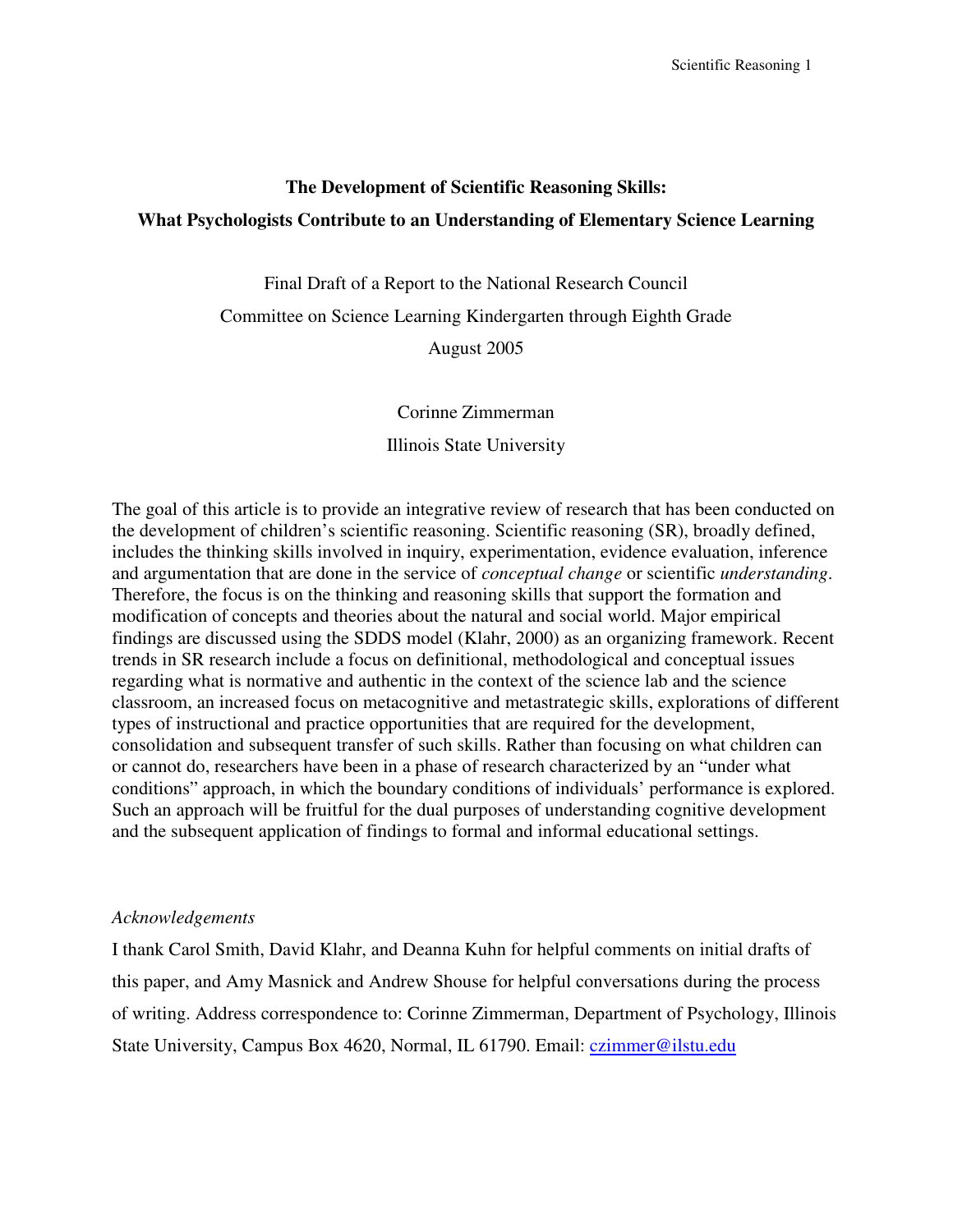### Outline

## **OVERVIEW**

### APPROACHES AND FRAMEWORK

The Domain-Specific Approach: Knowledge about Scientific Concepts The Domain-General Approach: Knowledge and Skills of Scientific Investigation Integration of Concepts and Strategies: A Framework for the Scientific Discovery Process Summary

### THE DEVELOPMENT OF SCIENTIFIC THINKING

*Research Focusing on Experimental Design Skills*

*Research on Evidence Evaluation Skills*

The Evaluation of Covariation Matrices and Data Tables

Coordinating Theory with Covariation Evidence

Reactions to the Kuhn et al. (1988) Studies

Covariation Does Not Imply Causation: What's Normative?

The role of causal mechanism.

Considerations of plausibility.

Operationally Defining Performance on Evidence Evaluation Tasks

Causal versus Scientific Reasoning

Evaluating Anomalous Data: Instructional Interventions and Cognitive Processes

How Evidence is Evaluated: Chinn and Brewer's Models-of-Data Theory

Summary: The Development of Evidence Evaluation Skills

*Integrated Approaches to Scientific Reasoning: Partially Guided and Self-Directed Experimentation* General Features of Integrated Approaches

Developmental Differences

Searching Hypothesis Space: Prior Knowledge and the Selection of Hypotheses Predictions and Plausibility: Bridging the Search for Hypotheses and experiment Searching Experiment Space: Strategies for Generating Evidence

Data Management

Evaluating Evidence: Interpretation and Inferences.

Continuous outcome measures and the understanding of measurement error.

Knowledge Change: Bridging Evidence Evaluation and Hypothesis Space

Evaluating "anomalous" evidence.

Evaluating evidence in social versus physical domains

Bootstrapping Experimentation Strategies and Conceptual Change

Individual Approaches to Self-Directed Experimentation

Theorists versus experimenters.

Perceived goal: scientists versus engineers.

Summary Developmental Differences and Individual Approaches

*Instructional and Practice Interventions*

Prompts

Instruction and Practice

An Example of Classroom-Based Design Experiment

### SUMMARY AND CONCLUSIONS

How Do Children Learn Science?

How Can Cognitive Developmental Research Inform Science Teaching and Learning? Future Directions for Research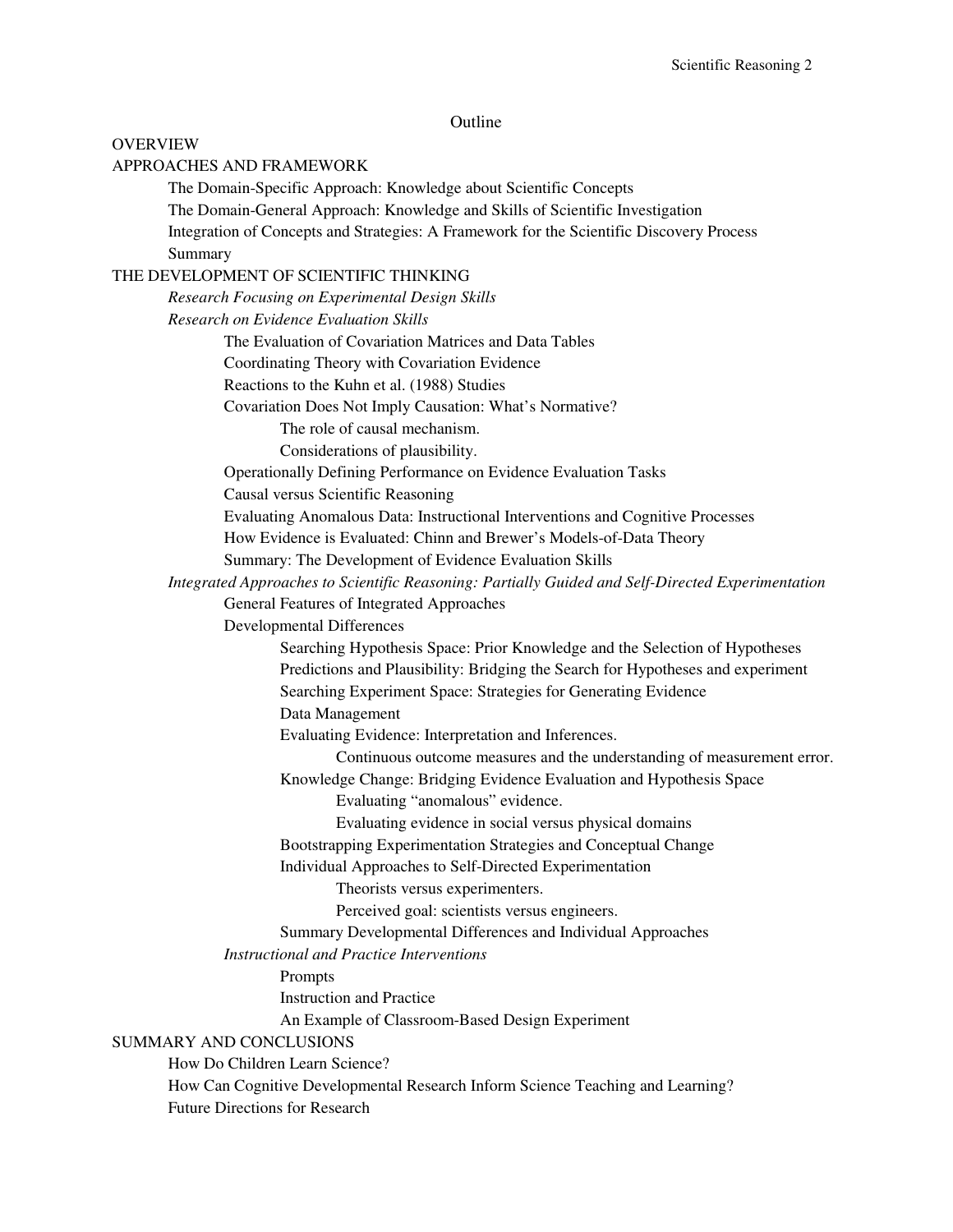## **The Development of Scientific Reasoning Skills: What Psychologists Contribute to an Understanding of Elementary Science Learning**

Children's thinking has been of interest to both psychologists and educators for over a century. The past several decades have witnessed an increase in research on children's scientific reasoning. Developmental psychologists have been interested in scientific thinking because it is a fruitful area for studying conceptual formation and change, development of reasoning and problem solving, and the trajectory of the skills required to coordinate a complex set of cognitive and metacognitive abilities. Educators and educational psychologists have shared this interest, but with the additional goal of determining the best methods for improving learning and instruction in science education. Research by developmental and educational researchers, therefore, should and can be mutually informative.

In an earlier review of the development of scientific reasoning skills (Zimmerman, 2000), I outlined the main findings of studies that were focused on experimentation or evidence evaluation skills as well as studies that examined the co-development of reasoning skills and conceptual knowledge. That review pointed to the need for an increase in research at the intersection of cognitive development and science education, and that such synergistic research could help children to become better science students and scientifically literate adults. In the intervening years, there is evidence that educators and curriculum designers have been influenced by laboratory research on children's thinking. Concurrently, there is evidence that cognitive and developmental researchers have become aware of the objectives of science educators and the updated education standards which recommend a focus on investigation and inquiry in the science classroom at all educational levels (e.g., American Association for the Advancement of Science, 1990; 1993; National Research Council, 1996; 2000) and have, moreover, used such knowledge in guiding their research questions and studies completed in both the lab and the classroom. Such a synergistic research strategy is especially important in light of current political and educational climate calling for "scientifically based research" and "evidence based strategies" to support educational reforms (Klahr & Li, 2005).

The goal of the present paper is to reiterate that research by cognitive developmental and educational psychologists can inform efforts to reform science education and, potentially, teacher preparation. My primary objective is to summarize research findings on the development of scientific thinking skills, with a particular focus on studies that target elementary and middle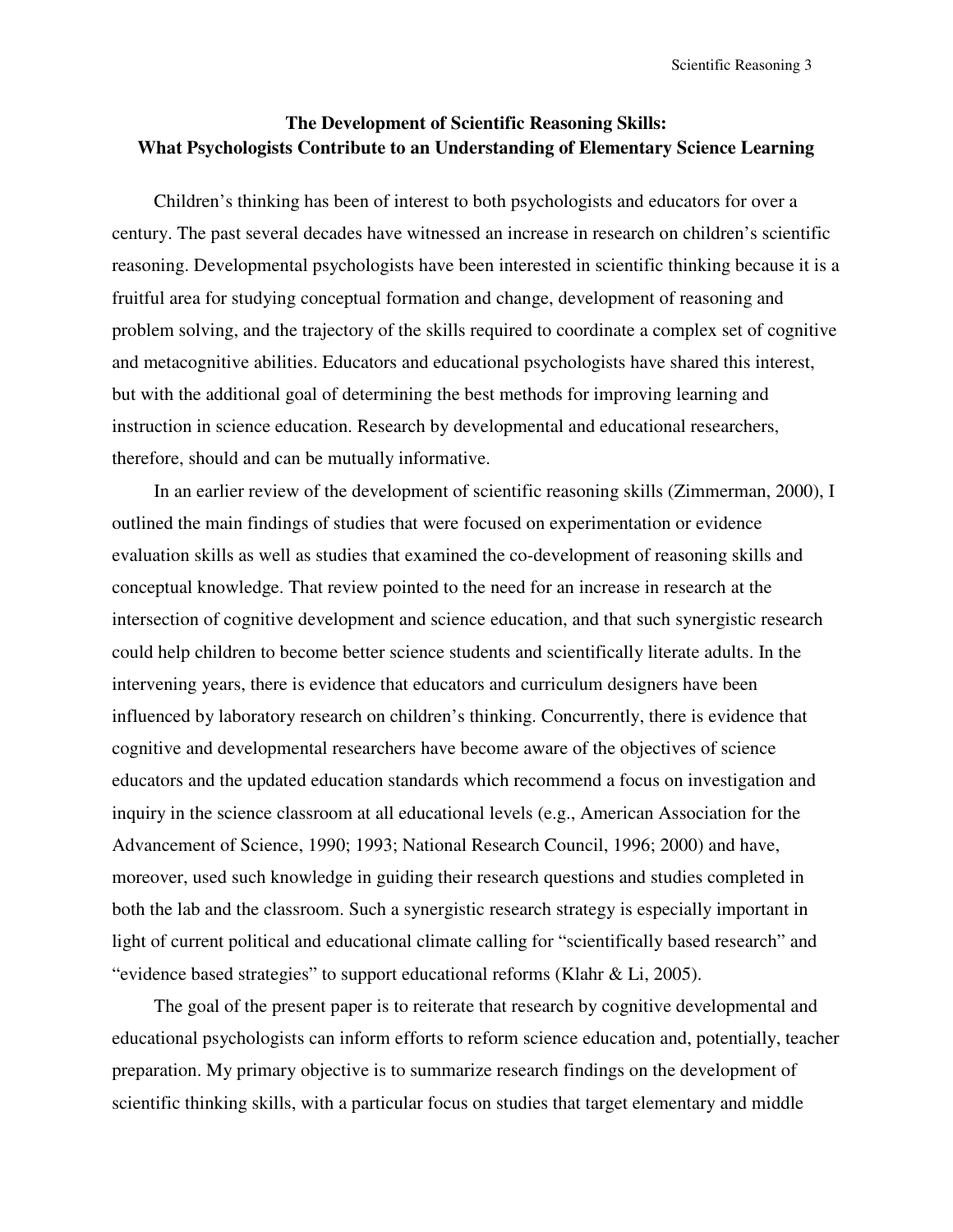school students. Additionally, I will highlight conceptual and methodological changes, draw attention to the trends that have emerged in the scientific reasoning research literature in the past 5-7 years, and integrate the findings of new and previously reviewed research.

Scientific reasoning, by definition, involves both conceptual understanding and inquiry skills. Sufficient research has been compiled to corroborate the claim that in the context of investigation, domain-specific knowledge and domain-general strategies "bootstrap" one another, such that there is an interdependent relationship between these two types of knowledge. However, there is evidence that as is the case of intellectual skills in general, the development of the component skills of scientific reasoning "cannot be counted on to routinely develop" (Kuhn & Franklin, 2006, p. 47ms). That is, young children have many requisite skills needed to engage in scientific thinking, but there are also ways in which even adults do not show full proficiency in investigative and inference tasks. Although all students do not pursue careers in science, the thinking skills used in scientific inquiry can be related to other formal and informal thinking skills (Kuhn, 1991; 1993a; 1993b; 2002; Kuhn & Pearsall, 2000).

Research efforts, therefore, have been focused on how such skills can be promoted by determining which types of educational interventions (e.g., amount of structure, amount of support, emphasis on strategic or metastrategic skills) will contribute most learning, retention and transfer, and which types of interventions are best suited to different students. There is a developing picture of what children are capable of with minimal support, and research is moving in the direction of ascertaining what children are capable of, and when, under conditions of practice, instruction and scaffolding so that it may one day be possible to tailor educational opportunities that neither under- or overestimate their ability to extract meaningful experiences from inquiry-based science classes.

Literature from the psychology of science and the history and philosophy of science has taught us much about the thinking of professional scientists (e.g., Dunbar, 1995; 2001; Feist & Gorman, 1998; Gholson, Shadish, Neimeyer, & Houts, 1989; Giere, 1991; Klahr & Simon, 1999; Thagard, 1998c; Tweney, 2001). Recently, there has been an increased interest in which features of authentic science should be incorporated into classroom and laboratory tasks (e.g., Chinn & Malhotra, 2001; 2002b; Kuhn, 2002; Kuhn & Pearsall, 2000; Metz, 2004; Tytler & Peterson, 2004; Zachos, Hick, Doane, & Sargent, 2000). There has been a call to incorporate more features of authentic science into educational contexts (see Chinn & Hmelo-Silver, 2002) so that students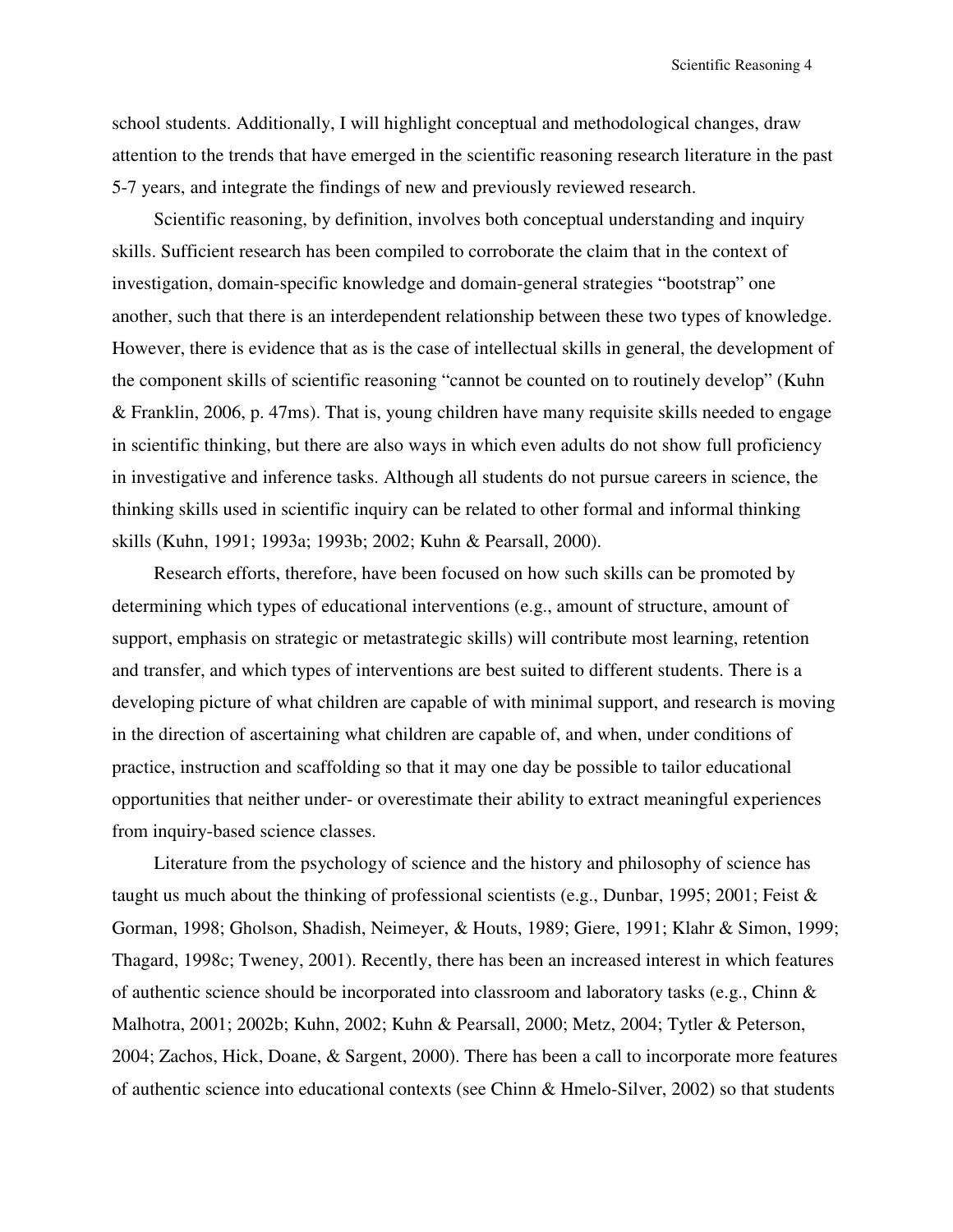may develop reasoning processes and epistemological understanding that is truer to real scientific inquiry, and which will promote the skills and dispositions to help students to become "little scientists" and scientifically literate adults (Metz, 2004; O'Neill & Polman, 2004).

### **OVERVIEW**

The plan of the article is as follows. In the first section, I will briefly describe the two main approaches to the study of scientific thinking: one focused on the development of conceptual knowledge in particular scientific domains, and a second focused on the reasoning and problemsolving strategies involved in diverse activities such as hypothesis generation, experimental design, evidence evaluation and drawing inferences. Both approaches will be introduced to distinguish two different connotations of "scientific reasoning" that exist in the literature, but it is the second line of research that is the primary focus of this review. Klahr's (2000) *Scientific Discovery as Dual Search* (SDDS) model is a descriptive framework of the cognitive processes involved in scientific discovery and integrates elements of the concept-formation approach with the reasoning and problem-solving approach into a single coherent model. The SDDS model will be described because it will serve as the framework around which the main empirical findings will be organized.

The second section will include a review of the literature. This review will include (a) research on experimentation skills; (b) research on evidence evaluation skills; and (c) research that takes an integrated approach. In these integrative investigations of scientific reasoning, participants actively engage in all aspects of the scientific discovery process so that researchers can track the development of conceptual knowledge and reasoning strategies. Such studies typically include methodologies in which participants engage in either partially guided or selfdirected experimentation. The current review will focus on the reasoning or problem-solving solving skills involved in students' scientific inquiry. Many of these studies include SR tasks that are either knowledge lean, or are situated within a particular scientific domain (e.g., genetics). Studies that focus specifically on conceptual development in various scientific domains (e.g., physics, biology) will not be discussed here. Reviews and collections of work on domainspecific concepts can be found in Carey (1985), Gelman (1996), Gentner and Stevens (1983), Hirschfeld and Gelman (1994), Keil (1989), Pfundt and Duit (1988), Sperber, Premack, and Premack (1995), and Wellman and Gelman (1992). Additional approaches to the study of scientific reasoning also exist, such as the study of explanation (e.g., Keil & Wilson, 2000;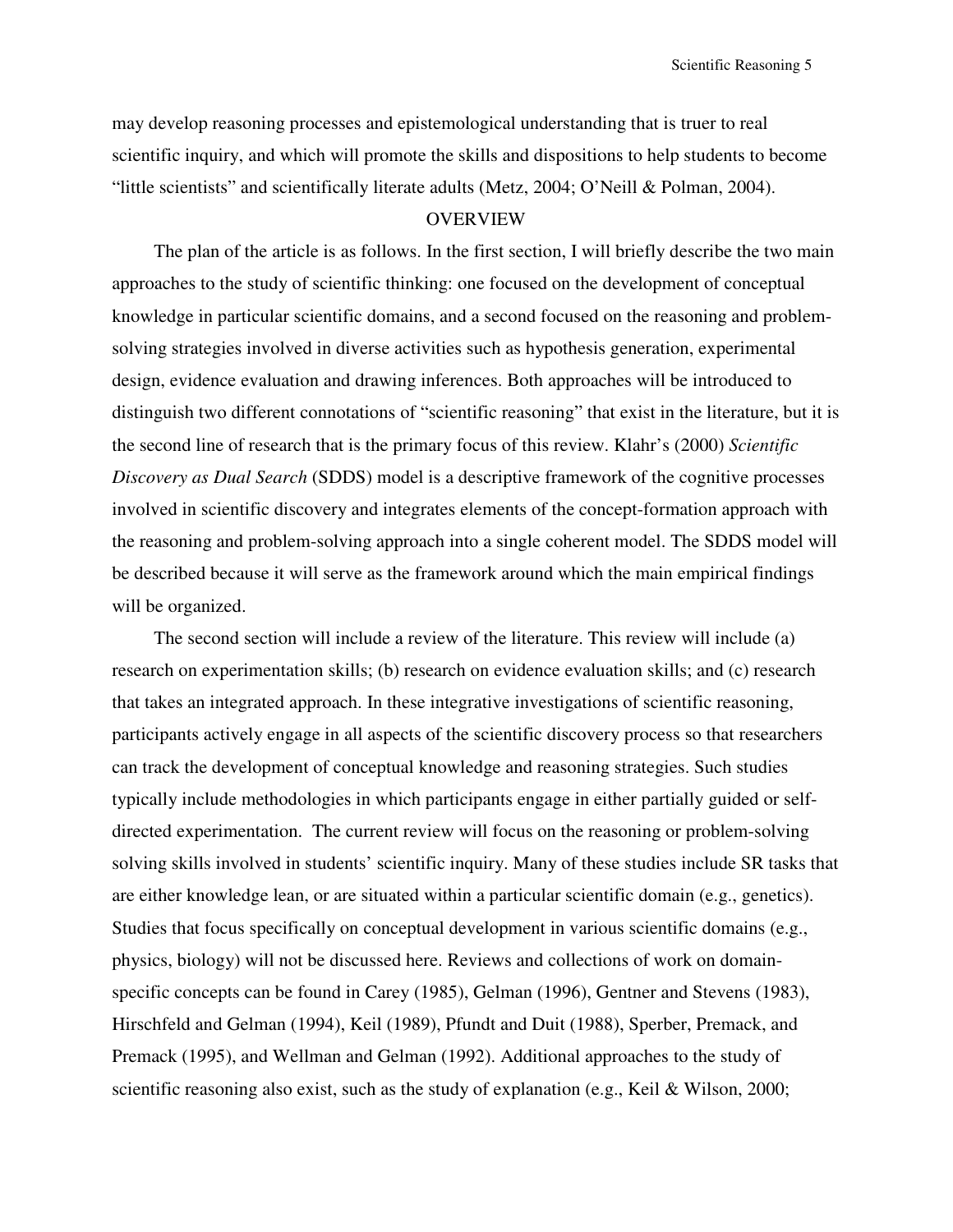Rozenblit & Keil, 2002) and students' epistemologies of science (e.g., diSessa, 1993; Smith, Maclin, Houghton, & Hennessey, 2000), but space limitations also preclude a thorough treatment of these topics, despite their obvious important for a full understanding of scientific reasoning.

In the final section of the paper, I will provide a general summary around the points outlined above. I will highlight the consistent findings and limitations of the body of work that addresses the dual purposes of understanding cognitive development and the application of such knowledge to the improvement of formal and informal educational settings.

### APPROACHES AND FRAMEWORK

The most general goal of scientific investigation is to extend our knowledge of the world. "Science" is a term that has been used to describe both a body of knowledge and the activities that gave rise to that knowledge. Similarly, psychologists who study the development of scientific knowledge in children have distinguished between the *product* (i.e., individuals' knowledge about scientific concepts), and the *processes* or activities that foster that knowledge acquisition. Science also involves both the *discovery* of regularities, laws, or generalizations (in the form of hypotheses or theories) and the *confirmation* of those hypotheses (also referred to as justification or verification). That is, there has been interest in both the inductive and deductive processes used in the generation and testing of hypotheses.

Scientific investigation broadly defined includes numerous procedural and conceptual activities such as asking questions, hypothesizing, designing experiments, making predictions, using apparatus, observing, measuring, being concerned with accuracy, precision and error, recording and interpreting data, consulting data records, evaluating evidence, verification, reacting to contradictions or anomalous data, presenting and assessing arguments, constructing explanations (to self and others), coordinating theory and evidence, performing statistical calculations, making inferences, and formulating and revising theories or models (e.g., Carey, Evans, Honda, Jay, & Unger,1989; Chi, de Leeuw, Chiu, & Lavancher, 1994; Chinn and Malhotra, 2001; Keys, 1994; McNay & Melville, 1993; Schauble, Glaser, Duschl, Schulze, & John, 1995; Slowiaczek, Klayman, Sherman, & Skov, 1992; Zachos et al., 2000). Because of this complexity, researchers traditionally have limited the scope of their investigations by concentrating on either the conceptual or the procedural aspects of scientific reasoning. That is, the focus has been on the acquisition and development of two main types of knowledge, namely, domain-specific knowledge and domain-general strategies.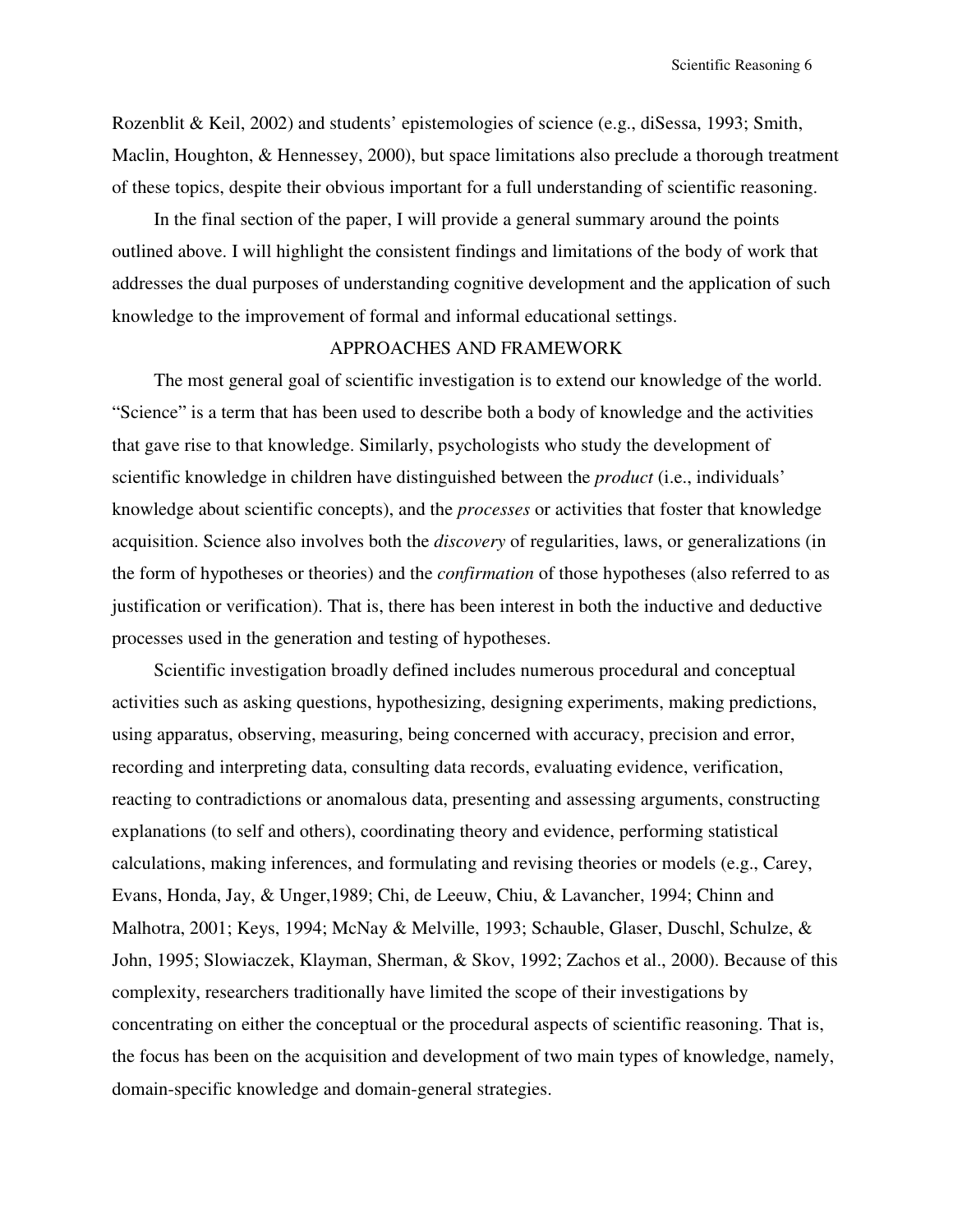# *The Domain-Specific Approach: Knowledge about Scientific Concepts* One approach to studying the development of scientific reasoning has involved investigating the *concepts* that children and adults hold about phenomena in various content domains of science. In this approach, the focus is on conceptual development or conceptual change. Researchers are interested in what individuals understand about phenomena in domains such as biology (e.g., Carey, 1985; Hatano & Inagaki, 1994; Miller & Bartsch, 1997), evolution (e.g., Samarapungavan & Wiers, 1997), observational astronomy (e.g., Vosniadou & Brewer, 1992; Vosniadou, Skopeliti, & Ikospentaki, 2004), and physics (e.g., Baillargeon, Kotovsky, & Needham, 1995; Clement, 1983; diSessa, 1993; Hood, 1998; Hunt & Minstrell, 1994; Kaiser et al., 1986; Levin, Siegler, & Druyan, 1990; McCloskey, 1983; Minstrell, 2001; Pauen, 1996; Spelke, Phillips, & Woodward, 1995). This approach has historic origins in the pioneering work of Piaget, who was interested in the development of concepts such as life, consciousness, daynight cycles, weather, time, number, space, movement, and velocity (e.g., Flavell, 1963: Inhelder & Piaget, 1958; Piaget, 1970; 1972).

In the domain-specific approach, the primary goal is to determine the naïve mental models or domain-specific theories that children and adults hold about scientific phenomena and the progression of changes that these models undergo with experience or instruction. These naïve theories may or may not match currently-accepted, scientific explanations of those same phenomena (Murphy & Medin, 1985; Vosnaidou & Brewer, 1992; Wong, 1996). Of interest is the content and structure of these naive theories, possible misconceptions, conceptual change, and explanatory coherence (Samarapungavan & Wiers, 1997; Schauble, 1996; Thagard, 1989).

Although the primary focus of such research is what is referred to as conceptual development or change (e.g., Carey, 1985; 2000) or "scientific understanding" (Kuhn, 2002), such studies have been labelled as scientific *reasoning* because the tasks used to assess such knowledge often require participants to reason about situations, answer questions, or solve problems based on their current understanding (i.e., responses may not simply be retrieved from memory). In generating solutions to problems (e.g., predict the trajectory of a falling objects; McCloskey, 1983) or answers to questions (e.g., as "Is there an edge to the earth?"; Vosniadou  $\&$ Brewer, 1992, p. 553) individuals do not conduct experiments, make observations or evaluate evidence to verify their solutions or answers. Inquiry and investigation skills typically are not included in studies focused exclusively on individuals' understanding of particular scientific phenomena.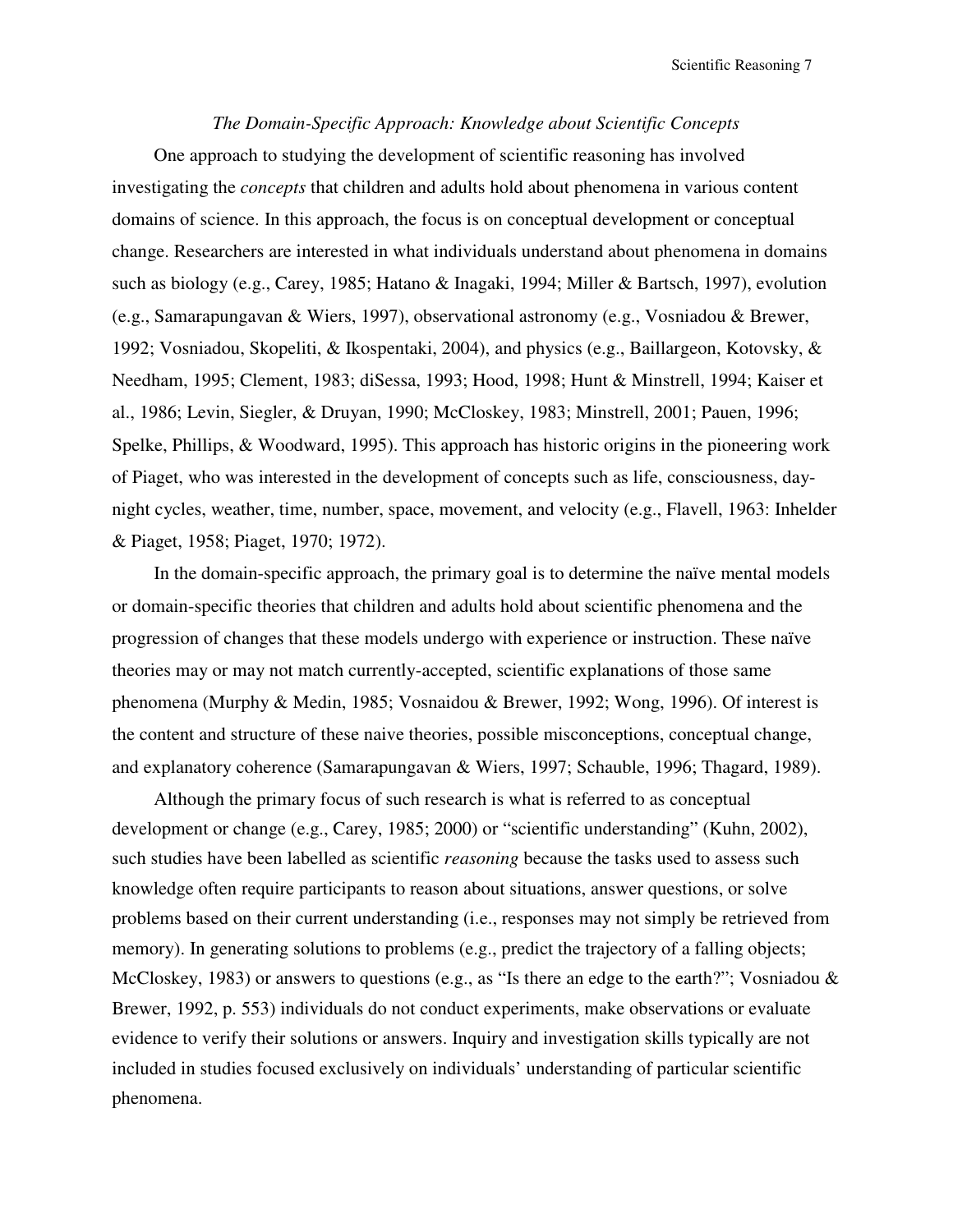*The Domain-General Approach: Knowledge and Skills of Scientific Investigation* A second approach to understanding scientific reasoning has focused on the development of domain-general reasoning and problem-solving skills applied to the context of investigation. Such studies also evolved from the Piagetian tradition (e.g., Inhelder & Piaget, 1958), in which the tasks involved the manipulation and isolation of variables. Tasks such as the balance scale (e.g., Siegler, 1976), the pendulum task, flexibility of rods, projection of shadows (Case, 1974) and inclined planes were not used in the service of understanding the underlying science concepts (cf. Piaget, 1972) but with children's abilities to systematically explore these problems, formulate hypotheses, manipulate variables, and observe the consequences. The goal was to understand cognitive changes in problem solving and reasoning in a domain-general way (e.g., the transition to "formal operations"). Because many of these tasks have rich conceptual content, the interpretation of performance was not straightforward. Researchers started using knowledgelean tasks in an attempt to isolate general skills involved in reasoning in both children (e.g., Siegler & Liebert, 1975) and adults (e.g., Mahoney & DeMonbreun, 1977; Mynatt, Doherty, and Tweney, 1978; Wason, 1960, 1968; Wason & Johnson-Laird, 1972). The goal was to reduce or eliminate the role of domain-specific knowledge in order to focus on domain-general strategies. These early efforts represented an attempt to determine the extent to which each type of acquisition (i.e., concepts or strategies) accounts for developmental differences in scientific reasoning (Klahr, Fay, & Dunbar, 1993). These lines of research were eventually abandoned because science can be characterized as both product and process, and as such, progress would be limited by research that focused on reasoning in the absence of content.

More recent and current research focuses on domain-general reasoning and problemsolving strategies that are involved in the discovery and modification of theories about categorical or causal relationships. These strategies include the general skills implicated in the cycle of scientific inquiry, such as experimental design and evidence evaluation. Although applied to meaningful content, the focus is on the cognitive skills and strategies that transcend the particular content domain to which they are being applied. Scientific thinking as defined in this approach involves the application of the methods or principles of scientific inquiry to reasoning or problem-solving situations (Koslowski, 1996). In contrast to the conceptualdevelopment approach, participants are engaged some or all of the components of scientific inquiry, such as designing experiments, evaluating the findings from real or fictitious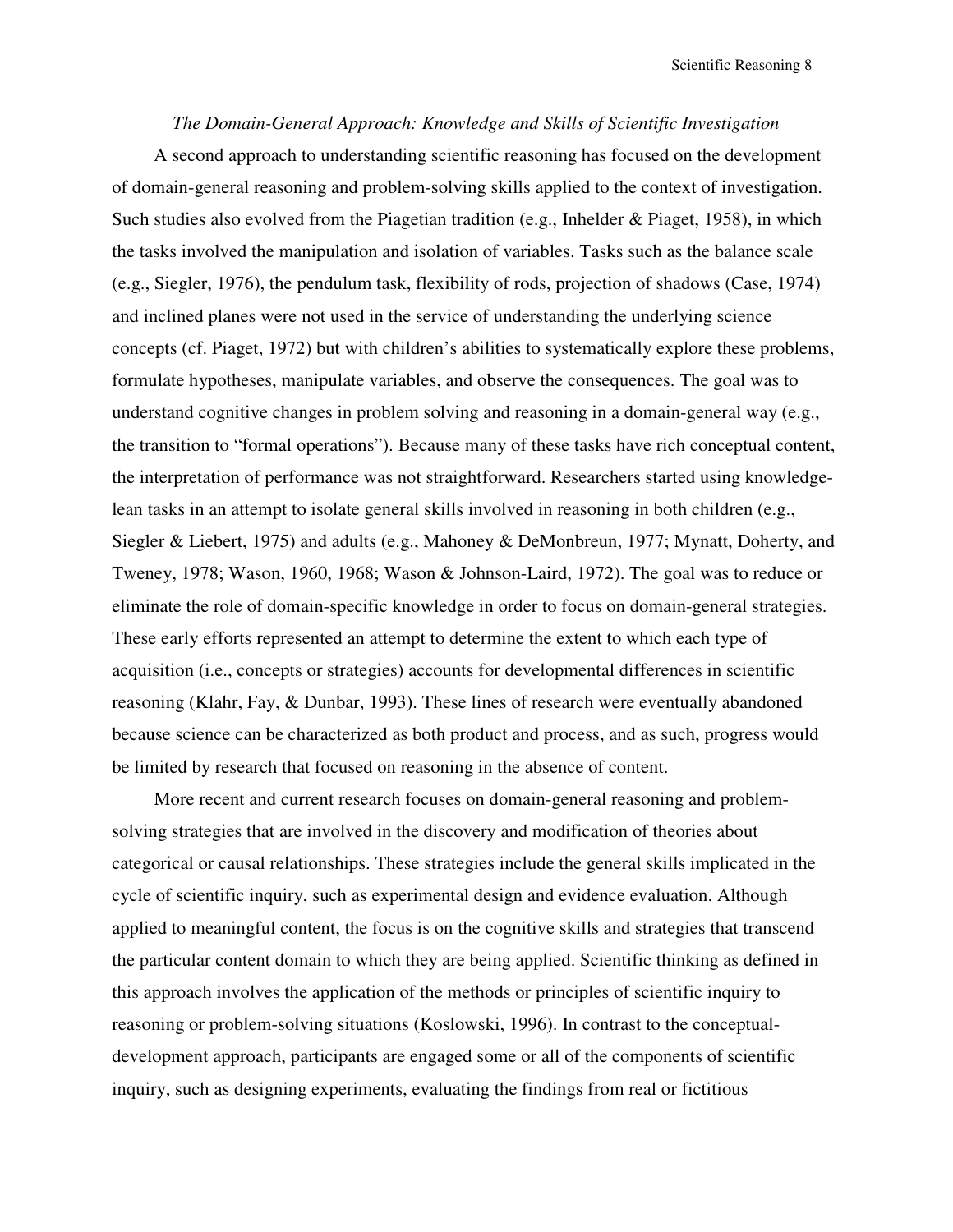experiments and making inferences in the service of forming and/or revising theories<sup>1</sup> about the phenomenon under investigation.

*Integration of Concepts and Strategies: A Framework for the Scientific Discovery Process* As it became clear that the study of scientific thinking would not progress without recognition of the importance of both product (concept formation or knowledge acquisition) and process (experimental design and evidence evaluation skills), Klahr and Dunbar (1988; Klahr, 2000) developed an integrated model of the cognitive processes involved in scientific activity. The *Scientific Discovery as Dual Search* (SDDS) framework incorporates domain-general strategies with domain-specific knowledge. The SDDS model was influenced by the work and assumptions of Simon and his colleagues (e.g., Newell & Simon, 1972; Simon and Lea, 1974; Langley, Simon, Bradshaw, & Zytkow, 1987). Simon (1973; 1986; 1989) argued that scientific discovery is a problem-solving activity that uses the same information-processing mechanisms identified in other problem-solving contexts.

One of the most important findings about human problem solving is that people use *heuristic search* (e.g., Hunt, 1994; Newell & Simon, 1972; VanLehn, 1989). Klahr and Dunbar (1988; Dunbar & Klahr, 1989) conceived of scientific reasoning as problem solving that is characterized as a guided search and information-gathering task. The primary goal is to discover a hypothesis or theory that can account for some pattern of observations in a concise or general form (Klahr, 1994; 2000). Klahr and Dunbar argued that scientific discovery is accomplished by a *dual-search* process. The search takes place in two related problem spaces—the hypothesis space and the experiment space. The search process is guided by prior knowledge and previous experimental results. With respect to searching hypothesis space, one can use prior knowledge in order to constrain the search, but in other situations, one must make some observations (via experimentation) before constructing an initial hypothesis. One implication of this distinction is that the search through experiment space may or may not be constrained by a hypothesis. Initial search through the space of experiments may be done in the service of generating information

<sup>1</sup> Although there are many definitions of and disagreements about what counts as *theory*, this term will be used in an approach-neutral way to refer to an "empirical claim." This usage is consistent with Kuhn and Pearsall (2000) who outline four possible uses of the term theory or "theoretical claim," which range from least stringent such as *category* and *event claims* (e.g., "this plant died") to most stringent such as *causal* or *explanatory* claims which include an explanation of why the claim is correct (e.g., "this plant died because of inadequate sunlight"). The commonality among theoretical claim types is that "although they differ in complexity, each . . . is potentially falsifiable by empirical evidence" (p. 117).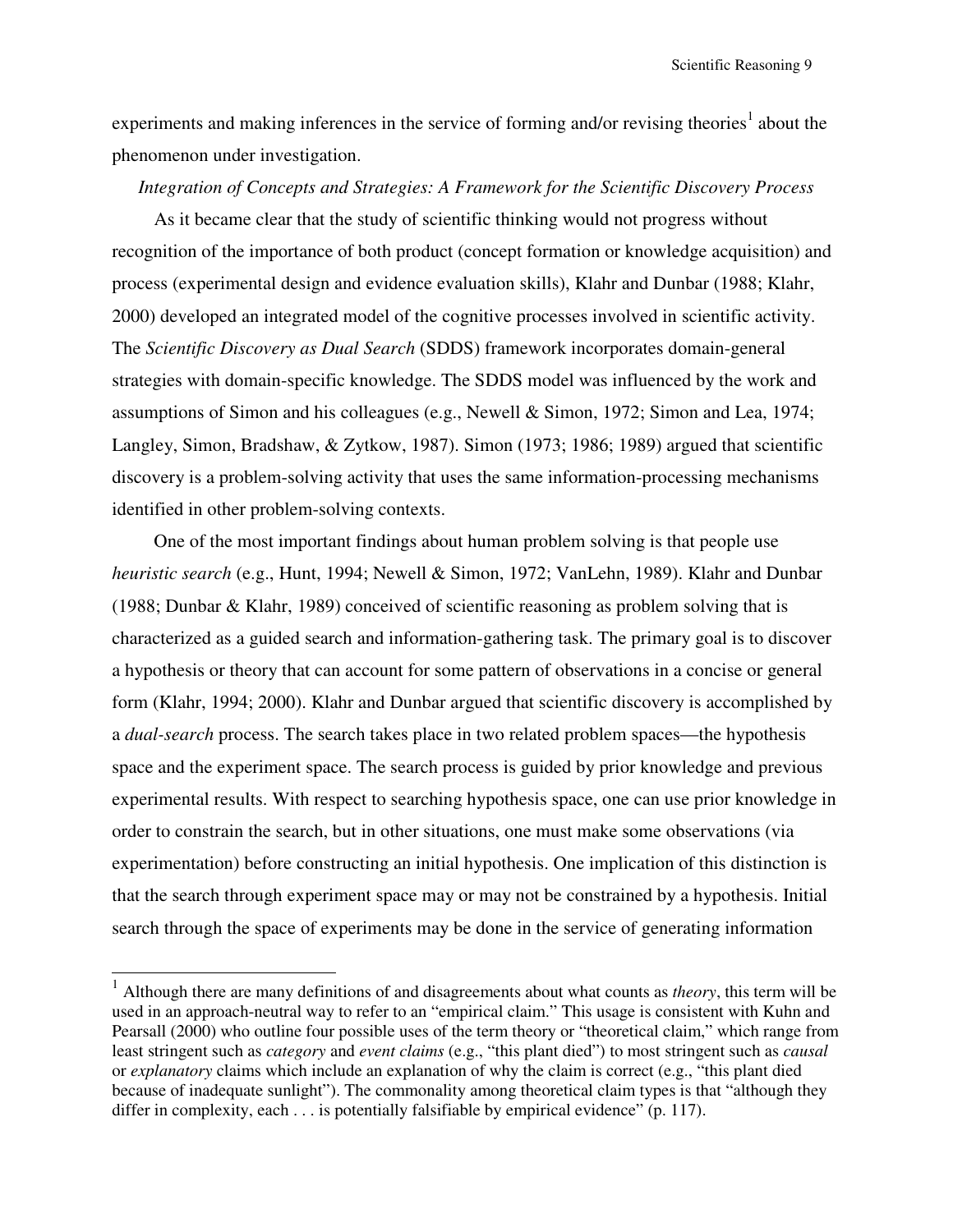about the particular phenomenon under investigation. In order to test a hypothesis, in contrast, the search process involves finding an experiment that can discriminate among rival hypotheses. The search through these two spaces requires different representations of the problem, and may require different heuristics for moving about the problem spaces.

The first two cognitive processes of scientific discovery involve a coordinated, heuristic search. The third process of the SDDS model involves evidence evaluation. This process was initially described as the decision made on the basis of the cumulative evidence, that is, the decision to accept, reject, or modify the current hypothesis. Kuhn (1989, 2002) has argued that the heart of scientific thinking lies in the skills at differentiating and coordinating theory (or hypotheses) and evidence. As such, Klahr has elaborated upon the evidence evaluation process, indicating that it involves a comparison of results obtained through experimentation with the predictions derived from the current hypothesis (e.g., Klahr & Carver, 1995). Although original descriptions of SDDS highlighted a "dual-search" coordination, updated descriptions acknowledge the coordination and integration of all three components (Klahr, 1994; 2000; 2005a).

The SDDS framework captures the complexity and the cyclical nature of the process of scientific discovery (see Klahr, 2000, for a detailed discussion). In addition, most of the studies of these processes have focused either on very specific types of knowledge and processes or very general knowledge and processes. Thus one can use the top level categories of the model to organize the extensive literature on scientific reasoning by crossing the three major components of scientific discovery (columns) with two broadly defined knowledge types (rows) and then situating various studies in or across the cells shown in Table 1. In this review I will use Table 1 as a framework for the review of the empirical investigations of scientific reasoning, even though most of that work was conducted independently of the SDDS framework. Each of the cells in Table 1 will be described in the following section.

Studies in Cell A are most closely aligned with research that has been labeled as *conceptual development*, *conceptual change* (e.g., Carey, 1985) or *scientific understanding* (e.g., Kuhn, 2002) and have to do with the theories that individuals hold about particular phenomena. Such studies represent the domain-specific approach to studying scientific reasoning (as described above). Studies in Cell D are not common, but can be illustrated by Bruner, Goodenough and Austin's (1956) reception experiments. The focus of this review will be on the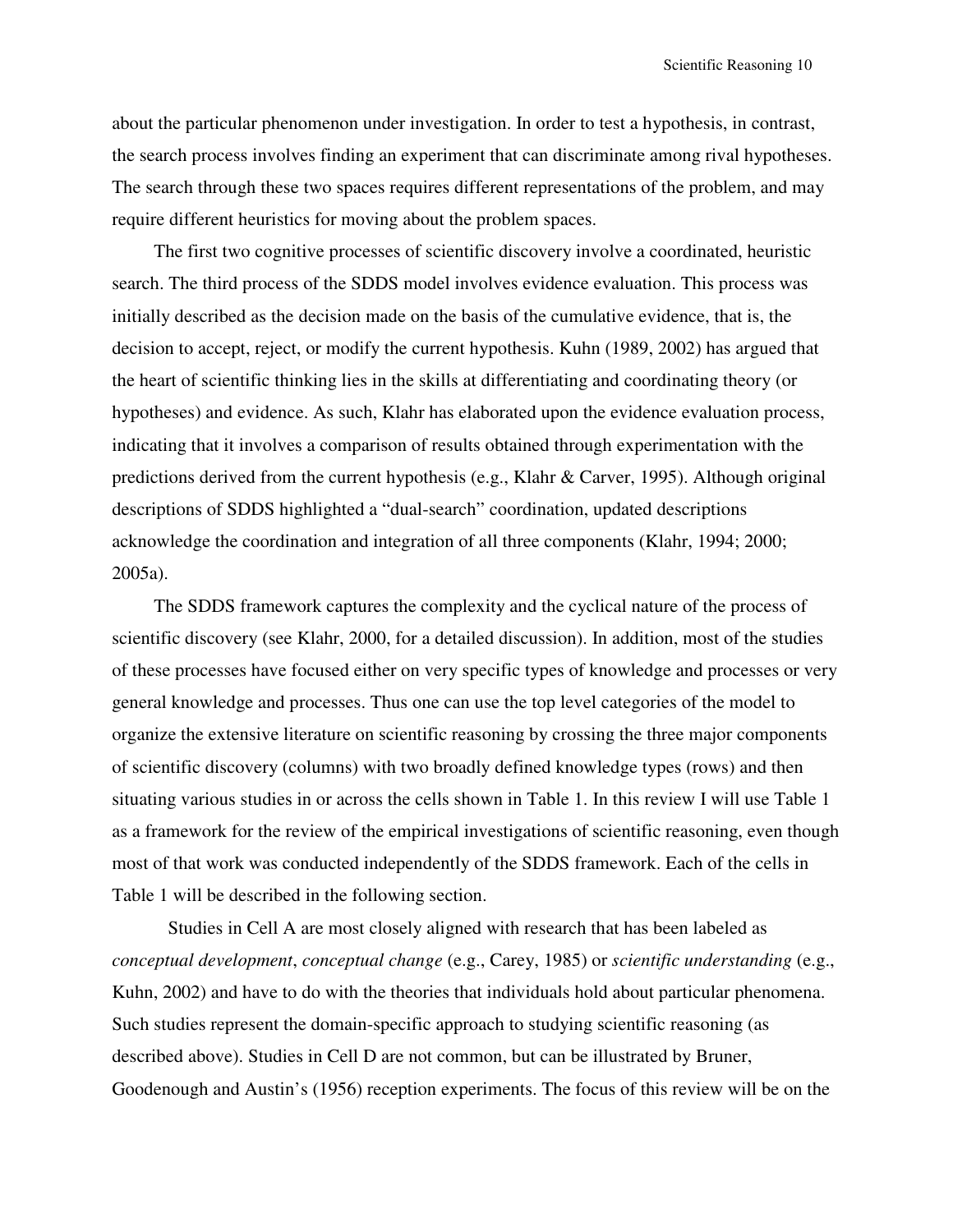remaining cells. Research on experimentation skills (cells B and E) and evidence evaluation (cell F, or research crossing cells C and F) will be discussed in separate sections. The process by which theories are developed, questioned, tested and/or revised has been referred to by such labels as scientific reasoning, scientific thinking, or scientific problem solving – and includes the coordination of all of the elements in this table. These integrated studies will then be reviewed.

### Table 1

*Klahr's (2000) Categorization of Types of Foci in Psychological Studies of Scientific Reasoning Processes and Representative Publications*

|                   |                        | <b>Type of Cognitive Processes</b> |                          |
|-------------------|------------------------|------------------------------------|--------------------------|
|                   | <b>Hypothesis</b>      | Experiment                         | Evidence                 |
| Type of Knowledge | Space Search           | Space Search                       | Evaluation               |
| Domain-specific   | A                      | B                                  | C                        |
|                   | (Carey, 1985)          | (Tschirgi, 1980)                   | (Chi & Koeske, 1983)     |
| Domain-general    | D                      | E                                  | $\mathbf{F}$             |
|                   | (Bruner et al., 1956,  | (Siegler & Liebert,                | (Shaklee & Paszek, 1985) |
|                   | Reception experiments) | 1975)                              |                          |

### *Summary*

\_\_\_\_\_\_\_\_\_\_\_\_\_\_\_\_\_\_\_\_\_\_\_\_\_\_\_\_\_\_\_\_\_\_\_\_\_\_\_\_\_\_\_\_\_\_\_\_\_\_\_\_\_\_\_\_\_\_\_\_\_\_\_\_\_\_\_\_\_\_\_\_\_\_\_\_

Scientific discovery is a complex activity that requires the coordination of many high-level cognitive skills, including heuristic search through problem spaces, inductive reasoning, and deductive logic. The main goal of scientific investigation is the acquisition of knowledge in the form of hypotheses or theories that can serve as generalizations or explanations. Psychologists have investigated the development of scientific concepts and the development of strategies involved in the discovery and verification of hypotheses. Klahr and Dunbar (1988; Klahr, 2000) proposed a framework for thinking about scientific reasoning in an integrated manner. The SDDS framework is a descriptive account of the processes involved in concept formation and strategy development in the service of scientific discovery. In the next section I will review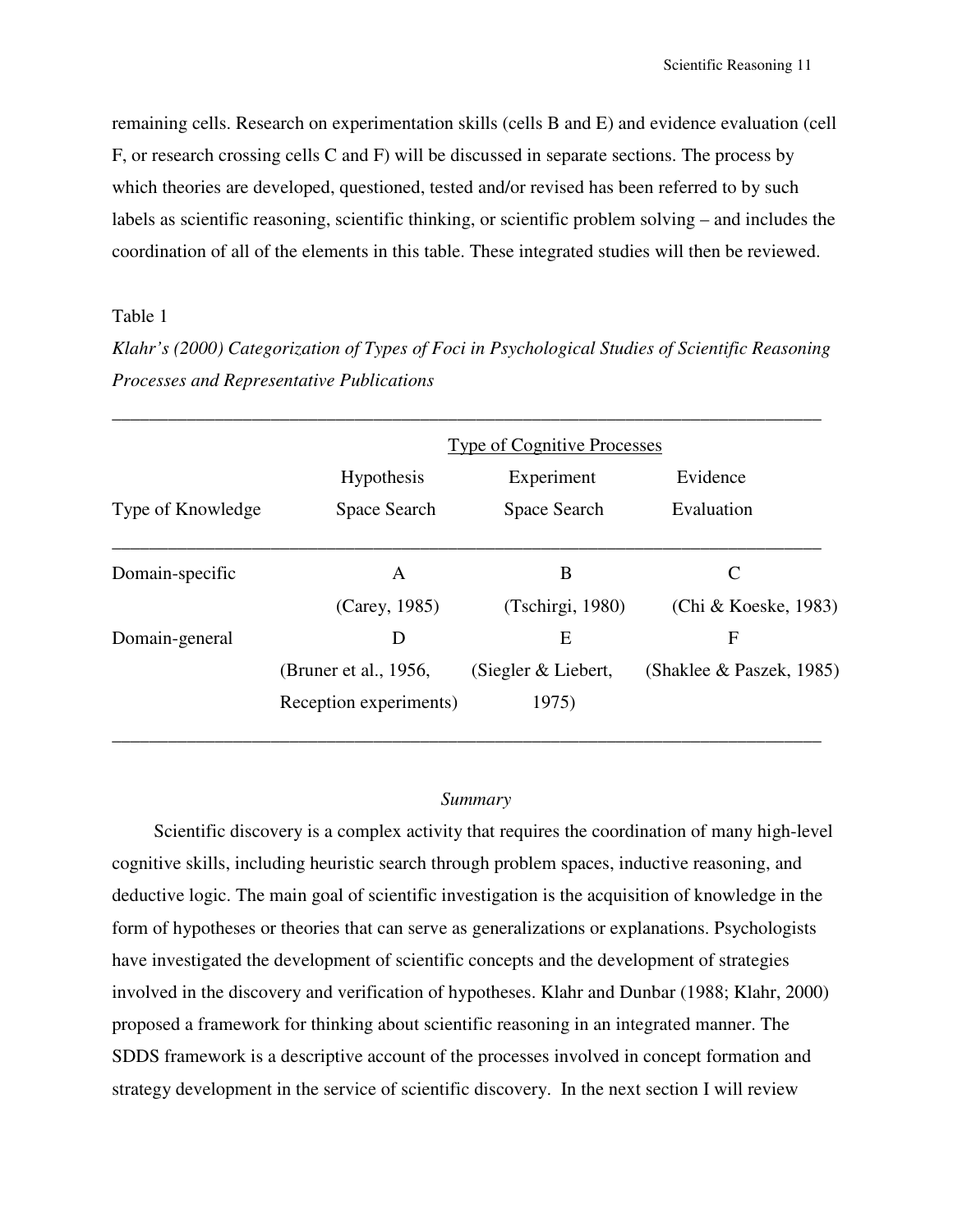major empirical findings, beginning with early efforts to study scientific reasoning, in which only particular aspects of scientific discovery were of interest (as represented by the particular cells in Table 1) and ending with a description of more recent investigations that have focused on the integration of the processes and knowledge types represented by the SDDS framework as a whole.

### THE DEVELOPMENT OF SCIENTIFIC THINKING

Initial attempts to study the development of scientific thinking skills began with investigations that followed a "divide-and-conquer" approach by focusing on particular cognitive components as represented by the cells in Table 1 (Klahr, 2000). The important findings to come out of this component-based approach will be described first – in particular, studies involving an exclusive focus on *experimentation skills* (cell E) and *evidence evaluation skills* (cell F). Investigations that use *partially guided* or *self-directed experimentation* tasks will then be reviewed. This recent line of research involves simulated-discovery tasks that allow researchers to investigate the dynamic interaction between domain-general strategies (i.e., experimentation and evidence evaluation skills) and conceptual knowledge in moderately complex domains. These tasks incorporate the three major processes of scientific discovery in the context of domain-specific knowledge (cells A through F). As mentioned previously, research focused *exclusively* on domain-specific hypotheses (cell A), exemplified by work on the development of conceptual knowledge in various domains such as biology or physics (e.g., Carey, 1985; McCloskey, 1983), has been reviewed elsewhere (e.g., Wellman & Gelman, 1992)

### *Research Focusing on Experimental Design Skills*

Experimentation is an *ill-defined* problem for most children and adults (Schauble & Glaser, 1990). The goal of an experiment is to test a hypothesis or an alternative (Simon, 1989). Although it is has been argued that there is no one "scientific method" (e.g., Bauer, 1992; Shamos, 1995; Wolpert, 1993), it can be argued that there are several characteristics common to experimentation across content domains. At a minimum, one must recognize that the process of experimentation involves generating observations that will serve as evidence that will be related to hypotheses. Klahr and Dunbar (1988) discussed the "multiple roles of experimentation" with respect to generating evidence. Experimentation can serve to generate observations in order to induce a hypothesis to account for the pattern of data produced (discovery context) or to test the tenability of an existing hypothesis under consideration (confirmation/verification context).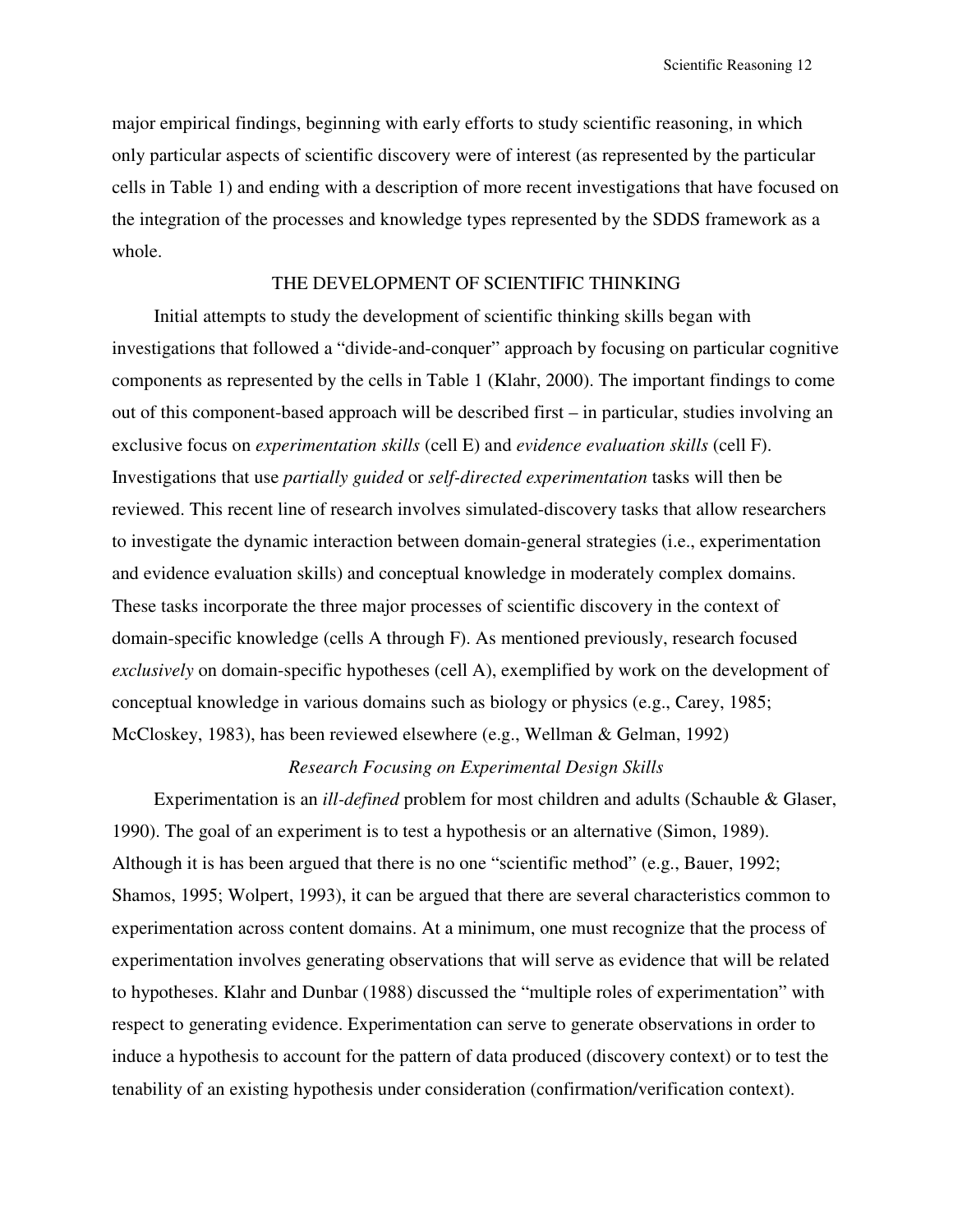Ideally, experimentation should produce evidence or observations that are *interpretable* in order to make the process of evidence evaluation uncomplicated. One aspect of experimentation skill is to isolate variables in such a way as to rule out competing hypotheses. An alternative hypothesis can take the form of a specific competing hypothesis or the complement of the hypothesis under consideration. In either case, the control of variables and the systematic combinations of variables are particular skills that have been investigated. The control of variables is a basic, domain-general strategy that allows valid inferences and is an important strategic acquisition because it constrains the search of possible experiments (Klahr, 2000). It is an important skill to attain because in addition to being essential for *investigation*, unconfounded experiments yield evidence that is interpretable and therefore facilitates *inferential* skills. Confounded experiments yield indeterminate evidence, thereby making valid inferences and subsequent knowledge gain impossible.

Early approaches to examining experimentation skills involved minimizing the role of prior knowledge in order to focus on the strategies that participants used. That is, the goal was to examine the domain-general strategies that apply regardless of the content that they are applied to (i.e., cell E in Table 1). For example, building on the research tradition of Piaget (e.g., Inhelder & Piaget, 1958), Siegler and Liebert (1975) examined the acquisition of experimental design skills by fifth- and eighth-grade children. The problem involved determining how to make an electric train run. The train was connected to a set of four switches and the children needed to determine the particular on/off configuration required. The train was in reality controlled by a secret switch so that the discovery of the correct solution was postponed until all 16 combinations were generated. In this task, there was no principled reason why any one of the combinations would be more or less likely. That is, the task involved no domain-specific knowledge that would constrain the hypotheses about which configuration was most likely. Additionally, the children were provided with one specific goal and so a search of hypothesisspace was further constrained.

Siegler and Liebert (1975) used two instructional conditions. In the *conceptual framework* condition, children were taught about factors, levels, and tree diagrams. In the *conceptual framework plus analogs* condition, children were also given practice and help representing all possible solutions to a problem with a tree diagram. Students in the control condition were only exposed to the train problem and all students were provided with paper and pencil to keep track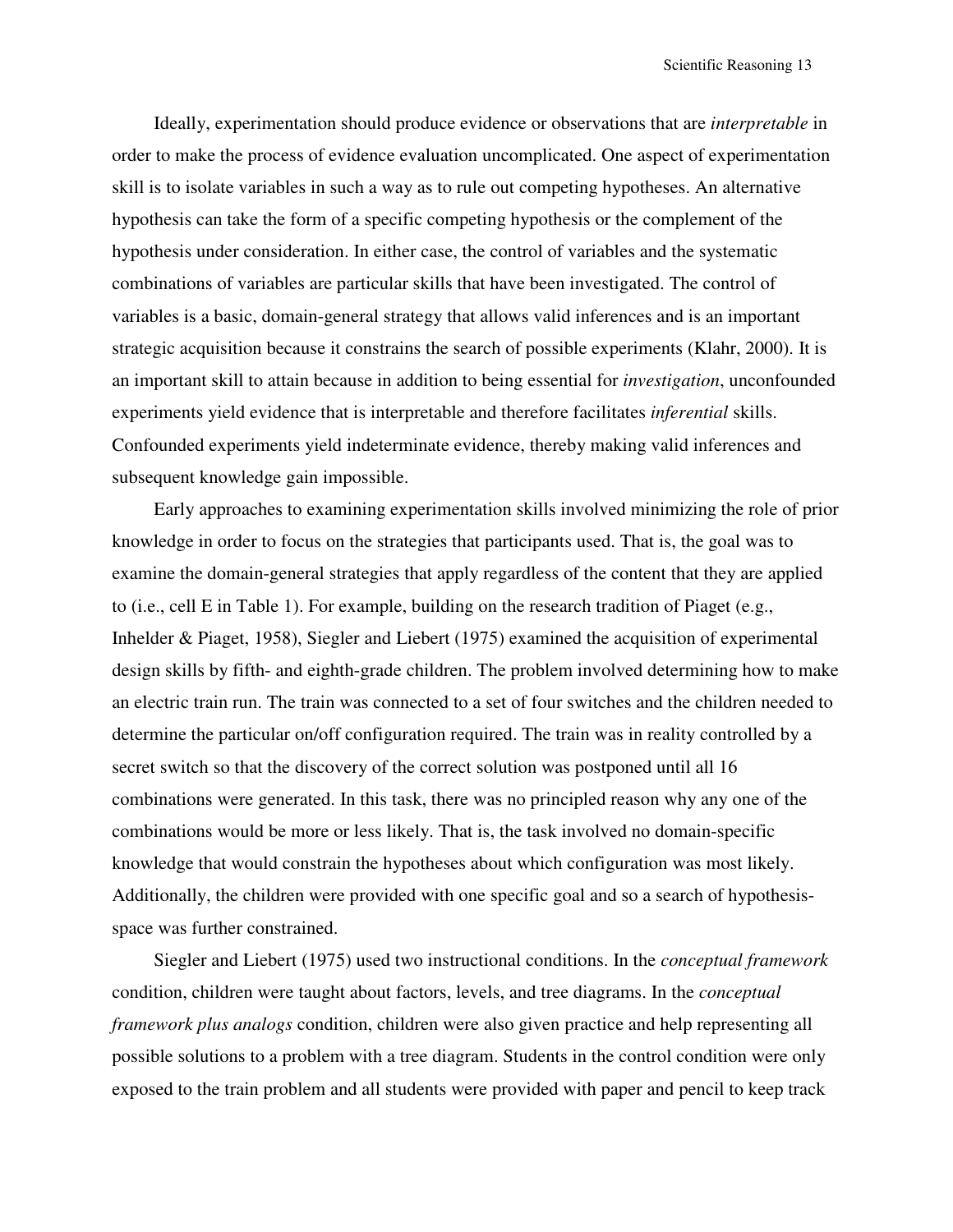of their findings. Few students in the control condition  $(0\%$  of fifth graders and  $10\%$  of eighth graders) were successful in producing the complete set of 16 factorial combinations. Students exposed to 20-25 minutes of instruction about factors, levels and copying tree diagrams were more successful in the case of eighth graders (50% produced all combinations). This intervention was not successful for the fifth graders (0%). In contrast, 70% of the fifth-graders and 100% of the eight graders in the *conceptual framework plus analogs* group were able to produce all the combinations. With 20-25 minutes of instruction and practice, the majority of fifth graders and all eighth graders were able to engage in the manipulation of variables necessary for success on this task.

An equally important finding from the Siegler and Liebert study was that, in addition to instructional condition and age, *record keeping* was a significant mediating factor for success in producing the complete combinatorial solution. The eighth-graders were more aware of their memory limitations, as most kept records (90-100% in the instructional conditions). The fifthgraders were less likely to anticipate the need for records. Those who did rely on memory aids were more likely to produce the complete factorial combination.

An analogous knowledge-lean task is the colorless liquid task originally used by Inhelder and Piaget (1958). Kuhn and Phelps (1982) presented four different flasks of colorless fluid were presented to fourth- and fifth-grade children. The researcher demonstrated that by adding several drops of a fifth fluid, one particular combination of fluids changed color. On subsequent weekly sessions, the children's task was to determine which of the fluids or combinations of fluids was needed to reproduce the effect. Like the Siegler and Liebert study, search of hypothesis-space was constrained in that the specific goal or hypothesis to explore was provided to students and domain knowledge of the fluids (e.g., color or smell) could not be used to identify a likely hypothesis. Therefore, success on the task was dependent on the ability to isolate and control variables in the set of all possible fluid combinations in order to determine which one of the colorless fluids was causally related to the outcome (i.e., the one fluid that causes a mixture to turn cloudy or red).

Over the course of several weeks, different fluids were used so the problem space changed at each session. If an individual student mastered the problem, then a more advanced problem would follow (e.g., more than one fluid was causal). Neither specific instruction nor feedback was provided – the only feedback students received was the effects provided by the outcomes of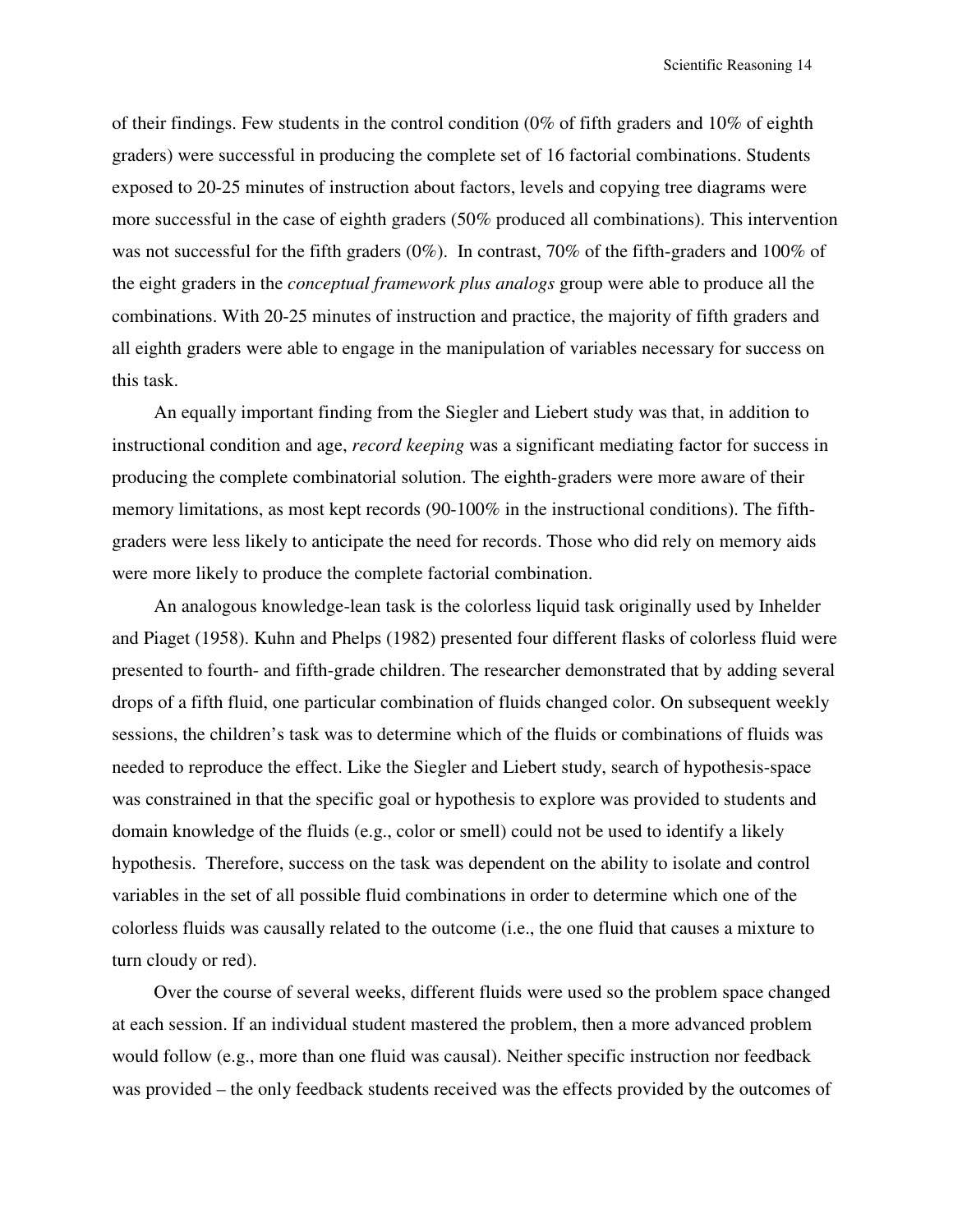their experiments (i.e., a mixture changing or not changing color). Although an interviewer asked questions so that the researchers could interpret what the students were doing during the course of experimentation, reinforcement was not provided and solutions or strategies were not suggested.

Students' experimentation strategies could be classified as either one of three types of genuine (or valid) experimentation (e.g., conducted for the purposes of, and was capable of, testing a hypothesis because a variable was controlled/isolated) or three types of pseudoexperimentation (e.g., uncontrolled, no rationale for the selection of materials). Inferences could also be coded as valid (i.e., based on a controlled comparison with the causal fluid isolated from the others) or invalid (e.g., based on intuition, uncontrolled tests, insufficient evidence, etc.).

Students' experimentation and inference strategies over the course of weeks were coded. In an initial study (11 weeks) and a replication (13 weeks), approximately half of the students went on to master the task, and showed consistent use of efficient and valid inference and experimentation strategies. However, an abrupt change from invalid to valid strategies was not common. Rather, the more typical pattern was one in which there existed the presence of valid and invalid strategies both within sessions and across sessions, with a pattern of gradual attainment of stable valid strategies by some students (with stabilization point varying, but typically around weeks 5-7). Students who were ultimately successful showed a relatively frequent use of genuine experimentation strategies (60-100%) prior to stabilization, whereas genuine experimentation was used only 9-45% of the time by students whose performance was not deemed successful. Experimentation coded as genuine included the characteristic of "planfulness." That is, the experiment was conducted with a purpose in mind, which includes the possibility of alternative outcomes (i.e., producing or not producing the effect). The use of planful experimentation was one of the few similarities among the successful students, leading Kuhn and Phelps to speculate that students who slowly but eventually discarded invalid strategies were ones who attained some level of metastrategic understanding – that is, they began to understand that the strategy worked, but also how and why it works and therefore was the best strategy to apply to the problem.

Tschirgi (1980) looked at how experimental design was related to hypothesis testing in "natural" problem situations. It was hypothesized that when performing a test to produce evidence, the value of the outcome might be one condition that determines whether people will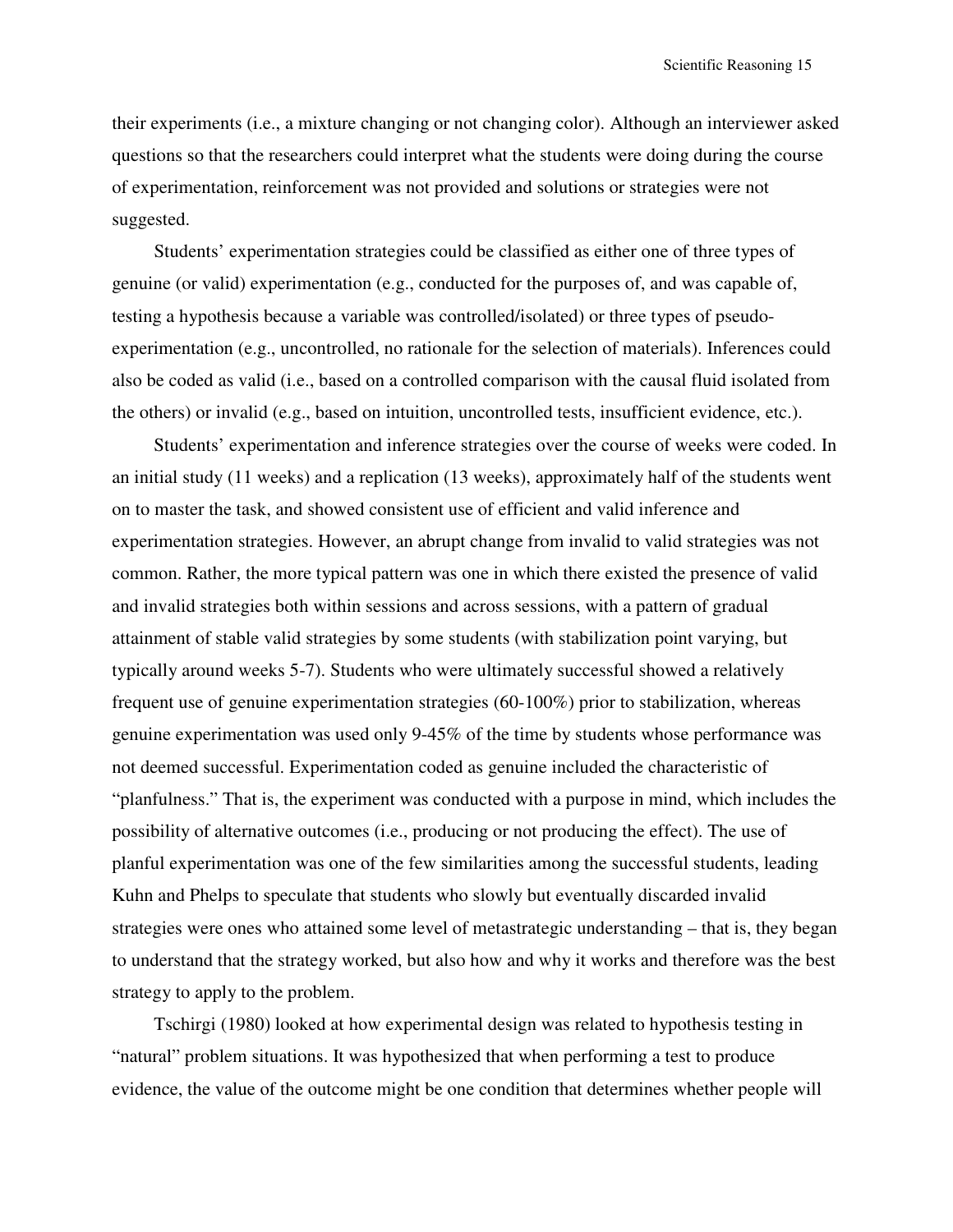seek either disconfirming or confirming evidence. Story problems were used in which two or three variables were involved in producing either a good or a bad outcome (e.g., baking a good cake, making a paper airplane) and therefore involved some domain knowledge (i.e., cells B and E of Table 1). Tschirgi expected that when determining the cause of a negative event (e.g., a bad cake) in a multivariable situation, one is more likely to isolate the one variable thought to be causally responsible (e.g., change honey to sugar), keeping the others constant. In contrast, to determine the cause of a positive event, one's goal may be to reproduce that effect and therefore conduct a test in which the variable believed to be causally responsible (e.g., honey) is held constant, with a change to the other variables.

Adults and children in grades 2, 4, and 6 were asked to determine which levels of a variable to change and which ones to keep constant in order to produce a conclusive test of causality. In the cake scenario, for example, there were three variables: type of shortening (butter or margarine), type of sweetener (sugar or honey), and type of flour (white or wholewheat). Participants were told that a story character baked a cake using margarine, honey, and wholewheat flour and believed that the honey was the responsible for the (good or bad) outcome. They were then asked how the character could prove this and were given three options to choose from: (a) baking another cake using the same sweetener (i.e., honey), but changing the shortening and flour (called the HOTAT strategy, for "Hold One Thing At a Time"); (b) using a different sweetener (i.e., sugar), but the same shortening and flour (called the VOTAT strategy, for "Vary One Thing At a Time" and which is the only strategy that results in an unconfounded experiment<sup>2</sup>); or (c) changing all the ingredients (i.e., butter, sugar, and white flour) (Change All). Participants were presented with eight different multivariable problems (four good and four bad outcome) and told to pick the one *best* answer from the three choices provided. That is, participants did not manipulate the variables to produce a conclusive test, nor did they generate the hypothesis to be tested.

Tschirgi (1980) found that in familiar, everyday problem situations, the value of the outcome influenced the strategy for selecting an experiment to produce evidence. In all age groups, participants looked for confirmatory evidence when there was a "positive" outcome. That is, for positive outcomes, the HOTAT strategy for manipulating variables was selected (choice *a* above) more frequently (54%) than VOTAT (33%) or CA (13%). All participants

 $2^2$  The VOTAT strategy is more recently referred to as the "control of variables" strategy or CVS.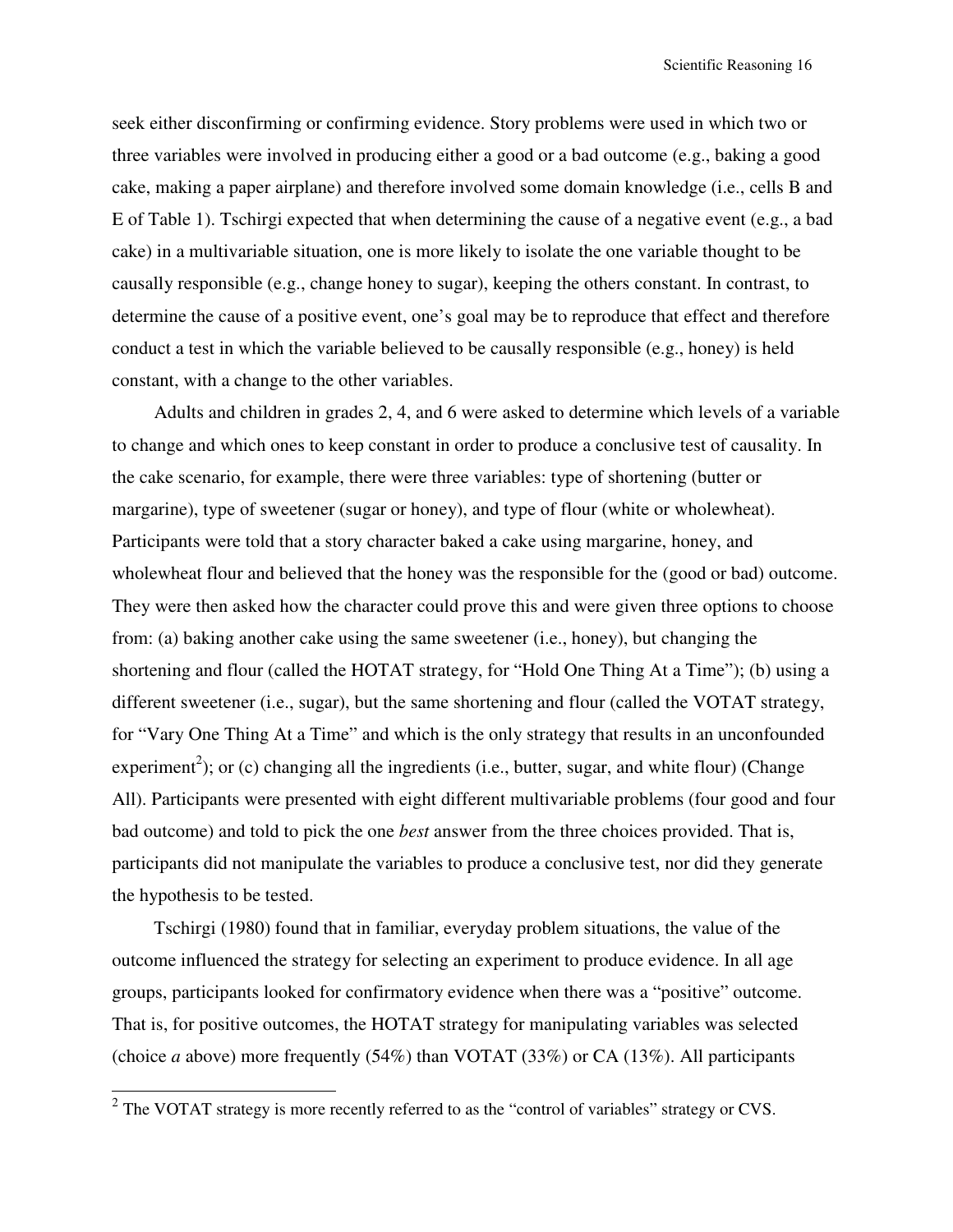selected disconfirmatory evidence when there was a "negative" outcome, picking the VOTAT strategy (choice *b* above) more frequently (55%) than HOTAT (21%) or CA (24%). This pattern suggests that when there is a negative outcome, there is a tendency to search for the one variable to change to eliminate the bad result (consistent with the elements of a controlled experiment). When there is a positive outcome, in contrast, there is a tendency to hold the presumed causal variable constant in order to maintain the good result (consistent with a confounded experiment). The only developmental difference was that the second- and fourth-graders were more likely to select the Change All strategy, but more so for the bad outcomes (likely as a way to eliminate the offending variable). Tschirgi suggested that the results supported a model of natural inductive logic that develops through everyday problem-solving experience with multivariable situations. That is, individuals base their choice of strategy on empirical foundations (e.g., reproducing positive effects and eliminating negative effects), not logical ones.

Zimmerman and Glaser (2001) investigated whether sixth-grade students were influenced by variations in cover story when designing an experiment about plants (i.e., Cells B and E). The task followed a curriculum unit in which groups of students designed and conducted experiments with plants. Students were provided with a hypothesis to test, but were not required to conduct the experiment or to evaluate evidence. All students who were asked to design an experiment to test the claim that "tap water is bad for plants" (i.e., a claim about a negative outcome with a familiar variable) suggested a controlled design (i.e., only one variable was manipulated). The majority of students (79%) suggested the manipulation of the correct independent variable (i.e., water type) to test the claim directly. In contrast, students who were asked to test the claim that "coffee grounds are good for plants" (i.e., a claim about a positive outcome with an unfamiliar variable) designed experiments as though the goal was to test the generality of the claim. That is, rather than testing the veracity of the claim, they designed experiments to figure out which plant types coffee grounds are good for. About a quarter of the students designed experiments with a single manipulated variable, with a similar number selecting the correct variable to test (i.e., presence/absence of coffee grounds). Even with classroom experience in experimental design, variations in the form of the hypothesis to be tested (positive/negative; familiar/unfamiliar) affected students' search of the space of possible experiments. Although students were provided with a hypothesis to test, the design of the experiment was an open-ended task. Either one of these cover stories could have served as a plausible assessment task at the end of this curriculum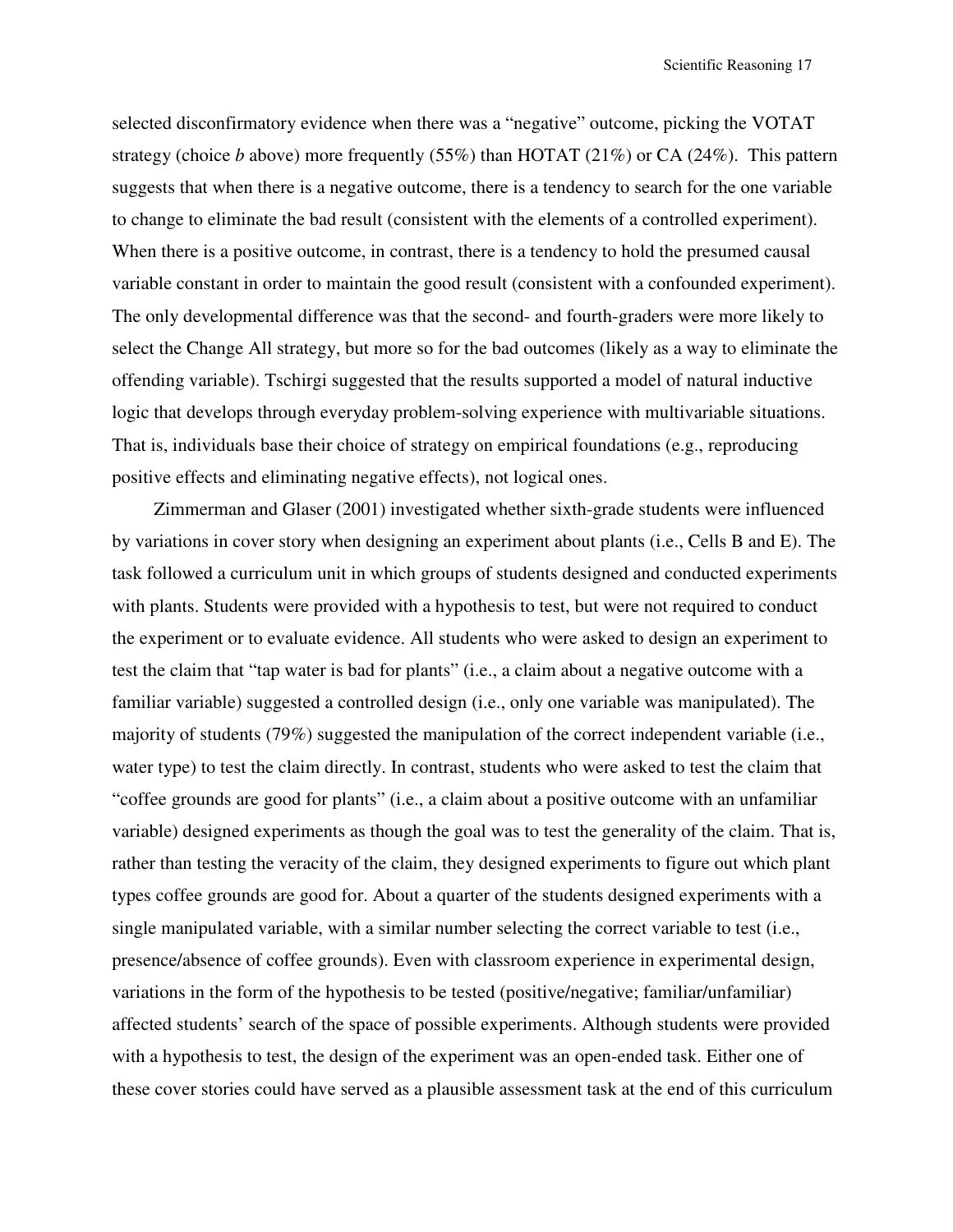unit, but the resulting information about what students learned would be quite different.

In the studies by Tschirgi (1980) and Zimmerman and Glaser (2000), the experimental designs that were chosen or suggested by participants may be defined as more or less valid with respect to a normative model of experimentation. Students' experimental skills appear to be influenced by situational factors, in these cases, whether the outcome can be interpreted as positive or negative. Under the conditions of a positive outcome, individuals seem to act as though they are certain about the causal status of a variable (e.g., that honey produces a good cake, or that coffee grounds are good for plants) and the task before them is to test the conditions under which that positive outcome holds. An alternate interpretation may be that the rationale behind such a strategy is to demonstrate that the claim holds under a variety of conditions (e.g., to show that honey produces a good cake regardless of the flour type or the shortening type, or to show that coffee grounds are good for a wide variety of plants). Normatively, the missing step is the initial confirmation of the claim in a controlled way -- showing that under some condition, honey is better than sugar, or that coffee grounds are good for some type of plant under some constant conditions. Variations in mental models of experimentation and/or mental models of causality may underlie these performance variations, and these issues will be addressed more fully in subsequent sections (to preview, the influence of perceived goal on experimentation strategy is a robust finding).

Sodian, Zaitchik, and Carey (1991) investigated whether children in the early school years understand the difference between testing a hypothesis and reproducing an effect. Many of the tasks used to investigate children's experimentation skills previously involved producing an effect (e.g., making a train run, Siegler & Liebert; 1978; baking a good cake, Tschirgi, 1980). Although the participants were instructed to test a hypothesis, it is not possible to address the issue of whether they made the distinction because the specific hypotheses provided to the students required them to think about producing an effect. Moreover, researchers did not compare performance under conditions of being instructed to test a hypothesis versus being instructed to produce an effect.

Sodian et al. (1991) presented children in first and second grade with a story situation in which two brothers disagree about the size of a mouse in their home. One brother believes the mouse is small, the other believes it is large. Children were shown two boxes with different sized openings (or "mouse houses") that contained food. In the *feed* condition children were asked to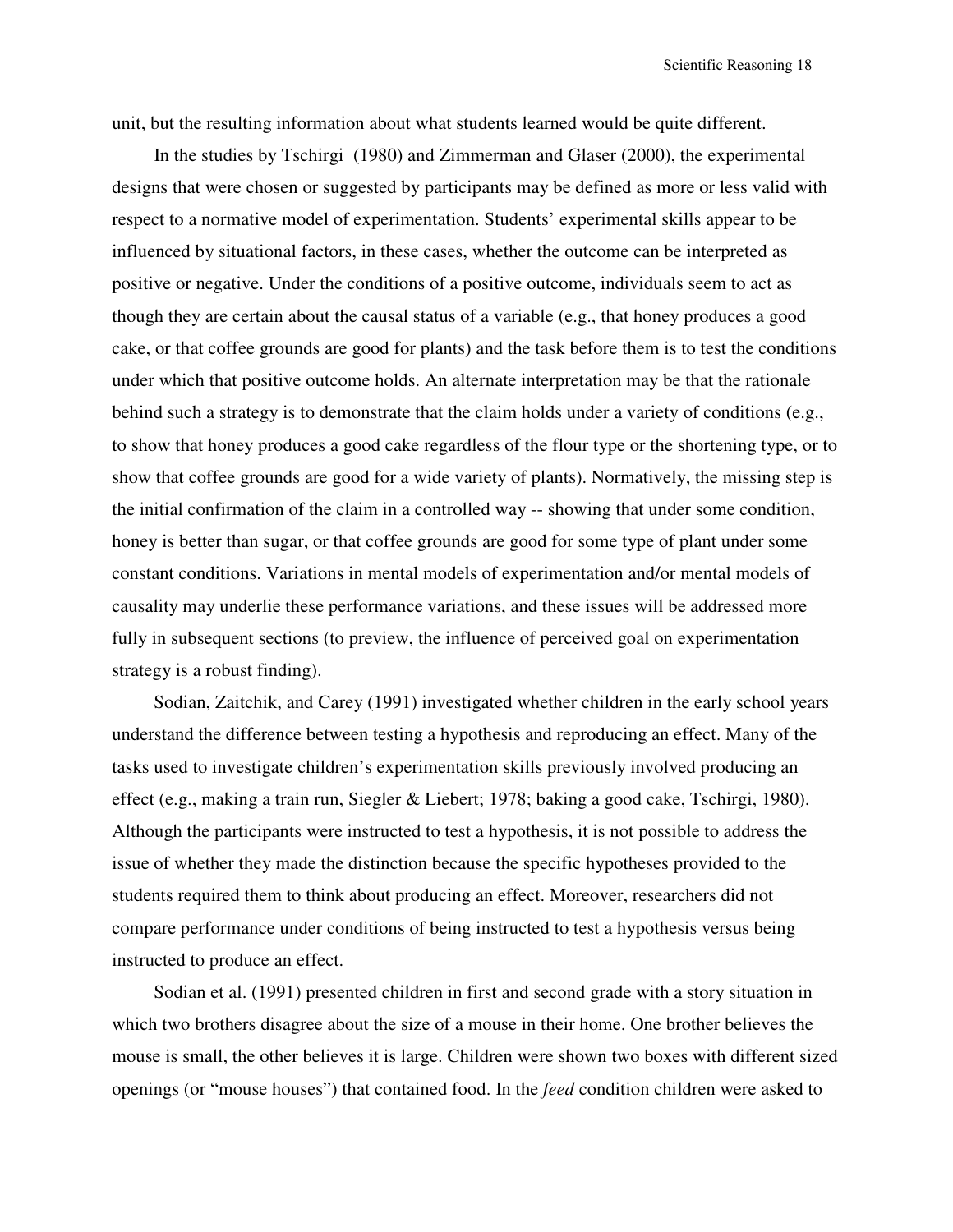select the house that should be used if the brothers wanted to make sure the mouse could eat the food, regardless of its size (i.e., to produce an effect/outcome). In the *find out* condition the children were asked to decide which house should be used to determine the size of the mouse (i.e., to test a hypothesis). If a child can distinguish between the goals of testing a hypothesis with an experiment versus generating an effect (i.e., feeding the mouse), then he or she should select different houses in the *feed* and *find out* conditions.

Over half of the first graders answered the series of questions correctly (with justifications) and 86% of the second graders correctly differentiated between conclusive and inconclusive tests. In a second experiment, a task was used in which story characters were trying to determine whether a pet aardvark had a good or a poor sense of smell. In the aardvark task, participants were not presented with a forced choice between a conclusive and inconclusive test. Even with the more difficult task demands of generating, rather than selecting, a test of the hypothesis, spontaneous solutions were generated by about a quarter of the children in both grades. For example, some children suggested the story characters should place some food very far away. If the aardvark has a good sense of smell, then it will find the food. The results support the general idea that children as young as 6 can distinguish between a conclusive and inconclusive experimental test of a simple hypothesis. It is important to point out, however, that the children were provided with the two mutually exclusive and exhaustive hypotheses, and in the case of the mouse-house task, were provided with two mutually exclusive and exhaustive experiments to select from (Klahr et al., 1993).

### *Summary of Experimentation Studies*

In summary, a number of studies have been conducted which focused primarily on skills implicated in experimentation, in tasks that are either knowledge-lean or for which domain knowledge can be considered (i.e., Cells B and E of Table 1). Under conditions in which producing an effect is not at issue, even children in the first grade understand what it means to test a hypothesis by conducting an experiment, and furthermore, that children as young as 6 can differentiate between a conclusive and an inconclusive experiment (Sodian et al., 1991). Such abilities are important early precursors. The systematic production of factorial combinations and the isolation (or control) of variables on multivariable knowledge-lean tasks have been shown to emerge under conditions of practice or instruction.

Without instruction, few fifth- or eighth-graders were able to produce the full set of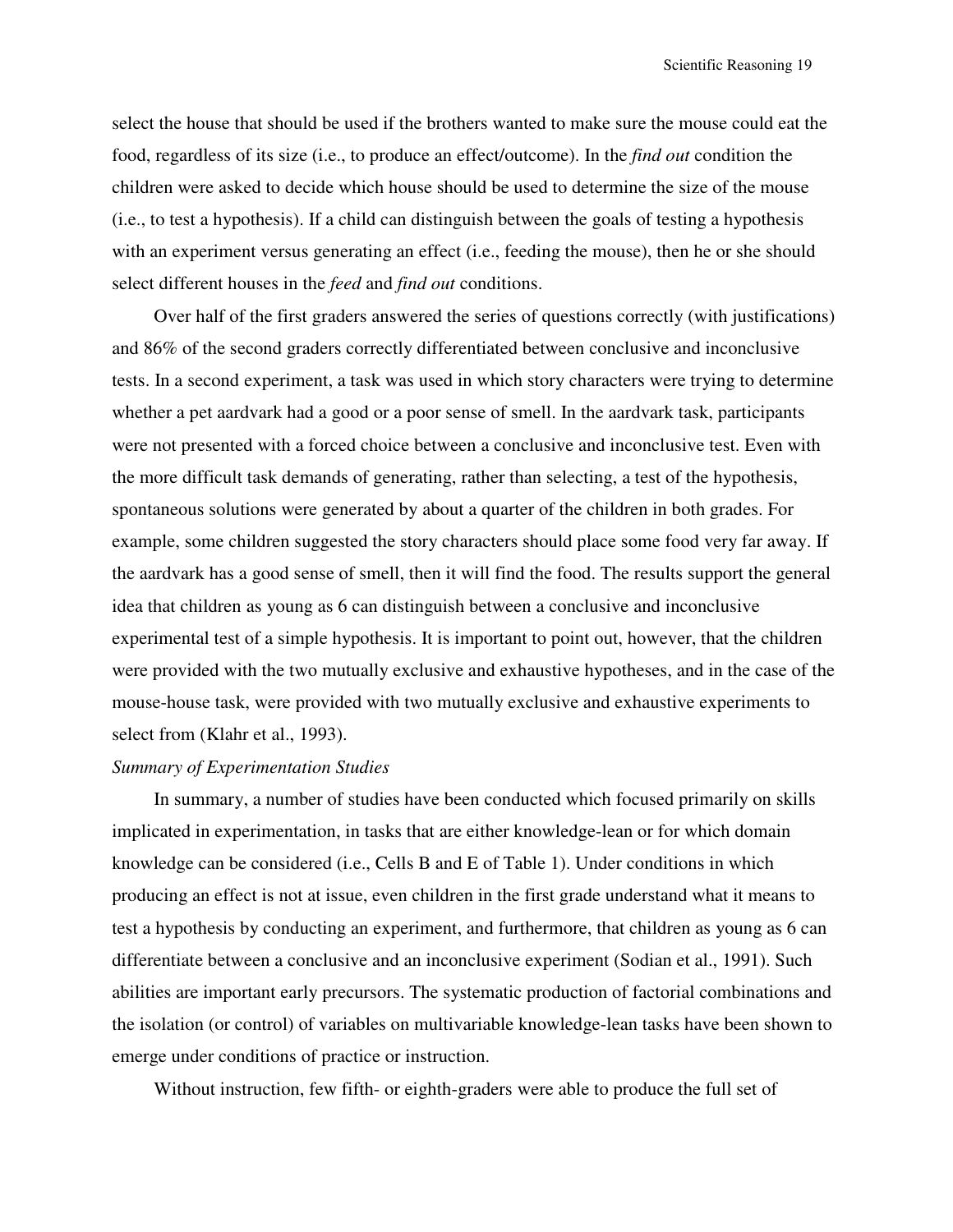possible combinations (Siegler & Liebert, 1975). With brief instruction in variables and levels and practice with analogous problems the majority of fifth-graders and all eighth-graders were able to produce the full combinatorial array. An awareness of one's memory limitations and the need to keep records appears to emerge between the ages of 10 and 13 and was directly related to successful performance. Under conditions of repeated practice over the course of weeks, fourthand fifth-graders used a mix of valid and invalid experimentation strategies both within and across sessions (Kuhn & Phelps, 1982). Without any direct instruction but with frequent practice, half of the students were able consistently generate successful solutions and these students were more likely to employ valid experimentation strategies, and moreover, were likely to understand why such strategies were effective.

When the results of an experiment can be construed as either positive or negative, the experimental strategy employed or selected differed (Tschirgi, 1980; Zimmerman & Glaser, 2000). Children and adults selected valid experimental tests when the hypothesized outcome was negative, but used a less valid strategy when the hypothesized outcome was positive. This finding suggests that domain knowledge may serve to draw attention to the functional effect of the experimental manipulation, and therefore influence the choice of experimental design. Strategies may be selected with the pragmatic goals of repeating positive effects and avoiding negative effects (and may perhaps, be loosely related to Herb Simon's concept of *satisficing*). A second explanation for such findings may be rooted in students' developing epistemologies and metacognitive understanding of the purposes of experimentation. For example, Carey et al. (1989) interviewed seventh graders about their understanding of the nature of science. Based on a coding of pre-instruction interview protocols, most students' beliefs were consistent with the ideas that "a scientist 'tries it to see if it works'" (p. 520); the goal of the scientist is, for example, to invent things or to cure disease. At this epistemological level, there is a pragmatic concern for particular valued outcomes. Moreover, students do not differentiate between producing a particular phenomenon and understanding a phenomenon (Carey et al., 1989). It is not until a more advanced level of understanding that students differentiate ideas and experiments and believe that the goal is to use an experiment to test an idea and to construct explanations.

The research described in this section was limited to studies in which there was a particular focus on the experiment space search (cells B and E of Table 1). The specific set of skills included the control of variables (also called isolating variables and/or VOTAT), producing the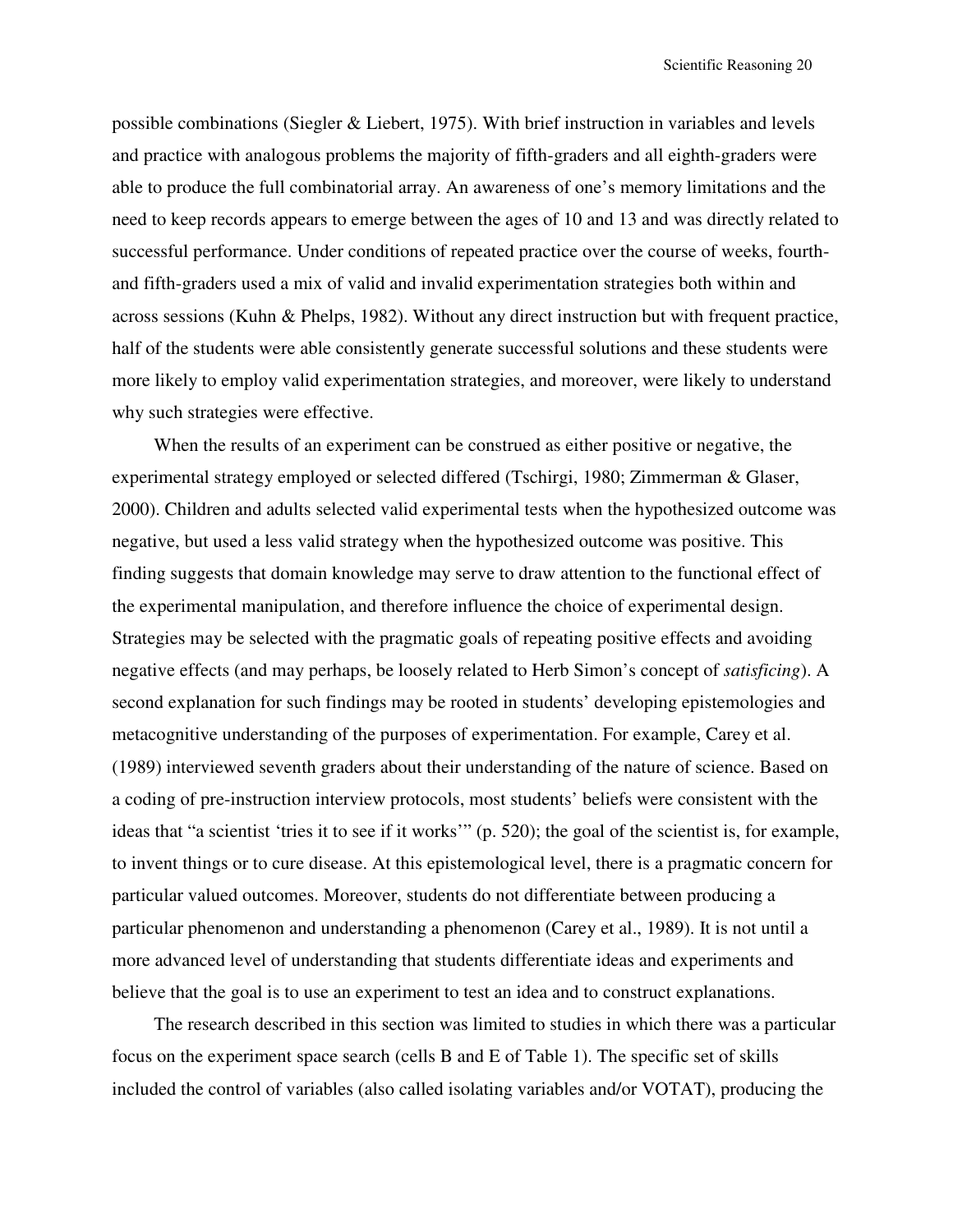full set of factorial combinations in a multivariable task, selecting an appropriate design or a conclusive test, generating experimental designs or conclusive tests, and record keeping. Although limited with respect to the range of skills involved in scientific thinking, these studies provide a picture of the developing experimentation skills in students from first through eighth grade and the conditions under which more and less sophisticated use emerges.

All of the findings and conclusions from studies that focus on experimentation skills anticipate those to be reviewed in subsequent sections. In particular, findings that will be replicated with tasks that incorporate other skills (i.e., hypothesis generation and evidence evaluation) include inter- and intra-individual variability in strategy usage with the co-existence of more and less efficient strategies, the perceived goal of experimentation influencing the strategies selected, and the importance of metacognitive awareness. A current practical and theoretical debate concerns the types of practice opportunities that students require to learn and consolidate scientific reasoning skills and the relative advantages of different forms of instructional intervention for different types of learners.

### *Research on Evidence Evaluation Skills*

The evaluation of evidence as bearing on the tenability of a theory has been of central interest in the work of Kuhn and her colleagues (e.g., 1989; 2002; Kuhn et al., 1988; Kuhn, Schauble, & Garcia-Mila, 1992; Kuhn, Garcia-Mila, Zohar, & Andersen, 1995; Kuhn & Dean, 2004). Kuhn has argued that the defining feature of scientific thinking is the set of skills involved in differentiating and coordinating theory and evidence. Fully developed skills include the ability to consciously articulate a theory, to understand the type of evidence that could support or contradict that theory, and to justify the selection of one of competing theories that explain the same phenomenon. The ability to consider alternative hypotheses is an important skill, as evidence may relate to competing hypotheses. Kuhn has asserted that the skills in coordination of theory and evidence are the "most central, essential, and general skills that define scientific thinking" (Kuhn, 1989, p. 674). That is, these skills can be applied across a range of content areas. Most studies of students' ability to coordinate theory and evidence focus on what is best described as *inductive causal inference* (i.e., given a pattern of evidence, what inferences can be drawn?). The coordination of theory and evidence can also be studied with respect to its bearing on *epistemological understanding*. In Kuhn's numerous writings she has discussed theoryevidence coordination in both connotations. The implications of these two connotations will be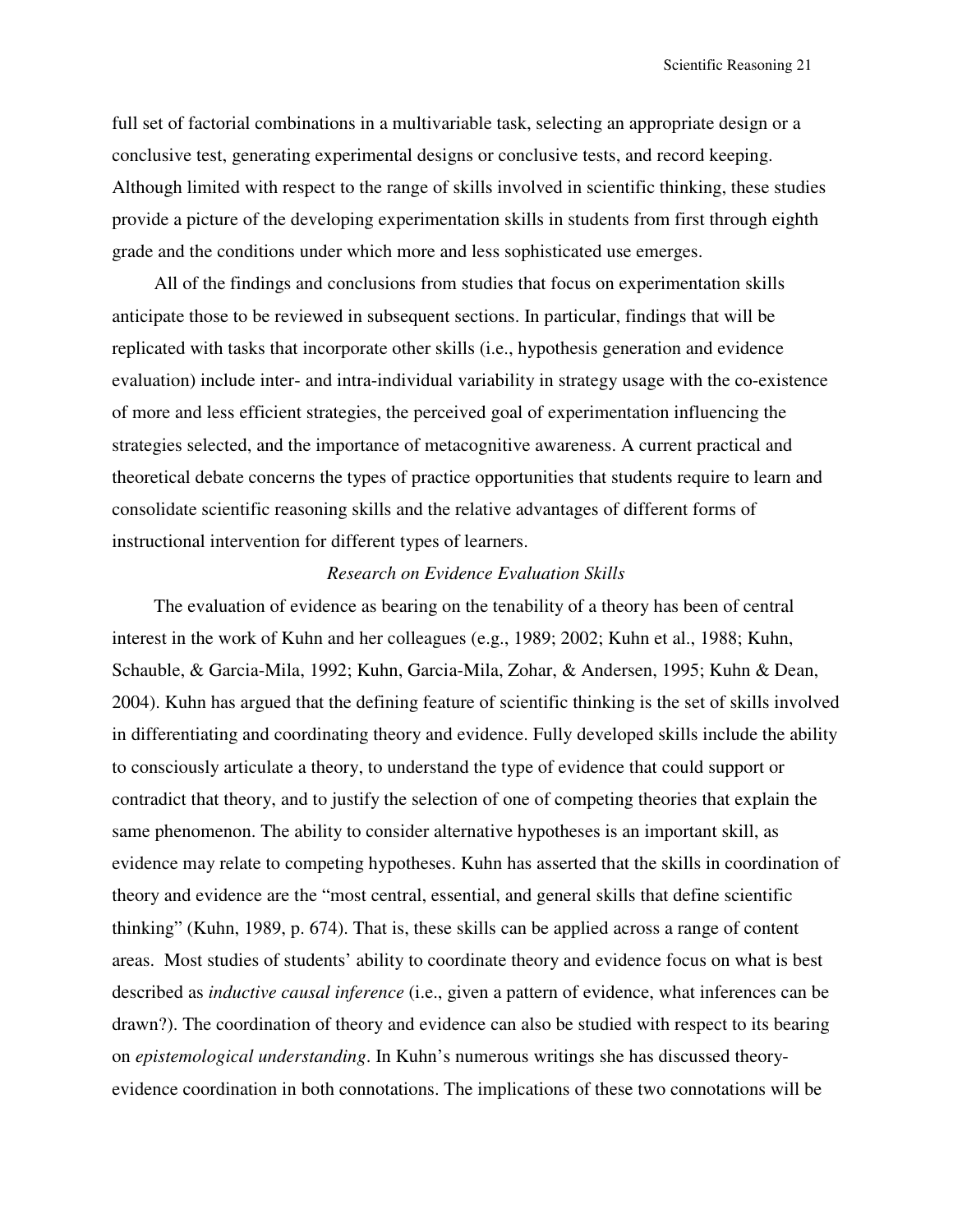discussed in more detail after the review of evidence evaluation studies.

A number of studies have examined the development of evidence evaluation skills in using knowledge-lean tasks (cell F of Table 1). With the addition of more sophisticated domain knowledge, later studies could be situated across cells A, C, D and F of Table 1. In most studies examining the development of evidence evaluation skills, the evidence provided for participants to evaluate typically is in the form of *covariation* evidence. Hume (1988/1758) identified the covariation of perceptually salient events as one potential *cue* that two events are causally related. Even young children have a tendency to use the covariation of events (antecedent and outcome) as an indicator of causality (e.g., Gopnik, Sobel, Schulz, & Glymour, 2001; Inhelder & Piaget, 1958; Kelley, 1973; Schulz & Gopnik, 2004; Shultz, Fisher, Pratt, & Rulf, 1986; Shultz & Mendelson, 1975). Although covariation between events is a necessary but not sufficient cue for inferring a causal relationship, it is one of the bases for making inductive causal inferences.

In a simple covariation matrix, there are four possible combinations of the presence and absence of antecedent (or potential cause) and outcome (see Table 2). In the case of perfect covariation, one would only find cases in which both the antecedent and the outcome were present together (A) and cases in which they were both absent (D). Such instances confirm a relationship between two events. However, in a noisy and imperfect world, cases exist in which there is a violation of the sufficiency of causal antecedent (assumed cause present/outcome absent; B). Cases may exist that violate the necessity of the causal antecedent (assumed cause absent/outcome present; C). Whether evidence is presented in data tables, pictorially, or results from active experimentation (to be discussed in the next section), any data presented as a categorical (i.e., rather than quantitative) outcome is consistent with Table 2.

The correct rule for determining covariation between events in a 2 x 2 matrix is the *conditional probability strategy*, in which one compares *P(A*|*[A+C])* with *P(B|[B+D])*. Mathematically, this simply requires a comparison of the frequency ratio in cells  $A \div (A+C)$  with  $B \div (B+D)$  (Shaklee & Paszek, 1985). If the ratios are the same, then there is no relationship between the antecedent (presumed cause) and the outcome (i.e., in statistical terms, the variables are independent). If there is a difference between these ratios, then the events covary (i.e., a relationship may exist). Researchers have only recently begun to address the issue of *how large* this difference must be to conclude that a relationship exists, given that scientists would use statistical techniques to analyze such data (in this case, by computing a  $\chi^2$  statistic and associated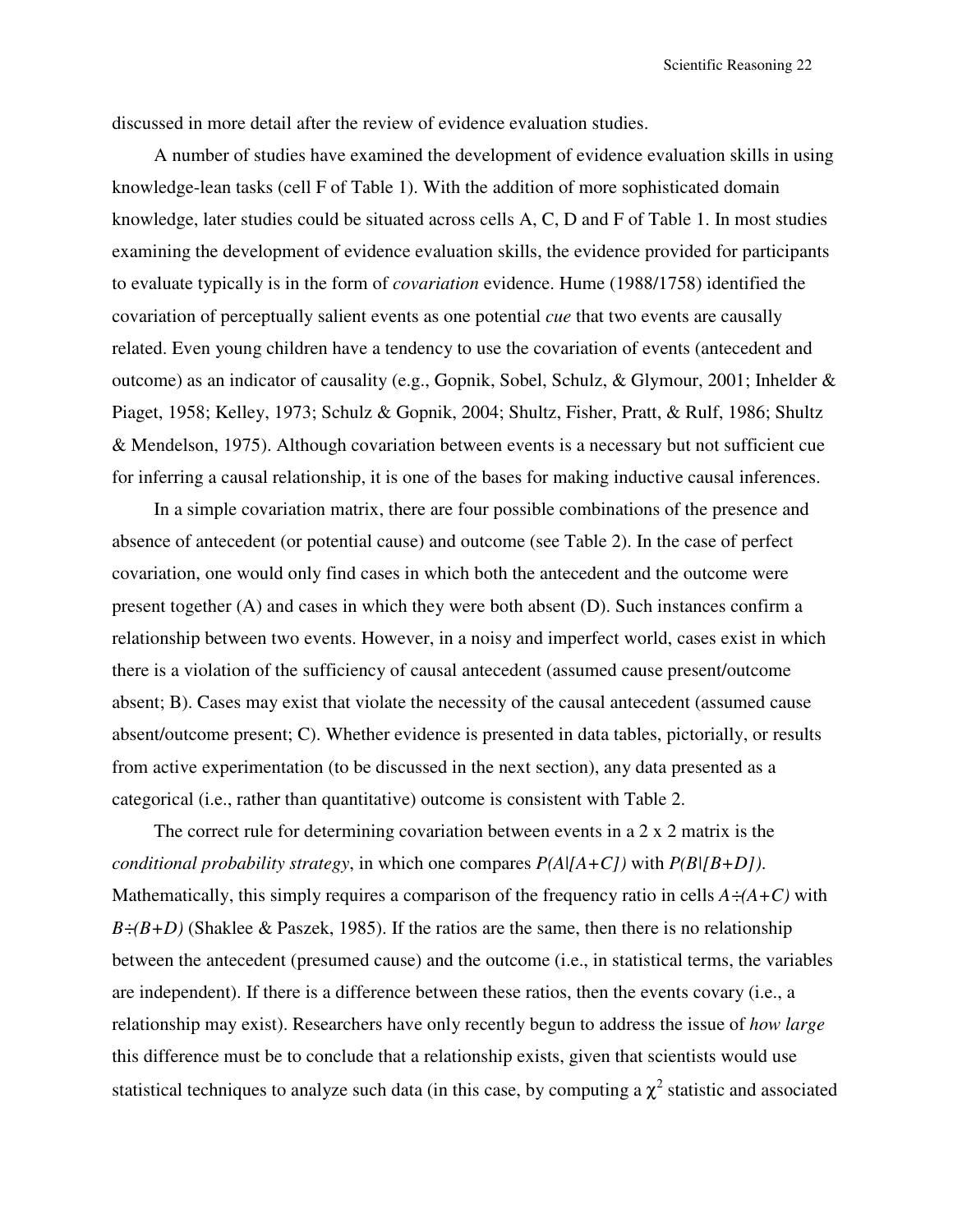probability). Data in the form of frequencies of the co-occurrence of events is the most common type of evidence used in such tasks, although some researchers have begun to explore how children and adults evaluate quantitative evidence (e.g., such as would correspond to computing a parametric *t*-test). 3

### Table 2

|            |         | Outcome |        |  |
|------------|---------|---------|--------|--|
|            |         | Present | Absent |  |
|            | Present | A       | B      |  |
| Antecedent | Absent  | C       | D      |  |

*Cells in a 2 x 2 Contingency Table for Studies Using Covariation Evidence*

*Note*. The antecedent is the presumed causal factor. The cells represent the frequency of co-occurrences. See text for further explication

In the case of evidence evaluation tasks involving covariation of events, participants are provided with data corresponding to the frequencies in the cells of a 2 x 2 contingency table in either tabular or pictorial form. The pattern could represent perfect covariation, partial (or imperfect) covariation, or no correlation between the two events. The task may require participants to evaluate a given hypothesis in light of the evidence (i.e., a deductive step) or to determine which hypothesis the pattern of data support (i.e., an inductive step). In either case, the focus is on the inductive or deductive inferences that can be made on the basis of the *pattern of evidence*. That is, for most tasks, participants were instructed to disregard prior domain knowledge while evaluating the evidence. Whether data are categorical or quantitative, or in numerical or pictorial form, another common feature of such studies is that the evidence that is

 $3 \text{ A}$  growing area of educational and psychological research that intersects with the scientific reasoning literature involves students' understanding of statistics and numerical data. At this time a thorough review of such research outside the scope of this paper. For examples of such work, see Lovett and Shah (Eds.) (in press) for the proceedings of the Carnegie Symposium, "Thinking with Data"; articles such as Petrosino, Lehrer and Schauble (2003); and the collection of articles in Lajoie (Ed.) (1998).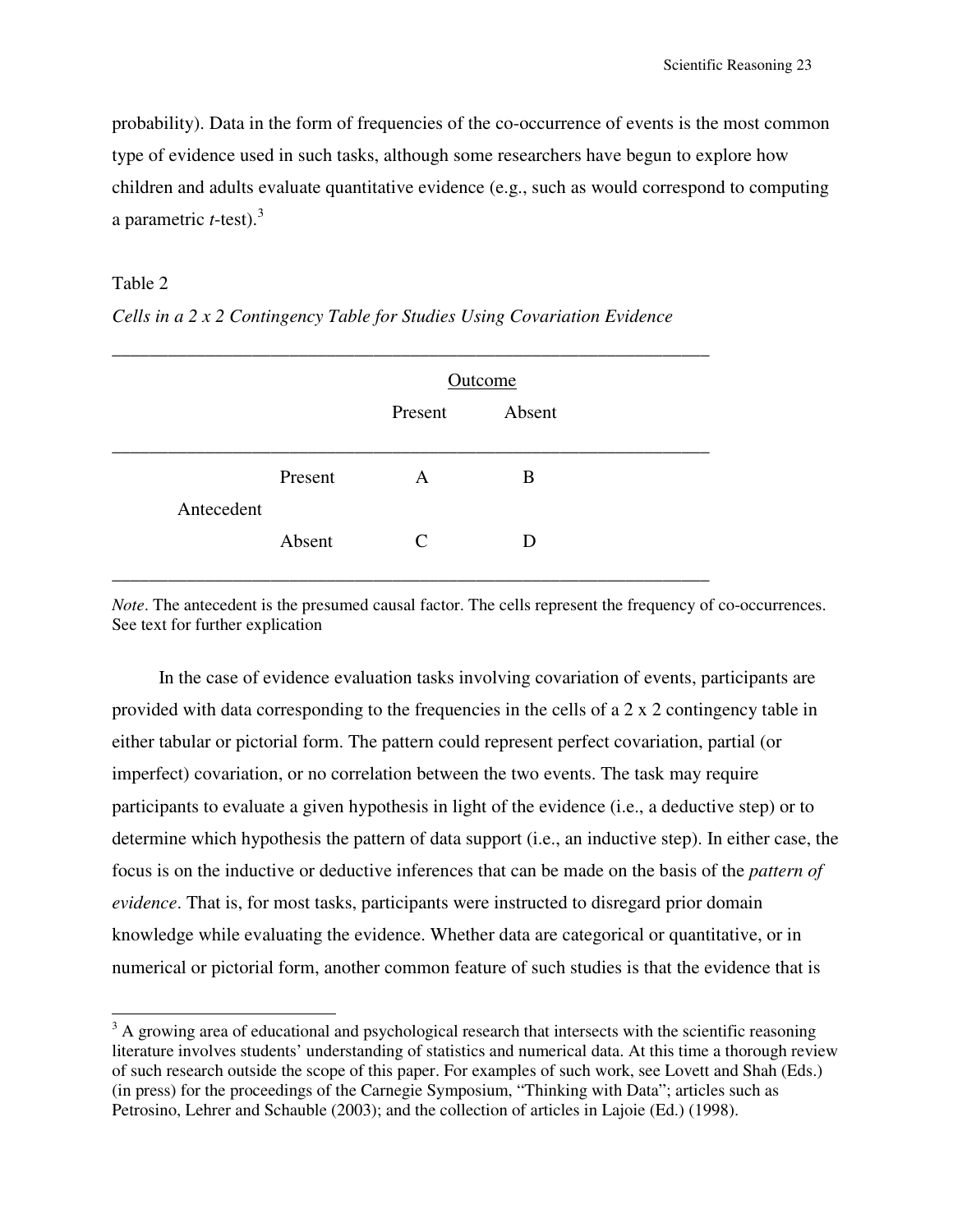evaluated is *externally supplied*. The data are to be taken on the authority of the researcher – participants do not generate or produce the data. Therefore, experimental design skills are not of interest (e.g., isolating focal variables and controlling potentially confounding variables). *The Evaluation of Covariation Matrices and Data Tables*

Early work on covariation detection was conducted by Shaklee and her colleagues (e.g., Shaklee & Mims, 1981; Shaklee & Paszek, 1985; Shaklee, Holt Elek, & Hall, 1988). Children in grades 2 through 8 and adults were presented with a series of 2 x 2 covariation matrices. The data in the table represented two events that may or may not be related (e.g., healthy/sick plant and the presence/absence of bug spray). The task was to determine, given the pattern of evidence, which hypothesis was supported (i.e., if the events are related, and direction of the relationship if any). Shaklee and her colleagues found that the most sophisticated strategy that participants seemed to use, even as adults, was to compare the *sums-of-diagonals*. The *conditional probability* rule was only used by a minority of participants, even at the college level. Adults could readily learn this rule, if they were shown how to compare the relevant ratios. Children in grades 4 through 8, who were initially assessed as using a *cell-A* or an *A-versus-B* strategy could be taught to use the *sums-of-diagonals* rule (Shaklee et al., 1988). Training success was apparent at a one-week delayed post-test with  $60-81\%$  of  $4^{\text{th}}$  to  $8^{\text{th}}$  graders still using *sums-of-diagonals*. In many respects, the task in this form has more to do with mental arithmetic or naïve data analysis and less with identification of covariation between events (Holland, Holyoak, Nisbett, & Thagard, 1986). Shaklee's work, however, demonstrated that participants' judgments were rule-governed, and that they did consider the information from all four cells but in a less than ideal manner.

Using data tables in which only two conditions were compared, but for which the data were quantitative in nature, Masnick and Morris (2002) examined how the characteristics of measurement data, such as sample size and variability within the data set (i.e., the magnitude of differences, relative size of data points within a data set, and the presence of outliers) influenced the conclusions drawn by third- and sixth-grade children and adults. Participants were shown pairs of data sets of differing samples sizes and variability characteristics with plausible cover stories (e.g., testing new sports equipment), and asked to indicate what conclusions could be drawn on the basis of the data sets (e.g., which type of golf ball travels farther?), including the reason for that conclusion. At all ages, participants were sensitive to the idea that one can be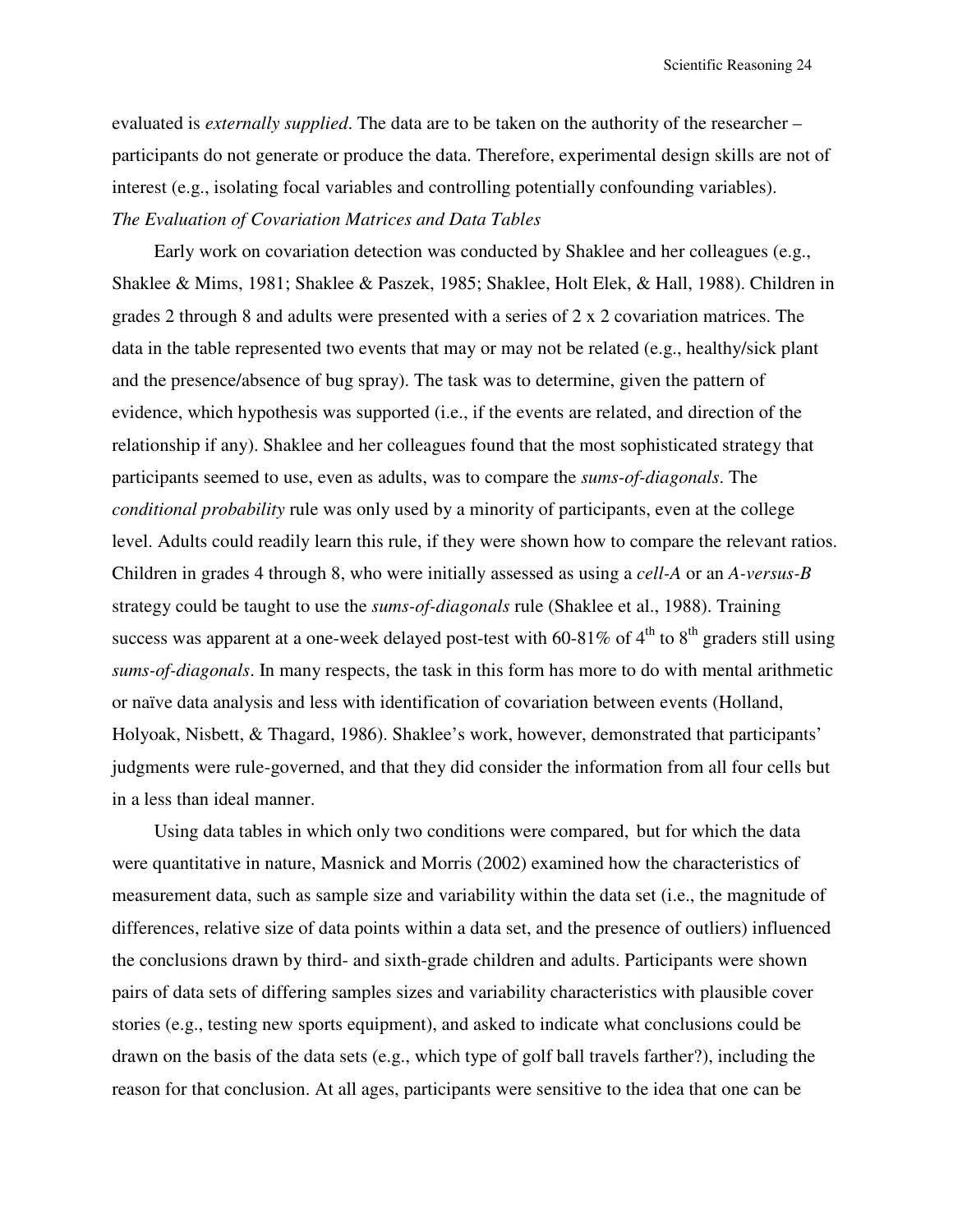more confident of a conclusion that is based on a larger sample of observations. When asked to make decisions without the use of statistical tools, even third- and sixth-graders had rudimentary skills in detecting trends, overlapping data points, and the magnitude of differences. By sixth grade, participants had developing ideas about the importance of variability and the presence of outliers for drawing conclusions from data.

### *Coordinating Theory with Covariation Evidence*

Kuhn, Amsel and O'Loughlin (1988) were responsible for pioneering work on the development of children and adults' evaluation of covariation evidence. Their primary motivation was to examine how participants reconcile prior beliefs with covariation evidence presented to them. Kuhn and her colleagues used simple, everyday contexts, rather than phenomena from specific scientific disciplines. In an initial theory interview, participants' beliefs about the causal status of various variables were ascertained. For example, in Studies 1a and 1b, adults, sixth- and ninth-graders were questioned about their beliefs concerning the types of foods that make a difference in whether a person caught a cold (35 foods in total). Four variables were selected based on ratings from the initial theory interview: two factors that the participant believed make a difference in catching colds (e.g., type of fruit, and type of cereal) and two factors the participant believed do not make a difference (e.g., type of potato, and type of condiment). This procedure allowed the evidence to be manipulated such that covariation evidence could be presented which *confirmed* one existing causal theory and one noncausal theory. Likewise, noncovariation evidence was presented that *disconfirmed* one previously-held causal theory and one noncausal theory. The specific manipulations, therefore, were tailored for each person in the study.

Kuhn et al.'s (1988) general method involved the presentation of covariation data sequentially and cumulatively. Participants were asked a series of questions about what the evidence shows for each of the four variables. Responses were coded as either *evidence-based* or *theory-based*. To be coded as evidence-based, a participant's response to the probe questions had to make reference to the patterns of covariation or instances of data presented (i.e., the findings of the scientists). For example, if shown a pattern in which type of cake covaried with getting colds, a participant who noted that the sick children ate chocolate cake and the healthy kids ate carrot cake would be coded as having made an evidence-based response. In contrast, theorybased responses made reference to the participant's prior beliefs or theories about why the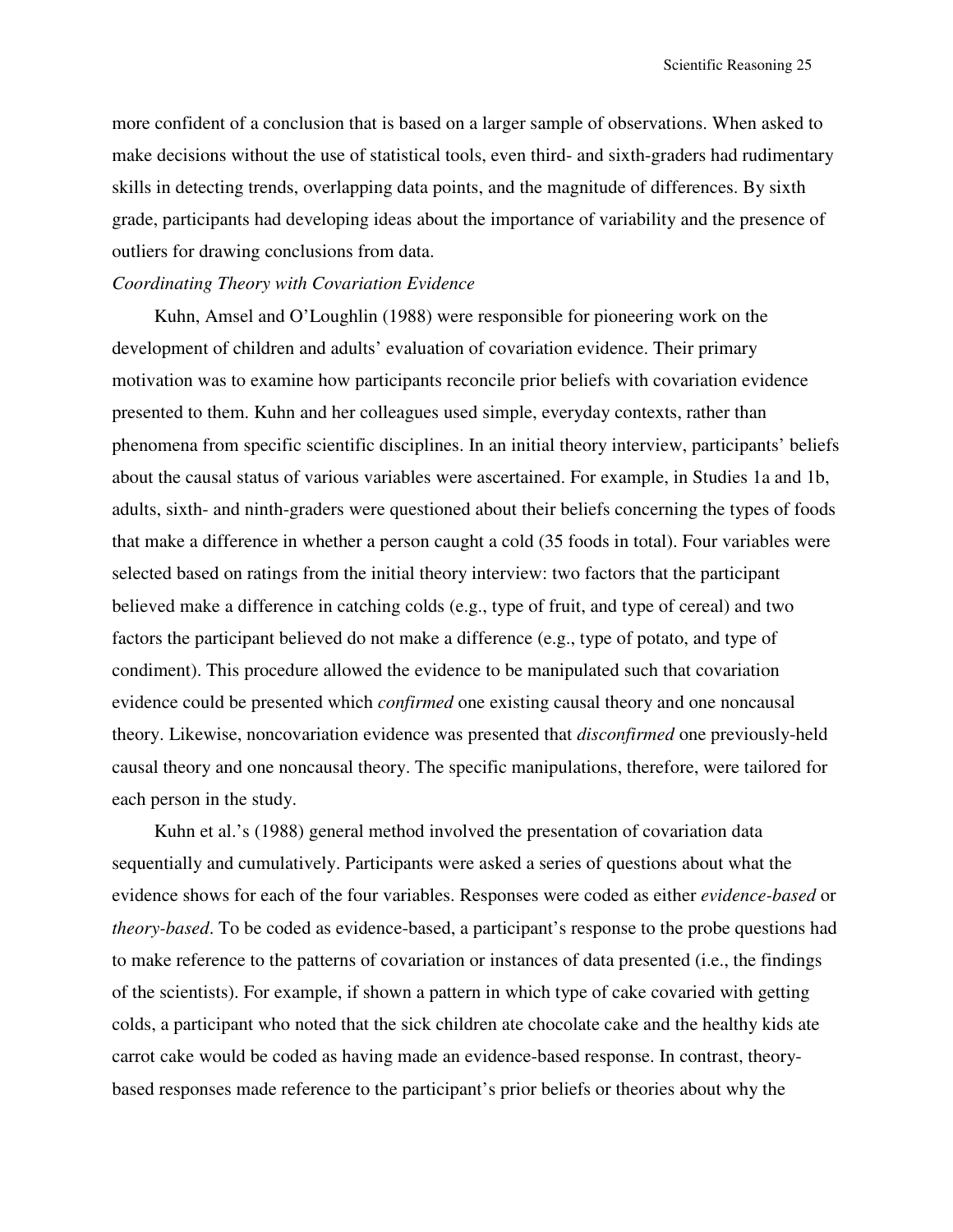scientists might have found that particular relationship. In the previous example, a response that chocolate cake has "sugar and a lot of bad stuff in it" or that "less sugar means your blood pressure doesn't go up" (Kuhn, 1989, p. 676) would be coded as theory-based.

Kuhn et al. were also interested in both inclusion inferences (an inference that two variables are causally related) and exclusion inferences (an inference of no relationship between variables). Participants' inferences and justification types could be examined for covariation evidence versus noncovariation evidence and in situations where the prior theory was causal or noncausal. Other variations in the other studies included: (a) examining the effects of explicit instruction; (b) use of real objects for evidence (e.g., tennis balls with various features) versus pictorial representations of data; (c) task instructions to relate the evidence to multiple theories instead of a single theory; and (d) a reciprocal version of the task in which the participant generates the pattern of evidence that would support and refute a theory.

Through the series of studies, Kuhn et al. found certain patterns of responding. First, the skills involved in differentiating and coordinating theory and evidence, and bracketing prior belief while evaluating evidence, show a monotonic developmental trend from middle childhood (grades 3 and 6) to adolescence (grade 9) to adulthood. These skills, however, do not develop to an optimum level even among adults. Even adults have a tendency to meld theory and evidence into a single representation of "the way things are." Second, participants have a variety of strategies for keeping theory and evidence in alignment with one another when they are in fact discrepant. One tendency is to ignore, distort, or selectively attend to evidence that is inconsistent with a favoured theory. For example, the protocol from one ninth-grader demonstrated that upon repeated instances of covariation between type of breakfast roll and catching colds, he would not acknowledge this relationship: "They just taste different. . . the breakfast roll to me don't cause so much colds because they have pretty much the same thing inside [i.e., dough]" (Kuhn et al., p.73, elaboration added).

A second tendency was to adjust a theory to fit the evidence. This practice is perfectly reasonable or even normative. What was non-normative was that this "strategy" was most often outside an individual's conscious awareness and control. Participants were often unaware of the fact that they were modifying their theory. When asked to recall their original beliefs, participants would often report a theory consistent with the evidence that was presented, and not the theory as originally stated. An example of this is one ninth grader who did not believe type of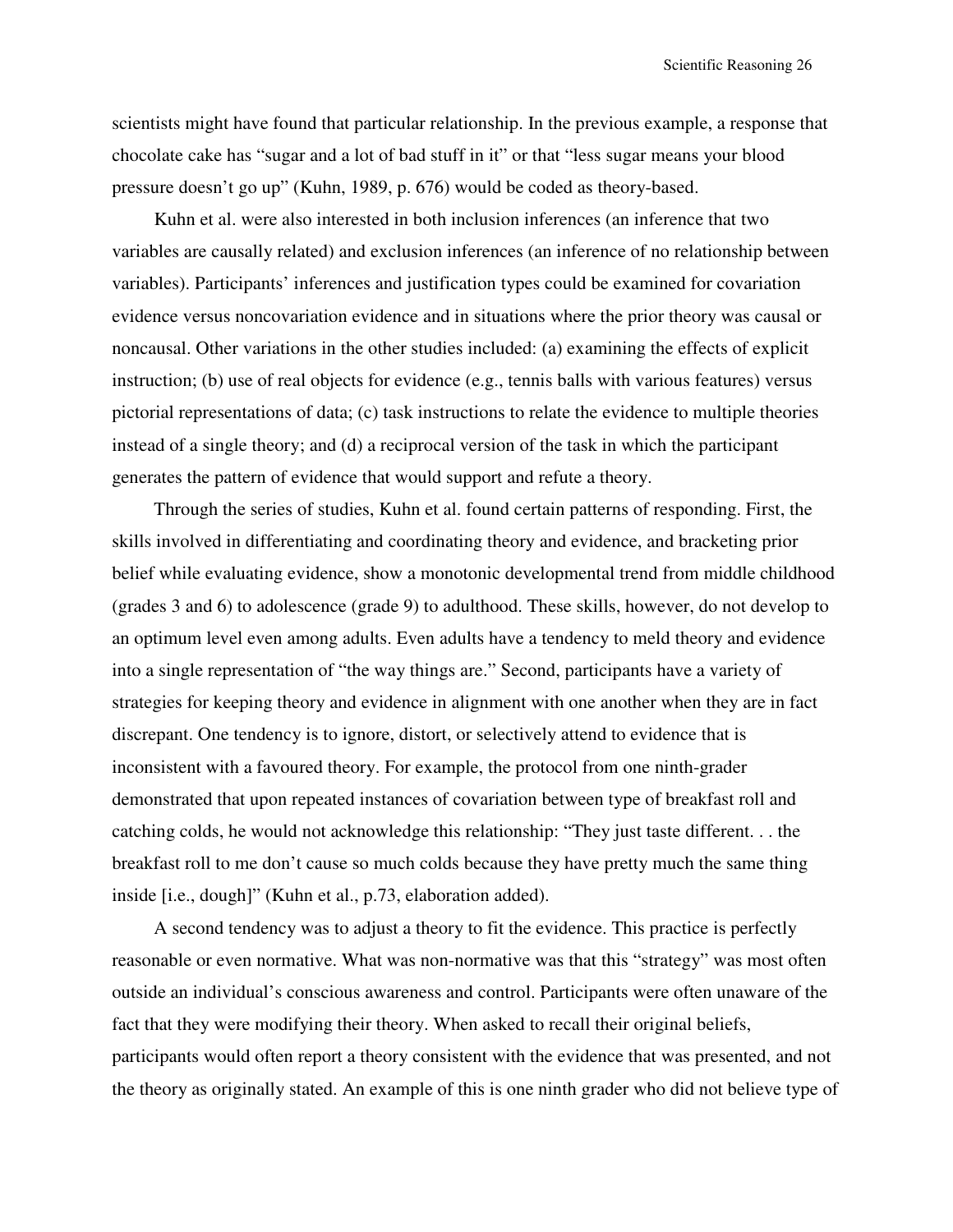condiment (mustard versus ketchup) was causally related to catching colds. With each presentation of an instance of covariation evidence, he acknowledged the evidence and elaborated a theory based on the amount of ingredients or vitamins and the temperature of the food the condiment was served with to make sense of the data (Kuhn et al., 1988, p. 83). Kuhn argued that this tendency suggests that the subject's theory does not exist as an object of cognition. That is, a theory and the evidence for that theory are undifferentiated – they do not exist as separate cognitive entities. If they do not exist as separate entities, it is not possible to flexibly and consciously reflect on the relation of one to the other.

Third, there were a variety of errors involved in understanding covariation evidence and its connection to causality. There were also problems in understanding noncovariation and its connection to an absence of causality. For example, when asked to generate a pattern of evidence that would show that a factor makes no difference in an outcome, participants often produced covariation evidence in the opposite direction of that predicted by their own causal theory. *Reactions to the Kuhn et al. (1988) Studies*

Koslowski (1996) considers the work of Kuhn and her colleagues to be a significant contribution to research on scientific thinking, in part, because it raises as many questions as it answers. Various authors have criticized the Kuhn et al. (1988) research, however, on both methodological and conceptual grounds (e.g., Amsel & Brock, 1996; Koslowski, Okagaki, Lorenz, & Umbach, 1989; Ruffman, Perner, Olson, & Doherty, 1993; Sodian, Zaitchik, & Carey, 1991).

*Methodological considerations*. Sodian et al. (1991) first questioned Kuhn et al.'s interpretation that third- and sixth-grade children cannot distinguish between their beliefs (i.e., theories) and the evidence that would confirm or disconfirm those beliefs. Sodian et al. deliberately chose story problems in which children did not hold strong prior beliefs and they used a task that was less complex than those used by Kuhn et al. (1988). In order to demonstrate that children can differentiate beliefs and evidence, they selected a task that did not require a judgment about one causal factor while simultaneously ruling out the causal status of three other potential variables. As described in the previous section, Sodian et al.'s research demonstrated that even first- and second-grade children can distinguish between the notions of "hypothesis" and "evidence" by selecting or generating a conclusive test of a simple hypothesis.

Ruffman, Perner, Olson and Doherty (1993) examined 4- to 7-year old children's abilities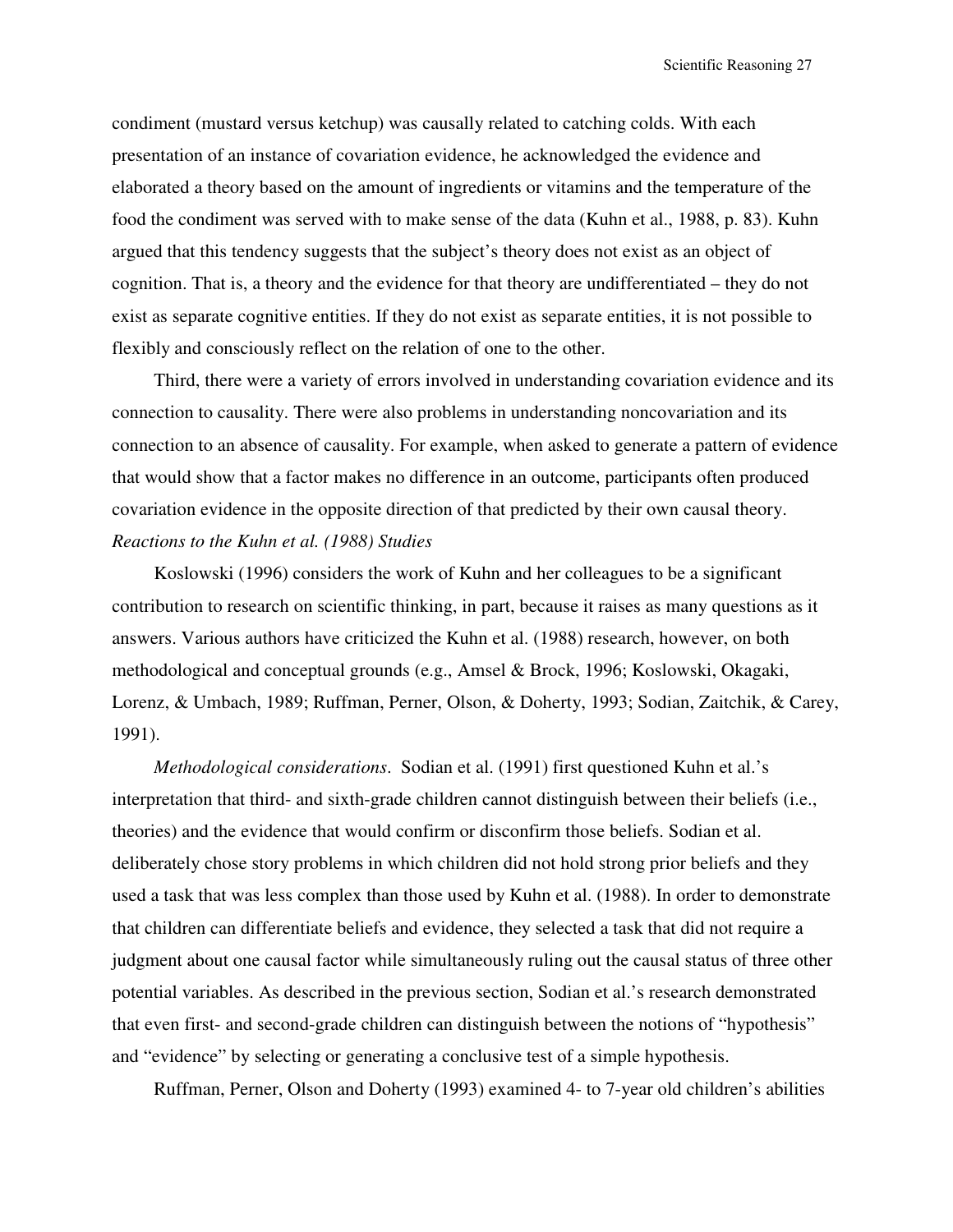to form hypotheses on the basis of covariation evidence. They also used less complex tasks with fewer factors to consider than Kuhn et al. (1988). When given only one potential cause (type of food) that covaried perfectly with an outcome (tooth loss), children as young as 6 could form the hypothesis that the factor is causally responsible. Ruffman et al. also ascertained that 6-year-olds were able to form a causal hypothesis on the basis of a pattern of covariation evidence (i.e., imperfect evidence).

In order to rule out the possibility that children were simply describing a state of affairs, Ruffman et al. tested if 4- to 7-year-olds understood the predictive properties of the hypothesis formed on the basis of covariation evidence. Children were asked to evaluate evidence and then form a hypothesis about which characteristics of tennis rackets were responsible for better serves (e.g., racket-size, head-shape). They were then asked which tennis racket they would buy and how good the next serve would be. The results were consistent with the idea that by age 7, children understood that the newly-formed hypothesis could be used to make predictions.

Ruffman et al. deliberately chose factors that were all equally plausible. Correct performance in the Kuhn et al. tasks was defined by considering covariation evidence as more important than the implausible hypothesis it was intended to support. For example, in Studies 3 and 4 of Kuhn et al., adults and third-, sixth-, and ninth-graders were to evaluate evidence to determine the features of tennis balls that resulted in good or poor serves (i.e., color, texture, ridges, and size). Most children and adults do not believe that color is causally related to the quality of a tennis serve. Ruffman et al. argued that revising prior beliefs (e.g., about the causal power of color) is more difficult than forming new theories when prior beliefs do not exist or are not held with conviction. Literature on inductive inference supports this claim (e.g., Holland et al., 1986).

Amsel and Brock (1996) examined whether children and adults evaluated covariation evidence independently of prior beliefs or not. They also used a task that was less complex and cognitively demanding than Kuhn et al. (1988). Amsel and Brock argued that causal judgments should be assessed independently of the justification for that judgment and that these judgments about the causal status of variables should be assessed on a scale that reflects certainty, rather than a forced choice (i.e., the factor is causal, noncausal, or neither).

Unlike Ruffman et al.'s (1993) criticism about strong prior beliefs, the participants in Amsel and Brock's study were selected only if they did hold strong prior beliefs concerning the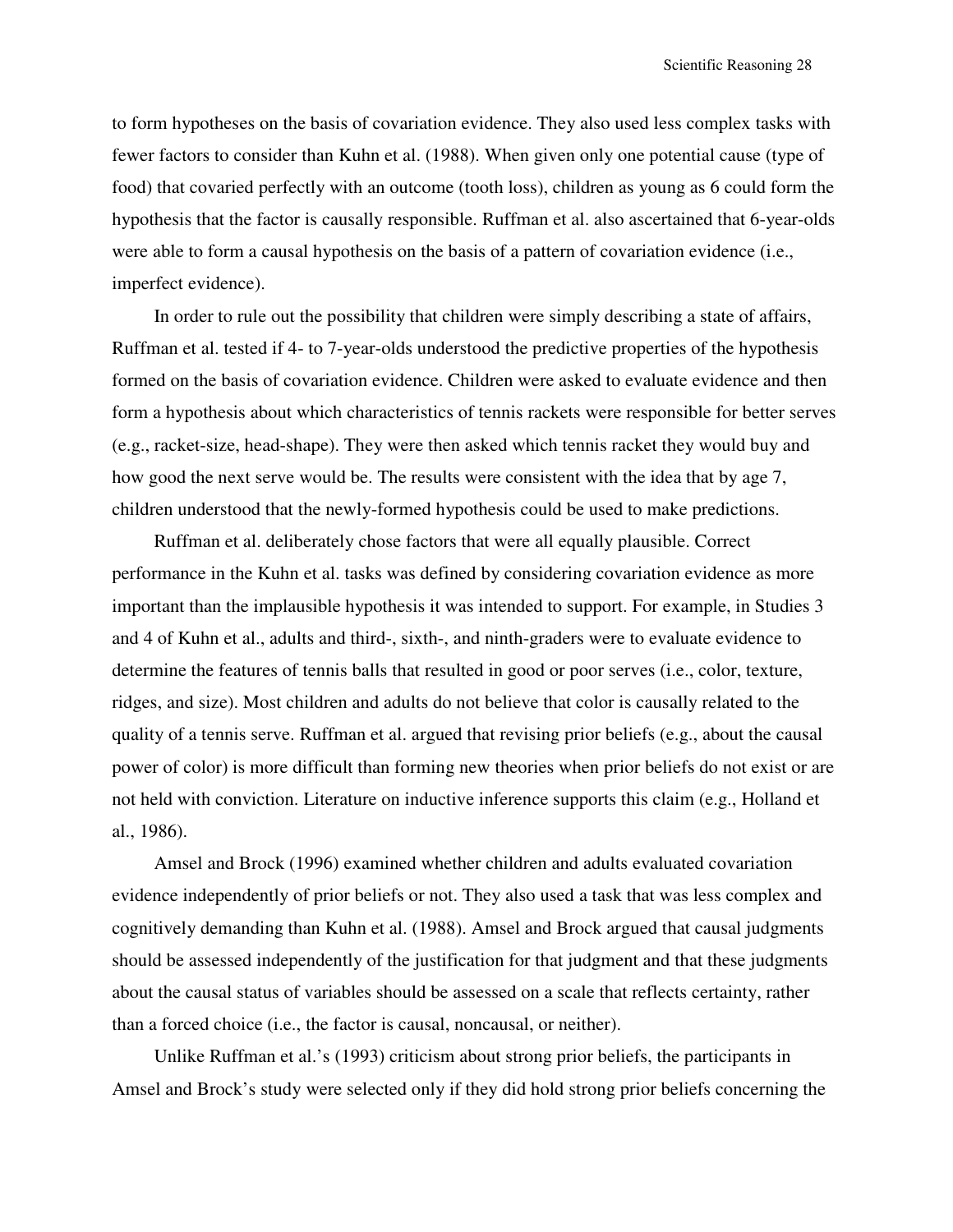variables. That is, participants believed that a relationship exists between the health of plants and the presence/absence of sunshine; and that no relationship exists between health of plants and the presence/absence of a charm (represented as a four-leaf clover). Children in  $2^{nd}/3^{rd}$  grade,  $6^{th}/7^{th}$ grade, college students, and non-college adults were presented with four data sets to evaluate given by the factorial combination of prior belief (causal or non-causal) and type of contingency data (perfect positive correlation vs. zero correlation). Participants were asked whether giving the plants (sun/no sun) or (charm/no charm) was causally related to whether the plants were healthy or sick and to respond only based on the information given and not what they know about plants.

Standard covariation evidence served as the control (four instances in a 2 x 2 contingency table), while three conditions involved "missing data." Participants were told that the researcher forgot to record either the condition (e.g., if the plant got sun or no sun) and/or the outcome (i.e., if the plant was healthy or sick) for some of the experimental trials. Participants in the control group were presented with four data instances that represented covariation (or noncovariation) between the putative causal factor and outcome. Participants in the three missing data conditions were shown two additional instances in which (a) the antecedent was unknown, (b) the outcome was unknown or (c) both were unknown. Amsel and Brock reasoned that if participants were evaluating the evidence independently of their strongly-held prior beliefs, then the judgments in the control and missing data conditions should be the same. That is, participants would simply ignore the evidentially irrelevant missing data. If they were using prior beliefs, however, they might try to explain the missing data by judging the variables as consistent with their prior beliefs. If they were using newly-formed beliefs, then judgments would be consistent with the new belief and pattern of evidence (causal with covariation evidence; noncausal with noncovariation).

College adults were most like the "ideal reasoner" (i.e., defined as someone whose causal certainty scores were based solely on the four instances of contingency data). The pattern of mean causal certainty scores for both groups of children  $(2^{nd}/3^{rd})$  and  $6^{th}/7^{th}$  grade) was such that they were making judgments consistent with prior beliefs, even when the evidence did not support those beliefs. For example, when presented with data showing covariation between the presence of a charm and plant health, children's mean causal certainty was somewhere between "a little sure" and "pretty sure" that the charm was *not* causal. Likewise, children were "a little sure" that sunlight was causally related to plant health, even when the evidence was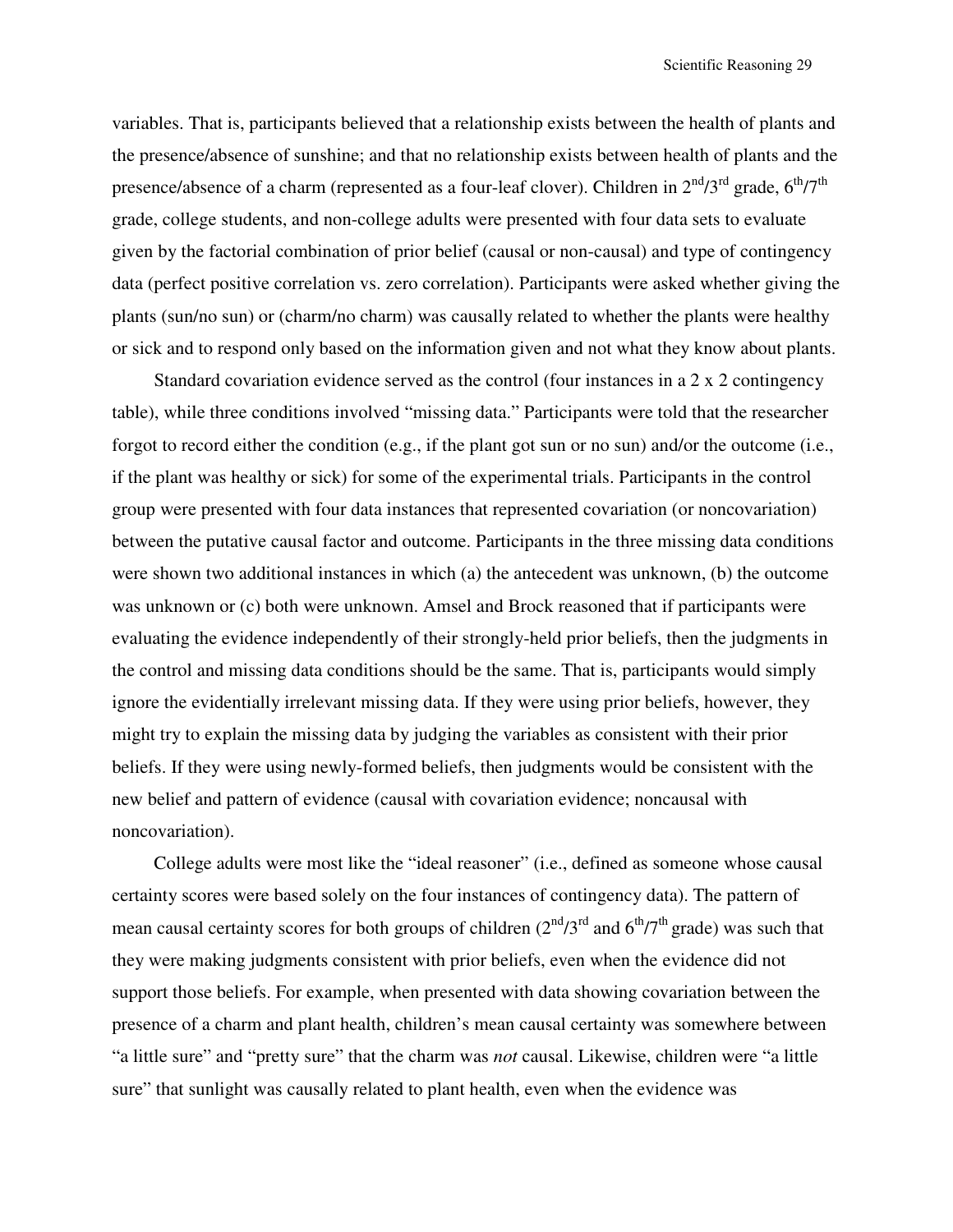disconfirming. The noncollege adults' judgments tended to be in between, leading the authors to suggest that there are differences associated with age and education in making causal judgments independently of prior beliefs. In the missing data conditions, participants did not try to "interpret" the missing data. Rather, the effect was to cause the children, but not the adults, to be less certain about the causal status of the variables. There was an age and education trend for the frequency of evidence-based justifications. When presented with evidence that disconfirmed prior beliefs, children from both grade levels tended to make causal judgments consistent with their prior beliefs. When confronted with confirming evidence, however, both groups of children and adults made similar judgments.

The set of studies reviewed in this subsection addressed the issue of the conditions under which children are more or less proficient at coordinating theory and evidence. Such work was motivated by Kuhn's assertion that what distinguishes more and less proficient scientific thinking is the ability to differentiate hypotheses from evidence as distinct epistemological categories, and that most children's and some adults' evaluation of evidence is done in a way that suggests they meld the two into one representation. The goal of the researchers was to show that with different methodological variants, children make a distinction between theory and evidence. When task demands are simplified such that a hypothesis can be induced from a pattern of evidence (e.g., Ruffman et al., 1993), children can detect those patterns and use the resultant hypothesis to make predictions. When a simple deduction is required (e.g., Sodian et al., 1991), children can differentiate between producing an effect and testing an idea. Other methodological variants, such as tasks complexity, the plausibility of factors, participants' method of responding (e.g., certainty judgments versus forced choice), and data coding (e.g., causal judgments and justifications assessed jointly or separately), can be used to demonstrate differences in children's performance on certain evidence evaluation tasks. These methodological variants have produced interesting findings of children's *performance* under different conditions, but they do not really speak to the issue of the epistemological status of theory and evidence. Conceptual issues will be addressed next.

### *Covariation Does Not Imply Causation: What's Normative?*

Koslowski (1996) criticized early research on the development of evidence evaluation skills based on conceptual grounds. The maxim "correlation does not imply causation" has been part of the required training of students in statistics, philosophy, science and social science (e.g.,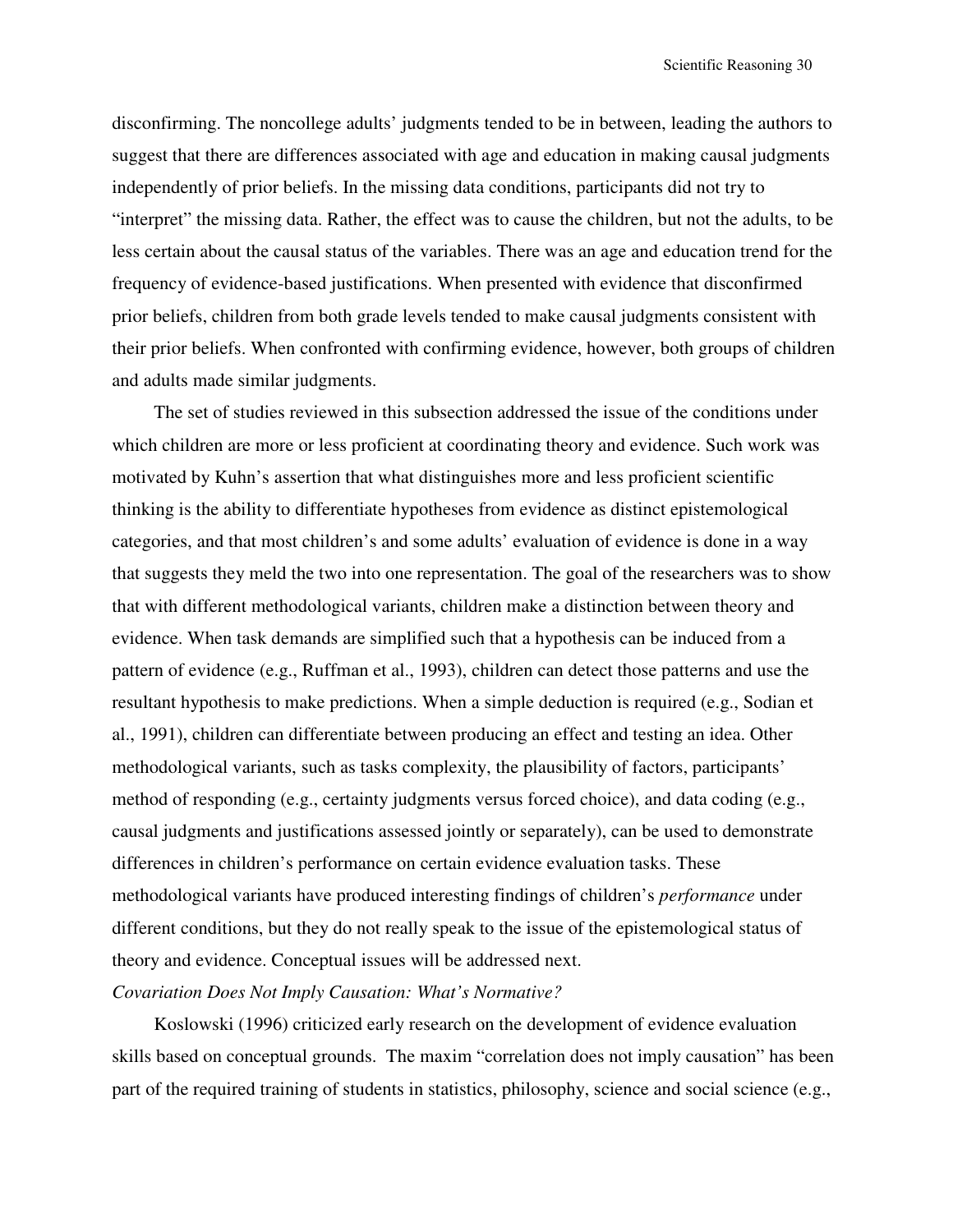Stanovich, 1998, chapter 5). Previous researchers utilized tasks in which correct performance has been operationalized as the identification of causal factors from covariation evidence while simultaneously suppressing prior knowledge and considerations of plausibility. Koslowski argued that this reliance on tasks using covariation evidence has contributed to an incomplete or distorted picture of the reasoning abilities of children and adults. In some cases, tasks were so knowledge-lean that participants did not have the opportunity to use prior knowledge or explanation, thus contributing to an incomplete picture. When knowledge-rich tasks have been used, the operational definition of correct performance required participants to disregard prior knowledge. In this case, a distorted picture has resulted. As in Klahr and Dunbar's (1988) integrated model, Koslowski considers it legitimate to consider prior knowledge when gathering and evaluating evidence. Koslowski presented a series of 16 experiments to support her thesis that the principles of scientific inquiry are (and must be) used in conjunction with knowledge about the world (e.g., knowledge of plausibility, causal mechanism, and alternative causes).

*The role of causal mechanism*. Koslowski questioned the assumptions about the primacy of covariation evidence. One of the main concerns in scientific research is with the discovery of causes (Koslowski & Masnick, 2002). Likewise, previous researchers have used tasks requiring participants to reason about causal relationships. Psychologists who study scientific reasoning have been influenced by the philosophy of science, most notably the empiricist tradition which emphasizes the importance of observable events. Hume's strategy of identifying causes by determining the events that covary with an outcome has been very influential. In real scientific practice though, scientists are also concerned with *causal mechanism*, or the process by which a cause can bring about an effect. Koslowski noted that we live in a world full of correlations. It is through a consideration of causal mechanism that we can determine which correlations between perceptually salient events should be taken seriously and which should be viewed as spurious. For example, it is through the identification of the *e.coli* bacterium that we consider a causal relationship between hamburger consumption and illness or mortality. It is through the absence of a causal mechanism that we do not consider seriously the classic pedagogical example of a correlation between ice cream consumption and violent crime rate. 4

 $4$  We also use this pedagogical example to illustrate the importance of considering additional variables that may be responsible for both outcomes (i.e., high temperatures for this example). Koslowski and Masnick (2002) also used this example to illustrate that such a correlation could prompt further investigation if a link between fat consumption and testosterone production were found.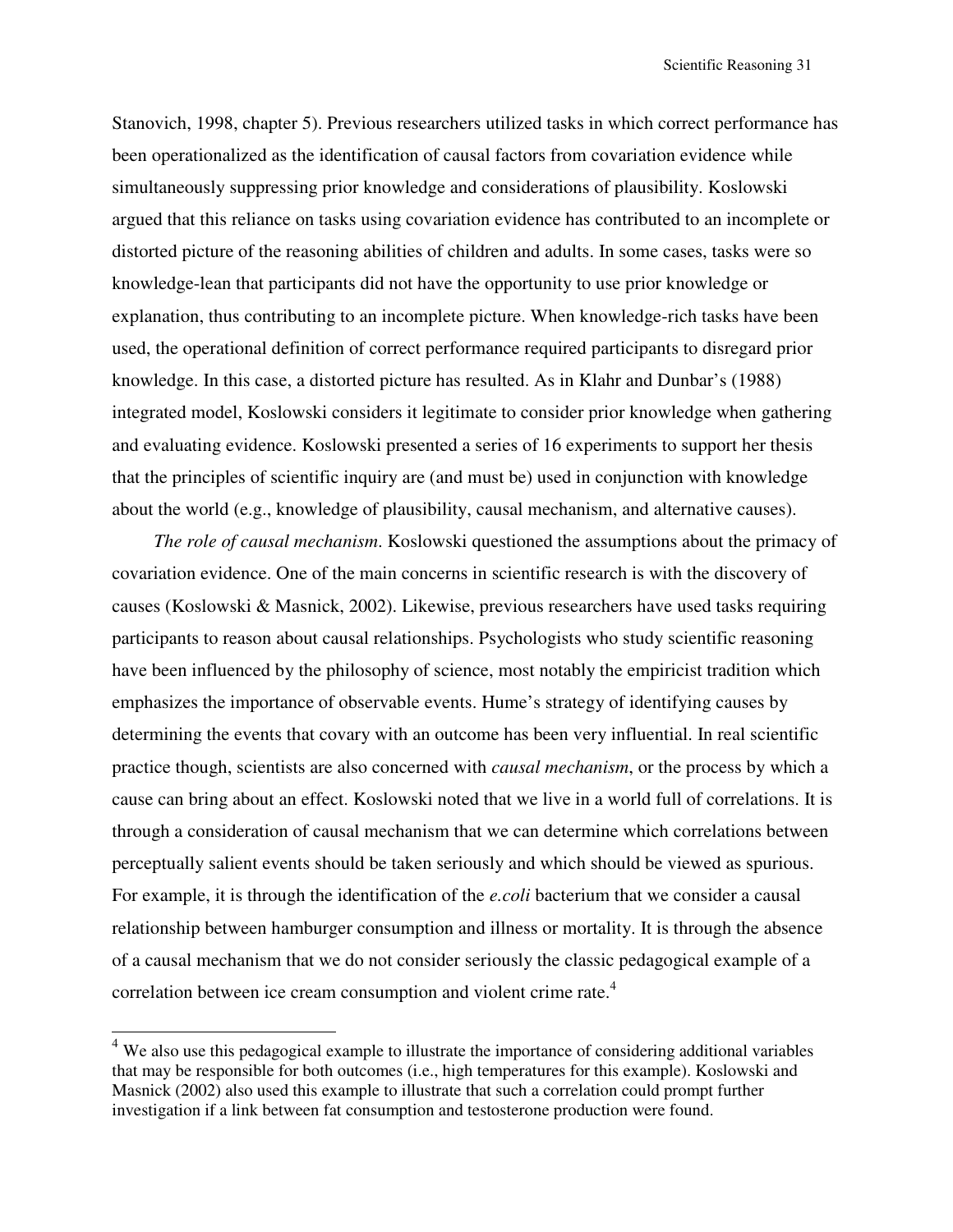In the studies by Kuhn et al. (1988) and others (e.g., Amsel & Brock, 1996), correct performance entailed inferring causation from covariation evidence and lack of a causal relationship from noncovariation evidence. Evidence-based justifications are considered superior to theory-based justifications. In study 4, for example, a ninth grader was asked to generate evidence to show that the color of a tennis ball makes a difference in quality of serve, and responded by placing 8 light-colored tennis balls in the "bad serve" basket and 8 dark-colored balls in the "good serve" basket. When asked how this pattern of evidence proves that color makes a difference, the child responds in a way that is coded as theory-based: "These [dark in *Good* basket] are more visible in the air. You could see them better." (Kuhn et al., 1988, p. 170). Participants frequently needed to explain why the patterns of evidence were sensible or plausible. Kuhn asked "Why are they unable simply to acknowledge that the evidence shows covariation without needing first to explain why this is the outcome one should expect?" (p. 678). Kuhn argued that by not trying to make sense of the evidence, participants would have to leave theory and evidence misaligned and therefore need to recognize them as distinct. Koslowski (1996), in contrast, would suggest this tendency demonstrates that participants' naive scientific theories incorporate information about both covariation and causal mechanism. In the case of theories about human or social events, Ahn, Kalish, Medin, and Gelman (1995) also presented evidence demonstrating that college students seek out and prefer information about causal mechanism over covariation when making causal attributions (e.g., determining the causes of an individual's behavior).

Koslowski (1996) presented a series of experiments to demonstrate the interdependence of theory and evidence in legitimate scientific reasoning. In most of these studies, participants (sixth graders, ninth graders, adults) do take mechanism into consideration when evaluating evidence in relation to a hypothesis about a causal relationship. In initial studies, Koslowski demonstrated that even children in sixth grade consider more than covariation when making causal judgments (Koslowski & Okagaki, 1986; Koslowski et al., 1989).

In subsequent studies, participants were given problem situations in which a story character is trying to determine if some target factor (e.g., a gasoline additive) is causally related to an effect (e.g., improved gas mileage). They were then shown either perfect covariation between the target factor and effect or partial covariation (4 of 6 instances). Perfect correlation was rated as more likely to indicate causation than partial correlation. Participants were then told that a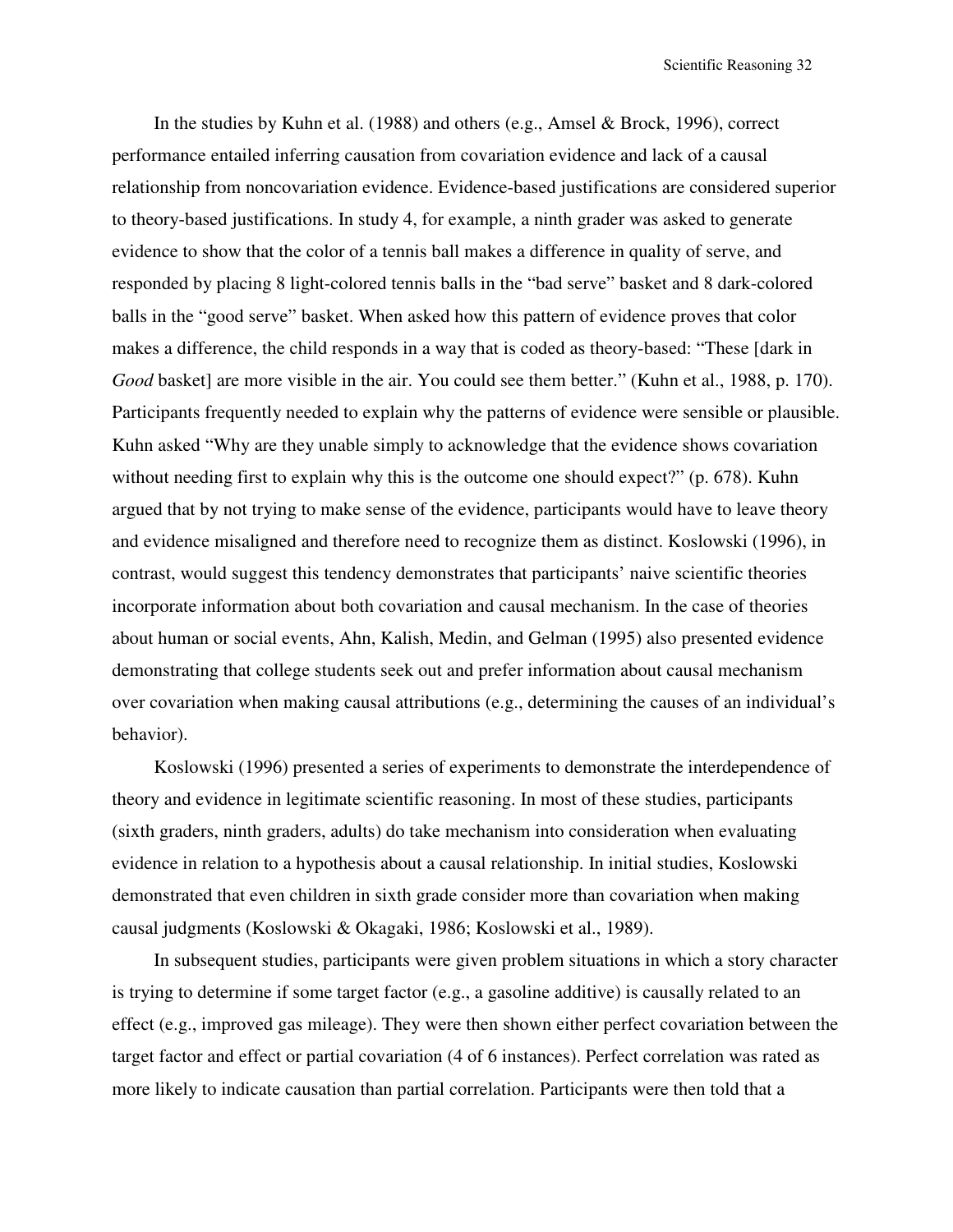number of plausible mechanisms had been ruled out (e.g., the additive does not burn more efficiently, the additive does not burn more cleanly). When asked to rate again how likely it was that the additive is causally responsible for improved gas mileage, the ratings for both perfect and partial covariation were lower for all age groups.

Koslowski also tried to determine if participants would spontaneously generate information about causal mechanisms when it was not cued by the task. Children and adults were presented with story problems in which a character is trying to answer a question about, for example, whether parents staying in hospital improves the recovery rate of their children. Participants were asked to describe whatever type of information might be useful for solving the problem. Half of the participants were told experimental intervention was not possible, while the other half were not restricted in this manner. Almost all participants showed some concern for causal mechanism, including expectations about how the target mechanism would operate. Although the sixth graders were less likely to generate a variety of alternative hypotheses, all age groups proposed appropriate contrastive tests.

In summary, Koslowski argues that sound scientific reasoning requires "bootstrapping," that is, using covariation information and mechanism information *interdependently*. Scientists, she argues, rely on theory or mechanism to decide which of the many covariations in the world are likely to be causal (or merit further study). To demonstrate that people are reasoning in a scientifically legitimate way, one needs to establish that they rely on both covariation and mechanism information and they do so in way that is judicious. As shown in the previous studies, participants did treat a covarying factor as causal when there was a possible mechanism that could account for how the factor might have brought about the effect, and were less likely to do so when mechanism information was absent. Moreover, participants at all age levels showed a concern for causal mechanism even when it was not cued by the task.

*Considerations of plausibility.* In another study, participants were asked to rate the likelihood of a possible mechanism to explain covariations that were either plausible or implausible. Participants were also asked to generate their own mechanisms to explain plausible and implausible covariations. When either generating or assessing mechanisms for plausible covariations, all age groups (sixth- and ninth-graders, adults) were comparable. When the covariation was implausible, sixth graders were more likely to generate dubious mechanisms to account for the correlation.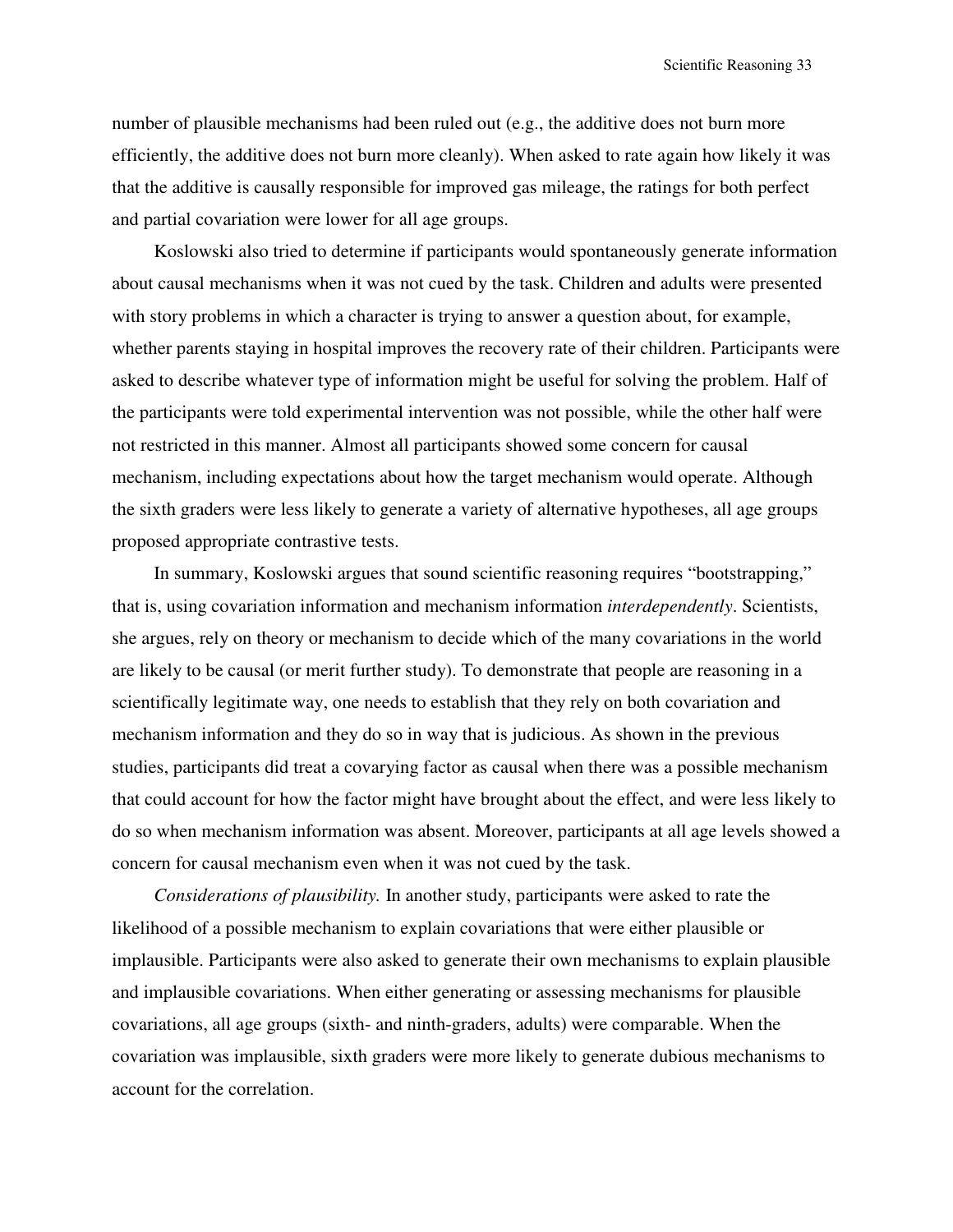In some situations, scientific progress occurs by taking seemingly implausible correlations seriously (Wolpert, 1993). Similarly, Koslowski argued that if people rely on covariation and mechanism information in an interdependent and judicious manner, then they should pay attention to implausible correlations (i.e., those with no apparent mechanism) when the implausible correlation occurs often. Koslowski provided an example from medical diagnosis, in which discovering the cause of Kawasaki's syndrome depended upon taking seriously the implausible correlation between the illness and having recently cleaned carpets. Similarly, Thagard (1998a; 1998b) describes the case of researchers Warren and Marshall who proposed that peptic ulcers could be caused by a bacterium and their efforts to have their theory accepted by the medical community. The bacterial theory of ulcers was initially rejected as implausible, given the assumption that the stomach is too acidic to allow bacteria to survive.

When presented with an implausible covariation (e.g., improved gas mileage and color of car), participants rated the causal status of the implausible cause (color) before and after learning about a possible way that the cause could bring about the effect (improved gas mileage). In this example, participants learned that the color of the car affects the driver's alertness (which affects driving quality, which in turn affects gas mileage). At all ages, participants increase their causal ratings after learning about a possible mediating mechanism. The presence of a possible mechanism in addition to a large number of covariations (4 instances or more) was taken to indicate the possibility of a causal relationship for both plausible and implausible covariations.

In summary, the series of experiments presented by Koslowski (1996) as well as research from the conceptual development (e.g., Brewer & Saramapungavan, 1991; Murphy & Medin, 1985) and causal reasoning literatures (e.g., Cummins, 1995; Shultz, Fisher, Pratt, & Rulf, 1986; Schulz & Gopnick, 2004; White, 1988) can be used to support the idea that both children and adults hold rich causal theories about "everyday" and scientific phenomena that include information about covariation and theoretically-relevant causal mechanisms (and possible alternative causes for the same effect). Plausibility is a general constraint on the generation and modification of theories (Holland et al., 1986). Without such constraints, the countless number of possible correlations in a complex environment be would overwhelming. *Operationally Defining Performance on Evidence Evaluation Tasks*

Kuhn's assertion that some children and adults meld theory and evidence into one representation of "the way things are" has motivated a lot of empirical research to investigate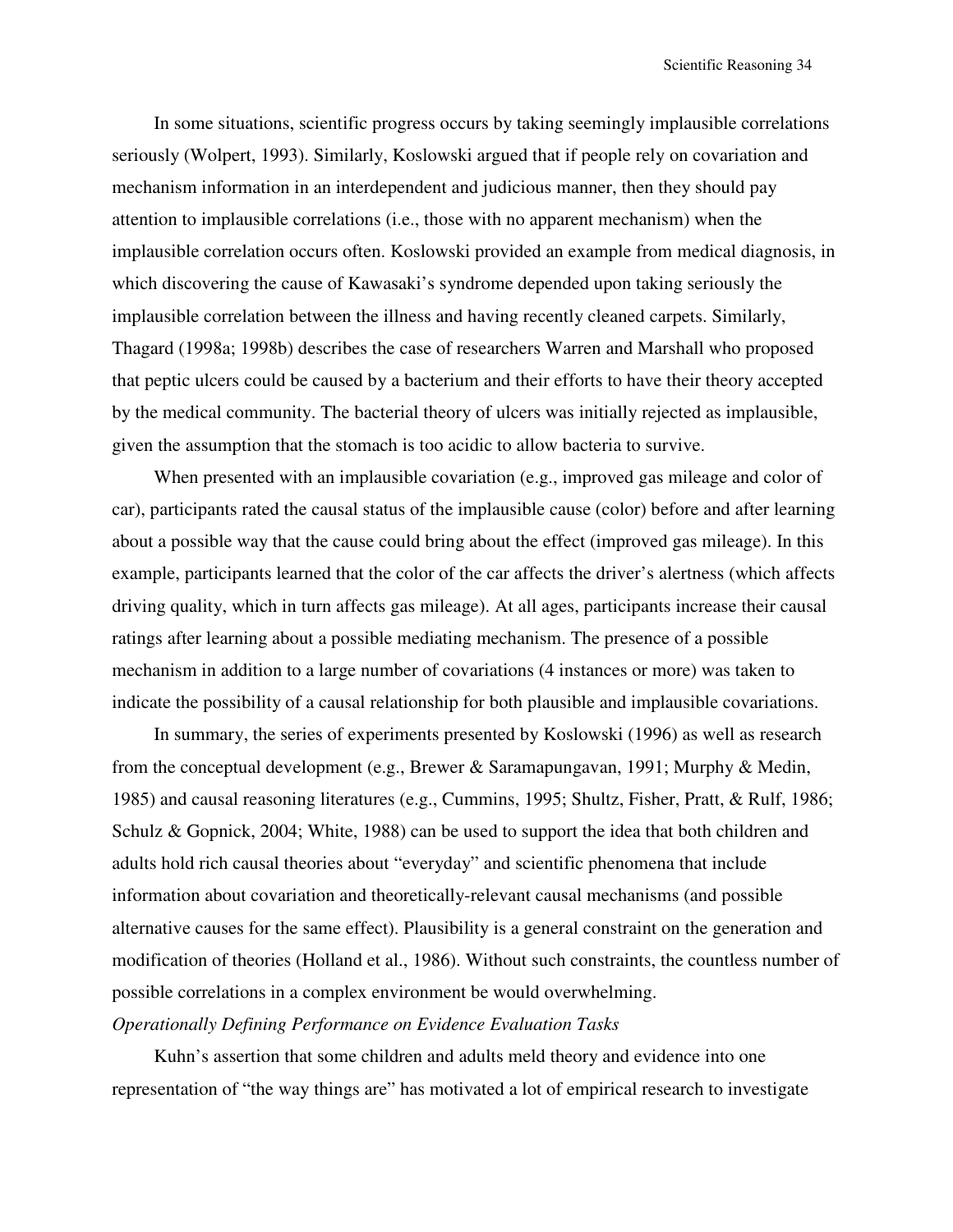how individuals coordinate theory and evidence. This is where it is important to appeal to the two different connotations of theory-evidence coordination outlined at the beginning of this section. Kuhn's claim is not that individuals cannot coordinate theory and evidence (e.g., that one implies the other, or that one is consistent with the other). Rather, the claim is "about epistemological understanding, i.e., about the failure to recognize theory and evidence as distinct epistemological categories" (Kuhn & Franklin, 2006, p. 66ms).

Even though much of the research on evidence evaluation has not specifically addressed issues of students' epistemological understanding, it has done much to clarify assumptions about how correct performance on evidence evaluation tasks should be operationally defined – assumptions about performance that reflects a fundamental bias, and performance that reflects a consideration of plausibility, causal mechanism, and alternative causes, but that is still scientifically legitimate. For example, when evaluating evidence, it is considered scientifically legitimate to attend to theoretical considerations *and* patterns of evidence. Based on case studies in the history of science (e.g., Thagard, 1998a; 1998b; 1998c; Tweney, 2001) there are times when it was important to take seriously information about plausibility and causal mechanism when evaluating evidence that required a major alteration to an existing theory or belief. In other cases, it is imperative that theory be held in abeyance to evaluate a pattern of evidence. Evidence can only be judged as plausible or implausible in relation to current knowledge, theory or belief. *Causal versus Scientific Reasoning*

In a recent line of research, Kuhn and Dean (2004) compared the characteristics (e.g., dominant models, methodology) of evidence evaluation research in the scientific reasoning and the causal inference literatures. There clearly is (or should be) some connection between scientific and causal reasoning, but these two bodies of work have developed somewhat independently. An overarching theoretical goal for causal reasoning researchers has been to identify the universal inference rules that are used to make judgments of causality from covariation evidence (e.g., by appealing to a causal mechanism). Although researchers are interested in identifying the rules underlying all inductive causal inference (e.g., Cheng, 1997), most of the research has been conducted with college student populations. The few developmental studies conducted have been used to conclude that key features of causal inference may remain stable from childhood through adulthood (e.g., Harris, German, & Mills, 1996; cited in Kuhn & Dean, 2004). That is, the inference rules we use to make causal judgments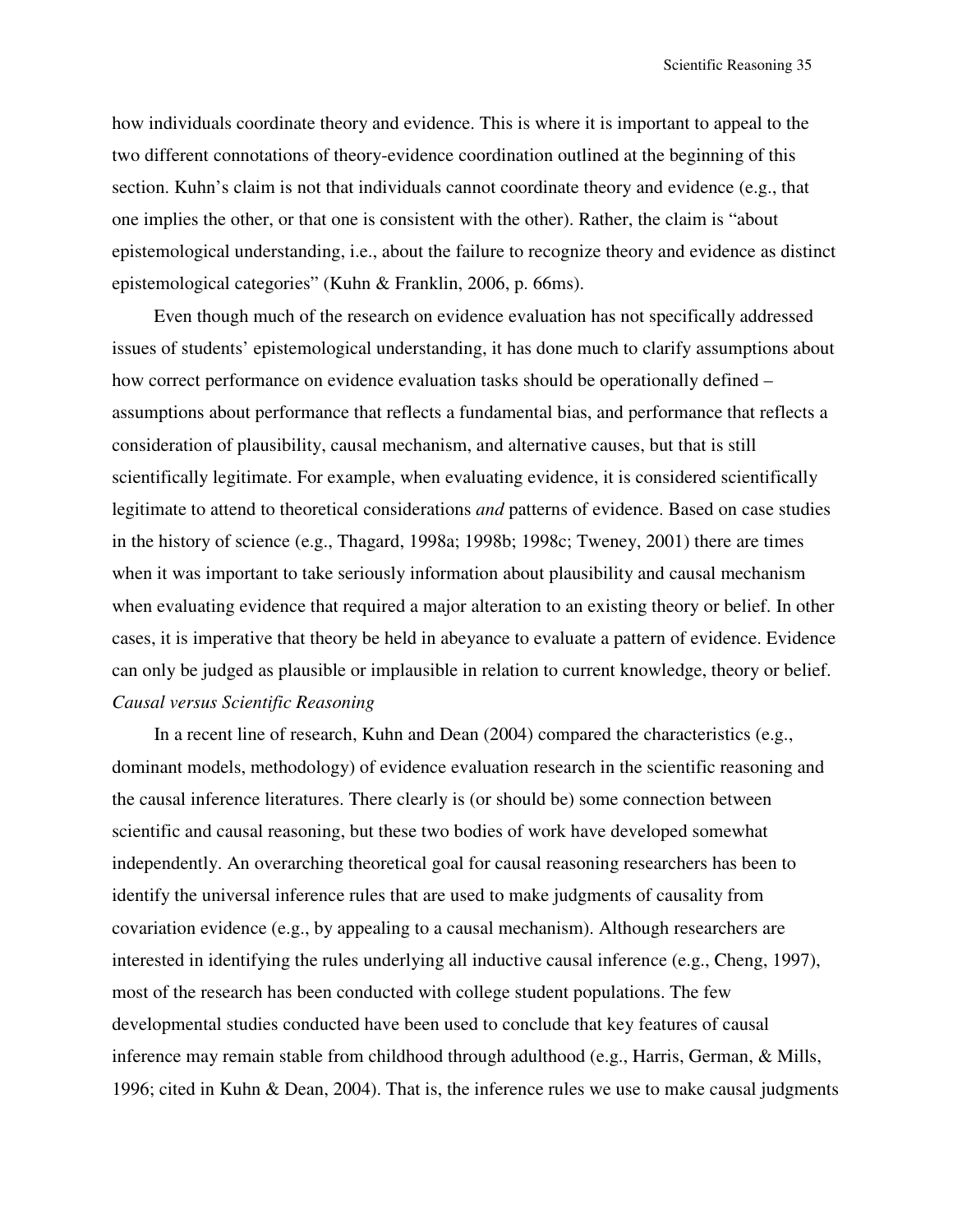on the basis of evidence emerge in childhood and remain established well into adulthood, with key developmental differences being adults' superior in their abilities to differentiate between causes and enabling conditions, to consider a greater amount of information when making judgments, and be more accurate with respect to estimates of probability.

In contrast, the research literature on scientific thinking has been developmental as a rule rather than as an exception. Rather than identification of universal rules, inter- and intraindividual differences have been explored in tasks that focus on both inductive and deductive inferences and for which determining both causal and non-causal factors is important. Evidence evaluation tasks are relatively open-ended (more current scientific reasoning tasks, to be reviewed next, are also participant-controlled with respect to strategies for investigating and generating evidence and the inferences made over cycles of inquiry).

Clearly, both groups of researchers are interested in the cognitive processes that allow one to make judgments of causality on the basis of evidence. Kuhn and Dean (2004) summarize the key differences in methodologies used in these two lines of research. In causal inference research, single session paper-and-pencil tasks with investigator-selected evidence to evaluate and for which judgments take the form of probabilities. Participants are most often college students. In the scientific reasoning research, microgenetic studies are conducted with children, adolescents, and/or adults, and a real or virtual causal system is investigated. Judgements take the form of inferences of causality, non-causality or indeterminacy. Using these different methodologies, causal reasoning researchers have proposed universal rules that apply across individuals and contexts, whereas scientific reasoning researchers have proposed a long developmental trajectory of skills that vary as a function of the individual and the context.

To shed light on the conflicting findings and conclusions from two research literatures with such similar objectives, Kuhn and Dean (2004) used an experimental paradigm typical of causal inference studies, but which retains some features of scientific reasoning tasks. Sixth-graders and adults were asked to evaluate evidence about a multivariable system (i.e., factors that influence the speed of a boat such as shape and depth of water) presented in a paper-and-pencil format, but for which judgements were deterministic (i.e., causal, non-causal, or indeterminate) rather than probabilistic. Variable levels and outcomes were presented pictorially with a sequential and cumulative presentation of investigator-selected evidence with intermittent and final prompts to participants to indicate which features were responsible for the outcome.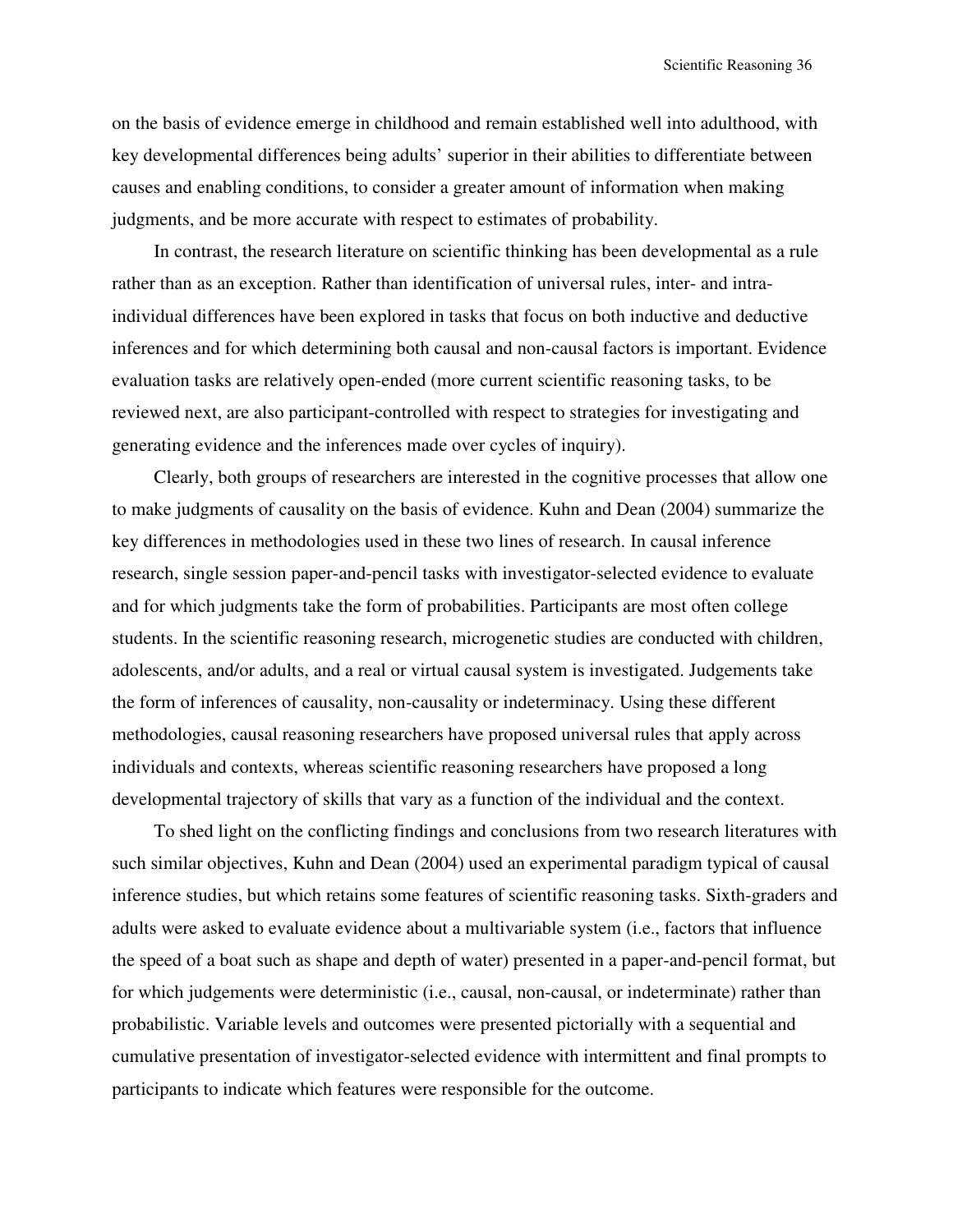As discussed previously, theoretical accounts of causal reasoning (e.g., Cheng, 1997; Lien & Cheng, 2000) suggest that individuals possess a universal set of causal inference rules. Kuhn and Dean showed, however, intra-individual variability in performance and developmental trends. During the course of accumulating evidence, both children and adults changed their minds about the causal status of particular variables. Half of the adults and three quarters of the children showed inconsistency across explicit judgments and implicit judgments (i.e., predictions about unique instances). Although adults almost always justified an inference of causality based on evidence, children were just as likely to appeal to theory as to evidence, or to a mix of the two. Such developmental trends and variability in performance are not consistent with theories in the causal reasoning literature, suggesting that the causal theories that individuals hold do not translate into universal inference rules. Moreover, if such theories are primary or central when making inferences, then neither children nor adults would have changed their minds about the causal powers of a variable when contradictory evidence was presented, which was not the case. The authors concluded that a full account of the way in which people draw causal inferences from evidence must include an assortment of strategies and rules that vary in validity and efficiency rather than a stable set of inference rules.

Consistent with the idea that there is variability in how individuals evaluate and react to evidence, Chinn and Brewer (1998) developed a taxonomy of possible reactions to evidence that does not fit with one's current beliefs. Such "anomalous data" is frequently encountered by scientists, and has been used by science educators to promote conceptual change. The idea that anomalous evidence promotes conceptual change (in the scientist or the student) rests on a number of assumptions, including that individuals have beliefs about natural or social phenomena, that they are capable of noticing that some evidence is inconsistent with those beliefs, that such evidence calls into question those beliefs, and in some cases, a belief will be altered or changed in response to the new (anomalous) evidence (Chinn & Brewer, 1998).

Chinn and Brewer propose that there are eight possible responses to anomalous data. Individuals can (a) ignore the data, (b) reject the data (e.g., because of methodological error, measurement error, or bias); (c) acknowledge uncertainty about the validity of the data; (d) exclude the data as being irrelevant to the current theory; (e) hold the data in abeyance (i.e., withhold a judgment about the relation of the data to the initial theory); (f) reinterpret the data as consistent with the initial theory; (g) accept the data and make peripheral change or minor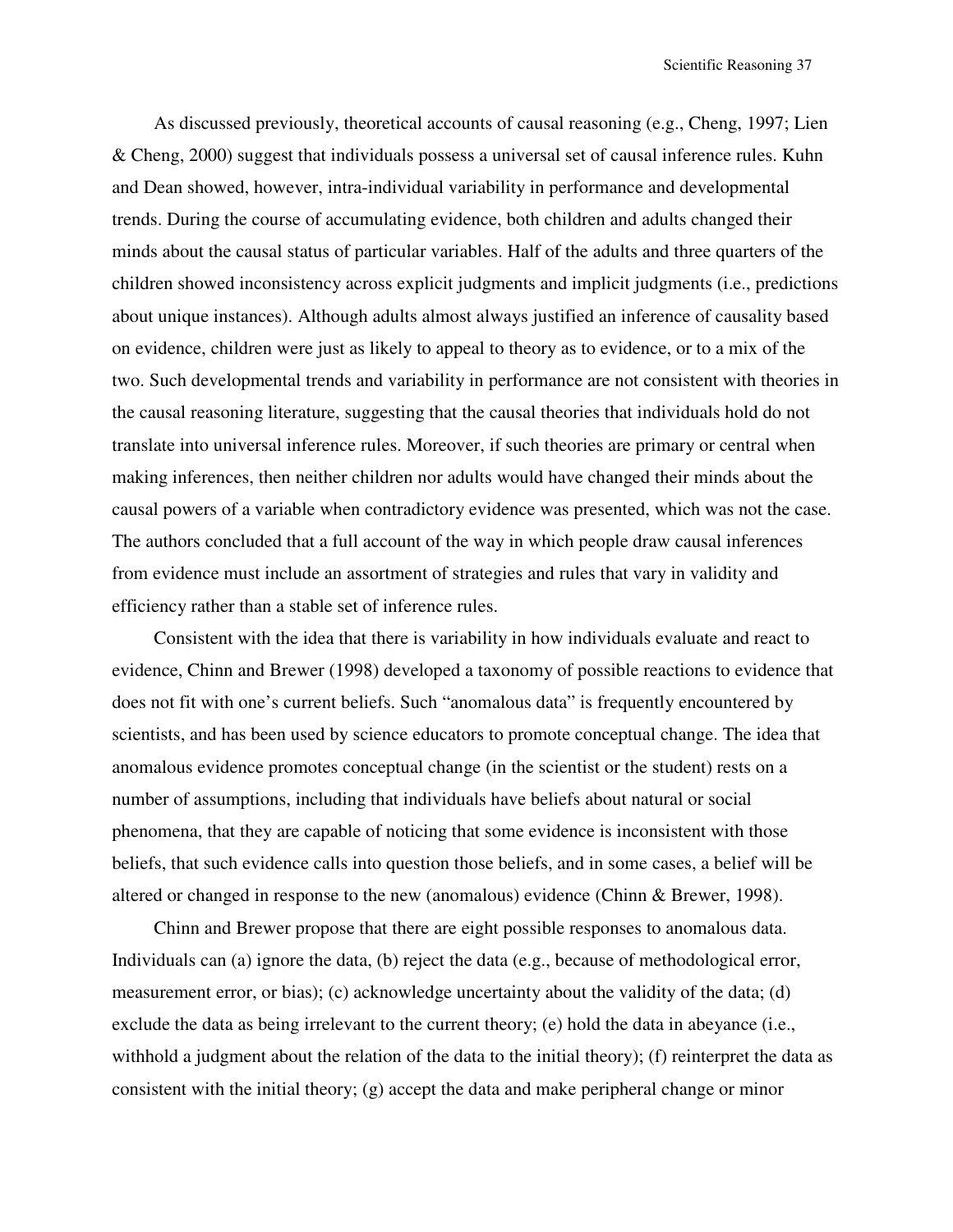modification to theory; (h) accept the data change the theory. Examples of all of these responses were found in undergraduates' responses to data that contradicted theories to explain the mass extinction of dinosaurs and theories about whether dinosaurs were warm-blooded or coldblooded.

#### *Evaluating Anomalous Evidence: Instructional Interventions and Cognitive Processes*

In a series of studies, Chinn and Malhotra (2002a) examined fourth-, fifth- and sixthgraders' responses to data from experiments (Cells A, C, F in Table 1). Children did not select the hypotheses or design the experiments. The goal was to determine if there are particular cognitive processes that interfere with conceptual change in response to evidence that is inconsistent with current belief (rather than apply the Chinn and Brewer taxonomy to children's responses). Experiments from physical science domains were selected in which the outcomes produced either ambiguous or unambiguous data, and for which the findings are considered counterintuitive for most children. For example, most children assume that a heavy object falls faster than a light object. When the two objects are dropped simultaneously, there is some ambiguity because it is difficult to observe both objects. Likewise, the landing position of an object dropped by a moving walker is ambiguous because the experiment occurs quickly. An example of a topic that is counterintuitive but results in unambiguous evidence is the reaction temperature of baking soda added to vinegar. Children believe that either no change in temperature will occur, or that the fizzing causes an increase in temperature. Thermometers unambiguously show a temperature drop of about 4 degrees centigrade.

When examining the anomalous evidence produced by such experiments, difficulties may occur at one of four cognitive processes: observation, interpretation, generalization or retention (Chinn & Malhotra, 2002a). Prior belief may influence what is "observed," especially in the case of data that is ambiguous. At the level of interpretation, the resulting conclusion will be based on what was (or was not) observed (e.g., a child may or may not perceive the two objects landing simultaneously). Individuals may or may not align the observed evidence with theory, and may fail to do so in ways that vary in rationality (e.g., ignoring or distorting data may be less rational than discounting data because the data are considered flawed). At the level of generalization, an individual may accept, for example, that these particular heavy and light objects fell at the same rate, but that it may not hold for other situations or objects. Prior beliefs may re-emerge even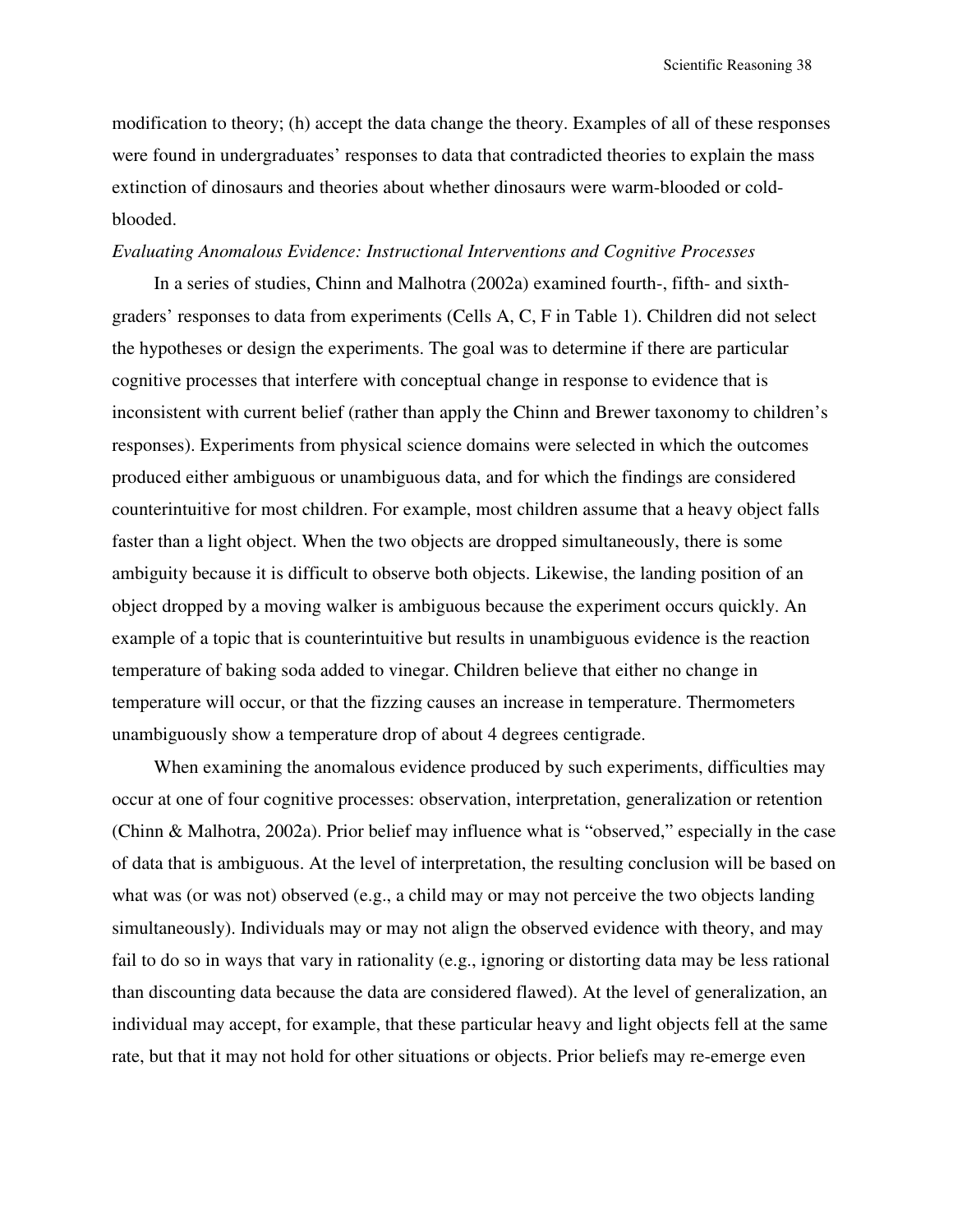when conceptual change occurs, so retention of information could also prevent long-term belief change.

Chinn and Malhotra also investigated instructional interventions to determine if they would affect fourth-, fifth-, and sixth-grade students' evaluation of anomalous data. In the third study, one group of students was instructed to *predict* the outcomes of three experiments that produce counterintuitive but unambiguous data (e.g., reaction temperature). A second group answered questions that were designed to promote unbiased observations and interpretations by *reflecting* on the data. A third group was provided with an *explanation* of what scientists expected to find and why. All students reported their prediction of the outcome, what they observed and their interpretation of the experiment. They were then tested for generalizations and a retention test followed 9-10 days later. There were main effects of age, with fifth- and sixth-graders' performance superior to fourth-graders (effect sizes 0.59 - 0.76), and a main effect of instructional condition, but no interaction. The explanation condition resulted in the best generalization and retention scores relative to the data-reflection and prediction conditions (effect sizes 1.39 – 1.60). Based on further analyses, Chinn and Malhotra suggest that the explanation-based intervention worked by influencing students' initial predictions. This correct prediction then influenced what was observed. A correct observation then led to correct interpretations and generalizations, which resulted in conceptual change that was retained. A similar pattern of results was found using interventions employing either full or reduced explanations prior to the evaluation of evidence

The set of four experiments led Chinn and Malhotra (2002a) to conclude that children could change their beliefs based on anomalous or unexpected evidence, but only when they were capable of making the correct observations. Difficulty in making observations was found to be the main cognitive process responsible for impeding conceptual change (i.e., rather than interpretation, generalization or retention). Certain interventions, in particular those involving an explanation of what scientists expected to happen and why, were very effective in mediating conceptual change when encountering counterintuitive evidence. With particular scaffolds, children made observations independent of theory, and changed their beliefs based on observed evidence.

Chinn and Malhotra's (2002a) study is unique in the set of studies reviewed here with respect to the inclusion of instructional interventions, but also by the use of first-hand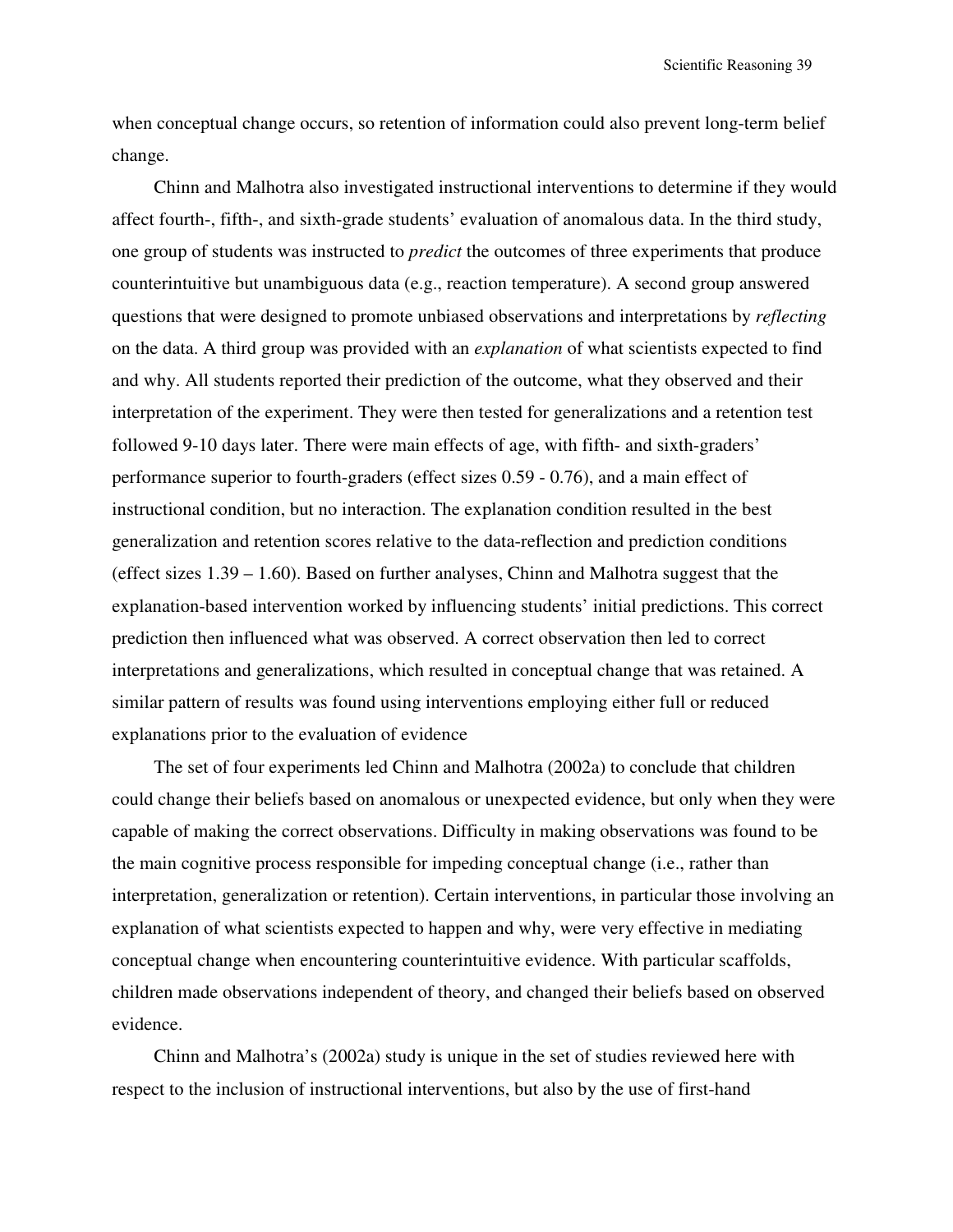observations of evidence that students observed. Studies of student-initiated experimentation will be described in the next section, but it is an interesting question if individuals evaluate evidence that is directly observable differently than evidence presented in the form of reports of evidence (e.g., Koslowski, 1996; Kuhn et al., 1988). Kuhn and Ho (1980) were interested in whether it was necessary for children to design their own experiments (using the colorless fluids task), or whether it was possible to make inferences from second-hand data already collected. Subjects were paired such that one child generated the evidence through experimentation, but the yokedcontrol child only made inferences from the evidence. Control children did make progress, but not to the same extent and speed as children who conducted the experiments. They suggest that an "anticipatory scheme" that results from designing and generating data may be responsible for the differences in progress. This finding is consistent with the intervention used by Chinn and Malhotra (2002a) in which superior performance resulted from explanation-based instruction (i.e., explanations concerned what to anticipate) that influenced children's predictions, observations, inferences, and generalizations.

## *How Evidence is Evaluated: Chinn and Brewer's Models-of-Data Theory*

Having established that both children and adults have rich theories and beliefs, and that the two are used interdependently to make inductive causal inferences in a scientifically legitimate manner, the next issue that needs to be addressed is *how do people evaluate evidence*? Koslowski (1996) has stressed the importance of the *interdependence* of theory and evidence, and that skilled individuals consider patterns of covariation evidence in conjunction with information about potential causal mechanisms, alternate causes, and the issue of plausibility. Similarly, Chinn and Brewer (2001) have proposed the *models-of-data* theory, in which they suggest that people evaluate evidence by building a cognitive representation that incorporates both: "theories and data become intertwined in complex ways in models of data so that it is not always possible to say where one begins and the other ends" (p. 331). A research narrative or experiment can be represented as a cognitive model that is schematically similar to a semantic network (Chinn & Malhotra, 2002b). The construction of a cognitive model varies by individual, but integrates elements of the research, such the evidence, procedural details, and the theoretical explanation of the observed findings (which may include unobservable mechanism such as molecules, electrons, enzymes or intentions and desires). The information and events can be linked by different kinds of connections, including causal, contrastive, analogical and inductive links.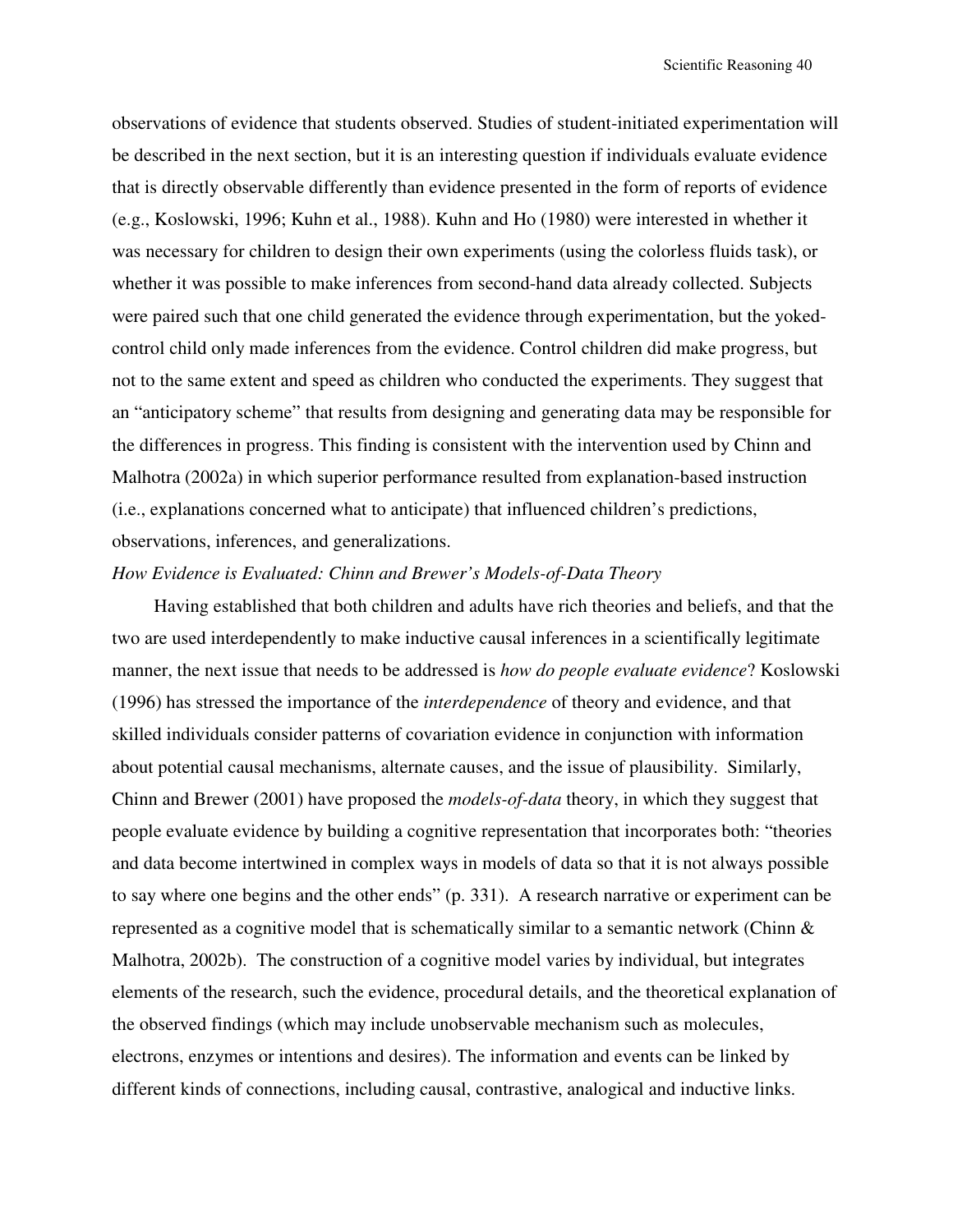Chinn and Brewer (2001) suggest that the cognitive model is then evaluated by considering the plausibility of these links. In addition to considering the links between, for example, data and theory, the model could also be evaluated by appealing to alternate causal mechanisms or alternate explanations. Essentially, an individual seeks to "undermine one or more of the links in the model" (p. 337). If no reasons to be critical can be identified, the individual may accept the new evidence and/or theoretical interpretation.

Models-of-data theory has some empirical support, based on undergraduates' evaluation of evidence in the form of detailed narratives of scientific research (e.g., evidence for whether dinosaurs were warm- or cold-blooded). The tenability of this theory awaits full empirical support, and it has yet to be tested with younger children. This may because Chinn and Brewer consider it to be a theory of how people evaluate data, rather than "evidence" in the more generic sense. The general descriptive account, however, may help interpret individual, developmental and task differences in evidence evaluation, especially with respect to how differences in *prior knowledge* could influence the process. For example, Chinn and Malhotra (2002a) noted that some researchers have used tasks or domains in which participants' beliefs are particularly "entrenched" or personally involving. For example, when faced with evidence that the type of condiment (ketchup vs. mustard) or the type of breakfast role covaries with catching colds, it may be difficult forsake one's belief that the cold virus is implicated. Other researchers have used tasks with adolescents or adults in which, for example, religious or social beliefs must be questioned (e.g., Klaczynski, 2000; Klaczynski & Narasimham, 1998). Thus, the *strength* of prior beliefs, and the *personal relevance* of those beliefs may influence the evaluation of the cognitive model. When individuals have reason to disbelieve evidence (e.g., because it is inconsistent with prior belief), they will search harder for flaws (Kunda, 1990). As such, individuals may not find the evidence compelling enough to find fault with the links in the cognitive model. In contrast, beliefs about simple empirical regularities may not be held with such conviction (e.g., the falling speed of heavy/light objects), making it easier to change a belief in response to evidence. Additionally, in some cases, background knowledge can be used to identify methodological flaws (Chinn & Malhotra, 2002a). Adults are more likely than children to possess relevant knowledge, which provides more ammunition for evaluating the links in the cognitive model.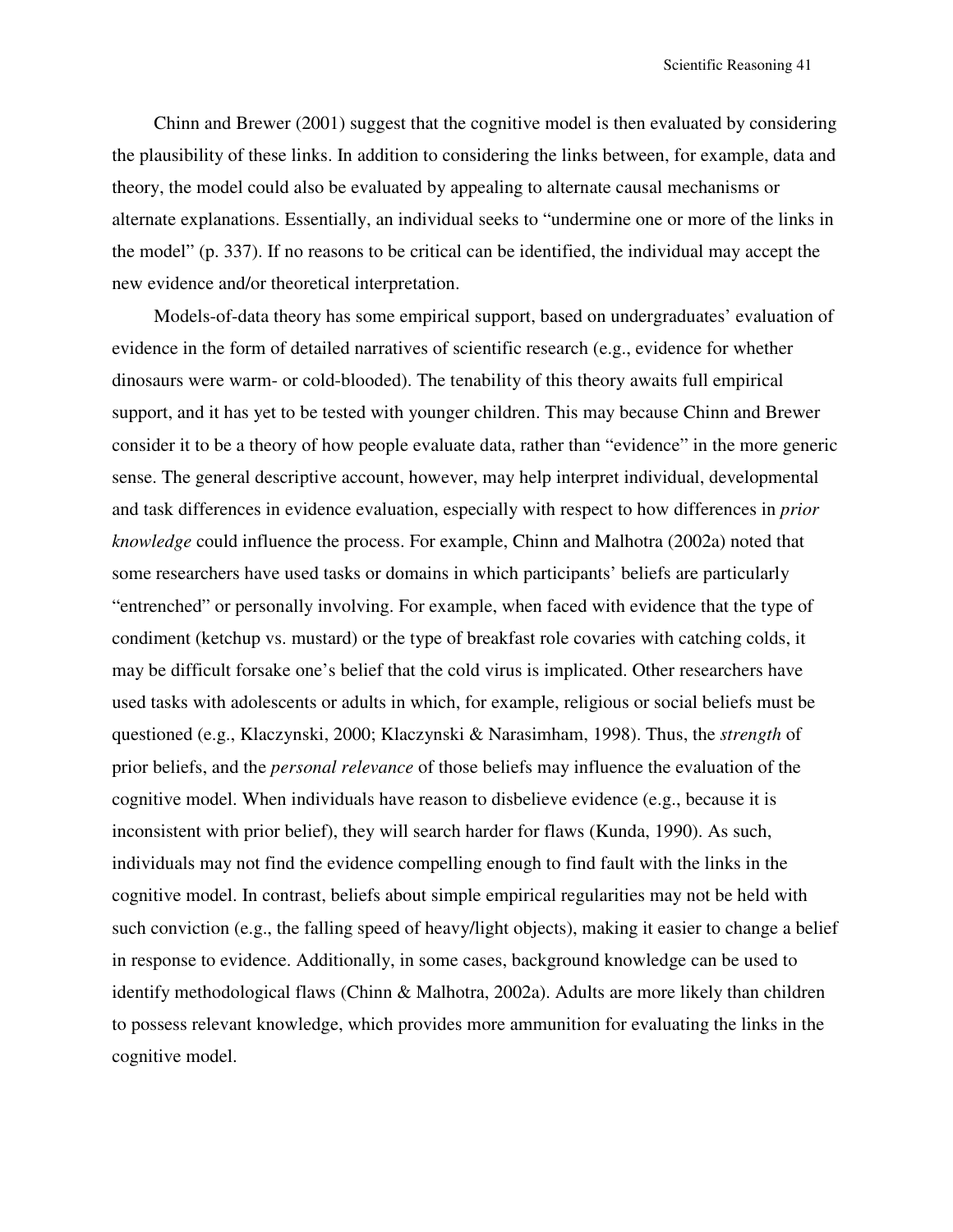## *Summary: The Development of Evidence Evaluation Skills*

The research described in this section was limited to studies in which there was a particular focus on evidence evaluation. The specific skills include the inductive skills implicated in generating a theory to account for a pattern of evidence, and general inference skills involved in reconciling existing beliefs with new evidence that either confirms or disconfirms those beliefs. Early research focused on the ways in which children and adults evaluated patterns of data in covariation matrices (cell F of Table 1). Later research focused on the conditions under which children and adults coordinate theory and evidence to make inferences (cells A, C, D and F of Table 1). Different types of tasks with different cover stories and cognitive demands show some of the ways in which individuals make appropriate or inappropriate connections between theory and evidence at a performance level. Given perfect or partial covariation between one potential cause and one effect, children as young as six could generate the hypothesis that the factor is causally responsible. When individuals hold strong prior beliefs, they respond differentially to evidence that confirms or disconfirms those beliefs. Children had a more difficult time evaluating evidence that disconfirms a prior belief.

With respect to justifying causal attributions, there is a general developmental trend in the use of evidence-based justifications (Amsel & Brock, 1996; Kuhn et al., 1988; Kuhn & Dean, 2004). As with experimentation skills, inter- and intra-individual variability in the use of strategies was found in the ways children and adults draw causal inferences from evidence (Kuhn & Dean, 2004). Children had some difficulties with first-hand observations (rather than researcher-supplied evidence). When children were capable of making the correct observations (which could be facilitated with instructional interventions), conceptual change was promoted (Chinn & Malhotra, 2002a). An effective way of promoting children's observational abilities was to explain what scientists expected to observe and why. Similarly, a general "anticipatory scheme" may be effective (Kuhn & Ho, 1980) at the observational or encoding stage of evidence evaluation. A robust mechanism found to be responsible for differences in cognitive development in general is *encoding* differences (Siegler & Alibali, 2005).

Research focused on evidence evaluation has done much to clarify how normative behavior should be defined relative to the way in which scientists coordinate theory and evidence (e.g., Koslowski, 1996). The nature and strength of prior knowledge, assessments of plausibility of theory and/or evidence, presence of or ability to generate causal mechanisms, and the number of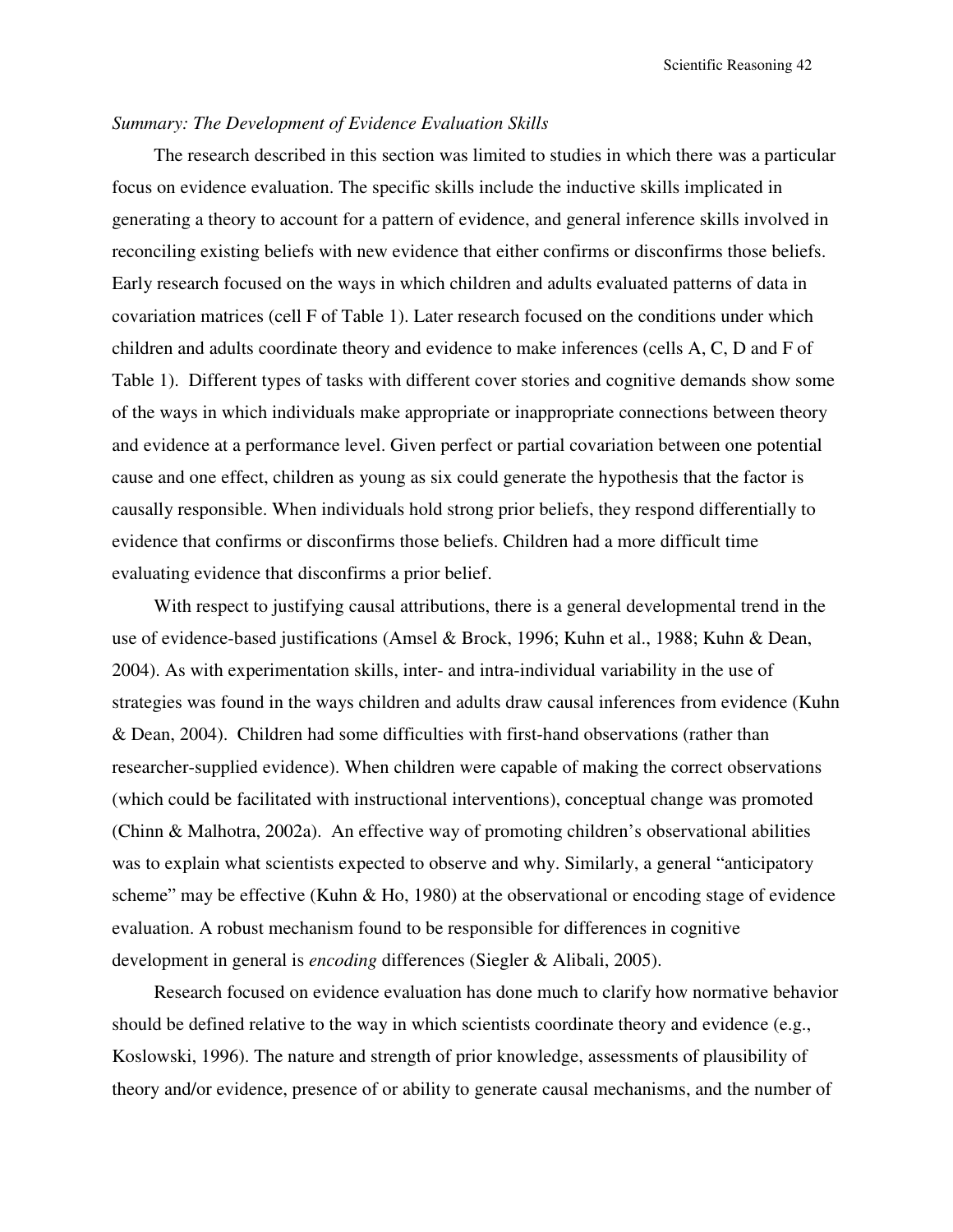instances are important factors that influence students' ability to make inductive causal inferences. *Models-of-data* is an additional descriptive account of the evidence evaluation process (Chinn & Brewer, 2001). Individuals are hypothesized to construct a cognitive model that includes information about and links between, for example, evidence, theory, mechanism, methods, and alternate causes. The evaluation process involves appraising the links (e.g., causal, inductive) between information and events in the model.

The coordination of theory and evidence is a complex, because as just one of the components of scientific thinking it also encompasses a large number of component skills. The coordination of theory and evidence may be thought of as corresponding to *inductive causal inference*, as consistent with the skills studied in much of the research reviewed here. The coordination of theory and evidence may also be thought of as an element of *epistemological understanding*. Recently, Chinn and Malhotra (2002b) outlined the characteristics of authentic science with respect to cognitive processes and epistemological understanding, and placed theory-evidence coordination in the subset of skills involving epistemological understanding, referring to "people's basic beliefs about what knowledge is and when it should be changed" (p. 187). Because theory-evidence coordination, at its core, potentially involves the changing of one's belief system or knowledge, Kuhn has argued that one of the key features that differentiate more and less proficient ability is the metacognitive control over the process. One does not just change their mind in response to evidence – one understands why one has changed a belief. The mechanism for this developmental shift is an explicit recognition that theory and evidence have unique epistemological statuses.

Chinn and Brewer's (2001) hypothesis that individuals construct a cognitive model in which theory and evidence are "intertwined in complex ways" (p. 331) is reminiscent of Kuhn's interpretation that students seem to merge theory and evidence into one representation of "how things are." Kuhn (e.g., 2002) has argued that the development of proficient scientific thinking involves the process of theory-evidence coordination becoming more *explicit, reflective* and *intentional*. This is where we see the second connotation of theory-evidence coordination as reflecting an individual's epistemological understanding. By invoking a cognitive model that includes both theory and evidence as initially intertwined, it is possible to see that with the development of metacognitive and metastrategic competence, how the epistemological status of evidence and theory will become more evident, and the process o f knowledge change in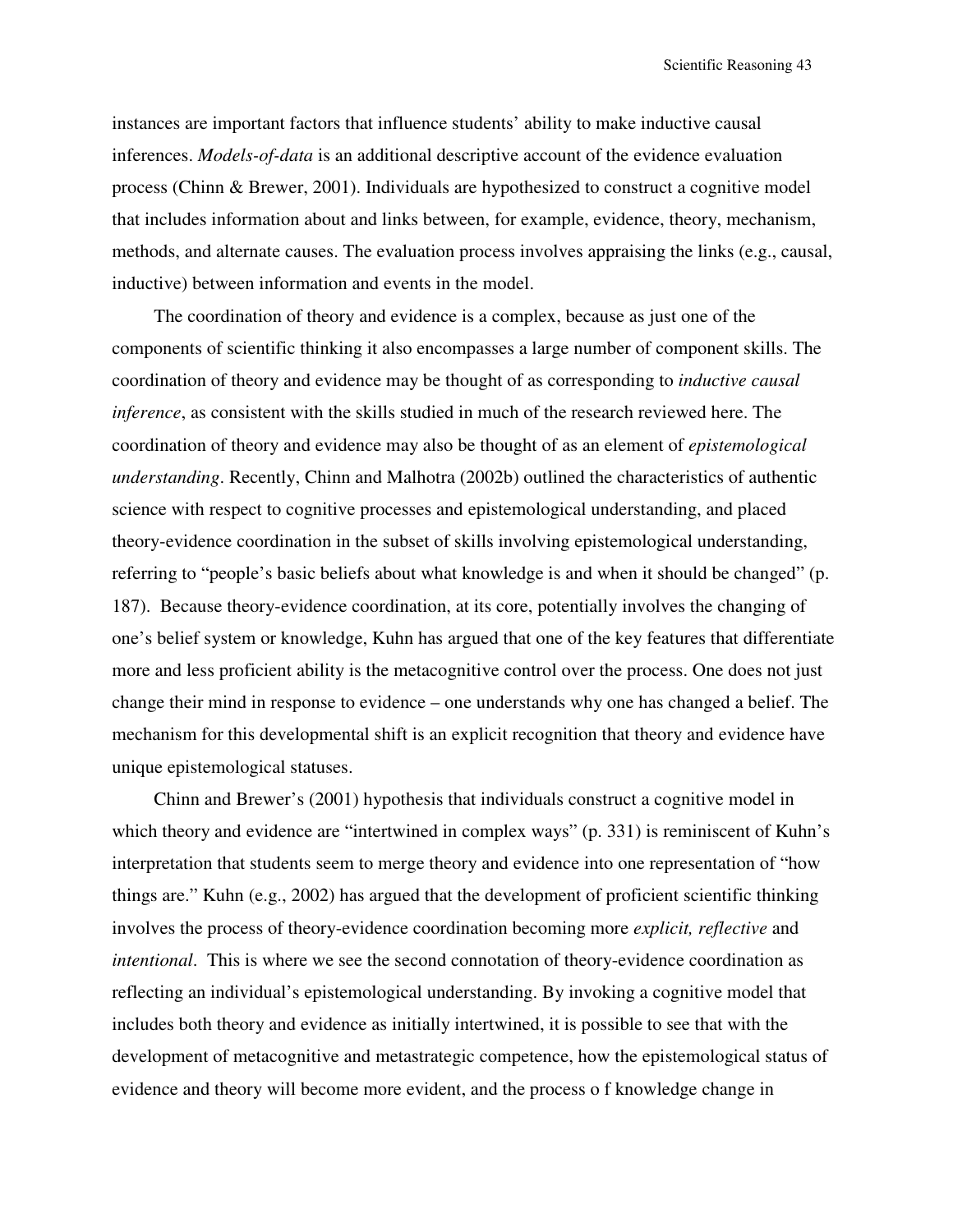response to evidence becomes increasingly within the student's control. A full account of developmental differences in scientific reasoning will need to account for both *cognitive processes* (e.g., inductive inference, causal reasoning) and *epistemological understanding*.

Although only one study in this section explicitly explored the effect of instructional interventions, several instructional implications can be drawn. First, although scientific reasoning in general and evidence evaluation in particular are complex cognitive skills, it is important to remember that basic cognitive processes are foundational -- such as the encoding of information that will be reasoned about. Teachers who use anomalous evidence in the science classroom as a method to promote conceptual change (e.g., Echevarria, 2003) need to be aware that such information will be effective only if students correctly observe and encode it. Elements of students' prior knowledge (e.g., strength, type) will factor into the evidence evaluation process, and there may be inter and intra-individual differences that are evident as students develop inferential skills. The development of proficient evidence evaluation skills may require the codevelopment and educational support of epistemological understanding.

In the next set of studies to be reviewed, children are presented with tasks that require all of the cognitive skills implicated across the cells of Table 1 and require the coordination of inferential and investigative skills. Such studies address the issues of the interdependence of prior knowledge, experimentation strategies for generating and evaluating evidence, and the inference and evaluation skills that result in changes to existing knowledge.

# *Integrated Approaches to Scientific Reasoning: Partially Guided and Self-Directed Experimentation*

The "divide-and-conquer" strategy of focusing on particular components of scientific thinking has produced both an interesting set of findings and additional research questions. Understanding the development of scientific thinking would be incomplete without studies in which participants take part in all phases of scientific discovery. Rather than trying to control for prior knowledge by using knowledge-lean tasks or instructing participants to disregard prior knowledge, researchers are interested in examining the "reciprocal influences of strategy on knowledge and knowledge on strategy" (Schauble, Glaser, Raghavan, & Reiner, 1991, p. 203). The co-development of domain-specific knowledge and domain-general strategies is examined as students engage in first-hand investigations in which they actively experiment with materials to determine and confirm the causal relations in multivariable systems. The student initiates all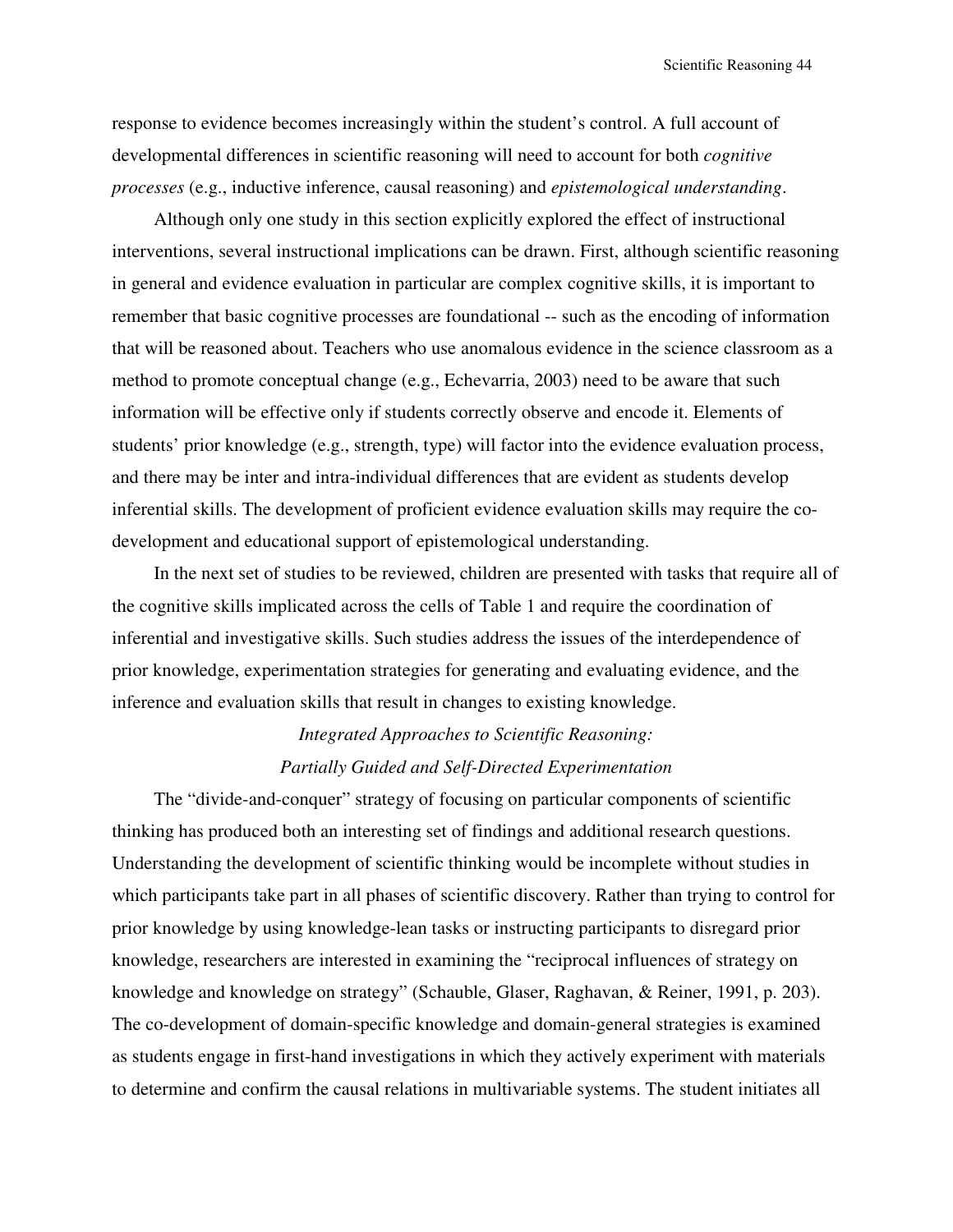phases of scientific discovery, with minimal constraints imposed by the researcher.

In describing these studies, I will first provide an overview of common features as well as the types of task variants that have been used. I will then highlight the key findings with respect to developmental differences and individual approaches, and then review research on the effects of instructional and practice differences. Many self-directed experimentation studies have been conducted only with undergraduates (e.g., Azmitia & Crowley, 2001; Dunbar, 1993; Okada & Simon, 1997; Schauble, Glaser, Raghavan, & Reiner, 1991; 1992; Swaak & de Jong, 2001) and have involved somewhat more sophisticated science domains (e.g., the mechanisms of gene reproduction, electricity) but these will not be reviewed here (but see Zimmerman, 2000). *General Features of Integrated Approaches*

In *self-directed experimentation* (SDE) studies, individuals participate in all phases of the scientific investigation cycle (hypothesis generation and revision, experimentation, evidence evaluation). Participants explore and learn about a multivariable causal system through activities that are self-initiated. *Partially-guided experimentation* studies include the features of the SDE approach but for the sake of experimental control, or tractability of data analysis, some guidance may be provided by the experimenter (e.g., which questions to address or hypotheses to test).<sup>5</sup> In both, an experimenter may prompt a participant to, for example, explain a design, make an inference, or justify an inference in order to generate codeable responses.

There are two main types of multivariable systems. In the first type of system, participants are involved in a hands-on manipulation of a physical system, such as the ramps task (e.g., Chen & Klahr, 1999; Masnick & Klahr, 2003) or the canal task (e.g., Gleason & Schauble, 2000; Kuhn et al., 1992). Although causal mechanisms typically are unobservable, other cues-to-causation are present such as contiguity in time and space, temporal priority, intended action, and generative transmission (e.g., Corrigan & Denton, 1996; Shultz et al., 1986; Sophian & Huber, 1984; White, 1988). The second type of system is a computer simulation, such as the Daytona microworld (to discover the factors affecting the speed of race cars; Schauble, 1990). A variety of virtual environments have been created, in domains such as electric circuits (Schauble et al., 1992), genetics (Echevarria, 2003), earthquake risk and flooding risk (e.g., Keselman, 2003).

 $<sup>5</sup>$  An analogy may be made between an unstructured interview and a semi-structured interview. For</sup> example, in Gleason and Schauble (2000), the researcher did not intervene, except if there were questions about the experimental apparatus. Tytler and Peterson (2004) allowed fairly free-from exploration of different science tasks. In the Masnick and Klahr (2003) study, in contrast, children were guided through some of the experimental trials to ensure consistency across participants.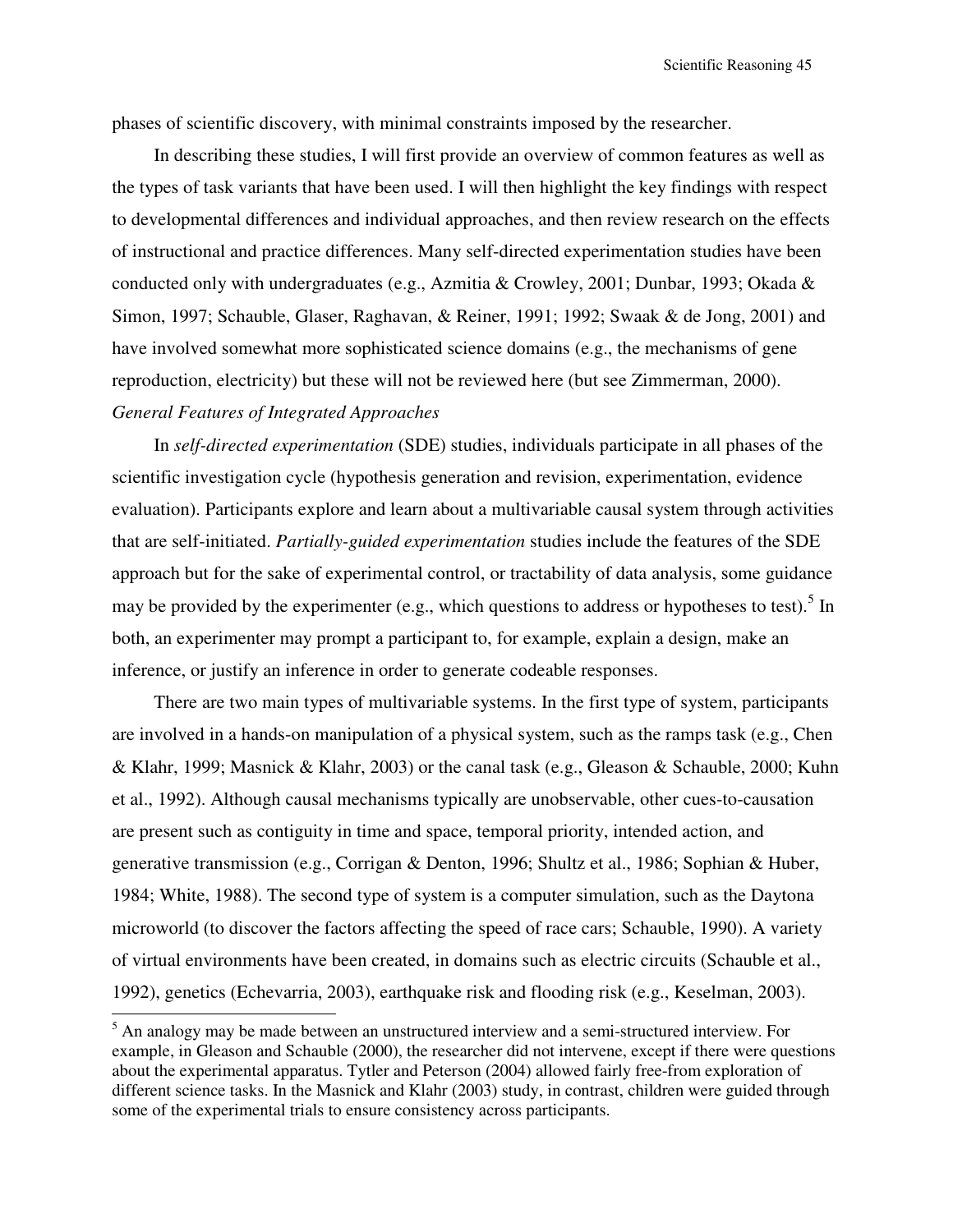Virtual environments to explore social science problems have also been created. For example, participants explore the factors that affect TV enjoyment (e.g., Kuhn et al., 1995) or CD catalog sales (e.g., Kuhn & Dean, 2005a; 2005b). The systems vary in conceptual complexity from fairly simple to moderately complex domains such as hydrostatics and genetics.

The virtual systems allow the experimenter to be in control of the "state of nature" (Klahr, 1994), but in a way that is not arbitrary or artificial like the task of determining the "physics" of a simulated universe (i.e., describing the motions of particles based on shape and brightness) used by Mynatt, Doherty, and Tweney (1978).<sup>6</sup> For any given system, some variables are consistent with participants' prior beliefs and some are inconsistent. For example, people hold strong beliefs that weight is a factor in how fast objects sink (Penner & Klahr, 1996a; Schauble, 1996) and that the color of a race car does not affect speed (Kuhn et al., 1992). The starting point is the participant's own theory, which presumably is the result of naïve conceptions and formal education. By starting with the participants' own theories, the course of theory revision can be tracked as participants evaluate self-generated experimental evidence that either confirms or disconfirms prior beliefs.

Given the cyclical nature of the discovery process, analyzing the performance of participants as they explore a causal system results in a wealth of data. Table 3 includes common performance measures that may result for the different phases of experimentation. With respect to hypothesis search, participants' initial theories may be assessed, and if and when any changes occur during the course of experimentation and evidence evaluation (e.g., Schauble, 1996). Elements of initial and changing beliefs may also be noted (e.g., if only plausible hypotheses are mentioned, if causal mechanisms are posited for observed effects, or if there is a focus on a single hypothesis vs. competing hypotheses). A related measure involves the assessment of *comprehension* or knowledge gains. For example, seventh-graders knowledge of genetics was measured before and after three weeks of experimentation with genetics simulation software (Echevarria, 2003). An alternate measure of knowledge acquisition may be successfully determining the causal/non-causal status of all variables in the multivariable system (e.g., Penner & Klahr, 1996; Reid, Zhang, & Chen, 2003; Schauble, 1990).

<sup>&</sup>lt;sup>6</sup> Most virtual systems are based in real science, but some may be simplified by making continuous variables categorical (e.g., temperature as "hot" or "cold" rather than a quantitative measure), or loosely based on real science (e.g., water temperature, water pollution, soil type, soil depth and elevation used to predict earthquake risk) (e.g., Kuhn & Dean, 2005) which are factors that may or may not map onto the real science of earthquake prediction.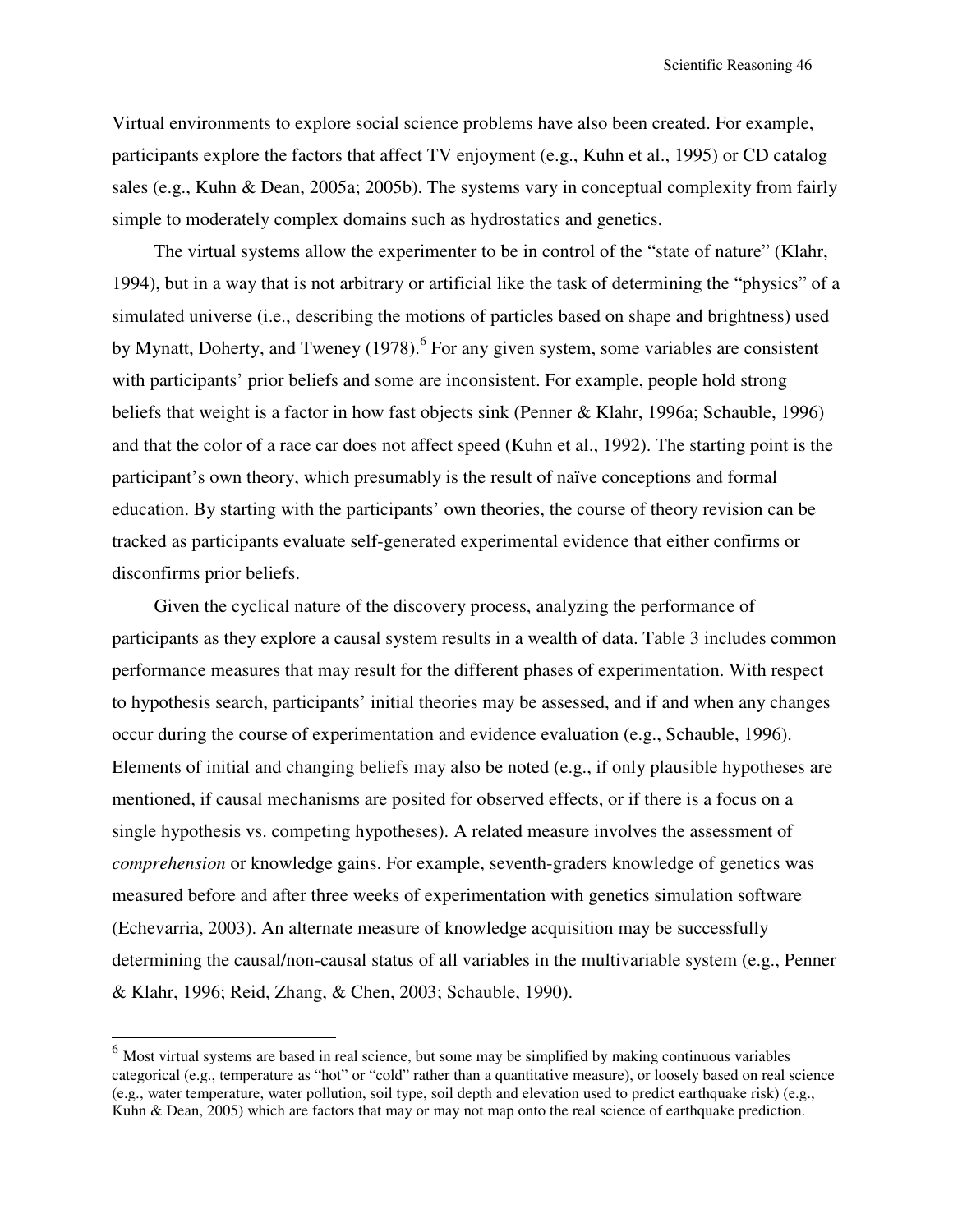#### Table 3

*Common Measures used in Self-Directed and Partially Guided Experimentation Studies*

| <b>Hypotheses Space</b><br>Search                                                                                                                    | <b>Experiment Space</b><br>Search                                                                                                                                             | Evidence<br>Evaluation                                                                                                                                                                                                                           | Other                                                                                                                                                                                                                           |
|------------------------------------------------------------------------------------------------------------------------------------------------------|-------------------------------------------------------------------------------------------------------------------------------------------------------------------------------|--------------------------------------------------------------------------------------------------------------------------------------------------------------------------------------------------------------------------------------------------|---------------------------------------------------------------------------------------------------------------------------------------------------------------------------------------------------------------------------------|
| Assessment of initial<br>beliefs:<br>- Change/no change<br>in belief<br>Type of hypotheses<br>selected (e.g., plausible,<br>causal, single/multiple) | Selection of<br>variable and levels<br>Percent of E-space<br>searched<br>Strategies:<br><b>CVS (VOTAT)</b><br>$\overline{a}$<br><b>HOTAT</b><br>Change All<br>$\qquad \qquad$ | Inferences/conclusions<br>Causal/inclusion<br>Non-causal<br>$\overline{\phantom{0}}$<br>Indeterminate<br>$\overline{\phantom{0}}$<br>False inclusion<br><b>Justifications</b><br>Theory-based<br>$\overline{\phantom{0}}$<br>Evidence-based<br>- | Predictions<br>Intentions/Plans<br>Record keeping/<br>record consulting<br>Successful<br>knowledge<br>acquisition<br>Status of<br>variables<br>Conceptual<br>$\overline{\phantom{a}}$<br>understanding<br>Transfer<br>Retention |
|                                                                                                                                                      |                                                                                                                                                                               | Note: Task variants include (a) use of prompts (partially quided) versus minimal intervention (self                                                                                                                                              |                                                                                                                                                                                                                                 |

*Note*: Task variants include (a) use of prompts (partially guided) versus minimal intervention (selfdirected); (b) individual versus collaborative exploration, (c) science domain; (d) time on task; (d) real or virtual environments; (f) categorical versus continuous/quantitative outcomes; (g) task complexity (e.g., number of variables and levels); and (h) type of instructional intervention or practice.

With respect to conducting experiments, there are a number of ways to code participants' strategies. The variables and levels that are selected (and when) indicate whether an individual is devoting more or less time to particular variables. The design that is selected can be coded as either controlled (CVS/VOTAT) or confounded (HOTAT/Change all). The size of the experiment space can be calculated for multivariable systems (e.g., the "canal task" with varying boat characteristics and canal depths can produce 24 unique combinations of variables) and so the percentage of experiment-space searched (including repetitions) can be measured. The number of possible experiments is often larger than participants realize, therefore the use of data management (recording, consulting) is frequently noted (e.g., the percentage of experiments and outcomes recorded). Other common measures include participants' *intended plans* as well as their *predictions* before individual experiments are carried out.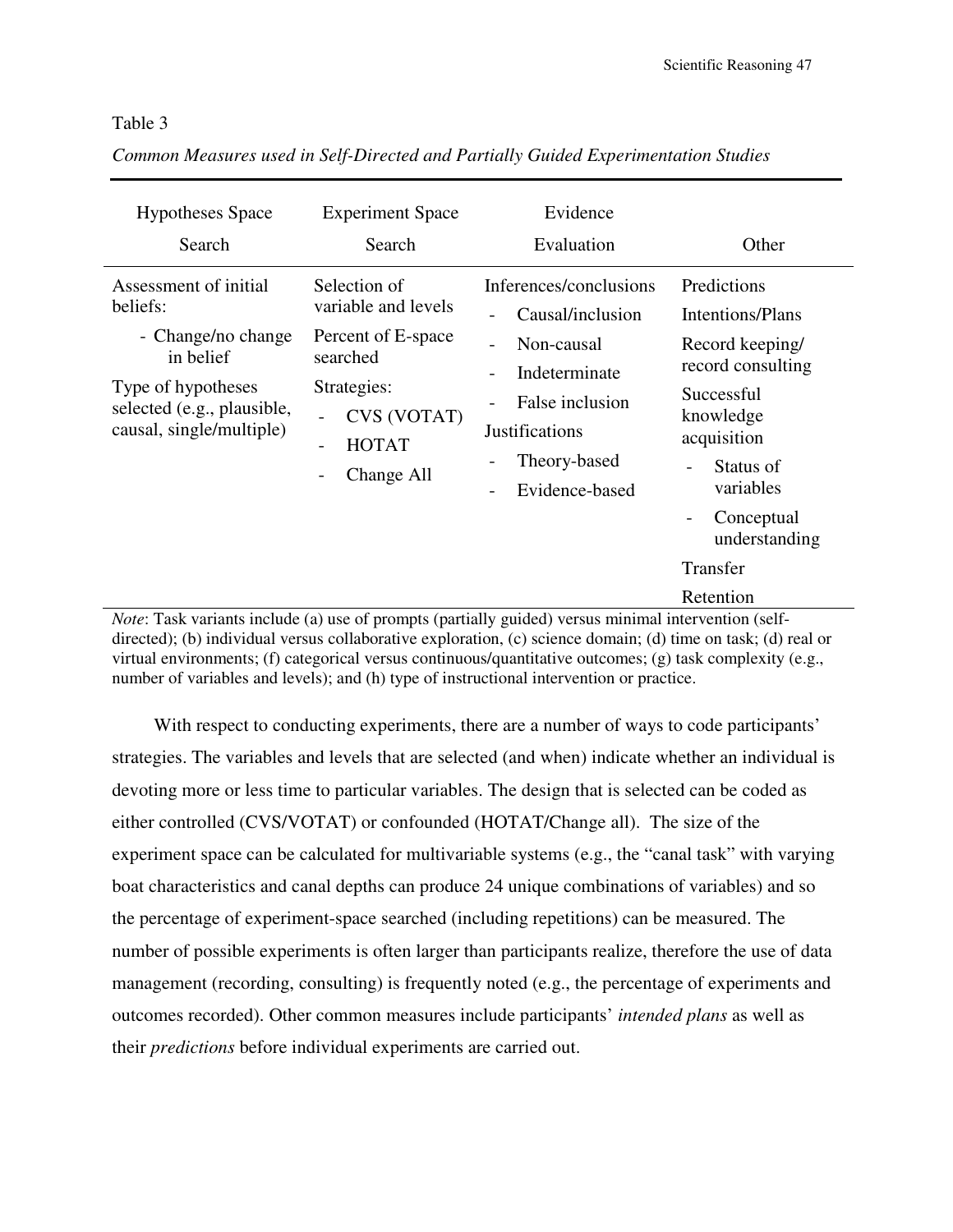When evaluating evidence, the number and type of *inferences* are recorded. Inferences are coded as being causal (or "inclusion" inferences), non-causal, or indeterminate. Inferences can be coded as being either valid or invalid (i.e., based on sufficient evidence and a controlled design), and *justifications* for inferences can be coded as being either evidence-based or theorybased. The number of *valid inferences* has become a common performance indicator (e.g., Gleason & Schauble, 2000; Keselman, 2003; Kuhn, Black, Keselman & Kaplan, 2000; Kuhn & Pearsall, 1998) because such inferences involve (a) the design of an unconfounded experiment, (b) the correct interpretation of the evidence, and (c) a conclusion that is correctly justified.

An additional task variant is the length of time with the task. Many SDE studies use a microgentic method (e.g., Siegler & Crowley, 1991), which involves repeated exposure to the problem-solving environment, often over the course of weeks, allowing researchers to track progress on multiple performance indicators (e.g., change in knowledge and strategies). In other cases, participants work on the problem-solving task(s) for a single experimental session. Such studies may include a delayed post-test to assess retention on the same task or transfer to an isomorphic or related task. Based on the measures that can be collected in a SDE study (see Table 3), even a single session SDE can provide data on how participants negotiate all phases of hypotheses generation, experimentation, evidence evaluation and knowledge change. The goal is to track the co-development of strategies and knowledge (e.g., Schauble, 1996), and in some cases the co-development with metacognitive or metastrategic understanding (e.g., Kuhn  $\&$ Peasall, 1998)

Now that I have described the features that are common or typical across studies, I will break the results into conceptual sections rather than talking about each study separately. I will begin with developmental differences, and address each of the performance indicators that map onto the cognitive components of the SDDS model by identifying. Characteristic or individual approaches will then be discussed. The findings of these developmental studies are suggestive of the competencies children have, and also the difficulties that can or should be targeted for scaffolding or instruction. Lastly, research addressing the effects of different instructional and practice interventions will be discussed. Although I will highlight patterns of findings across studies, Table 4 includes a summary of characteristics and main findings for each individual study.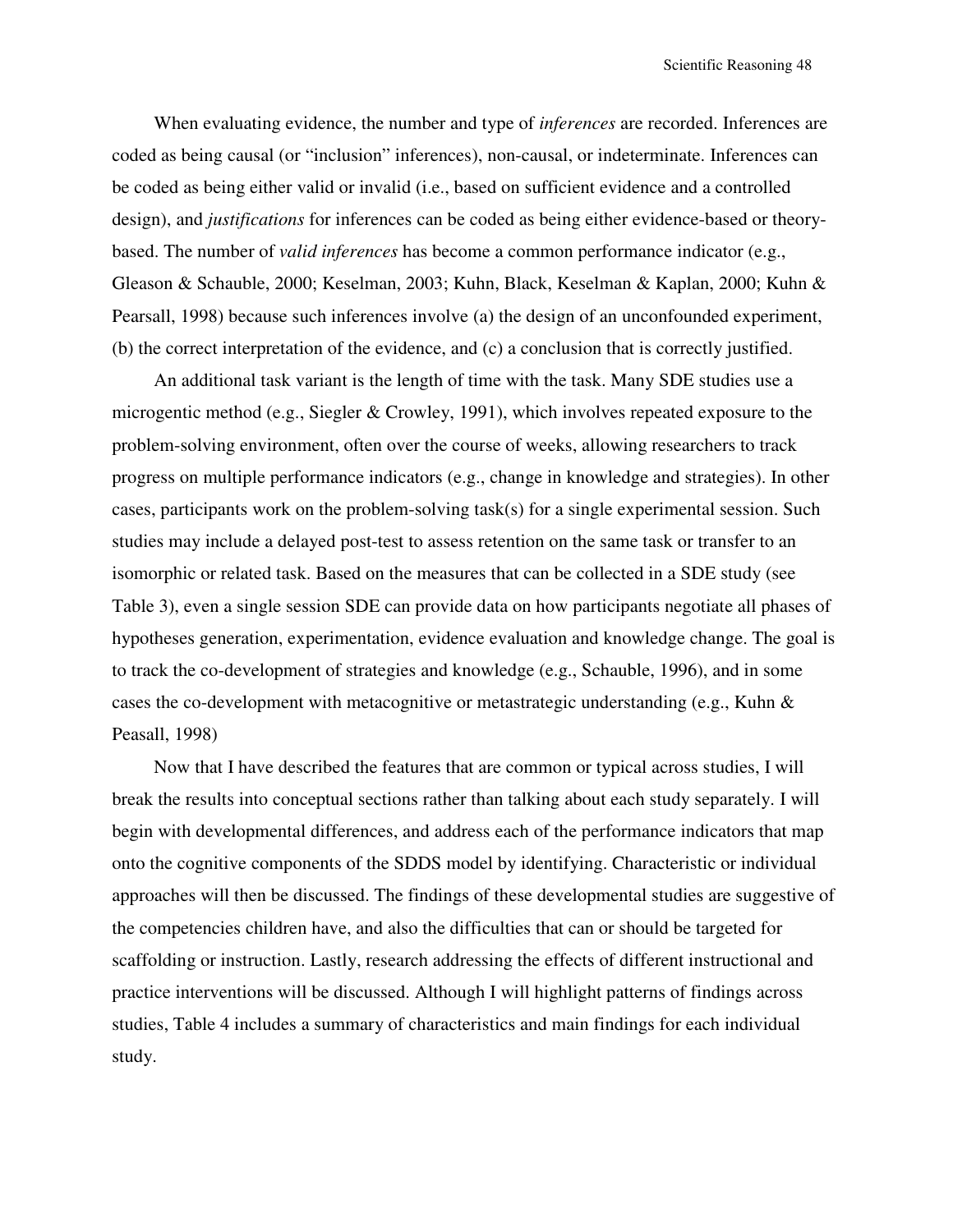## Table 4 *Self-Directed Experimentation Studies Focusing on K-8: Characteristics and Main Findings*

| Study                                                                                                                                       | Participants                                                                                                                           | Task Domain(s)                                                                                                                                              | <b>Unique Feature</b>                                                                                                                                                                                     | Hypotheses/Goals and Main Findings                                                                                                                                                                                                                                                                                                                                                                                                                                                                                                                                                                                                                                                                                                                     |
|---------------------------------------------------------------------------------------------------------------------------------------------|----------------------------------------------------------------------------------------------------------------------------------------|-------------------------------------------------------------------------------------------------------------------------------------------------------------|-----------------------------------------------------------------------------------------------------------------------------------------------------------------------------------------------------------|--------------------------------------------------------------------------------------------------------------------------------------------------------------------------------------------------------------------------------------------------------------------------------------------------------------------------------------------------------------------------------------------------------------------------------------------------------------------------------------------------------------------------------------------------------------------------------------------------------------------------------------------------------------------------------------------------------------------------------------------------------|
| Klahr & Dunbar (1988)<br>Dunbar & Klahr (1989)                                                                                              | Expt 1 and 2:<br>Undergraduates with<br>$(n = 20)$ & w/o<br>programming<br>experience $(n = 10)$<br>Expt 3: Grades $3-6$<br>$(n = 22)$ | BigTrak Robot (discovery<br>of a new function)                                                                                                              | Development of SDDS<br>model<br>Focus on SDDS and<br>developmental differences                                                                                                                            | Goal: replace the dichotomy of concept formation vs. problems solving<br>into an integrated model<br>Two main strategies of discovery: search hypoth. space (theorists) and<br>search expt. space (experimenters); Scientific reasoning characterized as<br>problem solving involving integrated search in 2 problem spaces<br>Expt3: Given same data, children proposed diff. hypotheses than adults;<br>Ss had difficulty abandoning current hypothesis (did not search H-space,<br>or use expt. results); Ss did not check if hypoth. consistent w/ prior data;<br>Expts designed to prove current hypoth. rather than discover correct one                                                                                                         |
| Schauble (1990)<br>Belief revision in<br>children: The role of<br>prior knowledge and<br>strategies for<br>generating evidence              | Grade 5/6<br>$(n = 22)$                                                                                                                | Daytona Microworld (cars)                                                                                                                                   | Microgenetic study of<br>evolving beliefs and<br>reasoning strategies<br>How reasoning is guided<br>and constrained by<br>knowledge                                                                       | Goal: to describe changes in children's domain knowledge and reasoning<br>strategies over an extended period and ID interactions b/w K and R<br>Initial performance consistent with the goal or producing desirable<br>outcomes (i.e., fastest car); Ss designed confounded expts and made<br>invalid inferences, esp. incorrect causal inferences; invalid heuristics<br>preserved favored theories<br>Exploratory strategies improved with time; use of CVS and valid<br>inferences; increase in inferences of non-causality and indeterminacy;<br>Children using valid strategies gained better understanding of microworld<br>structure                                                                                                            |
| Schauble, Klopfer, &<br>Raghavan (1991)<br>Students' transition<br>from an engineering<br>model to a science<br>model of<br>experimentation | Grade 5/6<br>$(n = 16)$<br>$Task - WSs$<br>Context - BSs                                                                               | Canal task<br>(hydrodynamics); four<br>variables with either 2 or 3<br>levels<br>Spring task (hydrostatics);<br>three variable with either 3<br>or 4 levels | Engineering context<br>$(goal = optimization of$<br>boat speed or spring<br>length)<br>Scientist context (goal $=$<br>understanding the effects<br>of variables on the boat<br>speed or length of spring) | Goal: to investigate children's models of experimentation. RQ: Are<br>children's goal orientations associated with different inquiry strategies?<br>Hyp: Science context will be assoc,d w/broader search, incl. vars believed<br>causal and non-causal; terminate when all vars/combos investigated; Eng<br>context will be assoc.w/ a termination of search when some criterion is<br>met; highly contrastive comparisons; focus on causal inferences only<br>Ss belief about goal important: Science context resulted in broader<br>exploration, more attention to all variables (incl. non-causal vars) & all<br>possible combinations than in Eng. context; Greatest improvement when<br>exploring Eng. problem first followed by Science problem |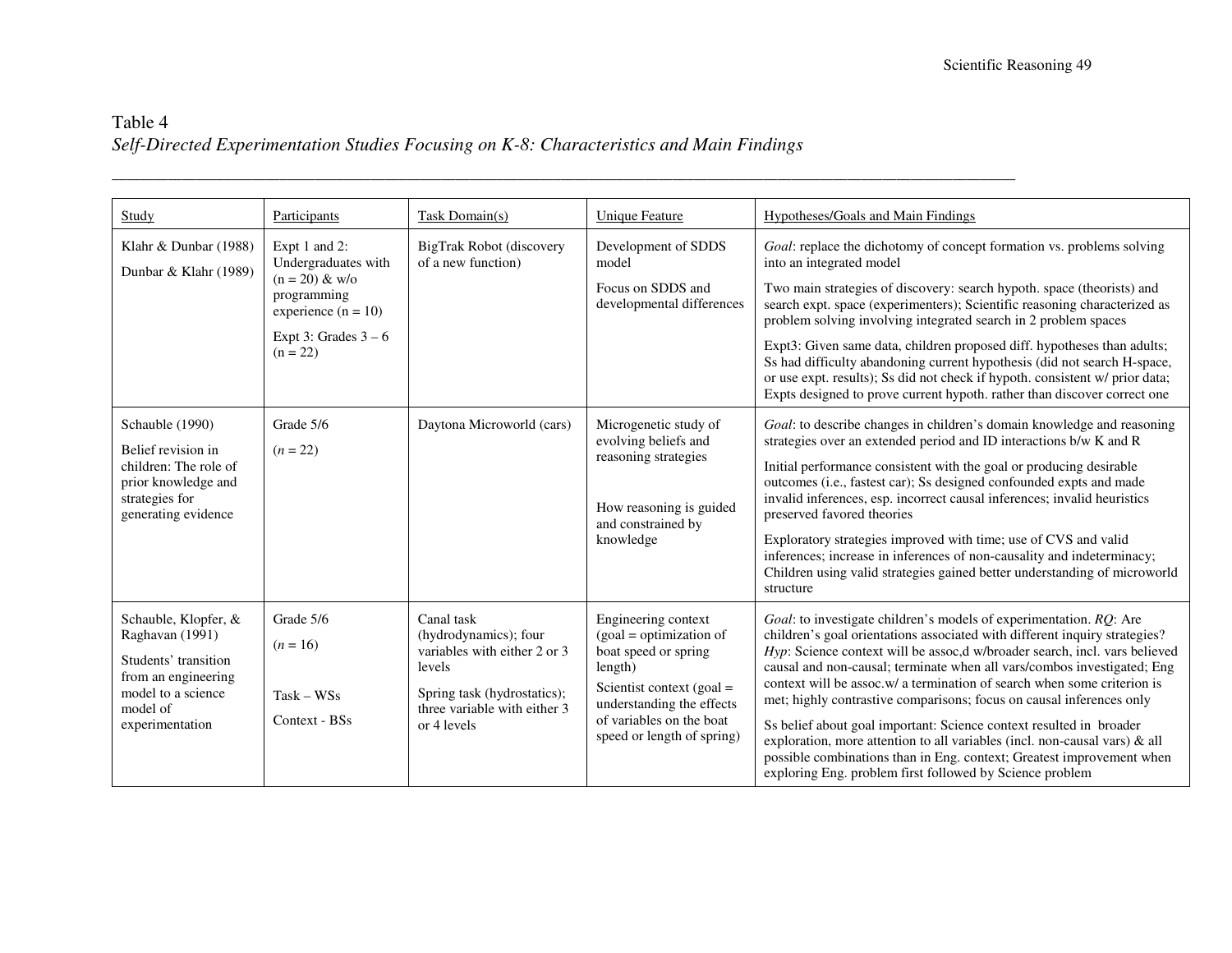| Table 4 (Continued)                                                                               |                                                                                                |                                                                                         |                                                                                            |                                                                                                                                                                                                                                                                                                                                                                                                                                                                                                                                                                                                                                                                                                                                                                                                                                                                                                                   |
|---------------------------------------------------------------------------------------------------|------------------------------------------------------------------------------------------------|-----------------------------------------------------------------------------------------|--------------------------------------------------------------------------------------------|-------------------------------------------------------------------------------------------------------------------------------------------------------------------------------------------------------------------------------------------------------------------------------------------------------------------------------------------------------------------------------------------------------------------------------------------------------------------------------------------------------------------------------------------------------------------------------------------------------------------------------------------------------------------------------------------------------------------------------------------------------------------------------------------------------------------------------------------------------------------------------------------------------------------|
| Study                                                                                             | Participants                                                                                   | Task Domain(s)                                                                          | <b>Unique Feature</b>                                                                      | Hypotheses/Goals and Main Findings                                                                                                                                                                                                                                                                                                                                                                                                                                                                                                                                                                                                                                                                                                                                                                                                                                                                                |
| Kuhn, Schauble, &<br>Garcia-Mila (1992)<br>Cross-domain<br>development of<br>scientific reasoning | Expt1: Grade 4 $(n =$<br>12); boats $& cars$<br>Expt2: Grade $5/6$ (n =<br>$20$ ; cars & balls | Daytona Microworld (cars),<br>Canal task (boats),<br>Sports company research<br>(balls) | Transfer paradigm (across<br>domains)                                                      | Goals: (a) To ID if the same reasoning strategies are used across content<br>domains; (b) to trace change in strategies over time; (c) to examine co-<br>development of strategies across domains<br>Developmental change in microgenetic context not specific to a single<br>content domain; Co-existence of more & less advanced strategies;<br>Domain knowledge alone does not account for development of scientific<br>reasoning, co-development with reasoning strategies                                                                                                                                                                                                                                                                                                                                                                                                                                    |
| Klahr, Fay, & Dunbar<br>(1993)                                                                    | Undergraduates,<br>Commumity College<br>students,<br>Grades $3 & 6$<br>$(n = 64)$              | <b>BigTrak Microworld</b><br>(discovery of a new<br>function)                           | Initial hypothesis<br>provided (Incorrect<br>& plausible or incorrect $\&$<br>implausible) | RQ: Do dev'l diffs in performance on SR tasks result from DG or DS<br>acquisitions? Hypothesis: All Ss would use DS knowledge to assess<br>relative plausibility of diff hypotheses, but DG heuristics (e.g., search of<br>E-space, interpreting evidence) would vary with age/training<br>Developmental differences in domain-general heuristics for search $\&$<br>coordination of searches in expt. and hypoth. spaces; Adults more likely<br>to consider multiple hypotheses; Children focus on plausible hypotheses;<br>Plausibility affects dual search - diff expt strategies used by children and<br>adults as a function of whether hypothesis to test is plausible/implausible<br>Principle heuristics ID'd: use plausibility of hypoth to select expt<br>strategy; focus on one feature at a time; use knowledge of limits in own<br>memory; design expts that give informative, interpretable results |
| Kuhn, Garcia-Mila,<br>Zohar, & Andersen<br>(1995)                                                 | Grade 4 ( $n = 15$ ),<br><b>Community College</b><br>students ( $n = 17$ )                     | Daytona (cars), Canal task<br>(boats), TV enjoyment task,<br>School achievement task    | Transfer paradigm (across<br>Physical & Social<br>domains)                                 | $RQ$ : In a microgenetic context, does substitution of new content affect the<br>strategies that a Ss uses? Is variable strategy usage char. of dev'l<br>transitions or a general char. of performance? Do Ss at diff dev'l levels<br>show more rapid change in strategy usage given same starting point and<br>amount of practice?<br>Goals: How Ss generate evidence @ multi-var causal systems, form<br>hypoth's @ relevant vars on the basis of evidence; DS knowledge & DG<br>strategies; ID the mechanisms that affect theory change<br>Strategic progress maintained by both groups when problem content<br>changed midway; Social domain lagged behind Physical domain;<br>Coexistence of valid & invalid strategies for children and adults (i.e.,<br>strategy variability not unique to periods of developmental transition)                                                                            |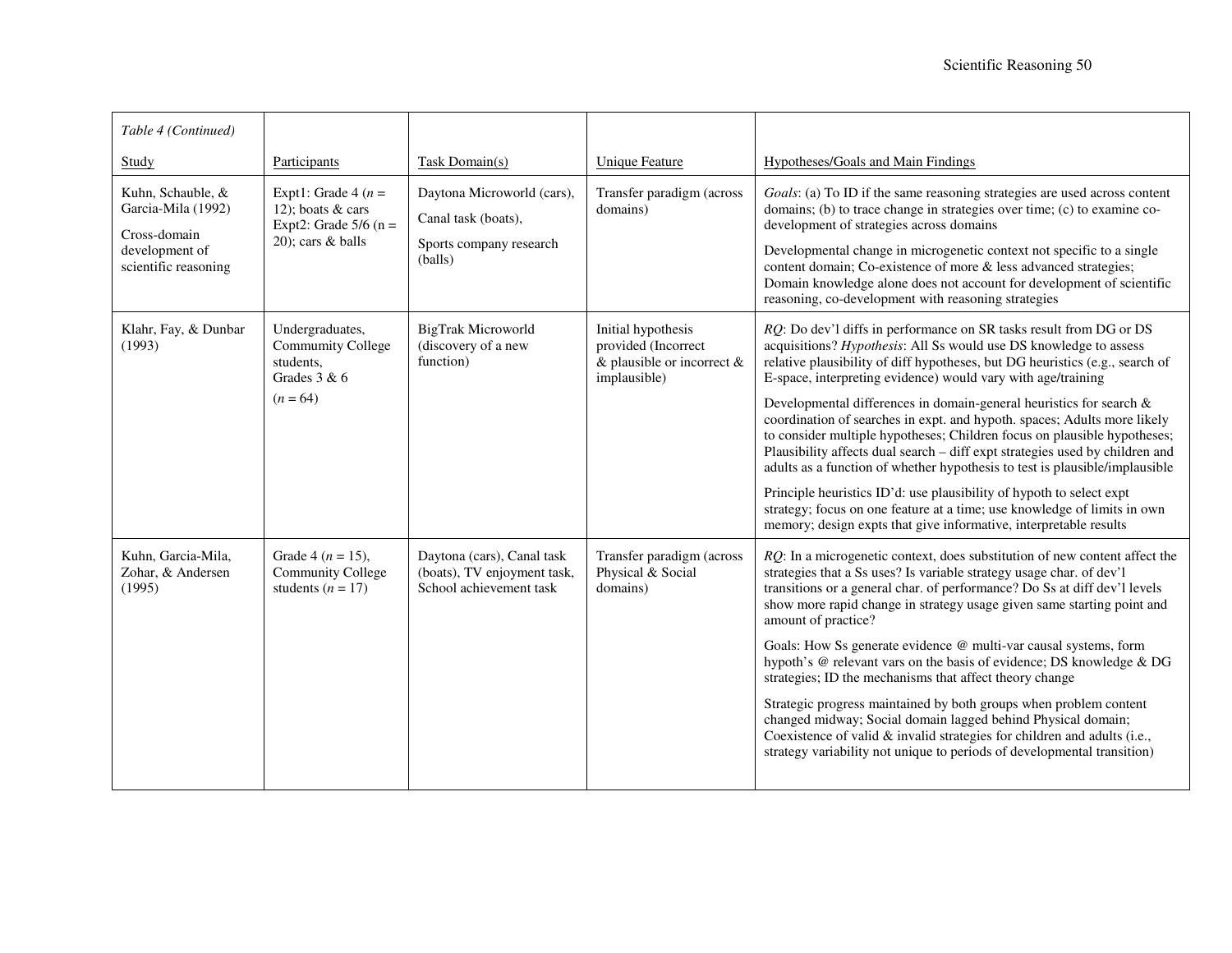| Table 4 (Continued)                                                                            |                                                                 |                                                                                                                                                       |                                                                                                                                                                                                                                           |                                                                                                                                                                                                                                                                                                                                                                                                                                                                                                                                                                                                                                                                                                                                                                                                                                                                                                                                                                                                                                                                  |
|------------------------------------------------------------------------------------------------|-----------------------------------------------------------------|-------------------------------------------------------------------------------------------------------------------------------------------------------|-------------------------------------------------------------------------------------------------------------------------------------------------------------------------------------------------------------------------------------------|------------------------------------------------------------------------------------------------------------------------------------------------------------------------------------------------------------------------------------------------------------------------------------------------------------------------------------------------------------------------------------------------------------------------------------------------------------------------------------------------------------------------------------------------------------------------------------------------------------------------------------------------------------------------------------------------------------------------------------------------------------------------------------------------------------------------------------------------------------------------------------------------------------------------------------------------------------------------------------------------------------------------------------------------------------------|
| Study                                                                                          | Participants                                                    | Task Domain(s)                                                                                                                                        | <b>Unique Feature</b>                                                                                                                                                                                                                     | Hypotheses/Goals and Main Findings                                                                                                                                                                                                                                                                                                                                                                                                                                                                                                                                                                                                                                                                                                                                                                                                                                                                                                                                                                                                                               |
| Penner & Klahr (1996)                                                                          | 10-, 12-, & 14-year-<br>olds<br>$(n = 30)$                      | Sinking Objects task<br>The effect of weight, size,<br>shape (sphere, cube)<br>material (steel, Teflon) on<br>sinking time<br>(min. 4 expts required) | Participants hold strong<br>prior (incorrect) beliefs<br>about role of weight<br>Complex domain with<br>real quantitative measures<br>(and therefore somewhat<br>ambiguous)                                                               | Goal: explore dev'l diffs in influence of DS knowledge on DG exptn<br>strategies in a task w/real objects $\&$ forces; $RQs$ : Are factors other than<br>weight considered? Is task interpreted as assessing effect of each var on<br>DV, or demonstrating correctness of belief? How does exptn affect belief<br>revision?<br>Prior belief affected initial goal (i.e., to demonstrate effect of weight); All<br>Ss had pre-expt beliefs about weight, but only marginal diff w/younger<br>children focusing on weight var; All children learned effects of other<br>factors (e.g., material, shape) via experimentation; Older children more<br>likely to view expts as testing hypotheses but younger children more<br>likely to try to demonstrate a belief; 12- and 14-year olds conducted more<br>unconfounded expts; Younger children experimented w/o explicit<br>hypotheses                                                                                                                                                                             |
| Schauble (1996)<br>The development of<br>scientific reasoning in<br>knowledge-rich<br>contexts | Grade $5/6$ ( $n = 10$ ),<br>Non-college adults $(n)$<br>$= 10$ | Canal task (hydrodynamics)<br>Spring task (hydrostatics)                                                                                              | Development of<br>experimentation strategies<br>in knowledge-rich<br>contexts in which<br>explanatory mechanisms<br>between cause and effect<br>may be invoked<br>Continuous measures<br>(varying effect sizes $\&$<br>measurement error) | Goal: to track changes in theories and reasoning strategies used by Ss<br>who conduct/interpret cycles of expts to learn the causal structure of 2<br>phys systems; To address disagreement about the normative models of<br>reasoning: logical validity vs. plausibility/explanatory coherence<br>Success required both valid strategies and correct beliefs (bidirectional<br>relation); Children and adults referred to causal mechanisms; variability<br>in measurements limited progress in understanding, i.e., hard to<br>distinguish error from small effect size--interpretation depends on theory<br>Valid causal inferences acquired first, then inferences of non-causality<br>and indeterminacy; Children more likely to conduct duplicate expts;<br>Adults made greater gains on second task, conducting greater proportion<br>of possible expts; Children spent time on trials w/vars they had correct<br>beliefs about (demonstrating correctness of beliefs?); Both groups spent<br>less time on trials of vars inconsistent with prior beliefs |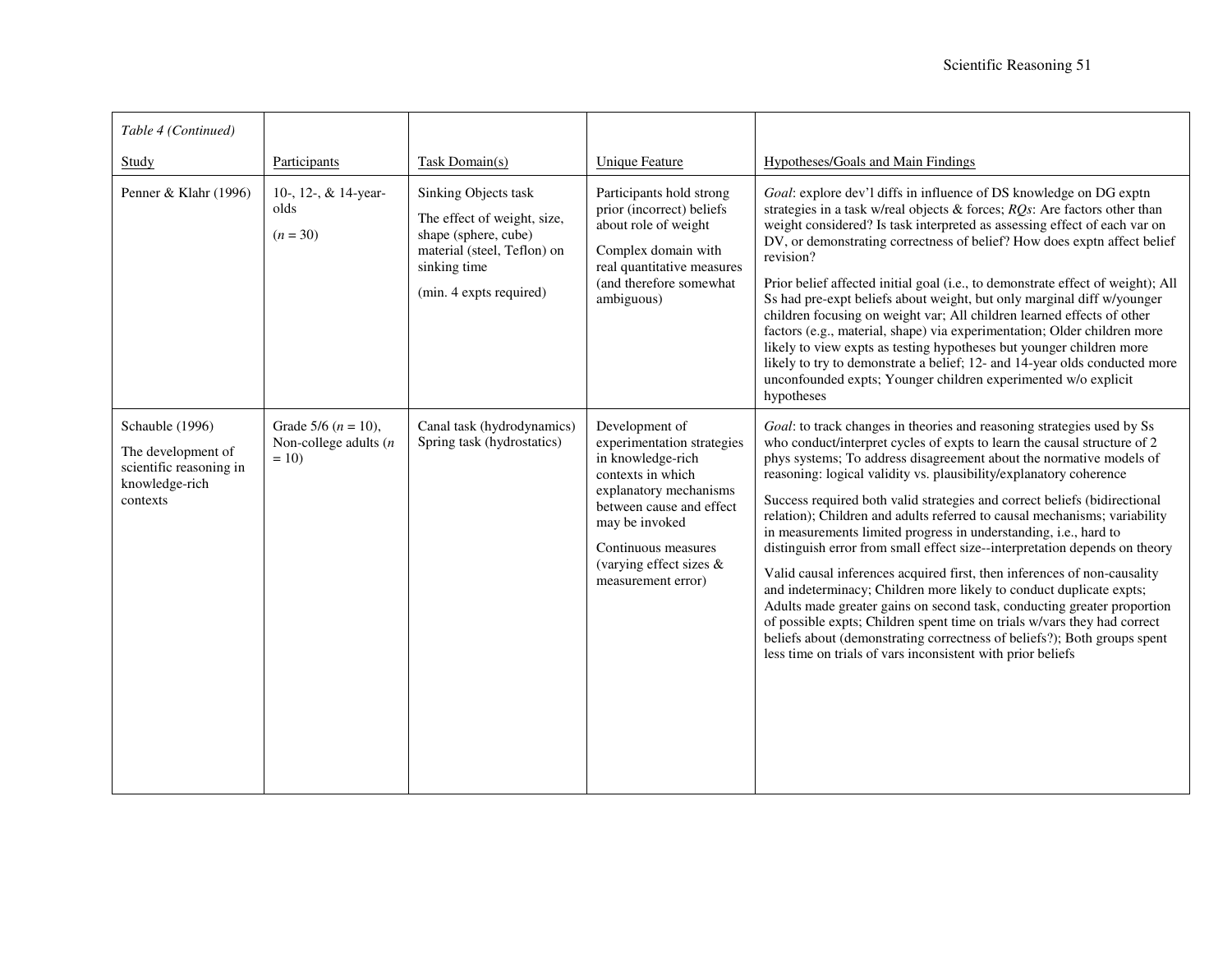| Table 4 (Continued)                                                                                                                                                                                |                                                |                                                                                                                                                       |                                                                                                                                                                                                                                                                                 |                                                                                                                                                                                                                                                                                                                                                                                                                                                                                                                                                                                                                                                                                                                                                                                                                                                                                                                                                             |
|----------------------------------------------------------------------------------------------------------------------------------------------------------------------------------------------------|------------------------------------------------|-------------------------------------------------------------------------------------------------------------------------------------------------------|---------------------------------------------------------------------------------------------------------------------------------------------------------------------------------------------------------------------------------------------------------------------------------|-------------------------------------------------------------------------------------------------------------------------------------------------------------------------------------------------------------------------------------------------------------------------------------------------------------------------------------------------------------------------------------------------------------------------------------------------------------------------------------------------------------------------------------------------------------------------------------------------------------------------------------------------------------------------------------------------------------------------------------------------------------------------------------------------------------------------------------------------------------------------------------------------------------------------------------------------------------|
| Study                                                                                                                                                                                              | Participants                                   | Task Domain(s)                                                                                                                                        | <b>Unique Feature</b>                                                                                                                                                                                                                                                           | <b>Main Findings</b>                                                                                                                                                                                                                                                                                                                                                                                                                                                                                                                                                                                                                                                                                                                                                                                                                                                                                                                                        |
| Kuhn & Pearsall<br>(1998)                                                                                                                                                                          | Grade 5 (10- & 11-<br>year olds)<br>$(n = 47)$ | Physical tasks: Daytona<br>(cars), Canal task (boats);<br>Social tasks: TV enjoyment<br>task, School achievement<br>task                              | Microgenetic comparison<br>of the co-development of<br>strategic competence and<br>two components of<br>metastrategic knowledge<br>(understanding the<br>nature/requirements of the<br>task & knowledge of<br>strategies available and<br>applicable) in<br>multivariable tasks | Inferred hypothesis: in order for strategies to be used, there must be<br>sufficient meta-strategic understanding that it applies to the<br>goals/objectives of the task<br>Metastrategic understanding was assessed by knowledge of task<br>objectives and awareness of strategies needed to accomplish the task.<br>Strategic performance was indicated by valid inferences (requiring<br>unconfounded design, correct evidence interpretation and correct<br>conclusion). Children working with physical task showed higher<br>metastrategic understanding and strategic performance than those<br>working on social task; however, 79% of all Ss showed increase in<br>understanding, performance, or both over the course of 7 weeks;<br>Metastrategic knowledge argued to be both distinct from, and related to,<br>strategic performance; coherent pattern of connection found, with a<br>"bootstrapping" or bidirectional relation between the two. |
| Chen & Klahr<br>(1999)<br>All other things being<br>equal: Children's<br>acquisition of the<br>control of variables<br>strategy                                                                    | Grades 2, 3, & 4<br>$(n = 87)$                 | Springs task, Ramps task,<br>Sinking objects task,<br>Transfer: Paper & pencil<br>tasks (natural & social<br>science domains) given 7<br>months later | Explicit & implicit<br>training of the control-of-<br>variables (CVS) strategy;<br>unprompted exploration<br>(no direct instruction of<br>domain knowledge)                                                                                                                     | RQs: Can early elem school children gain a genuine understanding of<br>CVS and valid inferences? Can they transfer a learned strategy? Which<br>type of training is most effective for learning and transfer? Are there dev'l<br>diffs?<br>Direct instruction, but not implicit probes, improved children's ability to<br>design unconfounded experiments; CVS resulted in informative tests<br>which facilitated conceptual change (domain knowledge); Ability to<br>transfer the newly learned strategy increased with age $-4th$ graders<br>showed skill retention 7 months later on transfer task w/diff experimenter,<br>diff domain, diff test format                                                                                                                                                                                                                                                                                                 |
| Toth, Klahr, & Chen<br>(2000)<br>Bridging research and<br>practice: A cognitively<br>based classroom<br>intervention for<br>teaching<br>experimentation skills<br>to elementary school<br>children | Grade 4<br>$(n = 77)$                          | Ramps                                                                                                                                                 | Classroom verification of<br>lab findings (Chen &<br>Klahr, 1999); Explicit vs.<br>implicit training of CVS<br>strategy                                                                                                                                                         | $RQ$ : can 4 <sup>th</sup> graders learn and transfer CVS when taught in classroom<br>setting? What relations exist b/w expt skills and acquisition of domain<br>knowledge? Does direct instruction transfer to ability to evaluate the<br>designs of others?<br>CVS performance increased from 30% at pre-instruction to 96% with<br>direct instruction; 78% were able to provide a rationale for the CVS<br>strategy; Significant gains in domain knowledge from pre- to post-CVS<br>instruction; CVS instruction resulted in gains in ability to evaluate the<br>experiments of others                                                                                                                                                                                                                                                                                                                                                                   |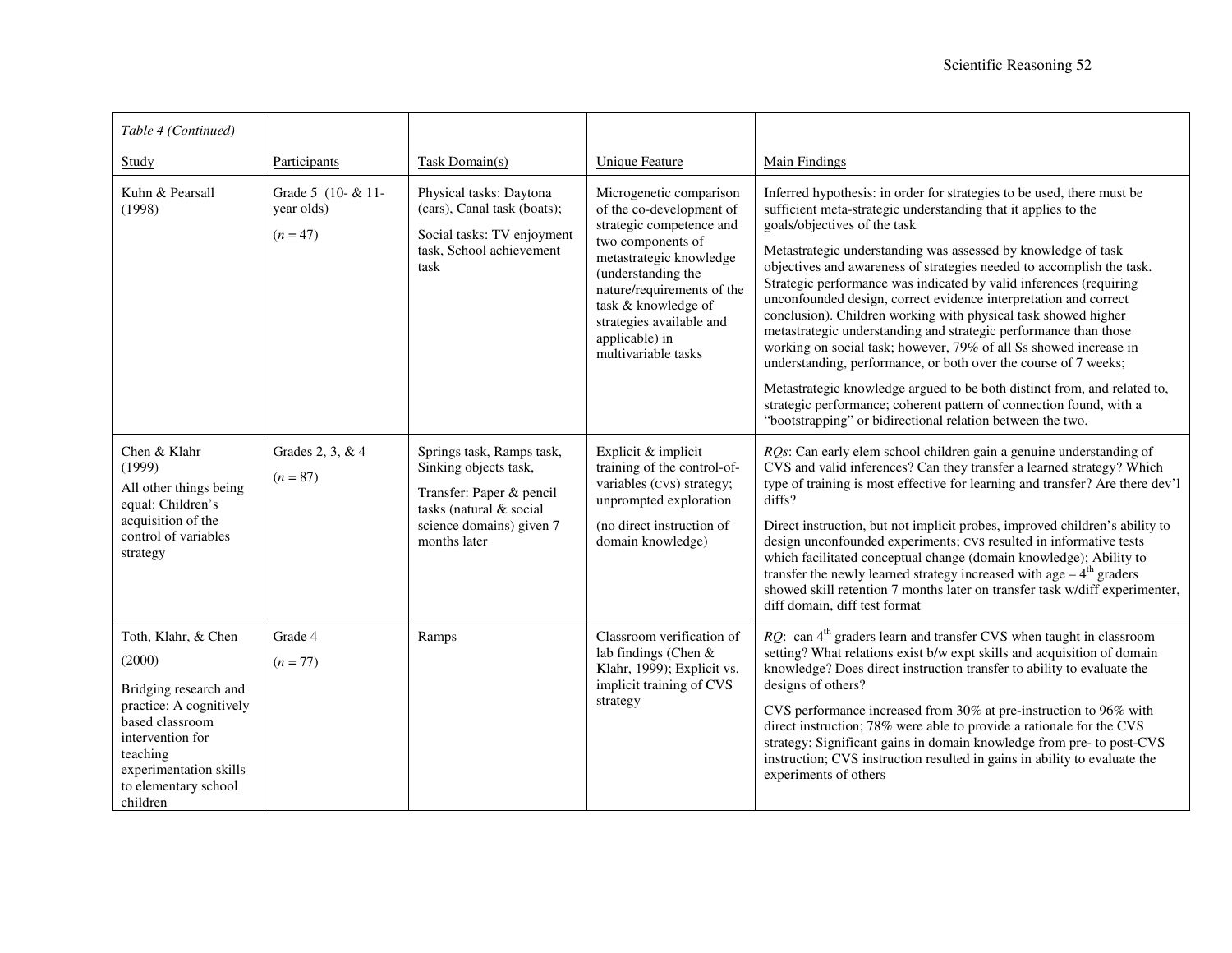| Table 4 (Continued)                                                                                                                                            |                                                                                                                                                                                                                                                                                          |                                                                                                                                                                                                                                                                                                 |                                                                                                                                                                                                                                                        |                                                                                                                                                                                                                                                                                                                                                                                                                                                                                                                                                                                                                                                                                                                                                                                                                                                                                                                                                                                                                        |
|----------------------------------------------------------------------------------------------------------------------------------------------------------------|------------------------------------------------------------------------------------------------------------------------------------------------------------------------------------------------------------------------------------------------------------------------------------------|-------------------------------------------------------------------------------------------------------------------------------------------------------------------------------------------------------------------------------------------------------------------------------------------------|--------------------------------------------------------------------------------------------------------------------------------------------------------------------------------------------------------------------------------------------------------|------------------------------------------------------------------------------------------------------------------------------------------------------------------------------------------------------------------------------------------------------------------------------------------------------------------------------------------------------------------------------------------------------------------------------------------------------------------------------------------------------------------------------------------------------------------------------------------------------------------------------------------------------------------------------------------------------------------------------------------------------------------------------------------------------------------------------------------------------------------------------------------------------------------------------------------------------------------------------------------------------------------------|
| Study                                                                                                                                                          | Participants                                                                                                                                                                                                                                                                             | Task Domain(s)                                                                                                                                                                                                                                                                                  | <b>Unique Feature</b>                                                                                                                                                                                                                                  | <b>Main Findings</b>                                                                                                                                                                                                                                                                                                                                                                                                                                                                                                                                                                                                                                                                                                                                                                                                                                                                                                                                                                                                   |
| Gleason & Schauble<br>(2000)<br>Parents' assistance of<br>their children's<br>scientific reasoning                                                             | 9- to 12-year-olds<br>Adults (parents)<br>$(n = 20 \text{ dyads})$                                                                                                                                                                                                                       | Canal task (hydrodynamics)                                                                                                                                                                                                                                                                      | Parent-child dyads in a<br>museum context<br>Given general superiority<br>of adults on SR tasks, are<br>they able to assist their<br>children during<br>collaborative discovery?                                                                       | $RQ$ : How do parents assist their children in a task when the parent does<br>not know the solution? What evidence-generation and interpretation<br>strategies do dyads use? What changes in knowledge occur?<br>Dyads covered 75% of Expt space; Half were partially organized in<br>approach, using logically related trials, other half used local chaining;<br>Selecting features to test shared by parent & child; recording/consulting<br>data done by parents; Inferences (causal/non-causal/indeterminate) were<br>made on 48% of trials, of these 85% were deemed valid); Parents more<br>likely to make inferences (67%); Parents' knowledge improved;<br>children's knowledge did not change; children tended to adopt final<br>beliefs endorsed by parents. Guidance of parent resulted in effective<br>strategies $\&$ inferences; yet parents also missed opportunities to provide<br>assistance, especially with respect to evidence interpretation                                                     |
| Kuhn, Black,<br>Keselman, & Kaplan<br>(2000)<br>The development of<br>cognitive skills to<br>support inquiry<br>learning                                       | Grades 6, 7 & 8<br>$(n = 42)$<br>Aside: Some evidence<br>that "make a<br>difference" means<br>something different to<br>a 6 <sup>th</sup> grader. Protocol<br>suggests it is used in a<br>way to indicate<br>producing a good or<br>desirable outcome;<br>but only one level of a<br>var | Multivariable systems:<br>Flooding problem task &<br>Teacher's aide task<br>(transfer)<br>The assertion that inquiry<br>learning benefit students<br>rests on assumption that<br>they have the cognitive<br>skills to engage in activities<br>in a way that will meet<br>educational objectives | Compared two kinds of<br>practice: Performance-<br>level exercise (C) vs.<br>Metastrategic-level<br>exercise $(E)$<br>Inquiry learning $=$ educ'l<br>activity in which Ss<br>investigate phenom (real<br>or virtual) and draw<br>conclusions about it. | In microgenetic context, some Ss use CVS & make valid inf's, but some<br>Ss show strategic & inference weakness. Hypothesis: these Ss may have<br>an incorrect mental model of causality and this explains lack of progress<br>Prediction error & valid inferences: pre-post diffs but no diffs C vs. E<br>Understanding: pre-post differences; Time x Cond intn: more sizeable<br>change for the E group; At post-test, 71% of E and 57% of C understood<br>need to investigate a single feature at a time; Implicit understanding better<br>than explicit understanding of correct choice on transfer task, however, E<br>group better at metalevel understanding. Overall, E group improved in<br>strategic perf and in metalevel und of strategy, gains evident in transfer to<br>a novel task<br>Knowledge: both groups increased their knowledge of the causal system,<br>no diffs E vs. C, both groups maintained incorrect beliefs despite much<br>evidence generated over course of exploration of the system |
| Echevarria (2003)<br>Anomalies as a catalyst<br>for middle school<br>students' knowledge<br>construction and<br>scientific reasoning<br>during science inquiry | Grade 7<br>$(n = 46)$                                                                                                                                                                                                                                                                    | Genetics simulator                                                                                                                                                                                                                                                                              | Reactions to anomalous<br>findings                                                                                                                                                                                                                     | Hypothesis or RQ: In context of scientific inquiry, do Ss choose to<br>pursue/design tests that produce anomalous outcomes? Or do they favour<br>tests that produce outcomes consistent with theories? How does either<br>approach influence knowledge construction?<br>"Ss generated hypotheses, ran tests, and constructed explanations in<br>proportion to the extent to which they encountered anomalies. More<br>anomalies meant more hypotheses, tests and explanations were<br>generated."                                                                                                                                                                                                                                                                                                                                                                                                                                                                                                                      |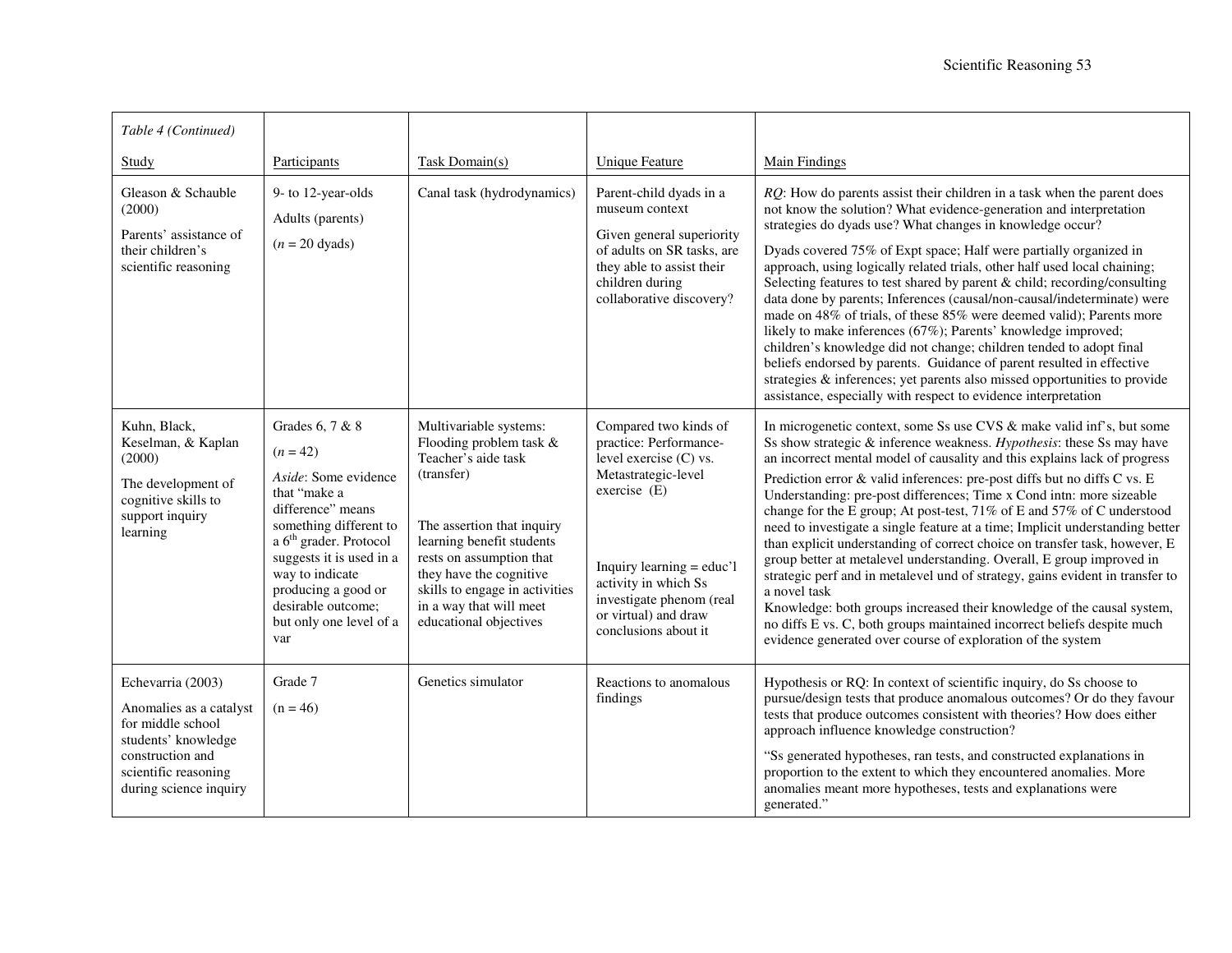| Table 4 (Continued)                                                                                                                                   |                                                                                                                                                                        |                                                                                                                                                               |                                                                                                                                                                                                                                                                     |                                                                                                                                                                                                                                                                                                                                                                                                                                                                                                                                                                                                                                                                                                                                                                                                                                                                                                     |
|-------------------------------------------------------------------------------------------------------------------------------------------------------|------------------------------------------------------------------------------------------------------------------------------------------------------------------------|---------------------------------------------------------------------------------------------------------------------------------------------------------------|---------------------------------------------------------------------------------------------------------------------------------------------------------------------------------------------------------------------------------------------------------------------|-----------------------------------------------------------------------------------------------------------------------------------------------------------------------------------------------------------------------------------------------------------------------------------------------------------------------------------------------------------------------------------------------------------------------------------------------------------------------------------------------------------------------------------------------------------------------------------------------------------------------------------------------------------------------------------------------------------------------------------------------------------------------------------------------------------------------------------------------------------------------------------------------------|
| Study                                                                                                                                                 | Participants                                                                                                                                                           | Task Domain(s)                                                                                                                                                | <b>Unique Feature</b>                                                                                                                                                                                                                                               | <b>Main Findings</b>                                                                                                                                                                                                                                                                                                                                                                                                                                                                                                                                                                                                                                                                                                                                                                                                                                                                                |
| Masnick & Klahr<br>(2003)<br>Error matters: An<br>initial exploration of<br>elementary school<br>children's<br>understanding of<br>experimental error | Grades 2 & 4<br>(8- and 10-year-olds)<br>$(n = 49)$                                                                                                                    | Ramps task<br>(4 binary variables: height,<br>surface type, length, ball<br>type)                                                                             | Role of experimental error<br>and how it affects the<br>design, execution and<br>interpretation of evidence                                                                                                                                                         | $RQs$ : Can children differentiate the role of error in absolute versus<br>relative measurements? Are children able to generate reasons for<br>variations in repeated measures? Can children recognize potential sources<br>of error?<br>Students' reasons for data variability – 79% of 2 <sup>nd</sup> graders and 100% of 4 <sup>th</sup> graders mentioned execution errors; 34% of 2 <sup>nd</sup> graders and 65% of 4 <sup>th</sup><br>graders mentioned measurement errors. All students recognized<br>hypothetical measurement and execution errors could affect outcome;<br>22% of 2 <sup>nd</sup> graders and 50% of 4 <sup>th</sup> graders offered correct predictions &<br>correct reasons for error effects; Overall, 90% of children were able to<br>name at least one source of experimental error (100% of 4 <sup>th</sup> graders).                                              |
| Keselman (2003)<br>Supporting inquiry<br>learning by promoting<br>normative<br>understanding of<br>multivariable causality                            | Grade 6<br>$(n = 74)$ ; 3 intact<br>classrooms<br>two-part intervention<br>to improve Ss perf<br>and metalevl sci<br>competency by<br>strengthening MM of<br>causality | Multivariable systems:<br>Earthquake forecaster<br>Flooding problem task<br>(modeled for direct<br>instruction group)<br>Avalanche hunter (transfer)          | Control (performance-<br>level exercise)<br>Two forms of<br>instructional support:<br>Practice condition<br>(performance-level plus<br>prediction practice)<br>Instructional condition<br>(direct instruction plus<br>performance-level and<br>prediction practice) | Hypothesis: each part of the intervention would produce improved use of<br>SR strategies (e.g., valid inferences + knowledge gains), and metalevel<br>appreciation for strategies<br>Low consistency between implicit and explicit causal theories; Pre- to<br>post-test differences on number of valid inferences; trends toward<br>differential improvement for intervention conditions not significant; Pre-<br>to post-test differences on number of evidence-based responses with most<br>improvement for interventions with practice and/or instruction; pattern<br>held for transfer task; Only the instructional group showed increase in use<br>of evidence from multiple records and correct beliefs about non-causal<br>variables; Students in the practice and instructional conditions showed<br>better performance on the metalevel assessment relative to the control.               |
| Zimmerman, Raghavan<br>& Sartoris (2003)<br>The impact of the<br>MARS curriculum on<br>students' ability to<br>coordinate theory and<br>evidence      | Grade 6<br>$(n = 14)$                                                                                                                                                  | Balance-scale task<br>2 causal variables (weight,<br>horizontal distance from<br>fulcrum) and one non-<br>causal variable (vertical<br>height on balance arm) | Comparison of effects of<br>two science curricula: one<br>inquiry-based, one<br>inquiry-based with focus<br>on quantitative models of<br>data                                                                                                                       | Hypothesis: Repeated exposure to experiments which include a cycle of<br>prediction, expt, etc., when compared to Ss exposed to a single<br>curriculum unit on CVS, will perform better on a curriculum-neutral<br>discovery task. $RQ$ : Could Ss approaches to the task be characterized as<br>consistent with the "experimenter" and "theorist" approaches?<br>Students instructed in the model-based reasoning curriculum were more<br>successful in focused exploration of the balance task, and all were able to<br>induce a quantitative rule for predicting balance, regardless of whether<br>they took an "experimenter" or a "theorist" approach to the task. As such,<br>they were more successful at transferring this rule to a set of application<br>questions. Only one student in the traditional inquiry-based curriculum<br>discovered the quantitative rule (an "experimenter"). |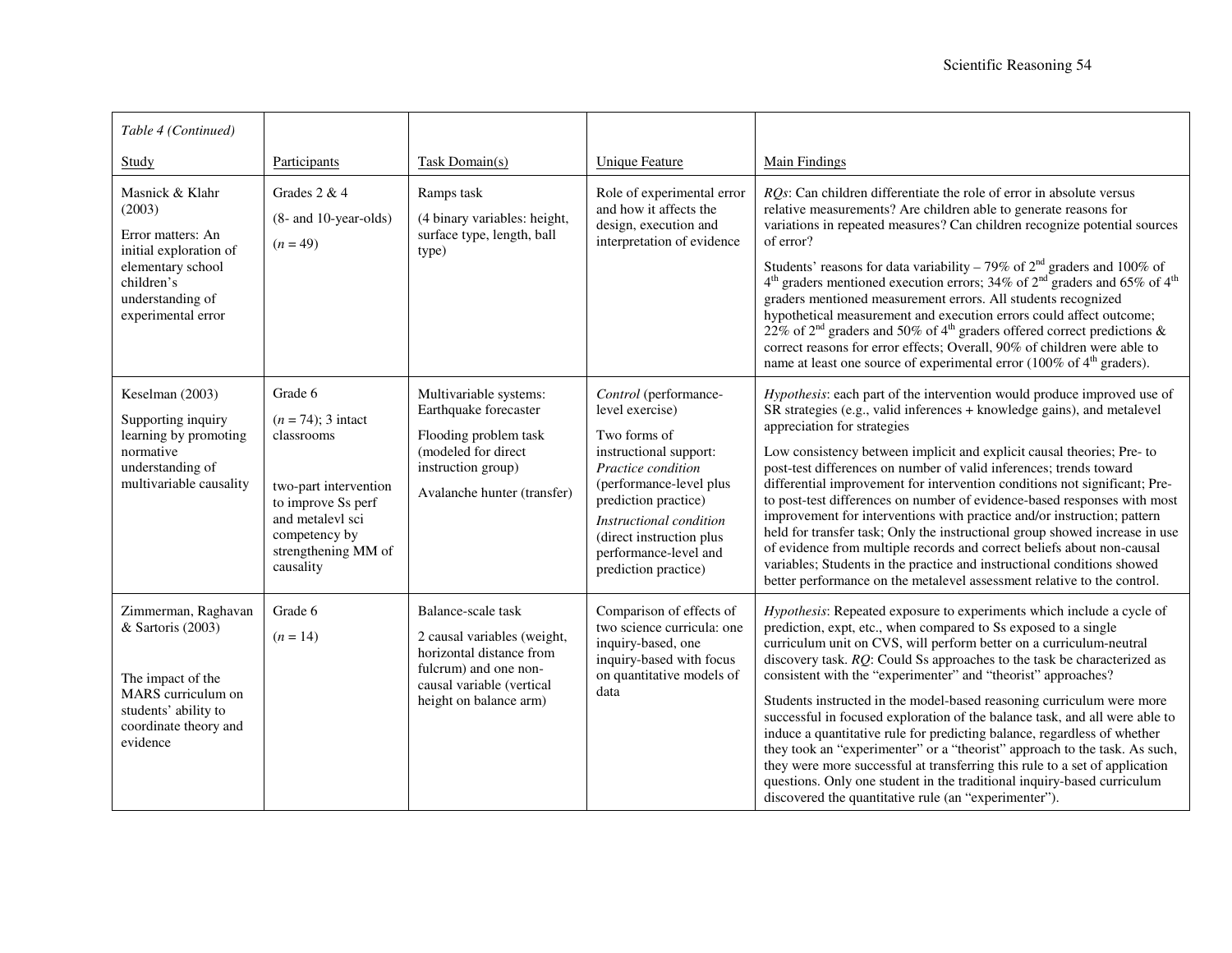| Reid, Zhang & Chen<br>(2003)<br>Supporting scientific<br>discovery learning<br>(SDL) in a simulation<br>environment                                                                                                  | 12- and 13-year olds<br>(approx. Grade 6)<br>$(n = 78)$<br>ES $(y/n)$ x IS $(y/n)$<br>design (BSs): ES&IS,<br>ES, IS, no support | Simulated floating and<br>sinking environment; Ss<br>compare two trials<br>IVs: shape, mass, volume<br>(only mass affects DV);<br>DV: upthrust of floating<br>object; Online data-<br>recording sheet<br>Maximum 35 minutes on<br>task, minimum of 5<br>experiments set for the<br>exploration session | Types of learning support:<br>Interpretive support $(IS)$ –<br>helps w/ knowledge<br>access, hypoth. gen'n, etc.<br>Experimental support<br>$(ES)$ – helps w/design,<br>prediction, observation,<br>conclusions<br>4 measures: Principled<br>Knowledge (PK),<br>Intuitive Understanding<br>(IU): predictions of<br>upthrust for pairs of<br>objects), flexible<br>application (Transfer<br>prob: upthrust of boat on<br>lake), and Knowledge<br>Integration (KI). Subset of<br>first 2 used at pre-test | Why does active inquiry not improve learning outcomes more<br>consistently? Effectiveness of SDL hypothesized to be related to (a)<br>meaningfulness of discovery processes (activ'n & mapping of prior<br>knowledg to prob. represent'n and gen,n of hyp's);(b) systematic manip'n<br>of vars/design and implementation of the expt; (c) reflective<br>generalization-self-monitoring, integration of discovered rules/principles<br>Diff types of support expected to enhance these activities components.<br>Pre-Post: all groups showed improvement in PK/IU but groups with ES<br>made greater knowledge gains.<br>Post-test: No effect of cond. on PK; Groups with IS showed greater<br>IU/prediction scores; marginal int'n w/ES (advantage of ES&IS);<br>for KI there was an advantage for groups with IS (no int'n)<br>Evaluating experiments (% controlled expts; avg. # vars varied; % of E-<br>space used): No diffs b/w ES and no-ES; however, diffs on all 3 indices<br>for students grouped by success (discovery of which IVs do/not affect<br>DV) or no-success. Successful discovery associated with better<br>experimentation strategies. |
|----------------------------------------------------------------------------------------------------------------------------------------------------------------------------------------------------------------------|----------------------------------------------------------------------------------------------------------------------------------|--------------------------------------------------------------------------------------------------------------------------------------------------------------------------------------------------------------------------------------------------------------------------------------------------------|---------------------------------------------------------------------------------------------------------------------------------------------------------------------------------------------------------------------------------------------------------------------------------------------------------------------------------------------------------------------------------------------------------------------------------------------------------------------------------------------------------|--------------------------------------------------------------------------------------------------------------------------------------------------------------------------------------------------------------------------------------------------------------------------------------------------------------------------------------------------------------------------------------------------------------------------------------------------------------------------------------------------------------------------------------------------------------------------------------------------------------------------------------------------------------------------------------------------------------------------------------------------------------------------------------------------------------------------------------------------------------------------------------------------------------------------------------------------------------------------------------------------------------------------------------------------------------------------------------------------------------------------------------------------------------|
| Triona & Klahr (2003)<br>Point and click or grab<br>and heft: Comparing<br>the influence of<br>physical and virtual<br>instructional materials<br>on elementary school<br>students' ability to<br>design experiments | Grades 4 and 5<br>$(n = 92)$                                                                                                     | Ramps task<br>Springs task                                                                                                                                                                                                                                                                             | Compared instructional<br>methods using either<br>physical or virtual<br>materials                                                                                                                                                                                                                                                                                                                                                                                                                      | Hypotheses: Based on previous views: (a) computer presentation will<br>decrease learning b/c phys interaction is essential; OR (b) no difference<br>b/w Phys & Virtual as long as instruction is similar<br>Two types of materials were both effective in training students to design<br>unconfounded experiments; Both groups were able to justify their design,<br>make valid inferences, and transfer skills to a new domain; Confidence in<br>conclusions was similar for both groups; Results call into question the<br>pedagogical assumption about the necessity of "hands on" learning                                                                                                                                                                                                                                                                                                                                                                                                                                                                                                                                                               |
| Klahr & Nigam (2004)<br>The Equivalence of<br>Learning Paths in Early<br>Science Instruction:<br><b>Effects of Direct</b><br>Instruction and<br>Discovery Learning                                                   | Grades 3 and 4<br>$(n = 112)$                                                                                                    | Acquisition task: ramps task<br>Transfer task: evaluating<br>science fair projects (about<br>1 week later with a different<br>experimenter blind to<br>condition)                                                                                                                                      | Comparison of direct<br>instruction vs. discovery<br>learning<br>$Discount = no teacher$<br>intervention, no guiding<br>questions, no feedback<br>Direct Instruction $=$<br>teacher controlled goals,<br>materials, examples,<br>explanation and pace                                                                                                                                                                                                                                                   | H1: Direct instruction is more effective than discovery learning in<br>teaching children CVS (replication); H2: Students who have mastered<br>CVS will outperform those who do not on a transfer task involving the<br>evaluation of science fair posters (e.g., critique of design, measures,<br>conclusions, etc.); $H3$ : What is learned is more important than how it is<br>taught $-$ i.e., the Path-independent transfer hypothesis: Mastery,<br>regardless of method of attainment, will result in transfer of knowledge<br>DI better than DL for designing unconfounded expts and appropriate<br>inferences; more direct instruction Ss reached mastery of CVS strategy. Ss<br>who attained mastery of CVS, regardless of learning path, scored better on<br>a transfer task                                                                                                                                                                                                                                                                                                                                                                        |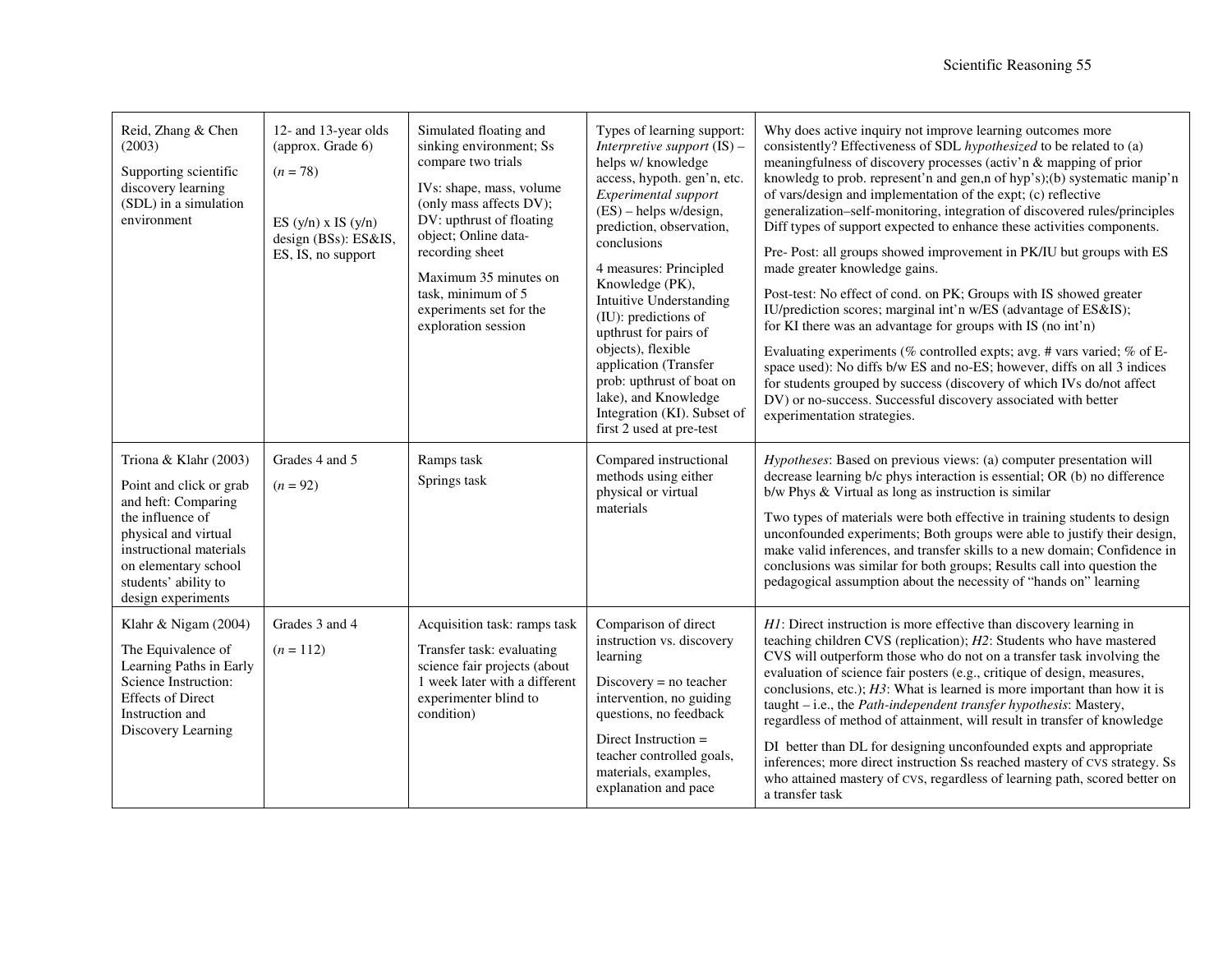| Table 4 (Continued)                                                                                                                                                                                                                            |                                                                            |                                                                                                                                                                                                                                                                                                                                                                                                                                                                                                    |                                                                                                                                                                                                                                                                                                                                                                                                                                   |                                                                                                                                                                                                                                                                                                                                                                                                                                                                                                                                                                                                                                                                                                                                                                                                                                                                                                                                                                                                                                                                                                                                                                                                                                                                                                                                                                                                                                                                                                                                                                              |
|------------------------------------------------------------------------------------------------------------------------------------------------------------------------------------------------------------------------------------------------|----------------------------------------------------------------------------|----------------------------------------------------------------------------------------------------------------------------------------------------------------------------------------------------------------------------------------------------------------------------------------------------------------------------------------------------------------------------------------------------------------------------------------------------------------------------------------------------|-----------------------------------------------------------------------------------------------------------------------------------------------------------------------------------------------------------------------------------------------------------------------------------------------------------------------------------------------------------------------------------------------------------------------------------|------------------------------------------------------------------------------------------------------------------------------------------------------------------------------------------------------------------------------------------------------------------------------------------------------------------------------------------------------------------------------------------------------------------------------------------------------------------------------------------------------------------------------------------------------------------------------------------------------------------------------------------------------------------------------------------------------------------------------------------------------------------------------------------------------------------------------------------------------------------------------------------------------------------------------------------------------------------------------------------------------------------------------------------------------------------------------------------------------------------------------------------------------------------------------------------------------------------------------------------------------------------------------------------------------------------------------------------------------------------------------------------------------------------------------------------------------------------------------------------------------------------------------------------------------------------------------|
| Study                                                                                                                                                                                                                                          | Participants                                                               | Task Domain(s)                                                                                                                                                                                                                                                                                                                                                                                                                                                                                     | <b>Unique Feature</b>                                                                                                                                                                                                                                                                                                                                                                                                             | <b>Main Findings</b>                                                                                                                                                                                                                                                                                                                                                                                                                                                                                                                                                                                                                                                                                                                                                                                                                                                                                                                                                                                                                                                                                                                                                                                                                                                                                                                                                                                                                                                                                                                                                         |
| Kanari & Millar (2004)<br>Reasoning from data:<br>How students collect<br>and interpret data in<br>science investigations<br>Very little SR literature<br>cited; nothing past<br>1996 except Chinn&<br>1998 ref and the<br>Masnick error stuff | 10-, 12-, & 14-year-<br>olds<br>$(n = 60)$                                 | Pendulums task (IVs: string<br>length, mass: DV: time of<br>swing)<br>$or$<br>Boxes (friction) task (IVs:<br>weight, surface area; DV:<br>force needed to pull the<br>box)<br>Both tasks involved one IV<br>that covaried with the DV,<br>and one that did not; Each<br>IV had 5 possible levels<br>Getting from "measured<br>primary data" to a statement<br>of "results"<br>3 hypothesis cards; Initial,<br>Change, & Final<br>e.g. increase in $X =$<br>(increase, decrease, no<br>change) in Y | Little "guidance" from<br>experimenter during<br>exploration; also watched<br>videos of Ss investigating<br>the 2 <sup>nd</sup> task domain and<br>then interviewed<br>* assert that many<br>previous SR studies are<br>actually logical reasoning<br>tasks (e.g., Kuhn et al.<br>1988, Koslowski 1996)<br>because "data" was not<br>presented - only "results"<br>or "findings" were<br>presented<br>- the "effect size matters" | AIMS: to ID common approaches and patterns in Ss' reasoning as they<br>collect data and draw conclusions; to explore how performance varies as<br>a function of task type, age and school experience; to explore how Ss'<br>deal with measurement uncertainty/error when collecting/interpreting data<br>Hypothesis: Ss will experience greater difficulty, and will be less<br>successful in reaching the correct conclusion, in investigations of a<br>variable that does not affect an outcome than of a 'non-causal variable<br>Tendency to explore covariation hypotheses (vs. non-covariation); 85-<br>95% of Ss used CVS strategy; Ss recorded more data points for Boxes task<br>compared to Pendulums task; In exploring levels of IV, strategies tended<br>to be difference- or trend-focused; No age differences were found for<br>CVS or for correct conclusions<br>Marked differences when exploring IV that covaried vs. one that did not;<br>all students drew correct conclusion when exploring an IV that covaried;<br>only half drew correct conclusion when exploring IV that did not covary<br>with the DV; repeat measurements more likely when exploring non-covar<br>IV; selective recording or repeat measures taken to make non-covar data<br>fit a trend to be consistent with (incorrect) conclusion (i.e., distort or "(f)<br>reinterpret" data); puzzled by data and thought 'inconclusive'; selective<br>attention to certain data; Students lacked an awareness of measurement<br>error; general difficulties when IV does not covary with DV |
| Metz (2004)<br>Children's<br>understanding of<br>scientific inquiry: Their<br>conceptualization of<br>uncertainty in<br>investigations of their<br>own design                                                                                  | Grade 2 ( $n = 21$ ; 10<br>teams)<br>Grade $4/5$ ( $n = 31$ ; 14<br>teams) | Structured interviews<br>following completion of<br>Student-regulated<br>investigations of animal<br>behavior (crickets)<br>Analytical lens: focus on<br>children's understanding of<br>uncertainty in various<br>components of their<br>investigations                                                                                                                                                                                                                                            | Children were asked<br>about their research<br>question; their findings<br>and level of confidence;<br>what could be done to be<br>more confident; how the<br>study could be improved,<br>what question and method<br>would be used for a new<br>study; generalizability of<br>their findings; how the<br>project was similar to the<br>work of scientists                                                                        | Any of the following 5 categories could be a "sphere of uncertainty": (a)<br>producing the desired outcome; (b) data; (c) identified trends; (d)<br>generalizability of trend; (e) theory to account for the trend<br>At both grade levels, majority of students (71–83%) conceptualized at<br>least one sphere of uncertainty, with half of each age conceptualizing 2 or<br>3 spheres. Most common: trend identified and theory to account for trend.<br>Trend as uncertain differed by age; common reasons: insufficient data (7<br>types, e.g., too few org's, too few trials, etc.), research design, expt<br>procedure/apparatus, and weak/conflicting trend.<br>Children understood that data collection is not a straightforward process<br>(e.g., researcher or instrumentation error); understood generalizability<br>related to research plan, sampling; Most students who were aware of<br>uncertainty (80-97%) could propose a study modification that would<br>address the source of the uncertainty                                                                                                                                                                                                                                                                                                                                                                                                                                                                                                                                                           |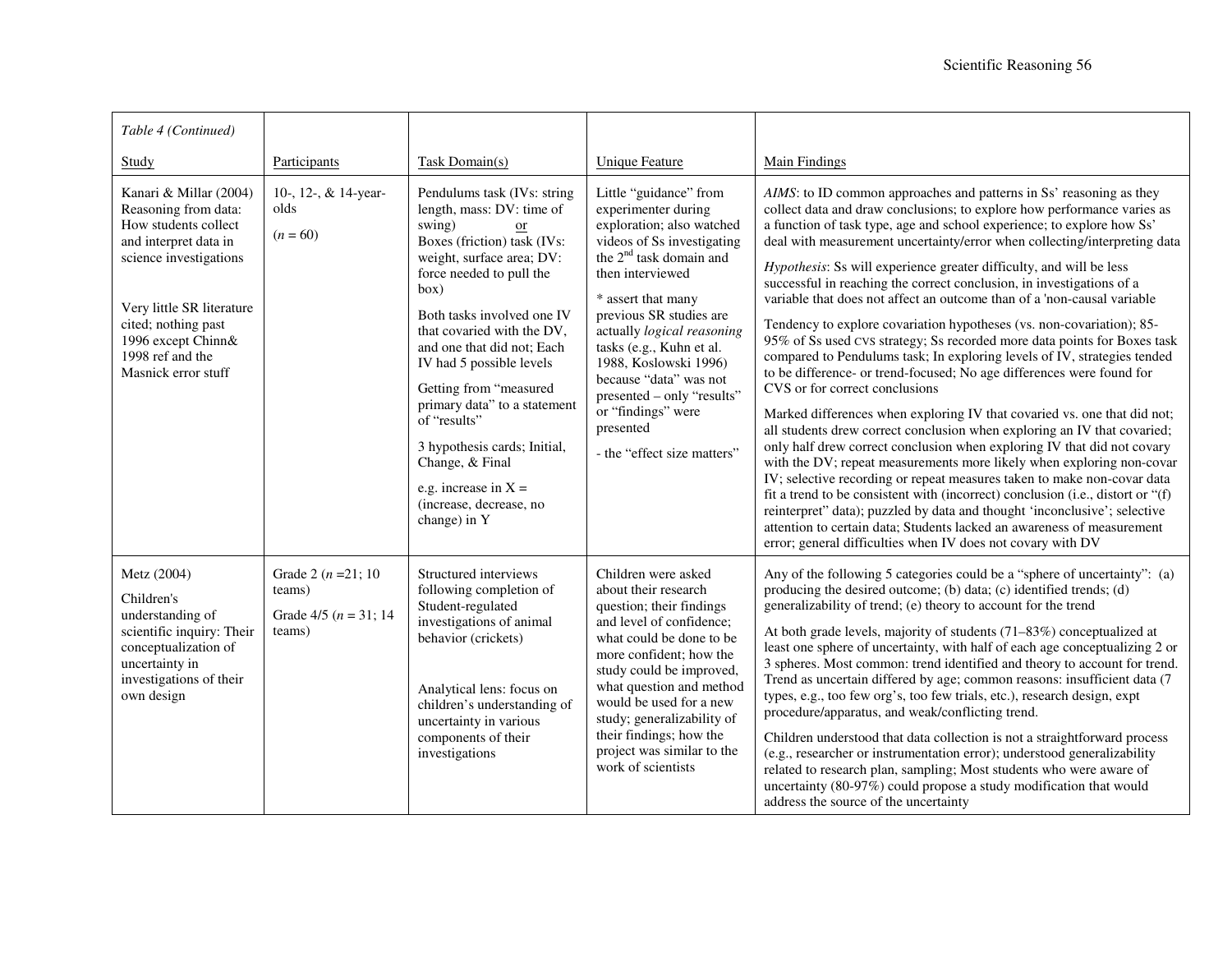| Tytler & Peterson<br>(2004)<br>From "try it and see" to<br>strategic exploration:<br>Characterizing young<br>children's scientific<br>reasoning | 5-6 year olds<br>$(n = 15)$                                                       | Classroom tasks: mealworm<br>exploration, buoyancy<br>(floating and sinking),<br>whirlybird exploration<br>(rather than "rarefied tasks<br>that comprise cognitive<br>research")<br>Semi-structured interview<br>with kids as they free-form<br>explored different domains                                                             | Note: This paper talks<br>about Piaget being<br>"enormously influential";<br>it does not cite any recent<br>SR literature (1997 at the<br>latest);<br>outlines 3 arguments<br>against or objections to<br>cognitive developmental<br>work;<br>No new findings given<br>critical stance of SR<br>literature and lack of<br>awareness of new lit | Goal: "there is a need to tease apart the dimensions that describe SR"<br>(nature of approach to exploration; levels of processing; response to<br>anomalous data; dealing with competing knowledge claims; knowledge<br>constraints on performance); $RQ$ : How can we characterize SR? Can<br>these dimensions be related to epistemological reasoning? Do Ss<br>demonstrate a coherent approach to exploration? What links between SR<br>and conceptual knowledge?<br>Pattern of individual differences across kids; consistency within; some<br>patterns across dimensions; performance differed for the 3 different<br>domains: Results consistent with other SDE studies, but with younger Ss<br>and more qualitative methodology and with "classroom" tasks. Suggest<br>that knowledge influence evidence evaluation and vice versa.<br>There is something somewhat vague about some of the dimensions listed; "The<br>classroom teacher, Sally, did not regard herself as science-focused" (p. 100); They<br>did not use "lab tasks" used by cognitive science but then failed to show how their<br>"results" will actually make more sense to teachers |
|-------------------------------------------------------------------------------------------------------------------------------------------------|-----------------------------------------------------------------------------------|----------------------------------------------------------------------------------------------------------------------------------------------------------------------------------------------------------------------------------------------------------------------------------------------------------------------------------------|------------------------------------------------------------------------------------------------------------------------------------------------------------------------------------------------------------------------------------------------------------------------------------------------------------------------------------------------|-----------------------------------------------------------------------------------------------------------------------------------------------------------------------------------------------------------------------------------------------------------------------------------------------------------------------------------------------------------------------------------------------------------------------------------------------------------------------------------------------------------------------------------------------------------------------------------------------------------------------------------------------------------------------------------------------------------------------------------------------------------------------------------------------------------------------------------------------------------------------------------------------------------------------------------------------------------------------------------------------------------------------------------------------------------------------------------------------------------------------------------------------------------------|
| Garcia-Mila &<br>Andersen (2005;<br>unpublished<br>manuscript under<br>review)                                                                  | Grade 4 ( $n = 15$ ) and<br>community college<br>students ( $n = 16$ )            | Boats, Cars, TV enjoyment<br>task, School achievement<br>task<br>48 combinations of<br>variables per task                                                                                                                                                                                                                              | Focused on Ss notetaking<br>during inquiry over the<br>course of 10 weeks (20<br>sessions); Ss given a<br>notebook to use in any<br>way they chose                                                                                                                                                                                             | RQs: Do Ss choose to take notes {and when?}?; Which kinds of info are<br>recorded by Ss (e.g., evidence, theory)? Are notes complete? Ss progress<br>in notetaking hypothesized to be related to progress in scientific thinking.<br>Adults more likely to take notes (15/16) than children (8/15); adults took<br>more notes ( $M=65$ entries) than children ( $M=21.5$ entries); adults' usage<br>remained constant across sessions; children's usage decreased over time;<br>use of evidence-based notes increased over time for adults, but decreased<br>for children; high within-subject variability in notetaking; children's notes<br>were not complete enough to allow a replication or be useful in drawing a<br>conclusion; about a third of adults' notes were complete. Making<br>complete notes was correlated with making valid inferences.                                                                                                                                                                                                                                                                                                      |
| Kuhn & Dean (2005)<br>Is developing scientific<br>thinking all about<br>learning to control<br>variables?                                       | Grade 6 ( $n = 42$ )<br>$E=12$ ; C1=18; C2=12<br>academically at risk<br>students | Earthquake Forecaster<br>inquiry software; 5 binary<br>variables<br>Control 1: Single individual<br>session with E.F., otherwise<br>in regular science classes<br>Control 2: Practice with<br>E.F. minus suggestions to<br>focus on a single variable<br>Transfer: Ocean Voyage;<br>Delayed Transfer (3 mos):<br>Earthquake Forecaster | Intervention was a simple<br>suggestion to examine<br>only one variable at a<br>time.<br>(I interpret the<br>intervention as one that<br>induces the CVS strategy;<br>vs. a question-formulation<br>intervention as interpreted<br>by the authors; may<br>invoke meta-level und~<br>but at core is instruction<br>to "VOTAT" or use CVS)       | $RQ$ : The goal was to test an intervention involving suggesting to students<br>that they try to find out about one thing at a time. Did Ss act on the<br>instruction to focus inquiry on the effects of a single variable?<br>All Ss in the E group (100%) used CVS vs. 11% in C groups; mean<br>number of vars investigated was 3.1 (of 5 possible), so C Ss<br>simultaneously manipulated many variables. Diffs b/w E and 2 C groups<br>on mean # of valid inferences found at immediate and delayed (3 mos)<br>assessments; marginally sig diff in mean valid inferences for the transfer<br>task.<br>Conclusion was that the initial question-formulation phase is as important<br>as CVS. Operationalized as a decision about which one of a # of vars to<br>be investigated. Suggest it is as impt to teach Ss why to use a strategy<br>rather than how to execute the strategy                                                                                                                                                                                                                                                                          |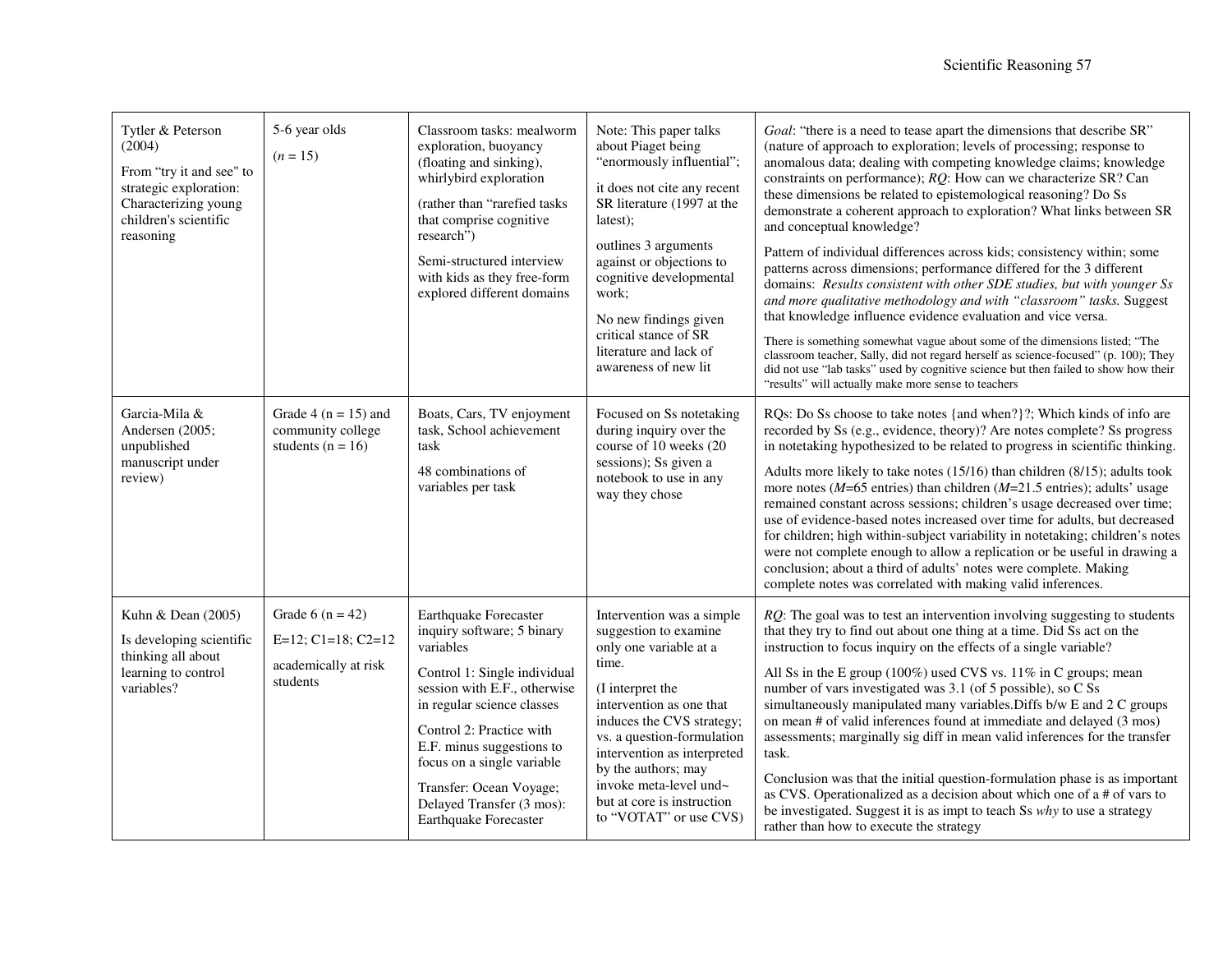| Table 4 (Continued)                                                                                                                          |                                                                                                                           |                                                                                                                                                                                                                                                                                                                         |                                                                                                                                                                                                                                                                                  |                                                                                                                                                                                                                                                                                                                                                                                                                                                                                                                                                                                                                                                                                                                                                                                                                                                                                                                                                                                                                                                                                                                                   |
|----------------------------------------------------------------------------------------------------------------------------------------------|---------------------------------------------------------------------------------------------------------------------------|-------------------------------------------------------------------------------------------------------------------------------------------------------------------------------------------------------------------------------------------------------------------------------------------------------------------------|----------------------------------------------------------------------------------------------------------------------------------------------------------------------------------------------------------------------------------------------------------------------------------|-----------------------------------------------------------------------------------------------------------------------------------------------------------------------------------------------------------------------------------------------------------------------------------------------------------------------------------------------------------------------------------------------------------------------------------------------------------------------------------------------------------------------------------------------------------------------------------------------------------------------------------------------------------------------------------------------------------------------------------------------------------------------------------------------------------------------------------------------------------------------------------------------------------------------------------------------------------------------------------------------------------------------------------------------------------------------------------------------------------------------------------|
| Study                                                                                                                                        | Participants                                                                                                              | Task Domain(s)                                                                                                                                                                                                                                                                                                          | Unique Feature                                                                                                                                                                                                                                                                   | Main Findings                                                                                                                                                                                                                                                                                                                                                                                                                                                                                                                                                                                                                                                                                                                                                                                                                                                                                                                                                                                                                                                                                                                     |
| Kuhn & Dean (under<br>review)<br>Scaffolded<br>development of inquiry<br>skills in academically-<br>at-risk urban middle-<br>school students | Grade $6 (n = 52)$<br>E=22; C1=18; C2=12<br>$E =$ Scaffolding<br>$C1 = regular$<br>instruction<br>$C2 =$ Inquiry practice | Music Club (for scaffolding<br>group); sales: illustration<br>(CD cover, musician);<br>format (booklet, foldout);<br>color type (color, B&W)<br>Earthquake Forecaster<br>inquiry software; 5 binary<br>variables                                                                                                        | Scaffolding 12 sessions as<br>Advisors to a music club<br>(examining the effect of<br>catalog changes on CD<br>sales); Data presented for<br>a variety of cities with<br>different weekly<br>conceptual goals<br>Session $13 - SDE$ with<br>Earthquake forecaster                | Hypothesis: at-risk classrooms do not provide occasions to engage in<br>sustained thinking; By allowing sustained, scaffolded [instruction] with a<br>topic of interest there would be the facilitation of the development and<br>transfer of inquiry skills; Challenge: to get students to realize in such<br>tasks there is "something to find out"<br>Immediate Assessment: Intent to focus on one var: $E = C2 > C1$<br>$CVS: E > C1 = C2$ Valid inferences: $E > C1 = C2$<br>Delayed assessment (3 mos later): E had no decline in perf; $E = C2 > C1$<br>CVS: decline for E; $E = C2 > C1$ Valid inf: decline for E; $E > C1 = C2$                                                                                                                                                                                                                                                                                                                                                                                                                                                                                          |
| Kuhn (under review)<br>Developing mental<br>models of<br>multivariable causality                                                             | Grade 4<br>$(n = 30)$<br>Ss worked in pairs                                                                               | Investigation module<br>Earthquake Forecaster (EF)<br>inquiry software<br>Ocean Voyage (OV) inquiry<br>software; 5 binary variables<br>(2 non-causal; 3 have<br>additive causal effects)<br>Prediction module to assess<br>skill; based on a set of vars,<br>task is to predict the<br>outcome: no feedback<br>provided | Exploration of how<br>mental models of<br>causality are related to<br>performance on SDE task<br>Will students who are<br>successful at developing<br>traditional SR skills be<br>able to perform on the<br>prediction task (aka have<br>a correct mental model of<br>causality) | RQs: Do mental models incorporate a consistency principle?); Do MM<br>allow for operation of multiple causal factors? H1: If immature MM of<br>causality are an epiphenomenon of immature scientific method, then<br>weaknesses in attributing causality should disappear if such skills are<br>taught/dev'd; $H2$ : weaknesses in MM of C $\sim$ are attributable to lack of<br>familiarity in content domain<br>Ss comparisons across two groups: $(1)$ successful progress $(n=19)$ and $(2)$<br>those who did not; Successful Progress: focused intent to investigate a<br>single var, choice of CVS; approp. evidence-based inferences; in both the<br>practice domain (OV) and the new domain (EF)<br>Successful group – does their mastery of SR skills and familiarity<br>w/content show evidence of improving MM of causality? Success did not<br>translate to ability to make predictions about a particular constellation of<br>variables (op. def. of MM of $C$ ~); Ss often explained prediction by<br>mentioning a single var rather than the actual 3 causal vars which were<br>discovered through experimentation |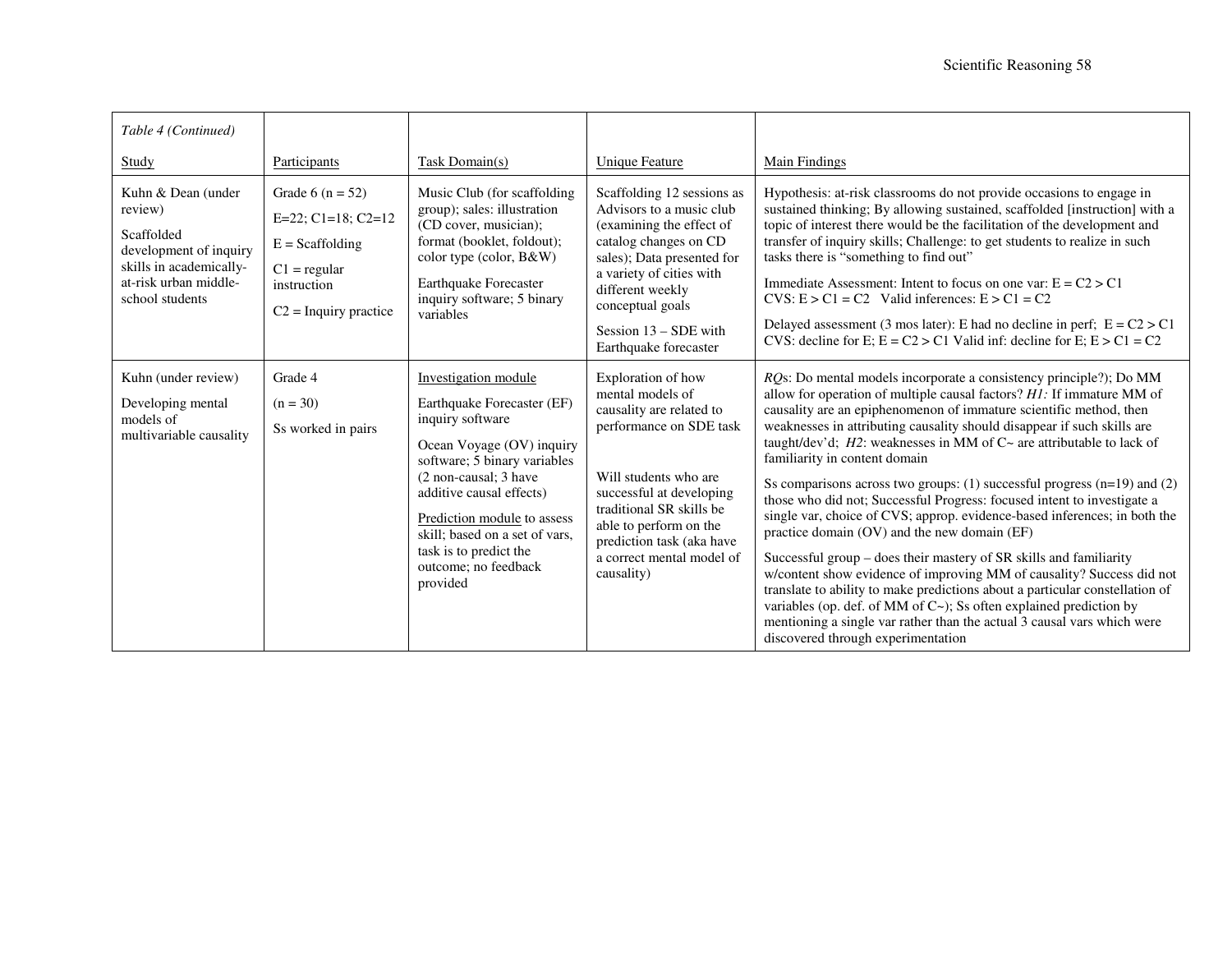## *Developmental Differences*

In this section I will describe findings that characterize children's performance, and where possible, make comparisons among groups of children or make comparisons between children and adults. Findings that relate to changes that occur within or across sessions will also be noted. Studies included for review have been published since 1988, and include all or most of the characteristics of SDE studies described previously (i.e., include components from cells A through F from Table 1). There are 27 studies that include children as participants (23 published, 4 manuscripts in press/under review). Six studies included both children and adults as participants, whereas 21 studies reported data from children only (K-8, or age 5 through 14). Twelve of these studies follow only one group of children, and nine report findings from two or three age/grade levels. Studies reviewed in this section will primarily focus on SDE studies that do not include any specific interventions. Studies that incorporate instructional or practice manipulation will be discussed in a separate section.

## *Searching Hypothesis Space: Prior Knowledge and the Selection of Hypotheses*

When asked to engage in an investigation or discovery task, both knowledge and problemsolving strategies are important. Individuals come to the task with either existing conceptual knowledge of the task domain, or hypotheses are developed about how a system operates during the course of investigation: "What defines the enterprise, and itself undergoes development, is the subject's effort to coordinate this existing understanding with new information." (Kuhn et al., 1992, p. 320). How individuals begin this enterprise is of interest

In multivariable systems, participants may form hypotheses about the role of several variables on the outcome measure. Children often proposed different hypotheses than adults (Dunbar & Klahr, 1989) and younger children (age 10) often conduct experiments without explicit hypotheses, unlike 12-14 year olds (Penner & Klahr, 1996). Success in SDE tasks is associated with a search for hypotheses to guide experimentation (Schauble & Glaser, 1990). Children tend to focus on plausible hypotheses and often get "stuck" focusing on a single hypothesis (e.g., Klahr et al., 1993). Adults were more likely to consider multiple hypotheses (e.g., Dunbar & Klahr, 1989; Klahr et al., 1993). For both children and adults, the ability to consider many alternative hypotheses was a factor contributing to success.

Participants come to such tasks with prior beliefs (or developed them on the spot), and such beliefs influence the choice of which hypotheses to test, including which hypotheses were tested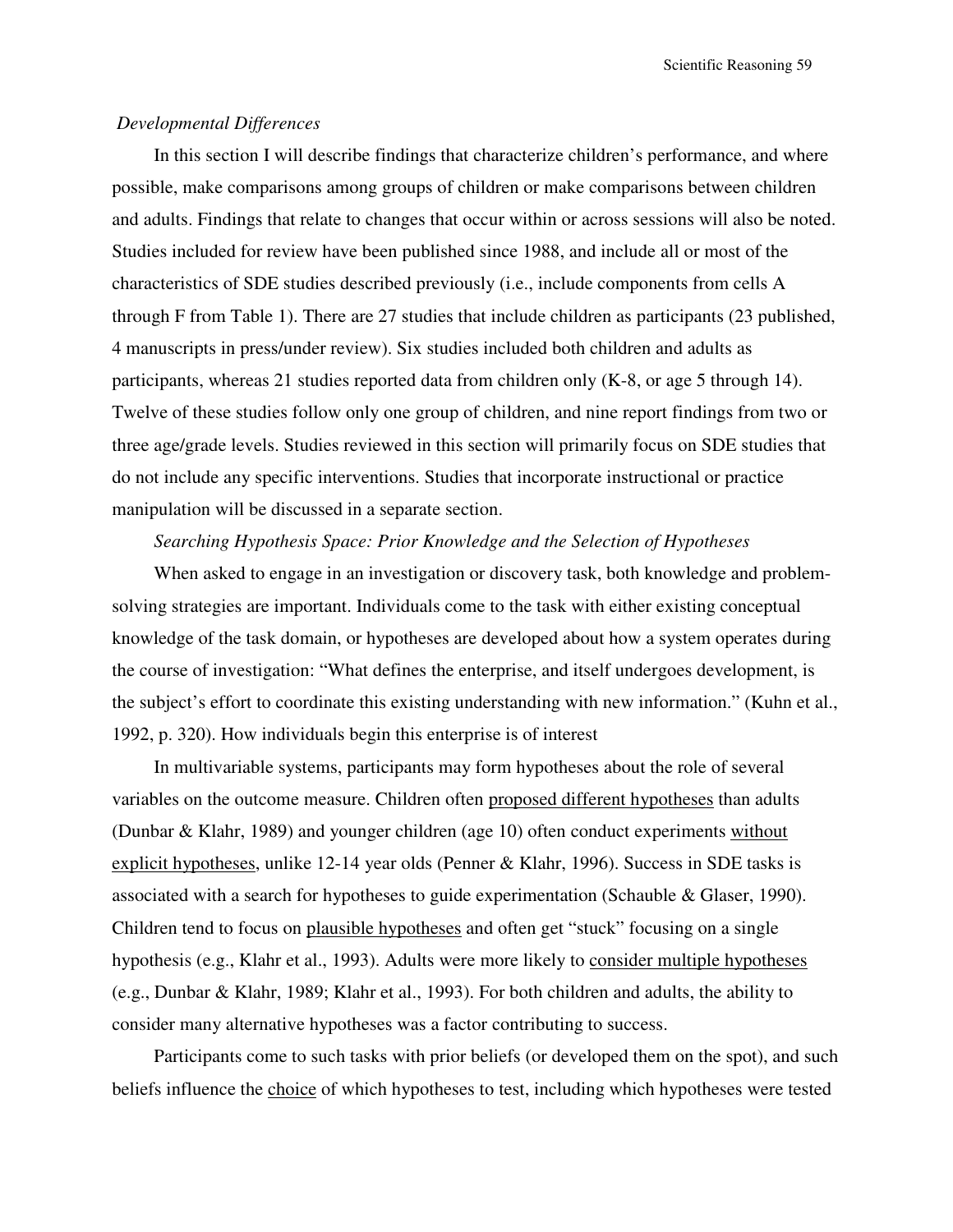first, repeatedly, or received the most time and attention (e.g., Echevarria, 2003; Klahr et al., 1993; Penner & Klahr, 1996; Schauble, 1990; 1996; Zimmerman et al., 2003). In particular, children and adults are more likely to begin the discovery process by attending to variables believed to be causal (e.g., Kanari & Millar, 2004; Schauble, 1990; 1996) but over the course of experimentation, especially in microgenetic contexts, children start to consider hypotheses and make inferences about variables believed to be non-causal (e.g., Kuhn et al., 1992; 1995; Schauble, 1990; 1996). Standard, or expected hypotheses were proposed more frequently than hypotheses that predicted anomalous or unexpected results (Echevarria, 2003). Children's "favored" theories sometimes resulted in the selection of invalid experimentation and evidence evaluation heuristics (e.g., Dunbar & Klahr, 1989; Schauble, 1990). The choice of hypotheses to test as the session(s) progress(ed) was a function of type of experiments conducted and the types of inferences generated (such choices will be addressed subsequent sections).

*Predictions and Plausibility: Bridging the Search for Hypotheses and Experiments*

*Predictions*. The generation of predictions is a skill that overlaps the search for hypotheses and the design of experiments. Students' predicted outcomes could influence the choice of hypothesis to test, and the resultant selection of an experimental design. Once an experiment is set up, many researchers prompt individuals to express what they expect to happen, or the spontaneous utterance of predictive statement may be noted. Making predictions has been used to assess how well individuals understood a causal system, either immediately or after a delay (e.g., Kuhn et al., 2000; Kuhn & Dean, 2005; Reid et al., 2003; Zimmerman et al., 2003). Predictions have also been used as an assessment of how different types of errors (e.g., measurement, execution) are believed to influence the experimental outcome (Masnick & Klahr, 2003). Research by McNay and Melville (1993) showed that children in grades 1-6 are both aware of what predicting means, and are able to generate predictions for a number of science domains. Children are less likely than adults to generate predictions for the experiments that they run (e.g., Kuhn et al., 1995). As with hypotheses, students are more likely to make predictions about causal or covariation relations than they are about noncovariation outcomes (e.g., Kanari & Millar, 2003).

*Plausibility*. As discussed in the evidence evaluation section, plausibility is a general constraint with respect to belief formation and revision (Holland et al., 1986) and has been identified as a domain-general heuristic (Klahr et al, 1993). That is, individuals may (or should)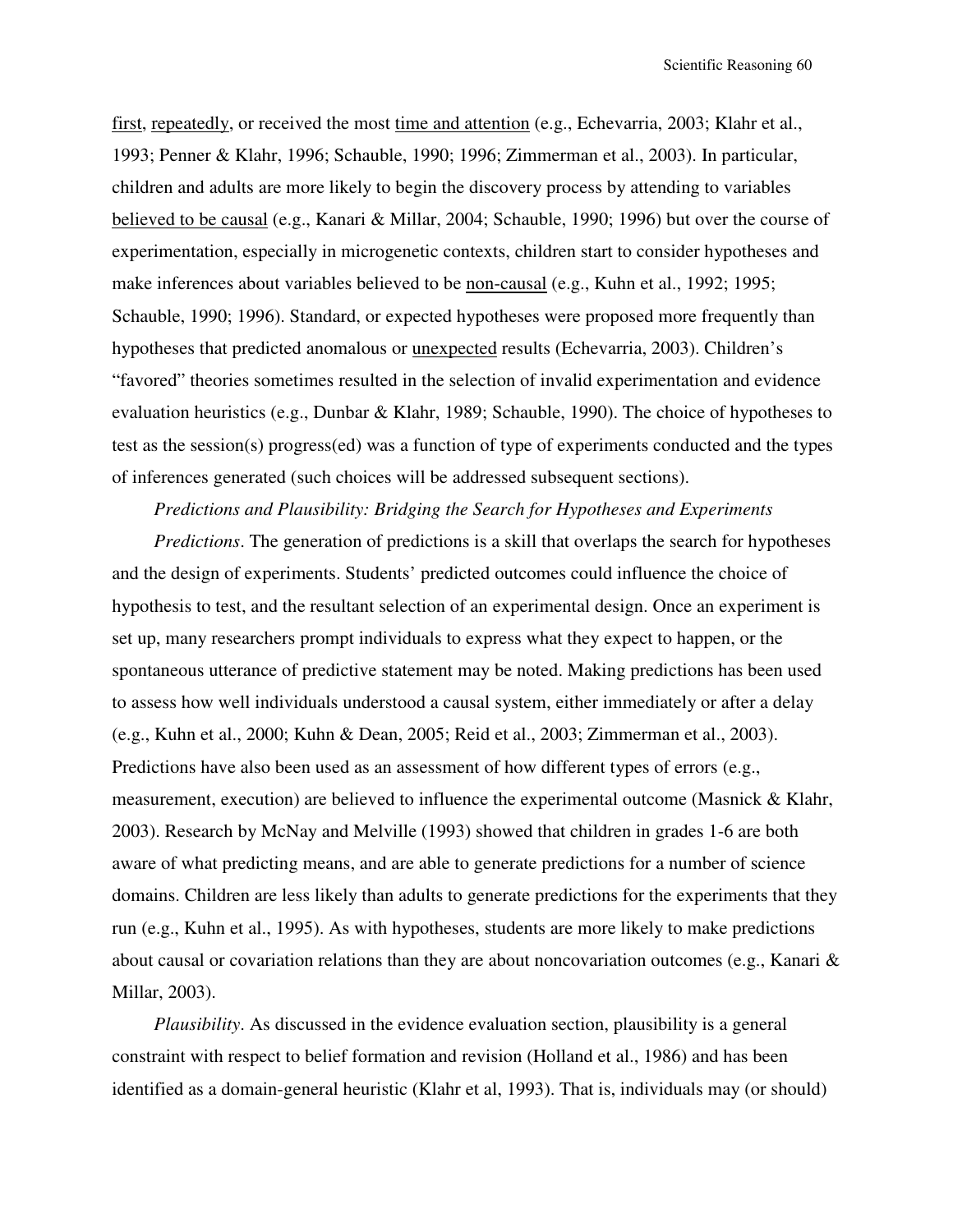use the plausibility of a hypothesis as a guide for which experiments to pursue. Klahr et al. provided third- and sixth-grade children and adults with hypotheses to test that were incorrect, but either plausible or implausible. For plausible hypotheses, children and adults tended to go about demonstrating the correctness of the hypothesis rather than setting up experiments to decide between rival hypotheses. For implausible hypotheses (provided to participants to test), adults and some sixth-graders proposed a plausible rival hypothesis, and set up an experiment that would discriminate between the two. Third graders tended to propose a plausible hypothesis, but then ignore or forget the initial implausible hypothesis, getting sidetracked in an attempt to demonstrate that the plausible hypothesis was correct. One could argue that any hypothesis that is inconsistent with a prior belief could be considered "implausible." Therefore, the finding that both adults and children tend to begin exploration of a causal system by focusing on variables consistent with prior beliefs are thus variables considered plausible candidates to be causally related to the outcome (e.g., Kanari & Millar, 2003; Penner & Klahr, 1996; Schauble, 1996).

## *Searching Experiment Space: Strategies for Generating Evidence*

As discussed in the review of studies focusing on experimentation strategies, there are a number of strategies for manipulating and isolating variables. Of these, the only one that results in an unconfounded design and is considered valid is the control of variables (CVS; Chen & Klahr, 1999; also known as "vary one thing at a time" [VOTAT]; Tschirgi, 1980). The other strategies (hold one thing at a time [HOTAT] and change all) are considered invalid strategies, as they produce confounded comparison resulting in ambiguous findings that cannot be unequivocally interpreted.<sup>7</sup> Only inferences of indeterminacy follow evidence generated by invalid strategies. Experimentation can be conducted for two purposes – to test a hypothesis (deductive step) or to generate a pattern of findings to generate a hypothesis (inductive step).

Of the general heuristics identified by Klahr et al. (1993), two focused on experimentation strategies: design experiments that produce informative and interpretable results, and attend to one feature at a time. Adults were more likely than third- and sixth-grade children to restrict the search of possible experiments to those that were informative (Klahr et al., 1993). Similarly, Schauble (1996) found that an initial task domain (first three-week period), both children and

 $<sup>7</sup>$  For example, the HOTAT strategy is usually described as "inappropriate" and "invalid" but in some contexts, this</sup> strategy may be legitimate. For example, in real-world contexts, scientists and engineers cannot make changes one at a time because of time and cost considerations. Therefore, for theoretical reasons, only a few variables are held constant (Klahr, personal communication). In the tasks described here, HOTAT is interpreted as invalid because there are typically a countable number of variables to consider, each with only two or three levels.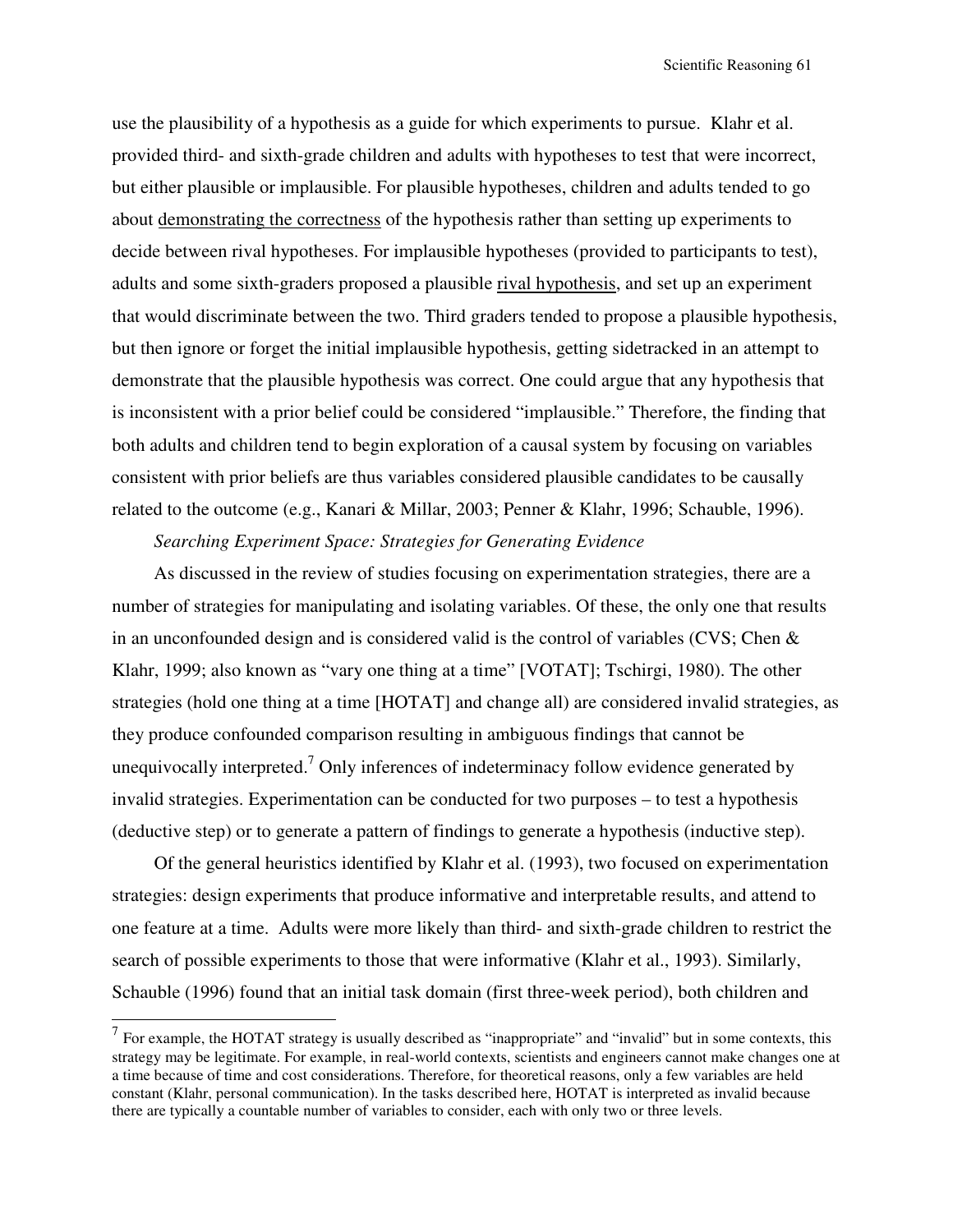adults started out by covering about 60% of the experiment space. When they began experimentation of a second task domain (second three weeks), only adults' search of experiment space increased (to almost 80%). Over the 6 weeks, children and adults conducted approximately the same number of experiments. Therefore, children were more likely to conduct unintended duplicate or triplicate experiments, making their experimentation efforts less informative relative to the adults, who were selected a broader range of experiments. Working alone, children explore less of the possible problem space, however, when children and parents worked collaboratively, they explored 75% of the possible experiment space (Gleason & Schauble, 2000). Children were more likely to devote multiple experimental trials to variables that were already well understood, whereas adults would move on to exploring variables they did not understand as well (Klahr et al., 1993; Schauble, 1996). This approach to experimentation, in addition to being less informative, illustrates the idea that children may view experimentation as a way of demonstrating the correctness of their current beliefs (Klahr et al., 1993).

With respect to the heuristic of attending to one feature at a time, children are likely to use the control-of-variables (CVS) strategy than adults. For example, Schauble (1996) found that across two task domains, children used controlled comparisons about a third of the time. In contrast, adults improved from 50% CVS usage on the first task to 63% on the second task. Children usually begin by designing confounded experiments (often as a means to produce a desired outcome), but with repeated practice in microgenetic contexts, they began to use the CVS strategy (e.g., Kuhn et al., 1992; 1995; Schauble, 1990). However, both children and adults display intra-individual variability in strategy usage. That is, multiple strategy usage is not unique to childhood or periods of developmental transition (Kuhn et al., 1995). A robust finding in microgenetic studies is the coexistence of valid and invalid strategies (e.g., Kuhn et al., 1992; Garcia-Mila & Andersen, 2005; Gleason & Schauble, 2003; Schauble, 1990; Siegler & Crowley, 1991; Siegler & Shipley, 1995). Developmental transitions do not occur suddenly. That is, participants do not progress from an inefficient or invalid strategy to a valid strategy without ever returning to the former.<sup>8</sup> With respect to experimentation strategies, an individual may begin with invalid HOTAT or change-all strategies, but once the usefulness of the CVS is discovered it is not immediately used exclusively. The newly discovered effective strategy

<sup>&</sup>lt;sup>8</sup> Multiple strategy use has been found in research on the development of other academic skills such as math (e.g., Bisanz & LeFevre, 1990; Siegler & Crowley, 1991), reading (e.g., Perfetti, 1992) and spelling (e.g., Varnhagen, 1995).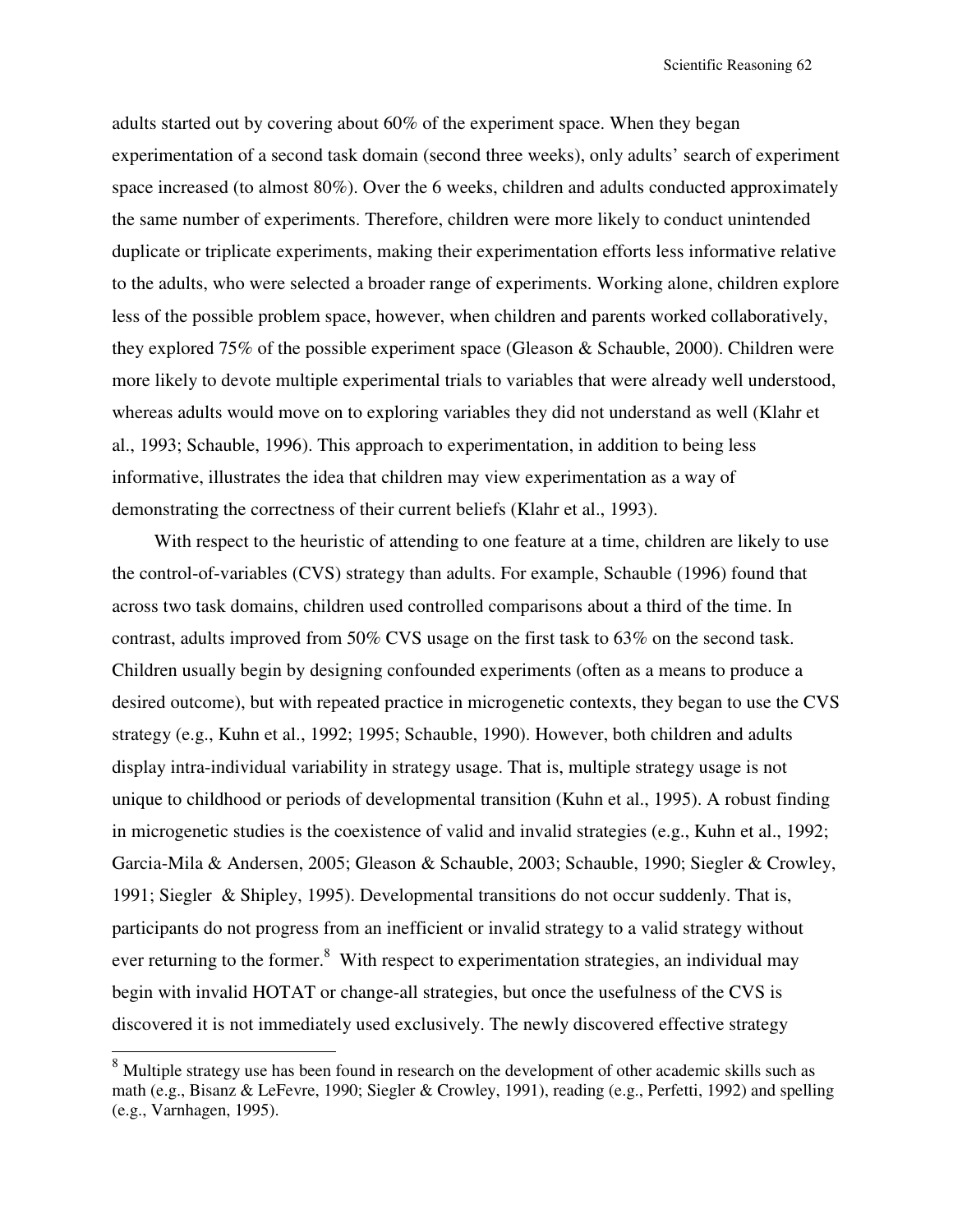(CVS) is only slowly incorporated into an individual's set of strategies, potentially because repeated exposure to a problem results in participants' dissatisfaction with the strategies that do not result in progress or produce ambiguous evidence. Experimentation and inference strategies often co-develop in microgenetic contexts, and because valid inferences require controlled designs, additional relevant findings will be discussed below.

### *Data Management: Recording Designs and Outcomes*

In many SDE studies, participants are provided with some type of external memory system, such as a data notebook or record cards to keep track of plans and results, or access to computer files of previous trials. Tweney et al. (1981) originally noted that many of the early tasks used to study scientific reasoning were somewhat artificial because real scientific investigations involve *aided* cognition. Such memory aids ensure a level of authenticity that the task remains centered on reasoning and problem solving and not memory.

Previous studies of experimentation demonstrate that children are not often aware of their own memory limitations (e.g., Siegler & Liebert, 1975). Recent studies corroborate the importance of an awareness of one's own memory limitations while engaged in scientific inquiry tasks, regardless of age. Carey et al. (1989) reported that prior to instruction, seventh graders did not spontaneously keep records when trying to determine and keep track of which substance was responsible for producing a bubbling reaction in a mixture of yeast, flour, sugar, salt and warm water. Dunbar and Klahr (1988) also noted that children (grades 3-6) were unlikely to check if a current hypothesis was or was not consistent with previous experimental results. In a study by Trafton and Trickett (2001), undergraduates solving scientific reasoning problems in a computer environment were more likely to achieve correct performance when using the notebook function (78%) than were nonusers (49%), showing this issue is not unique to childhood.

Garcia-Mila and Andersen (2005) examined fourth graders' and adults' use of notetaking during a 10-week investigation of a number of multivariable systems. Unlike some studies, notetaking was not required, and so the focus was on participants' spontaneous use of notebooks provided. All but one of the adults took notes, whereas only half of the children took notes. Moreover, despite variability in the amount of notebook usage in both groups, on average adults made 3 times more notebook entries than children did. Adults' notetaking remained stable across the ten weeks, but children's frequency of use decreased over time, dropping to about half of their initial usage. The researchers suggest that the children may have been unaware of the utility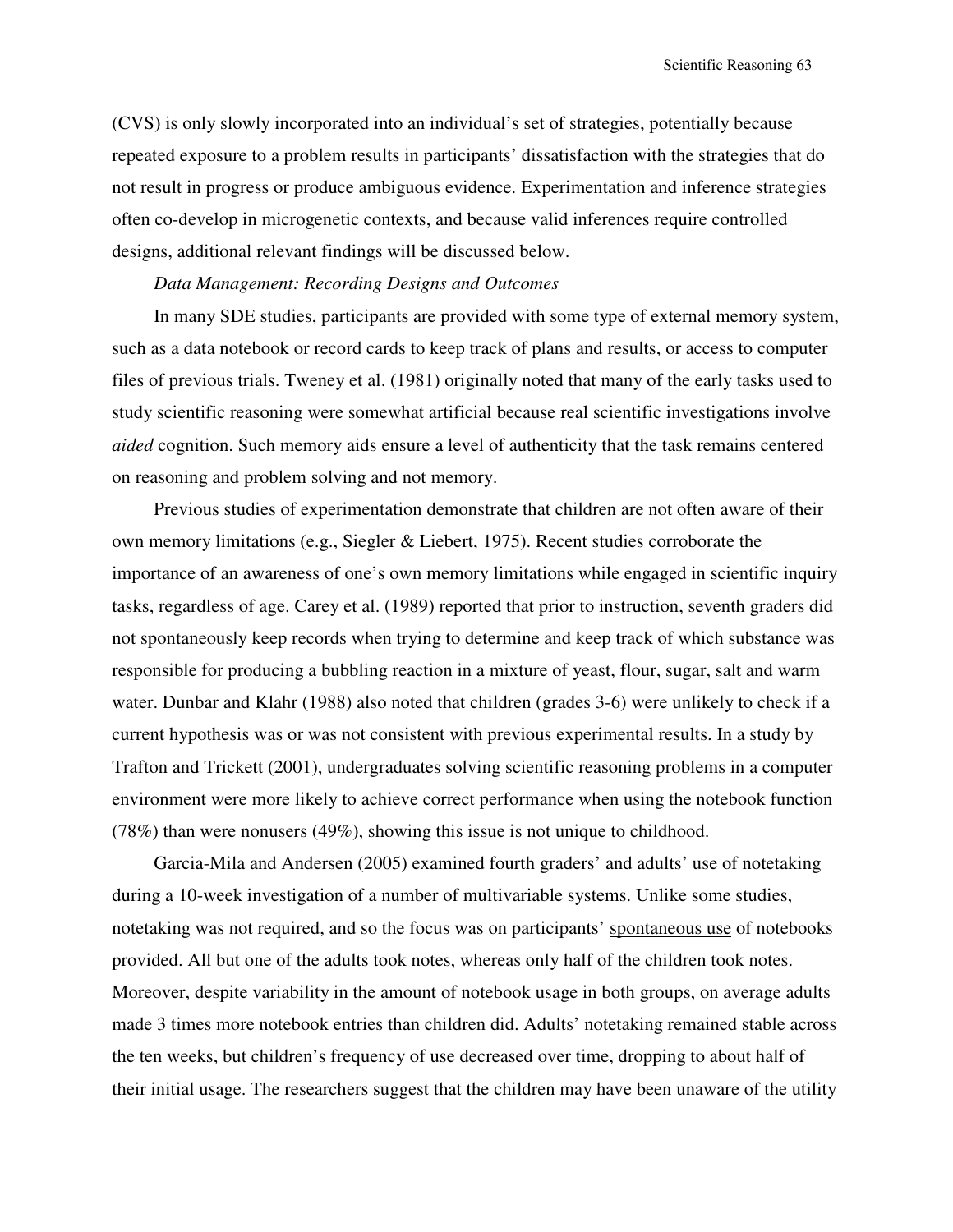of notetaking during investigations, or they may have underestimated the task demands (i.e., there were 48 possible combinations of variables). Children rarely reviewed their notes, which typically consisted of conclusions, but not the variables used or the outcomes of the experimental tests (i.e., the evidence for the conclusion was not recorded).

Gleason and Schauble (2000) found that in parent-child dyads, it was the parent who was responsible for both recording and consulting data while engaged in collaborative inquiry. Children may differentially record the results of experiments, depending on familiarity or strength of prior theories. For example, 10- to 14-year-olds recorded more data points when experimenting with factors affecting force produced by the weight and surface area of boxes than when they were experimenting with pendulums (Kanari & Millar, 2004). Overall, it is a fairly robust finding that children are less likely than adults to record experimental designs and outcomes, or to review what notes they do keep, despite task demands that clearly necessitate a reliance on external memory aids.

Given the increasing attention to the importance of metacognition for proficient performance on such tasks (e.g., Kuhn & Pearsall, 1998; 2000), it is important to determine at what point children and early adolescents recognize their own memory limitations as they navigate through a complex task. Metamemory development has been found to develop between the ages of 5 and 10, but with development continuing through adolescence (Siegler & Alibali, 2005) and so there may not be a particular age or grade level that memory and metamemory limitations are no longer a consideration. As such, metamemory may represent an important moderating variable in understanding the development of scientific reasoning (Kuhn, 2001). If the findings of laboratory studies are to be informative to educators, children's metacognitive and metastrategic limitations must be recognized as inquiry tasks become incorporated into science curricula (e.g., White & Frederiksen, 1998; Kolodner et al., 2003). Record keeping is an important component of scientific investigation in general, and of SDE tasks because access to and consulting of *cumulative* records often is an important component of the evidence evaluation phase. Children and early adolescents may require prompts and scaffolds to remind them of the importance of record keeping for scientific discovery.

#### *Evaluating Evidence: Interpretation and Inference*

The inferences that are made based on self-generated experimental evidence are typically classified as either causal (or inclusion), non-causal (or exclusion), indeterminate, or false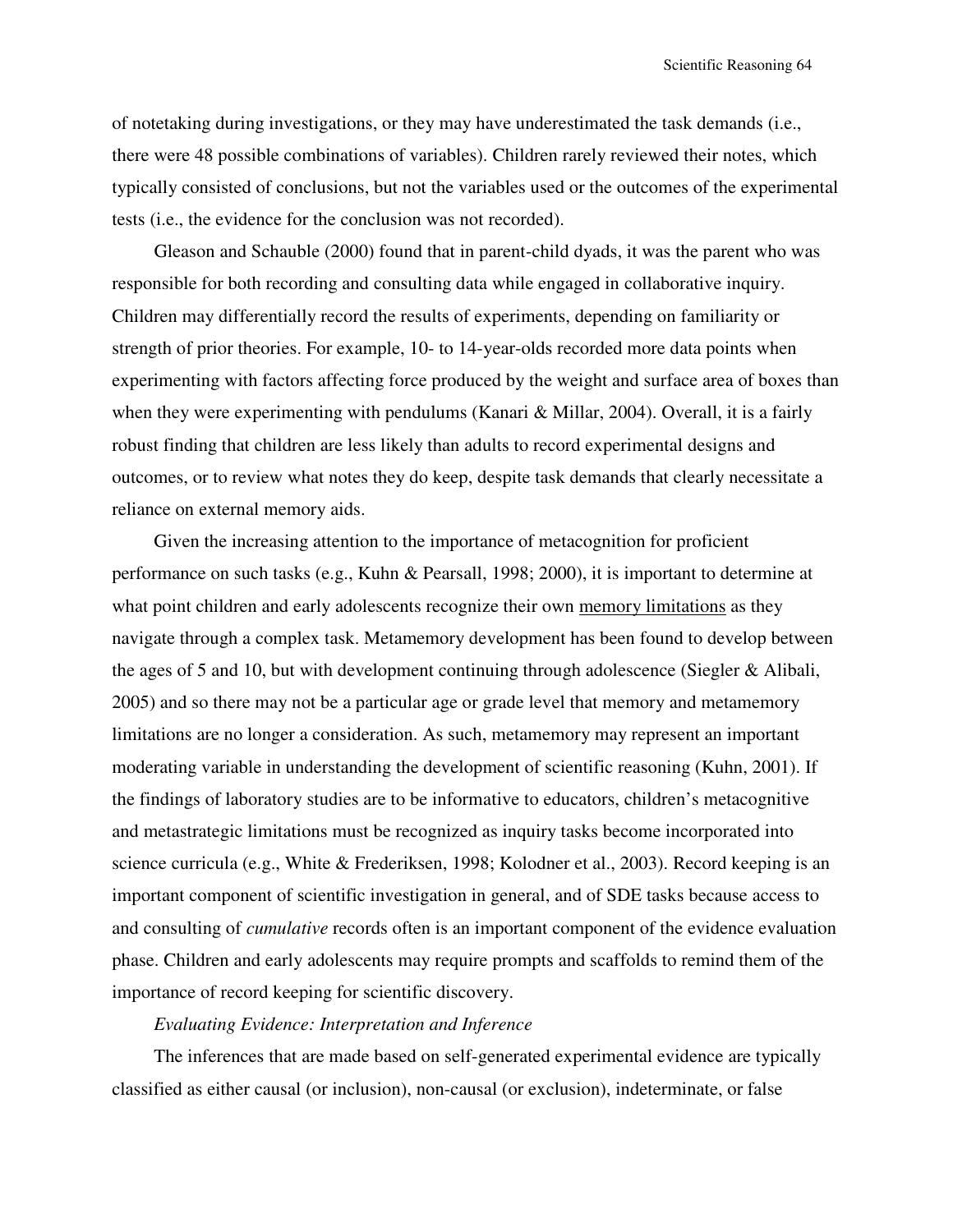inclusion. The first three types can be further classified as valid (i.e., supported by evidence, or in the case of inferences of indeterminacy, correctly "supported by" evidence that is ambiguous, such as that which results from a confounded experiment) or invalid. False inclusion, by definition, is an invalid inference but is of interest because in SDE contexts, both children and adults often incorrectly (and based on prior beliefs) infer that a variable is causal, when in reality it is not. Valid inferences are defined as inferences of inclusion (i.e., that a variable is causal) or exclusion (i.e., that a variable is not causally related to outcome) that are based on controlled experiments that include both levels of the causal and outcome variables (e.g., Kuhn et al., 1992; 1995; 2000; Schauble, 1990; 1996; Schauble, Klopfer, et al., 1991). Even after discovering how to make inferences under these conditions, participants often have difficulty giving up lessadvanced inference strategies such as false inclusion and exclusion inferences that are consistent with prior beliefs, or are based on a single instance of covariation (or noncovariation) between antecedent and outcome, or are based on one level of the causal factor and one level of the outcome factor (Klahr et al., 1993; Kuhn et al., 1992; 1995; Schauble, 1990; 1996).

Children have a tendency to focus on making causal inferences during their initial explorations of a causal system. Schauble (1990) found that fifth- and sixth-graders began by producing confounded experiments and to rely on prior knowledge or expectations, and therefore were more likely to make incorrect causal inferences (or "false inclusion" inferences) during early efforts to discover the causal structure of a computerized microworld. In direct comparison, adults and children both focused on making causal inferences (about 75% of inferences), but adults made more valid inferences because their experimentation was more often done using CVS (Schauble, 1996). Children's inferences were valid 44% of the time, compared to 72% for adults. The fifth- and sixth-graders did improve over the course of six sessions, starting at 25% but improving to almost 60% valid inferences (Schauble, 1996).

Adults were more likely to make exclusion inferences and inferences of indeterminacy relative to children (80% and 30%, respectively) (Schauble, 1996). Kanari and Millar (2004) reported that 10- to 14-year-olds struggled with exclusion inferences. Students explored the factors that influence the period of swing of a pendulum or the force needed to pull a box along a level surface, but their self-directed experimentation only lasted for one session. Only half of the students were able draw correct conclusions about factors that do not covary with outcome, and in these cases, students were more likely to either selectively record data, selectively attend to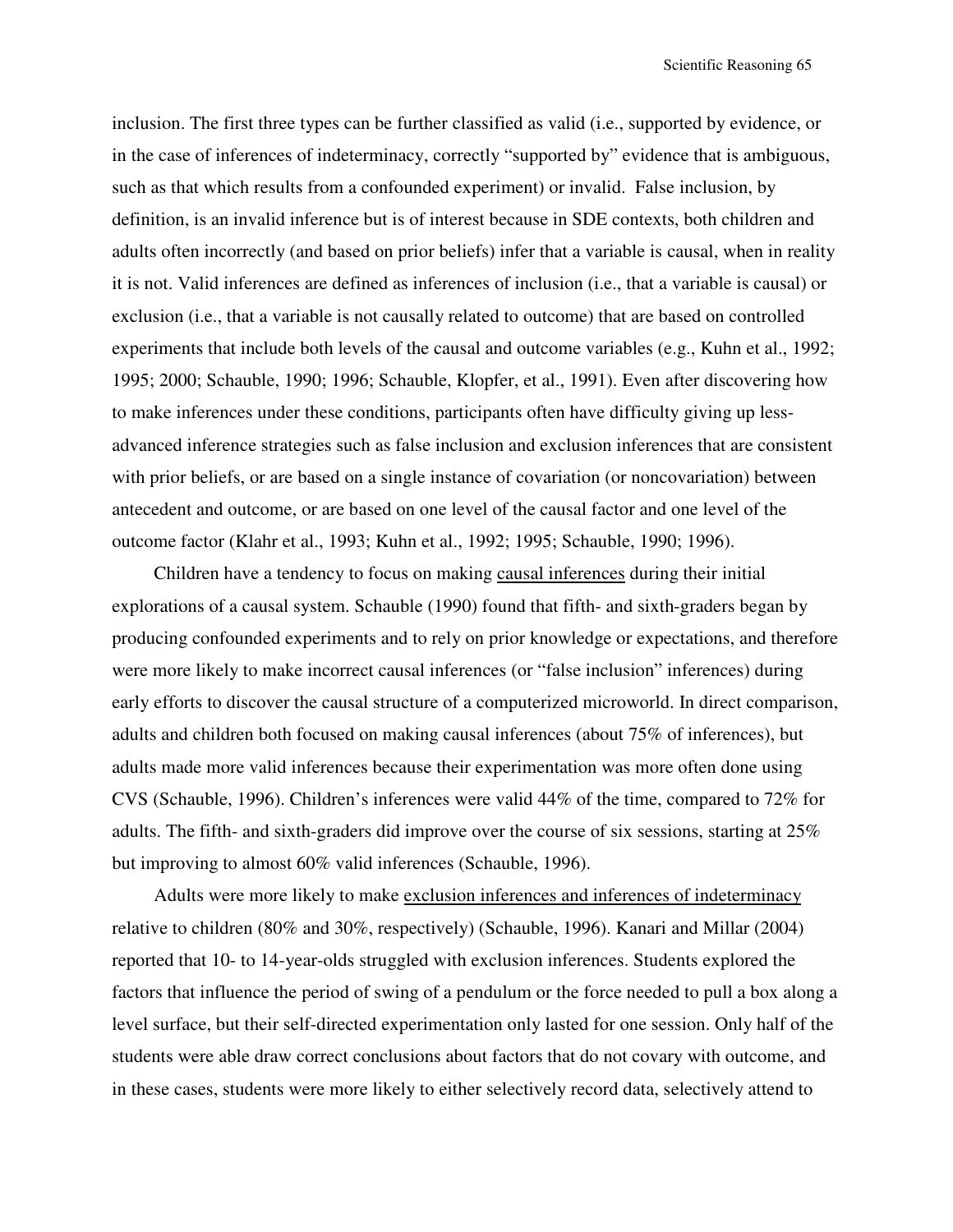data, distort or "reinterpret" the data, or state that non-covariation experimental trials were "inconclusive." Such tendencies are reminiscent of Kuhn et al.'s (1988) finding that some individuals selectively attended to or distorted researcher-selected data in order to preserve a prior theory or belief. Three of 14 students distorted or "reinterpreted" self-generated evidence to determine which factors influenced the tilt of a balance-of-forces apparatus (Zimmerman et al., 2003). Most students held prior beliefs the vertical height of a weight should make a difference (see also Aoki, 1991), but some were unable to reconcile this expectation with the data they collected during one session with the apparatus. The remaining students were able to reconcile the discrepancy between expectation and evidence by updating their understanding of the balance system and concluding that vertical distance was non-causal.

Kanari and Millar suggested that non-causal or exclusion inferences may be difficult for student because in the science classroom, it is typical to focus on variables that "make a difference" and therefore students struggle when testing variables that do not covary with the outcome (e.g., the weight of a pendulum does not affect the time of swing or the vertical height of a weight does not affect balance). In addition to extra exposure in the science classroom, Schauble's (1996) finding that three-quarters of inferences were causal means that both children and adults got much more practice and experience with inclusion inferences relative to exclusion inferences. Furthermore, it has been suggested that valid exclusion and indeterminacy inferences are conceptually more complex, because they require one to consider a pattern of evidence produced from several experimental trials (Kuhn et al., 1995; Schauble, 1996), which may require one to review cumulative records of previous outcomes. As has been shown previously, children do not often have the metamory skills to either record information, record sufficient information, or consult such information when it has been recorded.

After several weeks with a task in microgenetic studies, however, fifth- and sixth-grade children will start making more exclusion inferences (that factors are not causal) and indeterminacy inferences (i.e., that one cannot make a conclusive judgment about a confounded comparison) and not focus solely on causal inferences (e.g., Keselman, 2003; Schauble, 1996). They also begin to distinguish between an informative and an uninformative experiment by attending to or controlling other factors, which leads to an improved ability to make valid inferences. Through repeated exposure, invalid inferences, such as false inclusions, drop in frequency. The tendency to begin to make inferences of indeterminacy indicates that students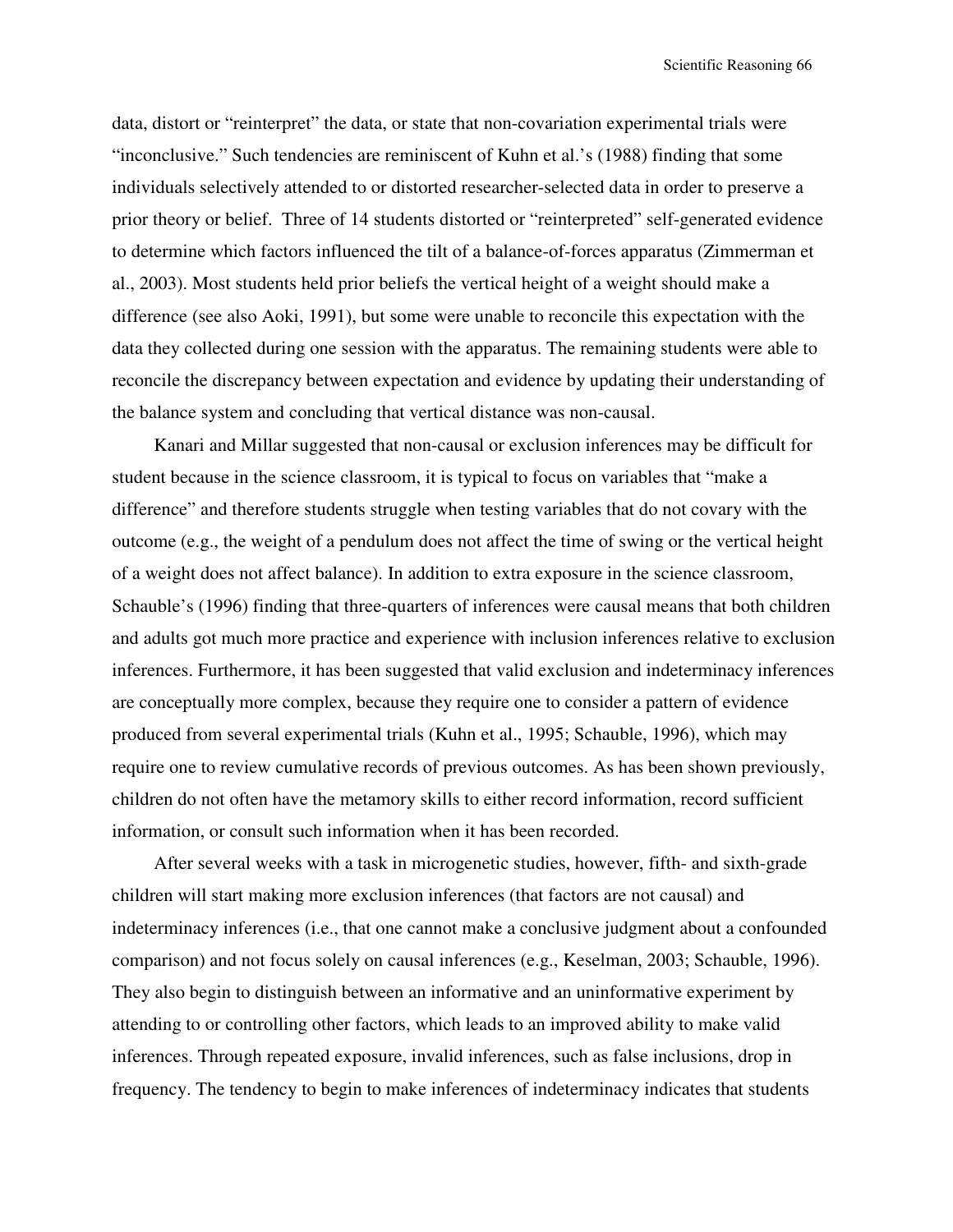Scientific Reasoning 67

may be developing an awareness of the adequacy or inadequacy of their experimentation strategies for generating sufficient and interpretable evidence.

Children and adults also differ in generating sufficient evidence to support inferences. In contexts where it is possible, children often terminate their search early, believing that they have determined a solution to the problem (e.g., Dunbar & Klahr, 1989). In micorgenetic contexts where children must continue their investigation (e.g., Schauble et al., 1991), this is less likely because of the task requirements. Children are also more likely to refer to evidence that was salient, or most recently generated. Whereas children would jump to a conclusion after a single experiment, adults typically needed to see the results of several experiments (e.g., Gleason & Schauble, 2000).

*Continuous outcome measures and the understanding of measurement error*. Recently, Kanari and Millar (2004) suggested that evidence evaluation studies (e.g., Koslowski, 1996; Kuhn et al., 1988) were actually assessing "logical reasoning" rather than scientific reasoning because actual data were not presented. Rather, such studies present only "findings" or "results" for participants to evaluate, whereas real science involves reasoning from *data*. In developmental studies, children typically evaluate *categorical* evidence that either self-generated or researcherselected. That is, the outcome measures may be presented as simple differences (e.g., car A is faster than car B; Schauble, 1990) or lack of difference (e.g., object A had the same sinking time as object B; Penner & Klahr, 1996) or a set of categorical outcomes (e.g., a particular variable has a low, medium-low, medium-high, or high risk of earthquake, avalanche or flooding; Keselman, 2003; Kuhn & Dean, 2005).

Schauble (1996) incorporated the use of quantitative measures as part of children and adults' exploration of tasks involving hydrodynamics and hydrostatics. When repeating experimental trials, variation in resulting data occurred. Some children were confused by the different outcome on a duplicate trial. As children were more likely to conduct duplicate experiments, they were therefore faced with deciding which differences were "real" and which differences represented data variability. Prior expectation was often used to interpret whether numerical differences indicated that a variable had an effect (or not). That is, when in doubt, differences were interpreted as consistent with an effect if that effect was expected, but interpreted as measurement error if an effect was not expected. Therefore, the interpretation of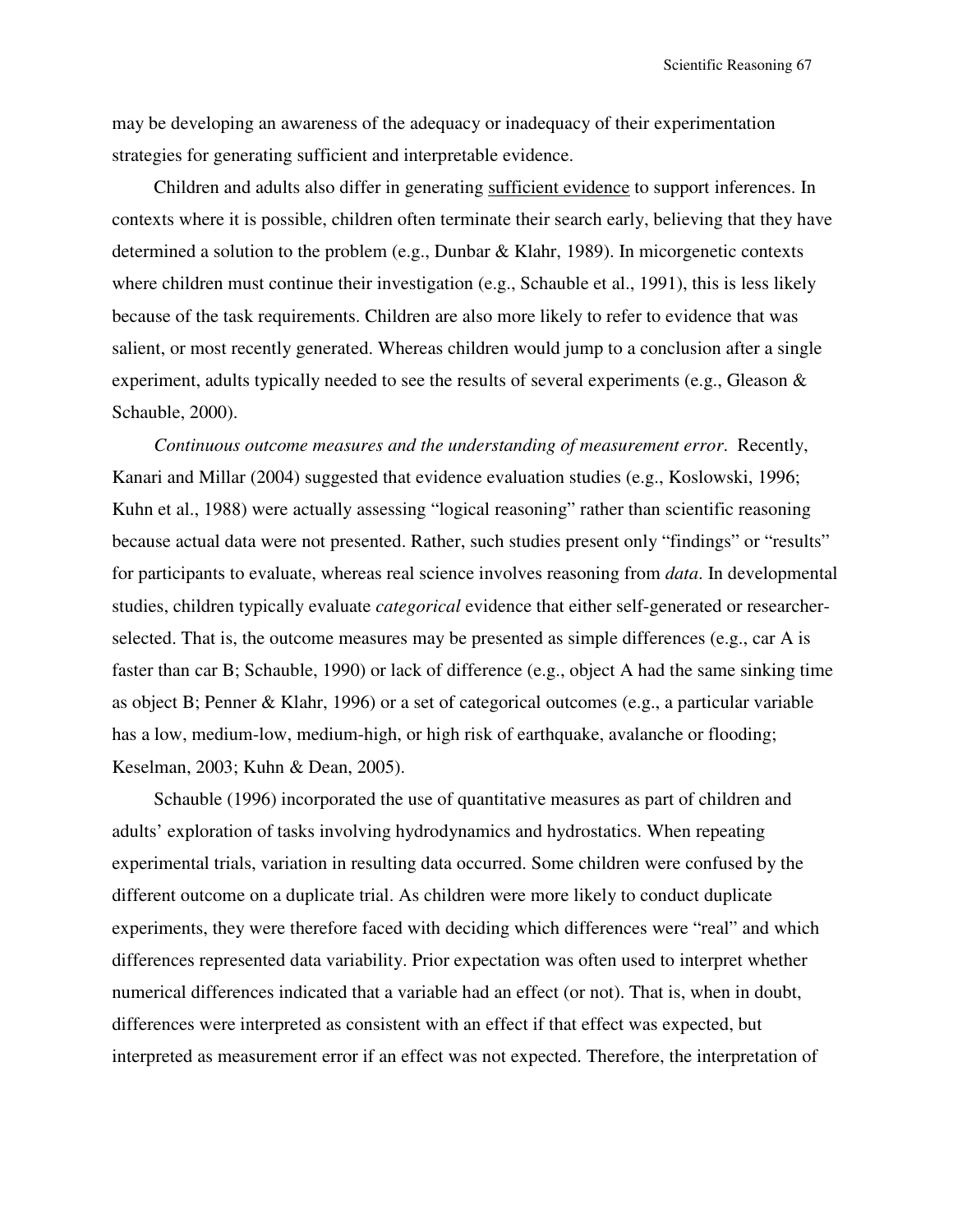evidence in the form of variable data was often done in such a way as to maintain consistency of belief.

Kanari and Millar (2004) reported that children were more likely to repeat measurements when exploring non-causal variables. As discussed previously, there were general difficulties with variables that "did not make a difference" and such measurement variability served to compound the difficulty of reconciling prior belief with the variable data that were generated. Such data were found to be puzzling to the 10- to 14-year-olds, also contributing to their tendency to distort or reinterpret the data. Based on interview comments, Kanari and Millar concluded that only a minority of students had any awareness of the idea of measurement error. Given the absence of statistical analysis, differences in measurements were thus interpreted by some students as indicating an effect consistent with expectation rather than as error variability.

Error is a part of all empirical investigations, whether they be simple experiments conducted by a science student or research conducted by a scientist. Masnick and Klahr (2003) identified five stages during experimentation when errors could occur: (a) during the design phase, in which one selects variables to test and control, (b) during the set up of any physical apparatus or measurement device, (c) during the execution of the experiment, (d) during the measurement stage, or (e) during the analysis of the data. Each of these stages can be associated with some subset of four different types of error: design, measurement, execution, or interpretation error.

Masnick and Klahr (2003) examined young children's understanding of experimental error. During one phase of experimentation with features of ramps, students were asked to record the times that it took for balls to roll down two different ramps that varied on only one dimension. Unbeknownst to the children, the experimenter provided one data point that could be considered a noticeable "outlier." Second- and fourth-graders differed in the number and type of reasons they gave for the findings. Children in both grades were likely to mention execution errors, but fourth-grader were more sensitive to the idea of measurement error in the experimental context. An important component of scientific thinking involves an understanding of causes that produce systematic differences in patterns of data/evidence, and the "noise" and variation that is expected when making repeated measurements. Reasoning at the intersection of science and statistics is an important issue that has begun to be explored (see Footnote 3). In order to evaluate a pattern of data and make a judgment that it is (a) random error, (b) an unexpected or surprising finding, or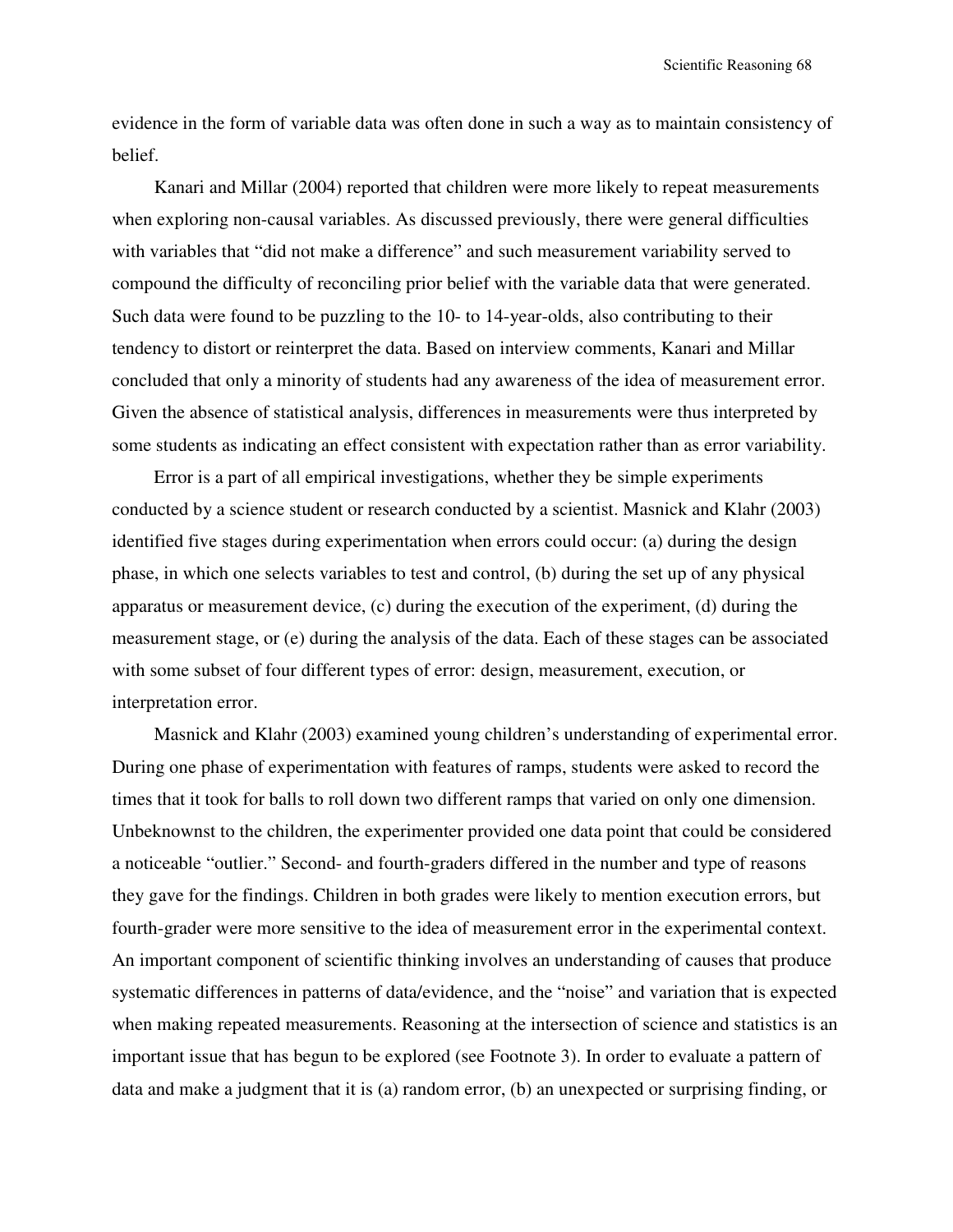(c) a true difference requires one to draw on a knowledge base of concepts about the domain and about strategies for generating and evaluating evidence (Masnick & Klahr, 2003). Therefore, the full cycle of scientific investigation includes evaluating evidence in the light of current knowledge, which requires a coordination of existing knowledge with newly generated evidence that bears on the correctness of one's knowledge or expectations. The results of this coordination may or may not result in knowledge change.

#### *Knowledge Change: Bridging Evidence Evaluation and Hypothesis Space*

For children and adults, it is more difficult to integrate evidence that disconfirms a prior causal theory than evidence that disconfirms a prior non-causal theory. The former case involves restructuring a belief system, while the latter involves incorporating a newly discovered causal relation (Holland et al., 1986; Koslowski, 1996). For example, students hold robust ideas that the weight of an object makes a difference in the period of a pendulum, and that heavy objects fall (and sink) faster than light objects. When confronted with evidence that disconfirms those beliefs, students may struggle with how to reconcile the belief with the newly generated evidence. In contrast, many children do not believe that string length is causal in the case of pendulums, or that wheel size is causal in the case of car speed. When experimental evidence shows that these variables do make a difference, they are more likely to accept the evidence as veridical – they are less likely to distort or misinterpret evidence in such cases. Such tendencies may be related to Kanari and Millar's (2004) speculation that school science biases students to be focus on factors that "make a difference." Alternatively, as mentioned previously, valid exclusion inferences require one to consider patterns of evidence (Kuhn et al., 1995; Schauble, 1996), whereas a single trial showing a difference (expected or not) may be sufficient to change one's belief from non-causal to causal. Most of the belief changes for both children and adults were for the variables for which individuals had no expectations (Schauble, 1996).

As suggested by the review of evidence evaluation studies, some individuals cannot or do not disregard prior theories or expectations when they evaluate evidence. That children and adults' do in fact pay attention to theoretical concerns is evidenced by the fact that individuals differentially attend to variables that they already believe to be causal. More experiments are conducted and more inferences are made about factors that are selected based on prior belief or expectation. Children and adults' consideration of theoretical relationships is also evident by their references to causal mechanisms. For example, in Schauble's (1996) study using the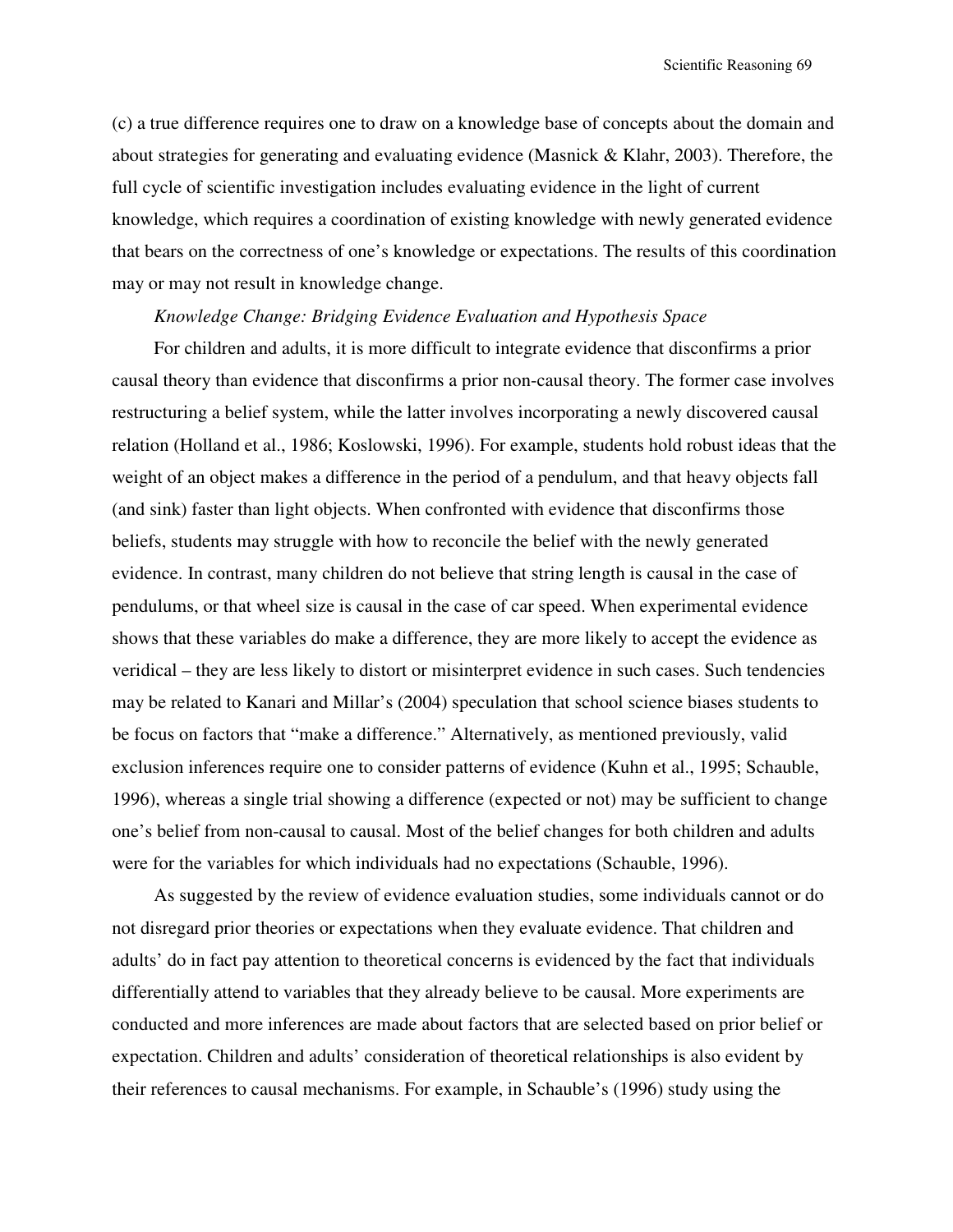domains of hydrostatics and hydrodynamics, references were made to unobservable forces such as "currents," "resistance," "drag," and "aerodynamics" to help explain and make sense of the evidence.

*Evaluating "anomalous" evidence*. One of the features of the causal systems used in SDE research is that they may be deliberately chosen to exploit known misconceptions (Schauble et al., 1991), such as that heavy objects fall faster than light objects. In the case of computer simulations, a task may incorporate factors that do or do not conform to intuitions for unfamiliar domains (e.g., predicting earthquake or flooding risk; Keselman, 2003; Kuhn & Dean, 2005). Any time a finding is unexpected, it could by definition be considered an *anomaly*. However, a specific task variant that has been explored has been to examine the effect of "anomalous" evidence on students' reasoning and knowledge acquisition. Researchers have argued that "surprising results" are an impetus for conceptual change in real science (e.g., Klahr et al., 1993; Klayman & Ha, 1987) and which is consistent with the work of T. Kuhn (1962) in the history and philosophy of science.

Penner and Klahr (1996) used a task in which there are rich prior beliefs – most children believe that heavier objects sink in fluid faster than light objects. For steel objects, sink times for heavy and light objects are very similar. Only 8 of 30 participants selected that particular set of objects to test, and all noted that the similar sinking time was unexpected. The process of knowledge change was not straightforward. For example, some students suggested that the size of the smaller steel ball offset the fact that it weighed less because it was able move through the water as fast as the larger, heavier steel ball. Other students tried to update their knowledge by concluding that both weight and shape make a difference. That is, there was an attempt to reconcile the evidence with prior knowledge and expectation by appealing to causal mechanisms, alternate causes or enabling conditions.

What is also important to note about the children in the Penner and Klahr study is that they did in fact notice the surprising finding. For the finding to be "surprising" it had to be noticed, and therefore these participants did not ignore or misrepresent the data. They tried to make sense of the surprising finding by acting as a theorist who conjectures about the causal mechanisms or boundary conditions (e.g., shape) to account for the results of the experiment. In Chinn and Malhotra's (2002a) study of students' evaluation of observed evidence (e.g., watching two objects fall simultaneously), the process of observation (or "noticing") was found to be an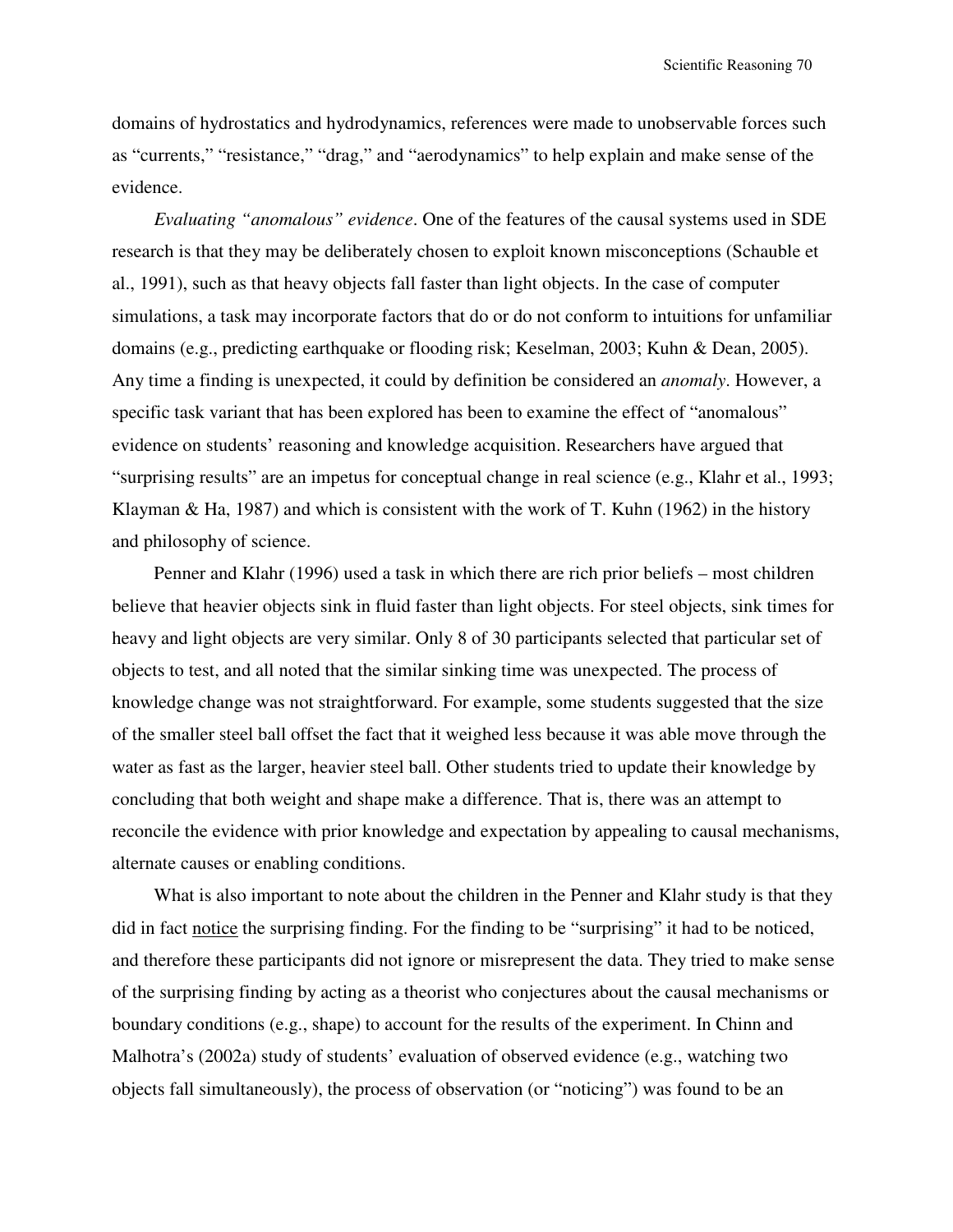important mediator of conceptual change.

Echevarria (2003) examined seventh-graders reactions to anomalous data in the domain of genetics and whether they served as a "catalyst" for knowledge construction during the course of self-directed experimentation. In general, the number of hypotheses generated, the number of tests conducted, and the number of explanations generated were a function of students' ability to encounter, notice, and take seriously an anomalous finding. The majority of students (80%) developed some explanation for the pattern of anomalous data. For those who were unable to generate an explanation, it was suggested that the initial knowledge was insufficient and therefore could not undergo change as a result of the encounter with "anomalous" evidence. Analogous to case studies in the history of science (e.g., Simon, 2001) these students' ability to notice and explore anomalies was related to their level of domain-specific knowledge (as suggested by Pasteur's oft quoted "serendipity favors the prepared mind"). Surprising findings were associated with an increase in hypotheses and experiments to test these potential explanations, but without the domain knowledge to "notice," anomalies could not be exploited.

*Evaluating evidence in physical versus social domains*. Kuhn et al. (1995) found differential performance for physical domains (i.e., microworlds involving cars and boats) and social domains (i.e., determining the factors that make TV shows enjoyable or make a difference in students' school achievement) in many respects. Performance in the social domains was inferior for both fourth graders and adults (community college students). Percentage of valid inferences was lower than in the physical domains, participants made very few exclusion inferences (i.e., the focus was on causal inferences) and causal theories were difficult to relinquish, whether they were previously-held or formed on the basis of the experimental evidence (often insufficient or generated from uncontrolled comparisons). Kuhn and Pearsall (1998) found that when fifth graders investigated these same physical and social domains, that greater metastrategic understanding and strategic performance (e.g., valid inferences) were evident when working in the physical domains. Kuhn et al. (1995) suggested that adults and fourth-graders had a richer and varied array of existing theories in the social domains and that participants may have had some affective investment in their theories about school achievement and TV enjoyment, but not for their theories about the causal factors involved in the speed of boats or cars.

Although the influence of different types of domain knowledge on scientific reasoning has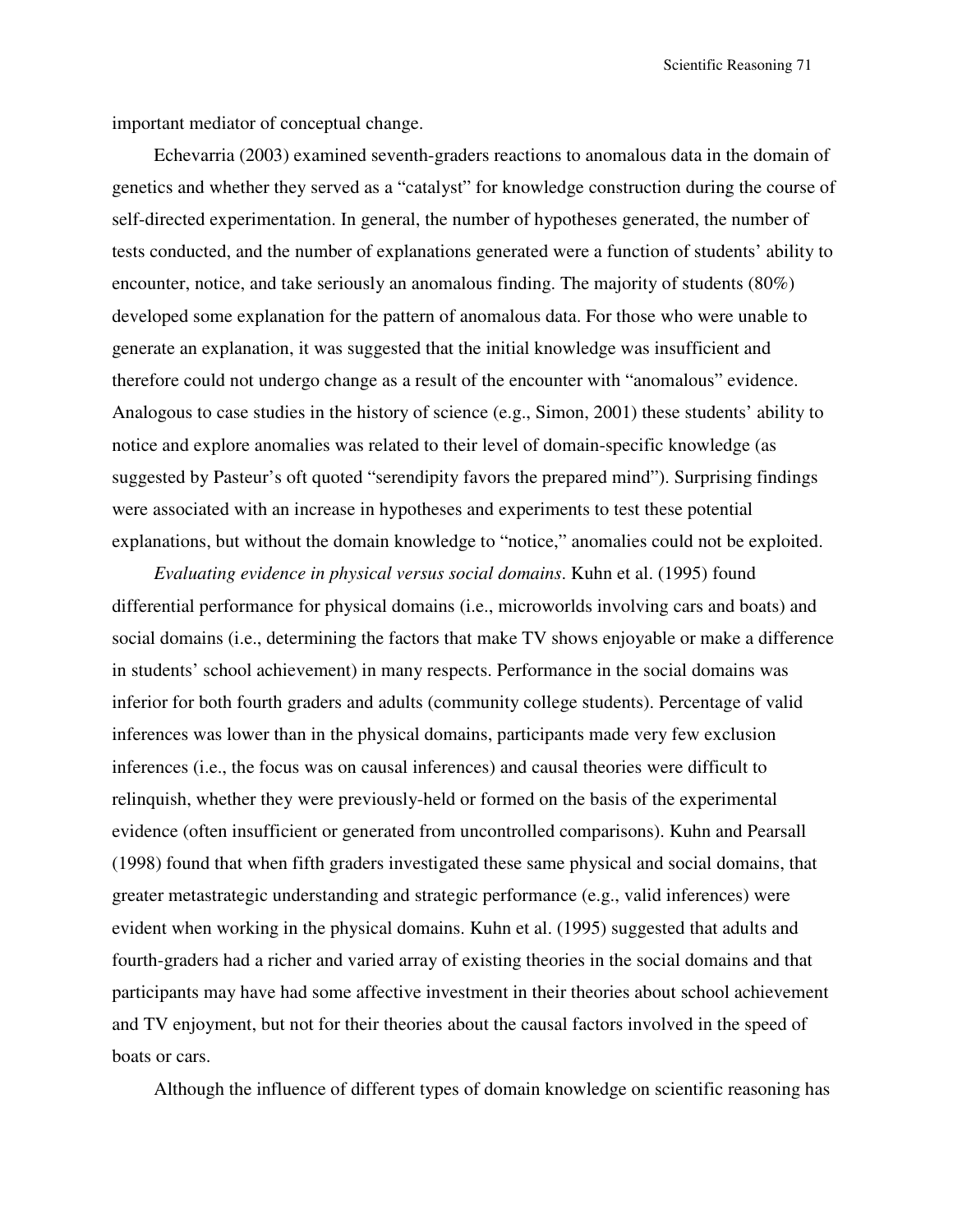not been systematically explored in SDE studies, this is an area that warrants further attention, especially if such findings are to be relevant for classroom science or relevant for students' longterm scientific literacy. Students learn science from many domains, and will go on to read and evaluate scientific findings from both natural, physical, and social domains. For example, Zimmerman, Bisanz, & Bisanz (1998) found that undergraduates rated the credibility of physical science reports to be more credible than social science reports. The written justifications for these credibility ratings could be coded as appealing to elements of scientific research such as methods, data, and theory. An additional "belief" category was created because of the number of statements of belief or disbelief in the reported conclusion. Such belief justifications were much more common for social science research. For example, rather than critically evaluate a report on the benefits of meditation for senior citizens, one quarter of the sample of 128 students found it credible because of prior belief. Science education K-12 focuses largely on the natural and physical sciences, but much of the research students will be exposed to after graduation will be from the social and medical sciences.

Rozenblit and Keil (2002) presented a set of 12 studies that show that the "illusion of explanatory depth" varies as a function of domain. Although confidence in one's knowledge may not seem relevant to reasoning, the fact that prior knowledge has been shown to have a significant influence on scientific reasoning tasks makes it an important factor to consider. Rozenblit and Keil found that the "degree of causal transparency for a system" (p. 554) was related to individuals' overconfidence about their understanding, controlling for familiarity and complexity. They suggested that people are more likely to think they understand quite well phenomena that are easy to visualize or to "mentally animate." This finding has implications in that the specific domain of prior knowledge (e.g., social vs. physical) may be a factor in more or less proficient reasoning and conceptual development.

*Knowledge of how variables and variables levels causally "make a difference*." Kuhn et al. (2000; Kuhn, under review) have recently suggested that performance on SDE tasks may also be the result of a faulty mental model of "multivariable causality" in general (as opposed to being context specific) and that many children (and adults) have an insufficient understanding that the effects of variables are additive and consistent. Kuhn (2005b) found that fourth graders who made substantial progress over the course of several weeks on typical outcome measures (e.g., focused intent, CVS use, evidence-based inferences) were unable to make predictions about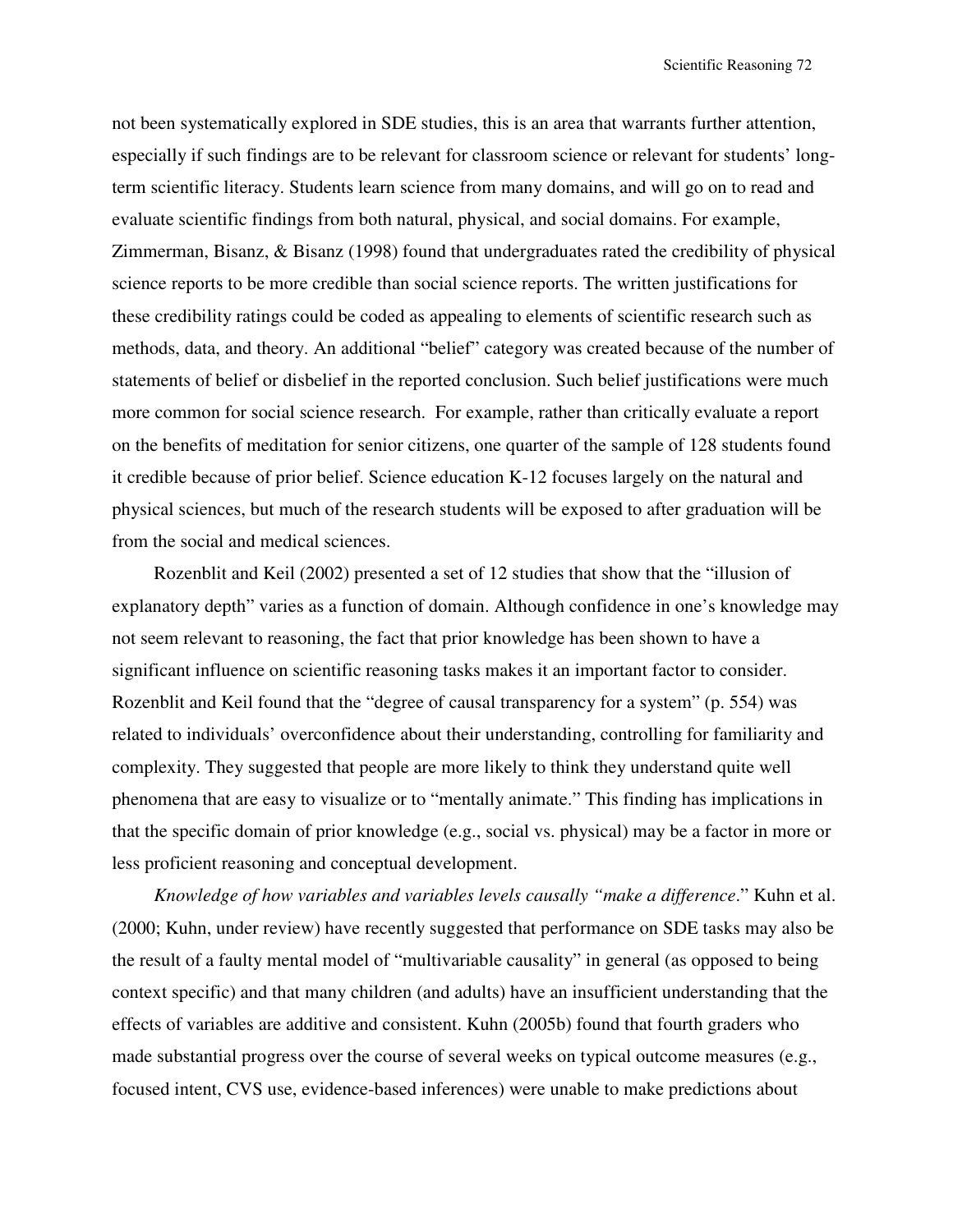constellations of variables (i.e., the task used to assess mental model of causality) that were learned through SDE. That is, another piece of the puzzle may involve individuals' general understanding of the nature of causality itself (Grotzer, 2003).

Additionally, an interesting finding in the Kuhn et al. (2000) study points to the idea that some students may have an alternative interpretation of what "makes a difference" means. The set of variables in SDE studies are almost always pre-selected by the researcher, and moreover, the levels of those variables are pre-selected. For example, a student directed to find out if the evidence shows whether "type of condiment" makes a difference in catching a cold (Kuhn et al., 1988), the values of *ketchup* and *mustard* are provided. A student with an alternative understanding of this situation may instead interpret this as a question that requires a "ketchup versus no ketchup" design (or cognitive model; Chinn & Brewer, 2001) and may interpret evidence in light of that interpretation. Similarly, in the flooding prediction task used by Kuhn et al. (2000), variables and values such as water temperature (hot, cold) and soil type (sand, clay) are pre-selected. It is suggested that a "co-occurrence model" may influence students' understanding and interpretation of the task requirements: "it is the feature levels sandy soil and hot water (rather than soil type or water temperature, as features) that are implicated as causal in interpreting the successful outcome" (p. 499). That is, "[r]eflecting another form of inconsistency, rather than soil type making a difference, sand does (but clay does not) make a difference" (p. 500).

## *Bootstrapping Experimentation Strategies and Conceptual Change*

As was found with experimentation, children and adults display intra-individual variability in strategy usage with respect to inference types. Likewise, the existence of multiple inference strategies is not unique to childhood (Kuhn et al., 1995). In general, individuals tend to focus on causal inferences early in an investigation (somewhat similar to a "confirm early, disconfirm late" heuristic), but a mix of valid and invalid inference strategies co-occur during the course of exploring a causal system. As with experimentation, the addition of a valid inference strategy to an individual's repertoire does not mean that they immediately give up the others. Early in investigations, there is a focus on causal hypotheses and inferences, whether they are warranted or not. Only with additional exposure (as with microgenetic contexts) do children start to make inferences of non-causality and indeterminacy. Knowledge change – gaining a better understanding of the causal system via experimentation – was associated with the use of valid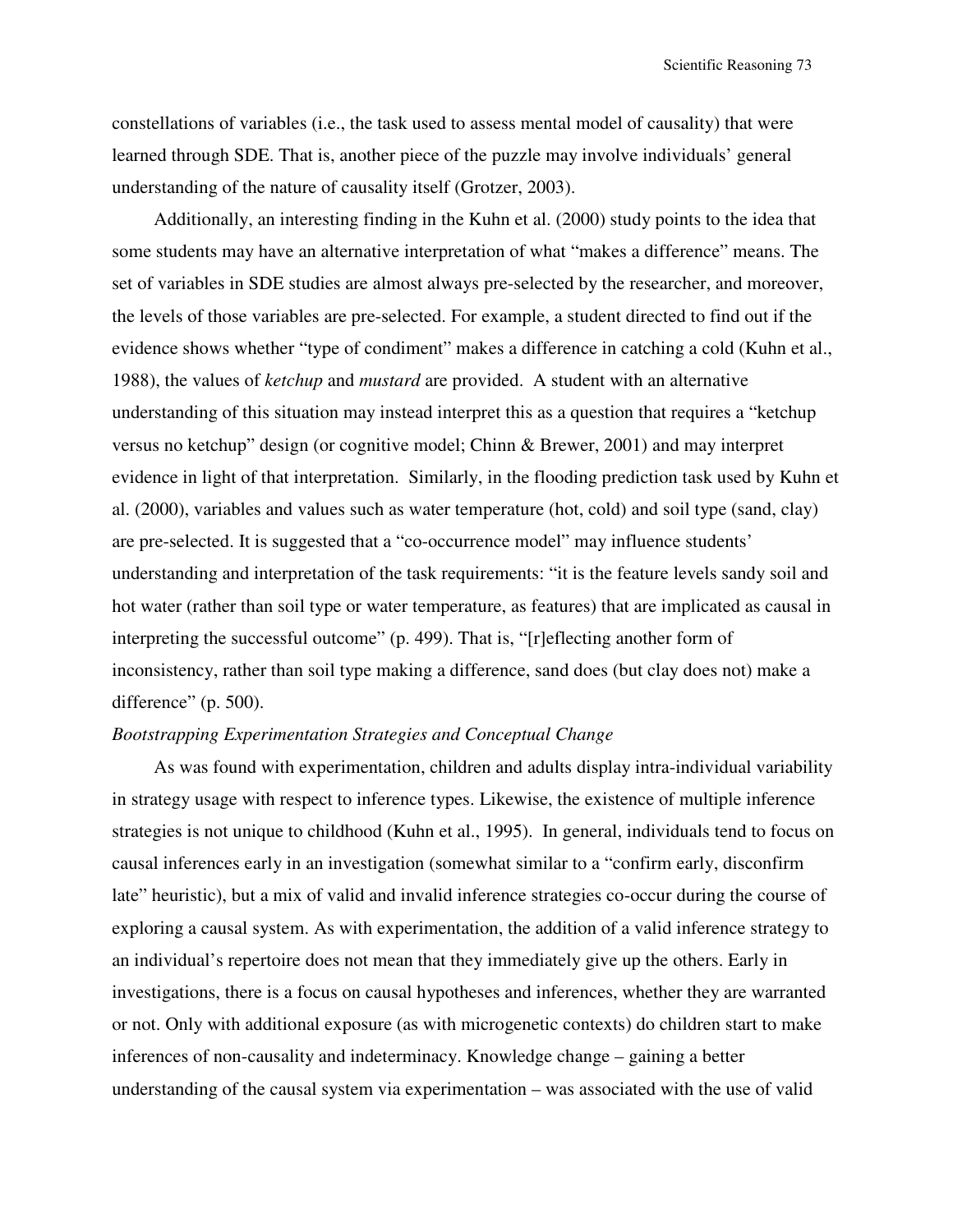experimentation and inference strategies. Knowledge change as a result of newly discovered evidence was also a function of one's ability to notice "surprising" or "anomalous" findings, and to use prior knowledge to reason about whether a pattern of data represented a real change or some type of random or systematic error.

The increasing sophistication of scientific reasoning, whether in children or adults, involves both strategy changes and the development of knowledge. There is a dynamic interaction between the two, that is, the changes in knowledge and strategy "bootstrap" each other: "appropriate knowledge supports the selection of appropriate experimentation strategies, and the systematic and valid experimentation strategies support the development of more accurate and complete knowledge" (Schauble, 1996, p. 118).<sup>9</sup>

# *Individual Approaches to Self-Directed Experimentation*

Experimentation has been characterized as a goal-directed problem solving activity (e.g., Klahr, 2000; Simon, 2001). The question then becomes, *Which goal?* Characteristic ways of approaching SDE tasks have been found that are related to an individual's perceived *goal*. As has been discussed, the selection of hypotheses, variable, designs and inferences may be a function of prior knowledge, but that prior knowledge also includes assumptions about what the ultimate objective of the investigation is.

## *Theorists versus Experimenters*

Simon (1986) noted that individual scientists have different strengths and specializations, but the "most obvious" is the difference between experimentalists and theorists (p.163). Bauer (1992) also noted that despite the great differences among the various scientific disciplines, within each there are individuals who specialize as theorists or experimenters. Klahr and Carver (1995) observed that "in most of the natural sciences, the difference between experimental work and theoretical work is so great as to have individuals who claim to be experts in one but not the other aspect of their discipline" (p. 140).

Klahr and Dunbar (1988) first observed strategy differences between *theorists* and *experimenters* in adults. Individuals who take a theory-driven approach tend to generate hypotheses and then test the predictions of the hypotheses, or as Simon (1986) described: "draw out the implications of the theory for experiments or observations, and gather and analyse data to

<sup>9</sup> Detailed cases studies of individual students can be found in many SDE studies, including Schauble (1996), Kuhn et al. (1992) and Kuhn et al. (1995).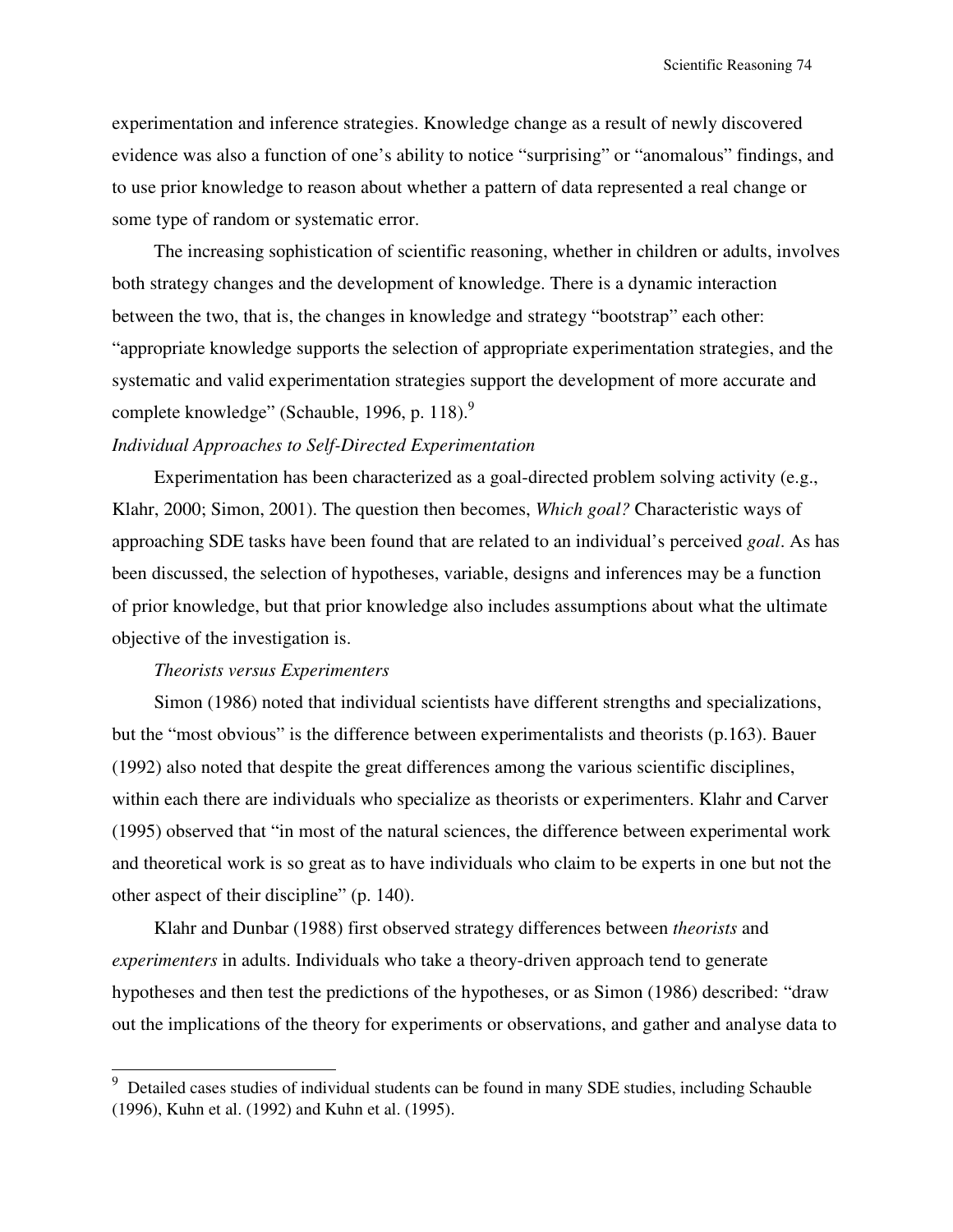test the inferences" (p. 163). Experimenters tend to make data-driven discoveries, by generating data and finding the hypothesis that best summarizes or explains that data.

Dunbar and Klahr (1989) and Schauble (1990) also found that children conformed to the description of either theorists or experimenters. In a number of studies with adults, success was correlated with the ability to generate multiple hypotheses (e.g., Schauble, Glaser, et al., 1991) and, in particular domains, theorists were more successful than the experimenters (Schauble  $\&$ Glaser, 1990). Penner and Klahr (1996) had 10- to 14-year-olds conducting experiments to determine how the shape, size, material and weight of an object influence sinking times. Students' approaches to the task could be classified as either "prediction orientation" (i.e., a theorist; e.g., "I believe that weight makes a difference) or a "hypothesis orientation" (i.e., an experimenter; e.g., "I wonder if . . ."). Ten-year-olds were more likely to take a prediction (or demonstration) approach, whereas 14-year-olds were more likely to explicitly test a hypothesis about an attribute without a strong belief or need to demonstrate that belief. The age of 12 was suggested as the age at which students may begin to transition from using experiments to demonstrate a belief to using experiments as inquiry or investigation.

Zimmerman et al. (2003) were able to classify sixth-graders as either theorists (theorymodifying or theory-preserving) or experimenters (or "theory generating") in their approach to experimenting with three variables that did or did not influence a balance apparatus. The task was selected specifically because it was curriculum-neutral (none of the students were in classes that covered concepts of balance or torque). Students classified as theorists approached the task by explicitly stating and testing their theories about how the apparatus worked, using a combination of controlled tests and free-form exploration of the apparatus. Theory-modifying students evaluated evidence and, when based on controlled comparisons, were able to revise their theories based on the evidence they generated. In contrast, theory-preserving students would distort or interpret evidence as consistent with theory. Experimenters did not state theories in advance of evidence. Rather, they conducted controlled comparisons, determining the effects of each variable, and derived a quantitative rule (i.e., they *generated* the theory based on evidence).

Students from a curriculum that emphasized model-based reasoning and provided multiple opportunities to create and revise theories were successful at generating a quantitative rule for balance, regardless of their reasoning profile (i.e., whether they approached the task as a theorist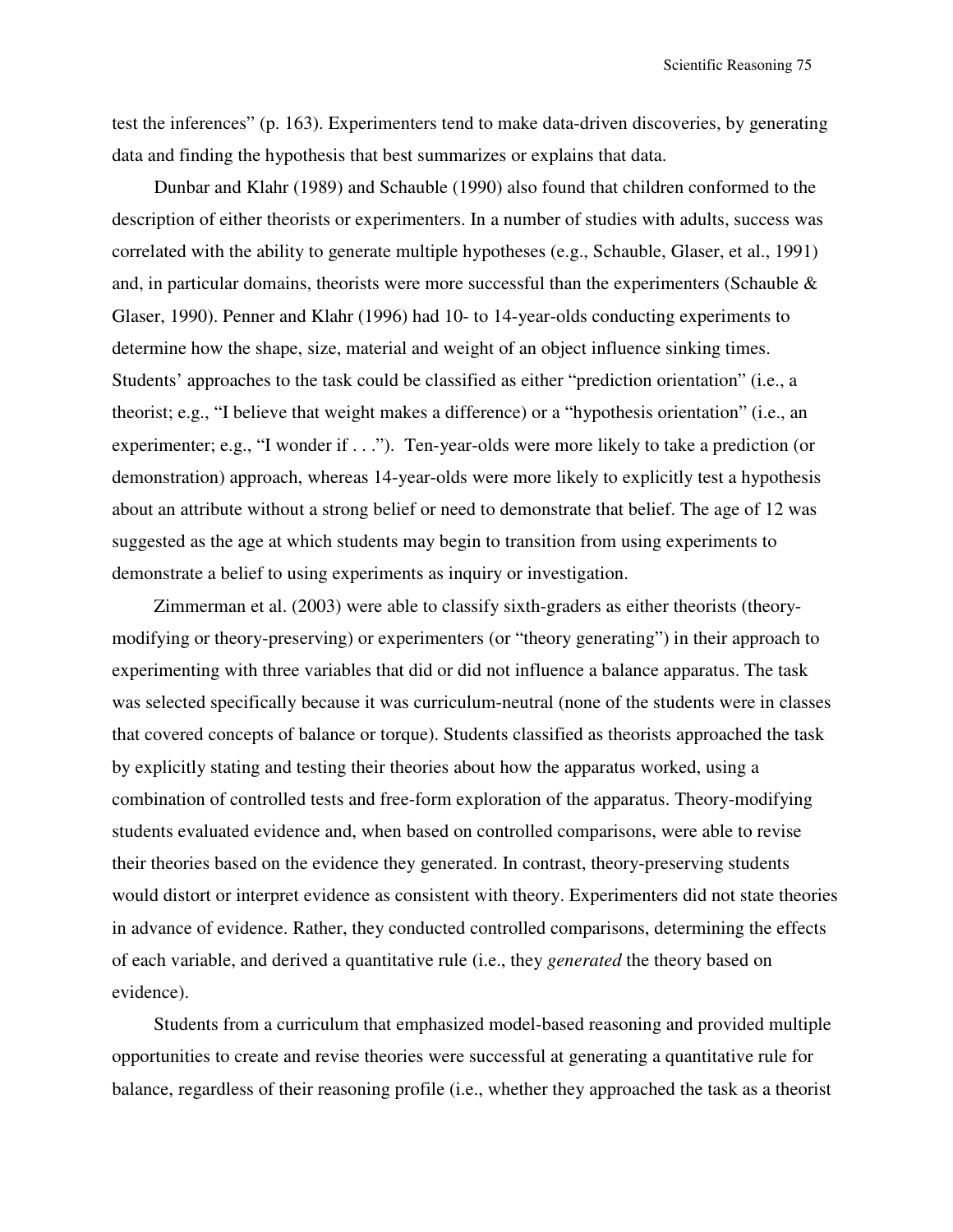or an experimenter). Students in a typical inquiry-based class (in which students engaged in only a single extended inquiry activity with plants) were only successful at discovering the quantitative rule governing balance when they were classified as experimenters. Because they only interacted with the apparatus over the course of one session, students from the regular classroom only made progress if they did not have strong theoretical beliefs that they set out to demonstrate (i.e., the "prediction orientation"; Penner & Klahr, 1996). Given more time on task, it is conceivable that the students from the regular class who took a "theorist" approach would have eventually discovered the causal status of all of the variables. Zimmerman et al. suggested that one possible reason for the success of the theorists from the model-based reasoning was due to their repeated exposure to and practice with curriculum activities that emphasized the generation, confirmation and revision of theories.

Across these studies, the general characterization of some participants as "theorists" – and that a theory-driven approach can lead to success in some discovery contexts – lends support to the idea that inadequate accounts of the development of scientific reasoning will result from studying experimentation or evidence evaluation in the absence of any domain knowledge or under instructions to disregard prior knowledge. Although these patterns may characterize individuals' approaches to any given task, it has yet to be determined if such styles are idiosyncratic to the individual and would remain stable across different tasks, or if the task demands or domain changed if a different style would emerge.

## *Perceived Goal of Inquiry: Scientists versus Engineers*

Research by Tschirgi (1980) initially suggested the possibility that the participant's goal could affect the choice of experimentation strategy. When testing the factors that produced a positive outcome, participants selected the less valid HOTAT strategy was. For negative outcomes, the more valid VOTAT (or CVS) strategy was used. This general pattern has been found by a number of researchers in different contexts. Schauble (1990) noted that fifth- and sixth-grade children often behaved as though their goal was to produce the fastest car in the Daytona microworld rather than to determine the causal status of each of the variables. In Kuhn and Phelps' (1982) study of experimentation strategies on the colorless fluids tasks, several children approached that task as though they trying to produce the red colour rather than identifying which chemicals produced the reaction. Prior to instruction, students in the Carey et al. (1989) study behaved as though their goal was to reproduce the bubbling effect produced by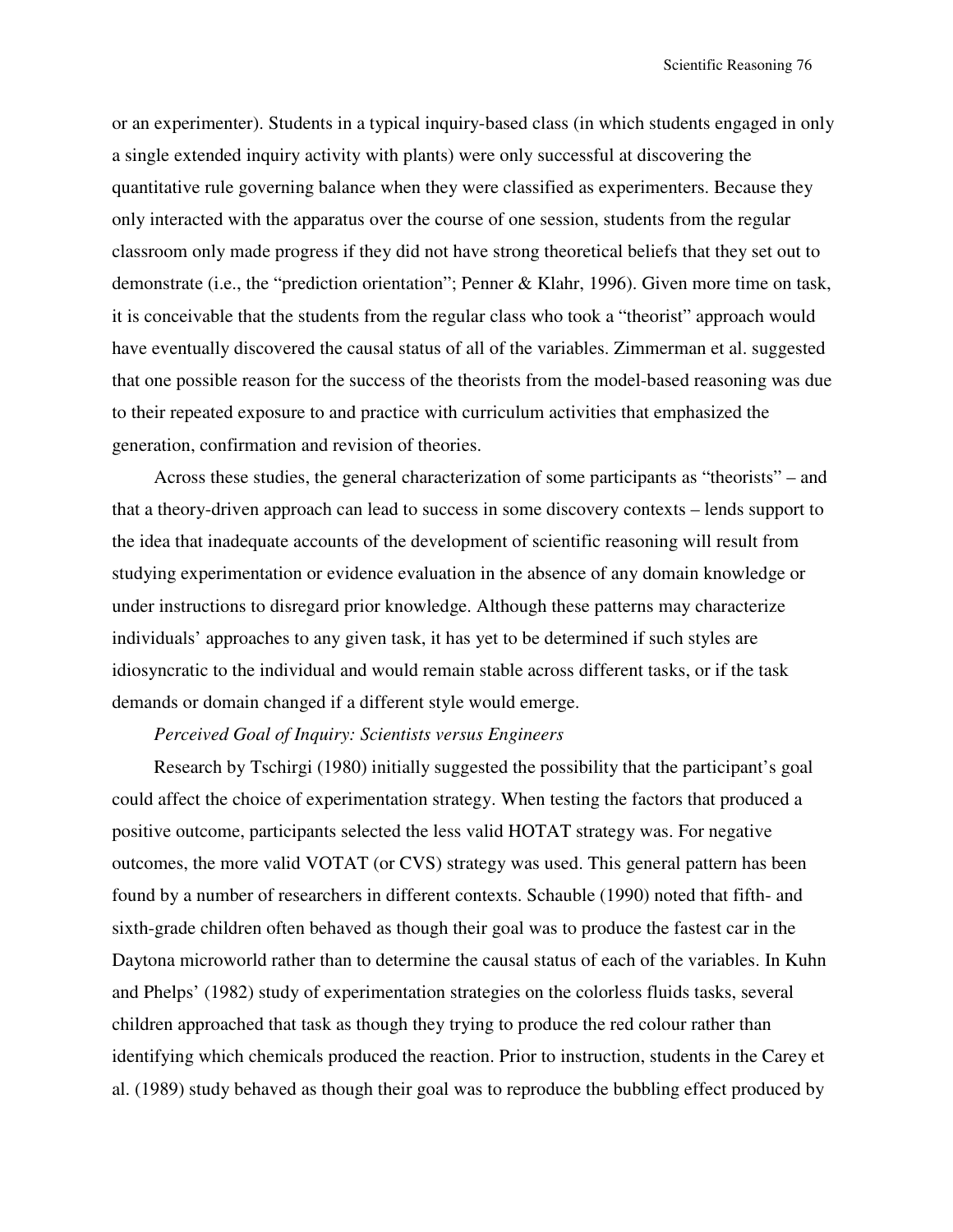mixing yeast, sugar, salt, flour and warm water in a corked flask – they did not distinguish between "understanding a phenomenon and producing the phenomenon" (p. 516). In several studies, Kuhn and her colleagues (1992; 1995; 2000) also reported that early in investigations, students tend to focus on desirable versus undesirable outcome.

Schauble, Klopfer and Raghavan (1991) addressed the issue of goals by providing fifthand sixth-grade children with an "engineering context" and a "science context." They suggested that some aspects of children's and adults' performance on scientific reasoning tasks could be elucidated by a consideration of what the participant believed the goal of experimentation was. Children worked on the canal task (an investigation in hydrodynamics) and the spring task (an investigation of hydrostatics).

When the children were working as scientists, their goal was to determine which factors made a difference and which ones did not. When the children were working as engineers, their goal was optimization, that is, to produce a desired effect (i.e., the fastest boat in the canal task, and the longest spring length in the springs problem). When working in the science context, the children worked more systematically, by establishing the effect of each variable, alone and in combination. There was an effort to make inclusion inferences (i.e., an inference that a factor is causal) and exclusion inferences (i.e, an inference that a factor is not causal).

In the engineering context, children selected highly contrastive combinations, and focused on factors believed to be causal while overlooking factors believed or demonstrated to be noncausal. Typically, children took a "try-and-see" approach to experimentation while acting as engineers, but took a theory-driven approach to experimentation when acting as scientists. These findings support the idea that researchers and teachers need to be aware of what the student perceives the goal of experimentation to be: optimization or understanding. It is also a question for further research if these different approaches characterize an individual, or if they are invoked by task demand or implicit assumptions. It might be that developmentally, an engineering approach makes most sense as inquiry skills are developing. Schauble et al. (1991) found that children who received the engineering instructions first, followed by the scientist instructions, made the greatest improvements.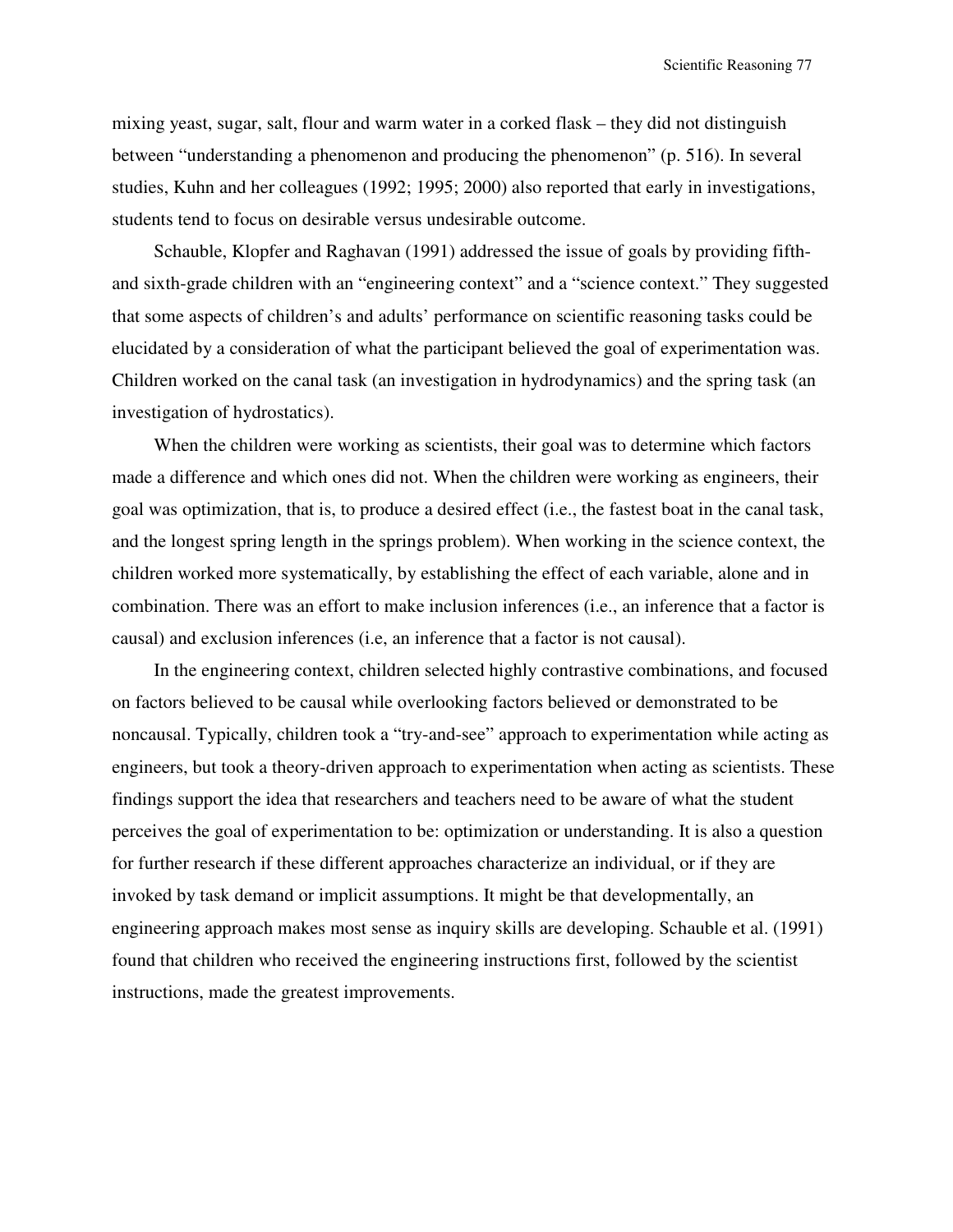## *Summary of Developmental Differences and Individual Approaches to SDE Tasks*

Children's performance was characterized by a number of tendencies: to generate uninformative experiments, to make judgments based on inconclusive or insufficient evidence, to vacillate in their judgments, to ignore inconsistent data, to disregard surprising results, to focus on causal factors and ignore noncausal factors, to be influenced by prior belief, to have difficulty disconfirming prior beliefs, and to be unsystematic in recording plans, data, and outcomes (Dunbar & Klahr, 1989; Gleason & Schauble, 2000; Keselman, 2003; Klahr et al., 1993; Kuhn et al., 1992; Kuhn et al., 1995; Kuhn et al., 2000; Penner & Klahr, 1996a; Schauble, 1990; 1996; Schauble & Glaser, 1990; Schauble et al., 1991; Zimmerman, et al., 2003). In microgenetic studies, though, children in the fifth-grade or higher typically improve in the percentage of valid judgments, valid comparisons, and evidence-based justifications with repeated exposure to the problem-solving environment (Keselman, 2003; Kuhn et al., 1992; Kuhn et al., 1995; Kuhn et al., 2000; Schauble, 1990; 1996; Schauble, Klopfer, et al., 1991).

A number of studies that followed students through repeated cycles of inquiry and all phases of the investigation showed the co-development of reasoning strategies and domain knowledge. Either acquisition alone will not account for the development of scientific reasoning (e.g., Echevarria, 2003; Klahr et al., 1993; Kuhn et al., 1992; Metz, 2004; Penner & Klahr, 1996; Schauble, 1996; Tytler & Peterson, 2004). The development of experimentation and inference strategies followed the same general course in children and adults (but that adults outperformed children) and that there were no developmental constraints on "the time of emergence or consolidation of the skills" involved in scientific reasoning (Kuhn et al., 1995, p. 102).

# *Instructional and Practice Interventions*

Metz (2004) observed that "cognitive developmental research . . . aspires to model the emergence of the children's competence apart from any instructional intervention" (p. 222). Early studies examining children and adults' self-directed instruction (SDE) was conducted largely in the absence of any specific instructional intervention. Children's scientific reasoning can be studied for what it informs us about the development of inductive, deductive and causal reasoning, problem solving, knowledge acquisition and change, and metacognitive and metastrategic competence. However, such studies can and should be informative with respect to the kinds of practice and instruction that may facilitate the development of knowledge and skills and the ages at which such interventions are likely to be most effective. In more recent SDE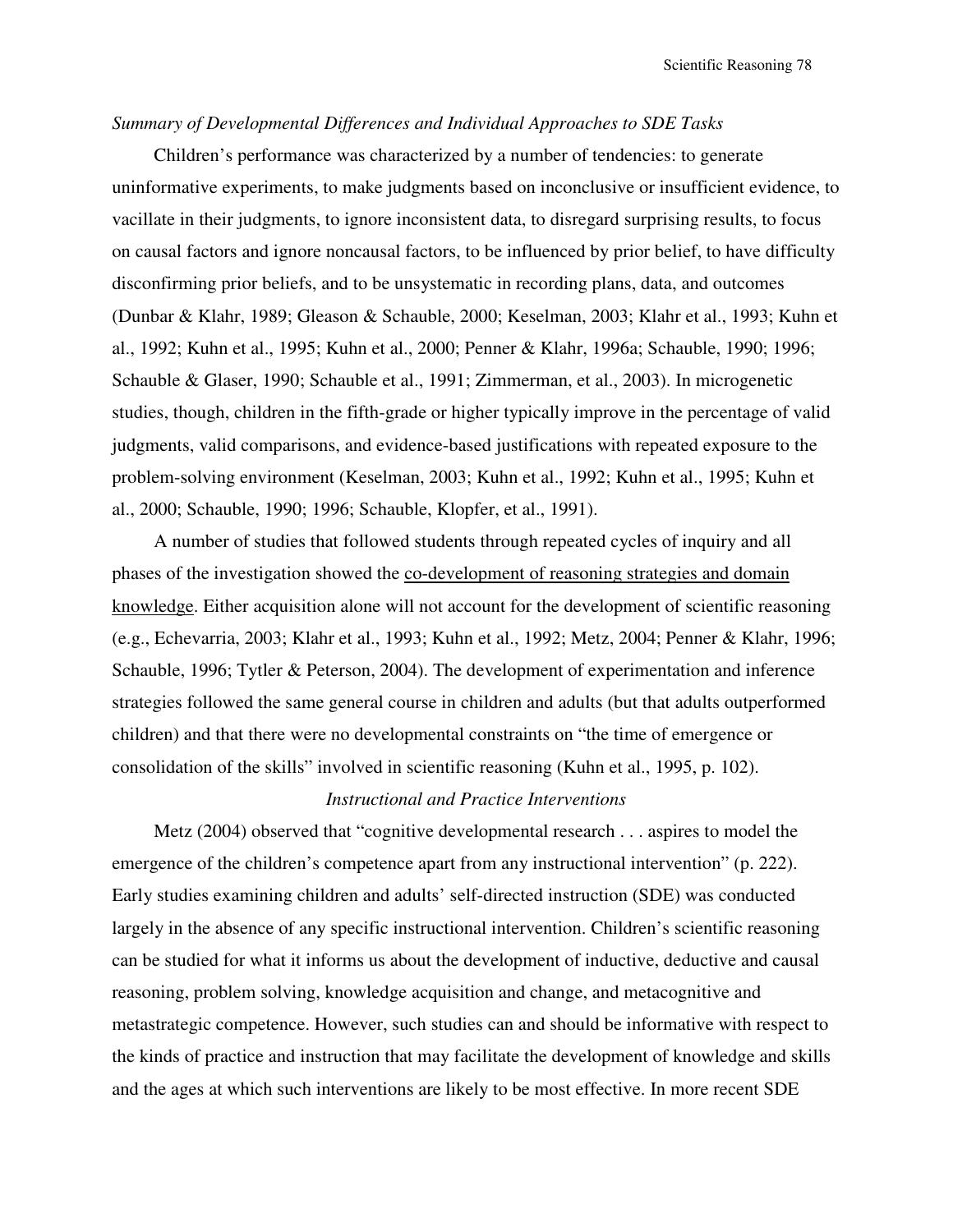studies, there has been a shift to include instructional components to address such concerns. In this section, I will focus on empirical investigations of scientific reasoning that include some type of instructional or practice intervention. Note that there exists a substantial body of research on classroom-based interventions in science education (and entire journals devoted to such research) but such studies are outside the scope of this review.

Recall that only a handful of studies focusing on the development of experimentation and evidence evaluation skills explicitly addressed issues of instruction and practice. These studies, interestingly, foreshadowed the very issues that are being investigated and addressed today. Siegler and Liebert (1975) incorporated instructional manipulations aimed at teaching children about variables and variable levels with or without practice on analogous tasks. In the absence of these conditions, no fifth graders and a small minority of eighth graders were successful. In the absence of explicit instruction, Kuhn and Phelps (1982) reported that despite the intra- and intersession variability in strategy usage, extended practice and exercise over several weeks was sufficient for the development and modification of experimentation and inference strategies. This early microgenetic study tested the assumption that "exercise of existing strategies in some cases will be sufficient to lead [students] to modify these strategies" (p. 3). Later SDE studies replicated the finding that frequent engagement with the inquiry environment can lead to the development and modification of cognitive strategies (e.g., Kuhn et al., 1992, 1995; Schauble et al., 1991).

#### *Prompts as Scaffolds?*

Kuhn and Phelps (1982) reported a variation of their procedure (Lewis, 1981, cited in Kuhn & Phelps) in which over the course of weeks, one group of children received only a simple prompt (i.e., "What to you think makes a difference?") with another group receiving the additional prompts as used by Kuhn and Phelps (e.g., "How do you think it will turn out?" and "What have you found out?", p. 33). No difference in the strategies used by these two groups was found. The presence of even the simple prompt and repeated practice led to strategic improvements.

Such prompts are used by researchers in SDE contexts in order to generate the verbal data that will serve as evidence of, for example, use of plans, intentions, rationale for the selection of variables, the use of evidence-based versus theory-based justifications for inferences, and so on. Later microgenetic studies examined children's performance on SDE tasks in the absence of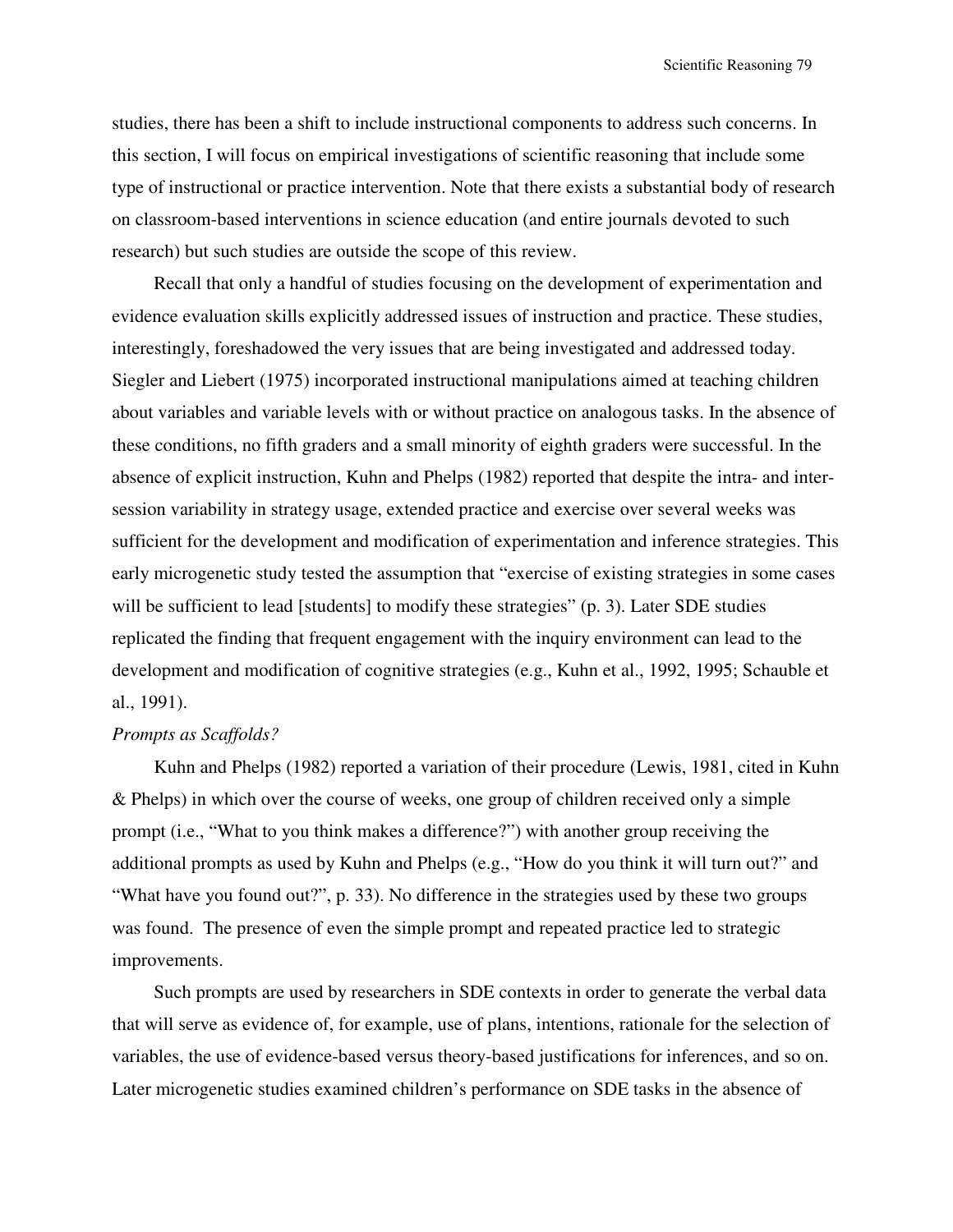specific instructional interventions, but similar kinds of prompts were used continually through the course of the individual's exploration of a multivariable system. Klahr and Carver (1995) questioned whether the use of prompts and systematic probes do not in fact serve as a subtle form of instructional scaffolding that serves to alert participants to the underlying goal structure. Therefore, an alternative interpretation exists for the finding of studies that report improvement in children's experimentation and inference strategies solely as a function of practice or exercise. Such prompts may cue the strategic requirements of the task or they may promote explanation or the type of reflection that could induce a metacognitive or metastrategic awareness of task demands. Unfortunately, because of their role in generating data in SDE studies, it may be very difficult to tease apart the relative contributions of practice and exercise from the scaffolding provided by researcher prompts. Gleason and Schauble (2000) used minimal intervention, but the parent-child collaborative discussion resulted in the verbal data needed to characterize dyads' performance.

Although conducted with undergraduate students, Wilhelm and Beishuizen (2004) reported that no differences in learning outcomes were found between students who were and were not asked standardized questions during the process of experimenting with a computerized multivariable system. Differences in learning processes were found. For example, students who were not asked questions during exploration were more likely to repeat experiments. Repetition in experiments, as has been shown, may be indicative of a experimentation done in the absence of plans, a less thorough search of the experiment space, and the generation of a smaller set of evidence.

Students may not, in the absence of instruction or prompts, routinely ask questions of themselves such as "What are you going to do next?"; "What outcome do you predict?"; "What did you learn?" and "How do you know?" Research on the use of *self-explanations* supports this idea (e.g., Chi et al., 1994) and moreover, that the process of self-explaining promotes understanding. Self-explanation is thought to be effective because it promotes the integration of newly learned material with existing knowledge (Chi et al., 1994). Analogously, questions such as the prompts used by researchers may serve to promote such integration. Recall that Chinn and Malhotra (2002a) incorporated different kinds of interventions aimed at promoting conceptual change in response to anomalous experimental evidence. Interventions included practice at making predictions, reflecting on data, and explanation. Only the explanation-based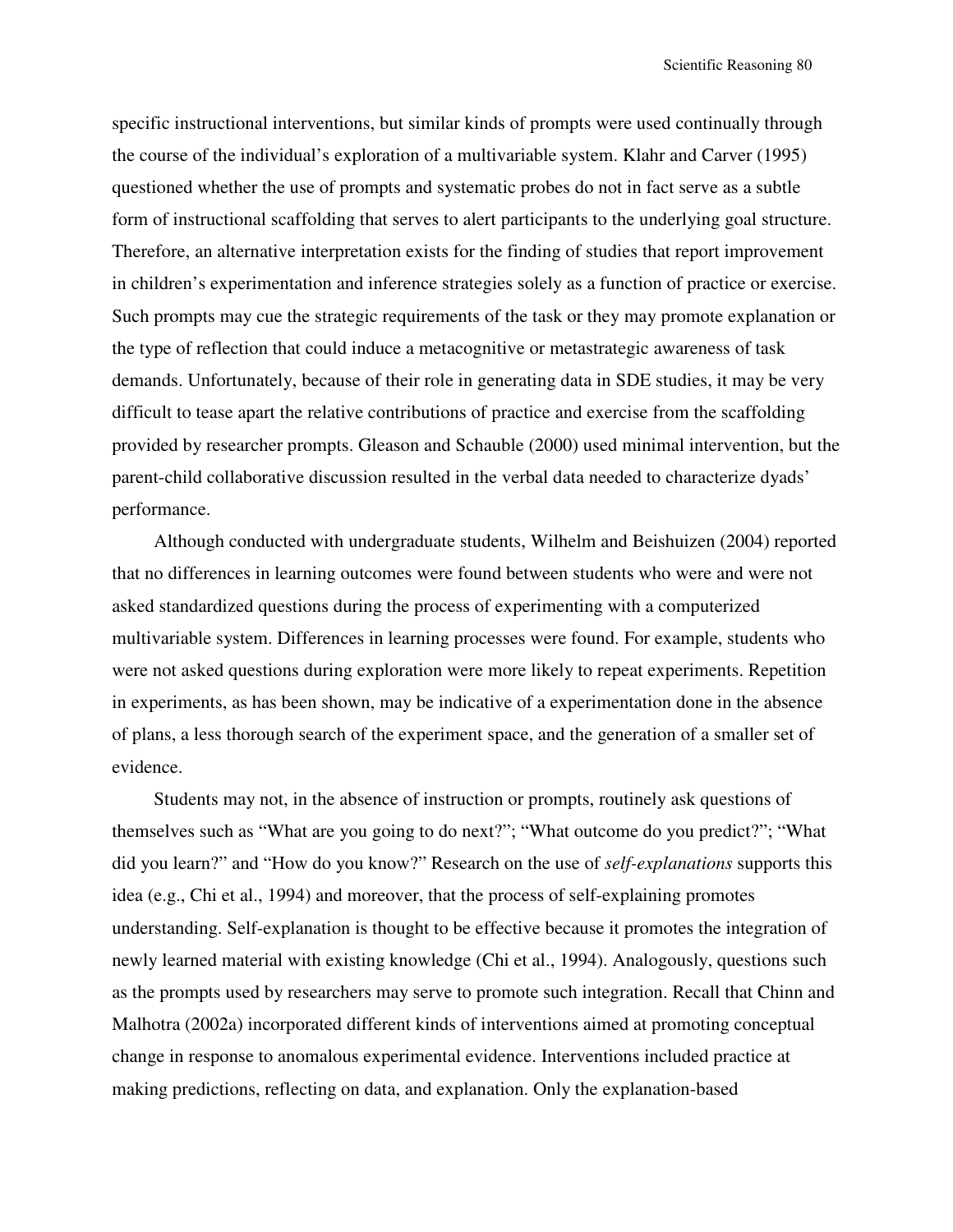interventions were successful at promoting conceptual change, retention and generalization. The prompts used in microgenetic SDE studies very likely serve the same function as the prompts used by Chi et al. (1994). Incorporating such prompts in classroom-based inquiry activities could serve as a powerful teaching tool, given that the use of self-explanation in tutoring systems (human and computer interface) has shown to be quite effective (e.g., Chi, 1996; Hausmann & Chi, 2002).

## *Instructional Interventions*

Studies that compare the effects of different kinds of instruction and practice opportunities have been conducted in the laboratory, with some translation to the classroom. For example, Chen and Klahr (1999) examined the effects of direct and indirect instruction of the control-ofvariables (CVS) strategy on students' (grades 2-4) experimentation and knowledge acquisition. Direct instruction involved didactic teaching of the CVS strategy along with examples and probes. Indirect (or implicit) training involved the use of systematic probes during the course of children's experimentation. A control group did not receive instruction or probes. No group received instruction on domain knowledge for any task used (springs, ramps, sinking objects). CVS usage increased from 34% prior to instruction to 65% after, with 61-64% usage maintained on transfer tasks that followed after one day and again after seven months, respectively. No such gains were evident for the implicit training or control groups.

Direct instruction about CVS improved children's ability to design informative experiments, which in turn facilitated conceptual change in a number of domains. Students' mastery of CVS allowed them to design unconfouded experiments, which facilitated valid causal and non-causal inferences, resulting in a change in knowledge about how various multivariable causal systems worked. Significant gains in domain knowledge were only evident for the direct instruction group. Fourth graders showed better skill retention at long-term assessment relative to second and third graders. Although in other microgenetic contexts, extend practice with or without probes has been shown to be sufficient for improving students' usage of valid experimentation and inference strategies. The younger children (grades 2 and 3) did not benefit as much from such exercise as older students here (grade 4), or as much as has been reported with students at the fifth-grade level or higher. It is perhaps prior to the fourth grade that selfdirected experimentation in educational contexts requires the use of targeted and frequent scaffolding to ensure learning and strategic gains. The specific type of instruction and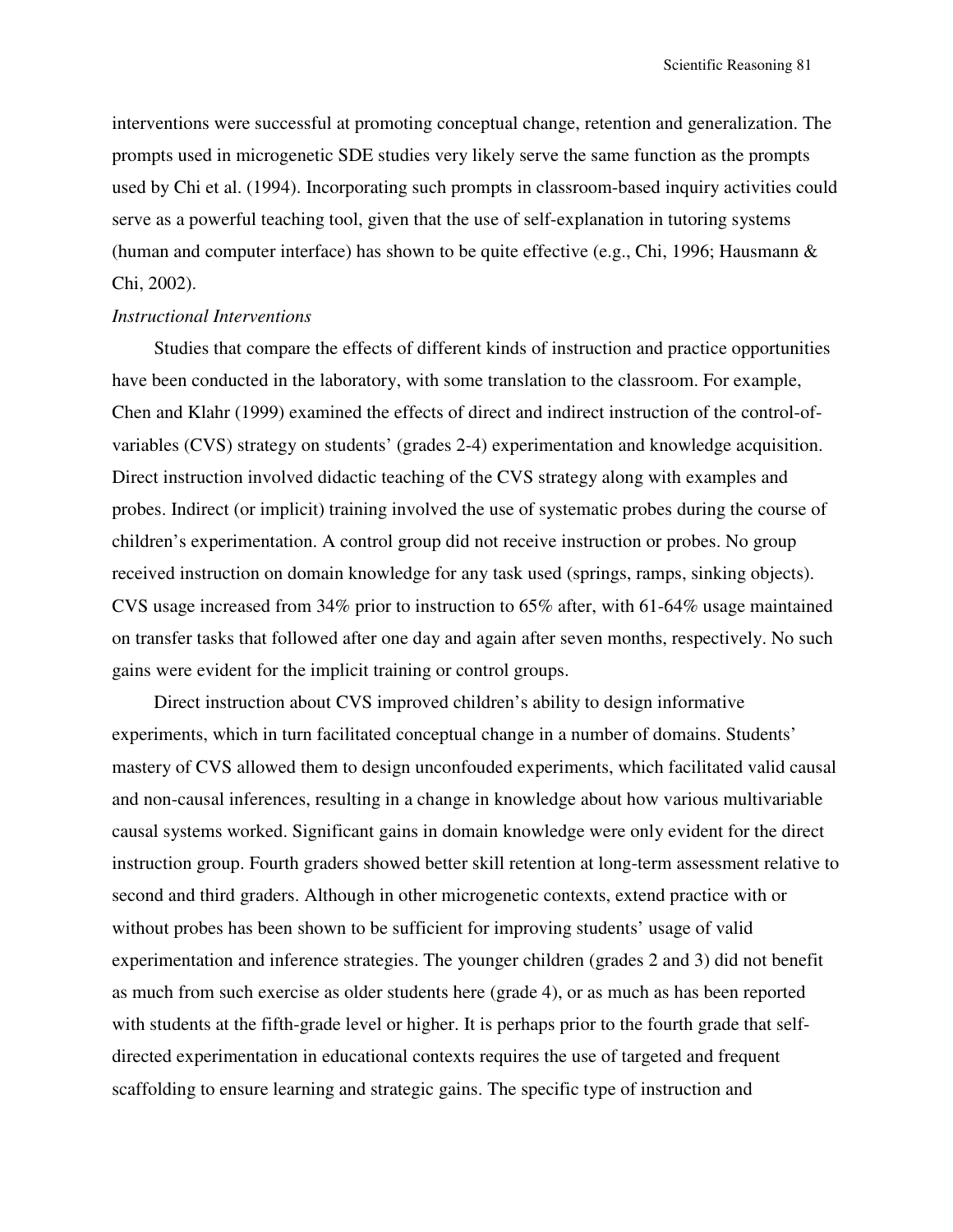Scientific Reasoning 82

scaffolding most beneficial for younger students engaged in SDE is an empirical question awaiting further study.

Toth, Klahr and Chen (2000; Klahr, Chen & Toth, 2001) translated the direct instruction of CVS in the lab to a classroom environment. A classroom instructor taught the CVS strategy to fourth graders in a classroom setting, with students being assessed individually pre- and postinstruction. Toth et al. examined pre- to post-instruction gains in CVS usage, *robust use* of CVS (requiring correct justification of use), domain knowledge, and the evaluation of research designed by other children. Significant post-instruction increases were found for mean CVS usage (30% to 97%) and mean robust usage (6% to 78%). Although domain knowledge started high (79%), significant improvement (to 100%) was found. The percentage of students who were able to correctly evaluate others' research (9 of 10 designs) increased from 28% to 76%. Therefore, the effectiveness of a lab-based intervention could be "scaled up" to a classroom context. (See Klahr & Li [in press] for a summary of research that alternates between the lab and the classroom.)

Klahr and Nigam (2003) explored the longer-term impact of learning CVS under two different conditions. Third- and fourth-graders engaged in self-directed experimentation to discover the factors that influence the speed of a ball on a ramp. One group of students received direct instruction in CVS prior to SDE, and the control group explored the multivariable system without such training. Students in the direct instruction condition were more likely to master CVS, which resulted in better performance with respect to designing unconfounded experiments and thus making valid inferences. A minority of students (23%) in the control condition were able to master CVS. All students who attained mastery, regardless of condition, scored better on a transfer task that involved the evaluation of science projects completed by other students. Although the direct instruction group performed better, overall, on the immediate and transfer assessments, a quarter of the students did master CVS though exploration (which is not unexpected based on previous SDE studies, especially within the microgenetic context). Klahr and Nigam suggested that the next set of issues to address include determining the kinds of individual difference characteristics that account for some students benefiting from the discovery context, but not others. That is, which learner traits are associated with the success of different learning experiences? Answers to such questions would facilitate a match between types of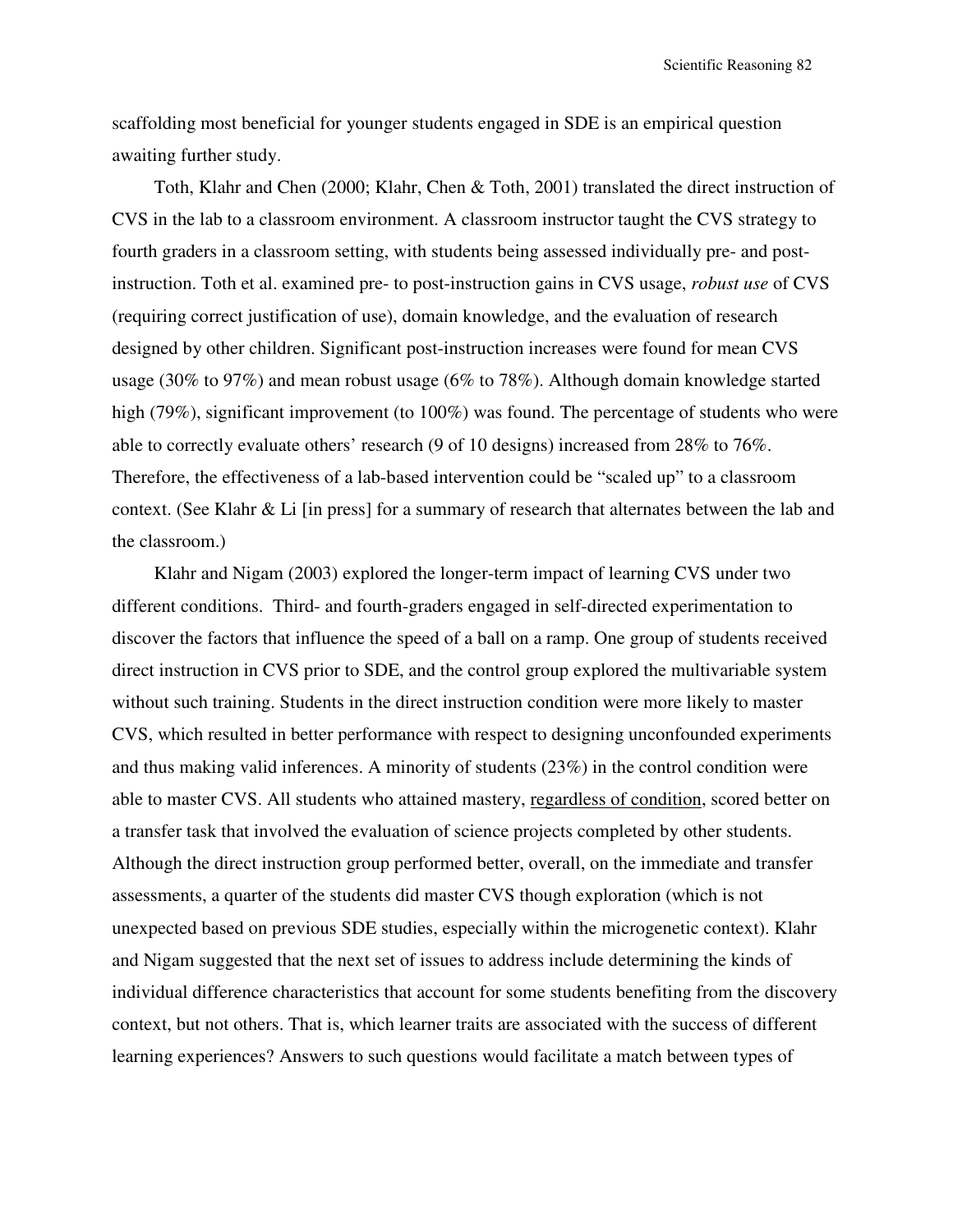students and types of pedagogy for a "balanced portfolio of instructional approaches to early science instruction" (p. 666).

Reid, Zhang and Chen (2003) also examined the influence of two different types of learning support on students' self-directed exploration of buoyancy. *Interpretive support* was designed to help students to access domain knowledge in order to generate appropriate and testable hypotheses and then develop coherent understanding of the domain. The virtual environment included a "reference book" that contained information about, for example, weight, upthrust, and motion. Also, questions were offered to activate prior knowledge about, for example, forces acting on a floating object. *Experimental support* was designed to scaffold the design of experiments, making predictions and drawing conclusions based on observations. For example, an introductory part of the simulation environment included explanations about designs (e.g., how to vary one thing at a time). Another example of an experimental scaffold was a prompt to compare their predictions to the outcome of the experiment.

The factorial combination of the presence or absences of the two support types resulted in four groups of students (i.e., no support, experimental only, interpretive only, or both supports). Reid et al. found that experimental support improved sixth-graders' performance on assessments of principled knowledge and intuitive understanding from pre- to post-test. At post-test, interpretive support was shown to improve intuitive understanding (predictions of upthrust for pairs of objects) and knowledge integration, relative to experimental support. Students were given scores for their use of experimentation strategies (e.g., use of CVS, percentage of experiment-space used). Although there was no difference for those who did or did not receive experimental support, students who had better experimentation strategies were more successful in discovering all of the causal and non-causal factors. All students benefited from participating in the scientific discovery activity, but different types of learning support facilitated performance on different outcome measures.

## *Practice Interventions*

Kuhn and her colleagues have been exploring a number of interventions aimed at increasing students' metacognitive and metastrategic competence. For example, Kuhn et al. (2000) incorporated performance-level practice and metastrategic-level practice in tasks explored by sixth- to eighth-grade students. Performance-level exercise consisted of standard exploration of the task environment (as is typical of SDE studies). Metalevel practice consisted of paper-and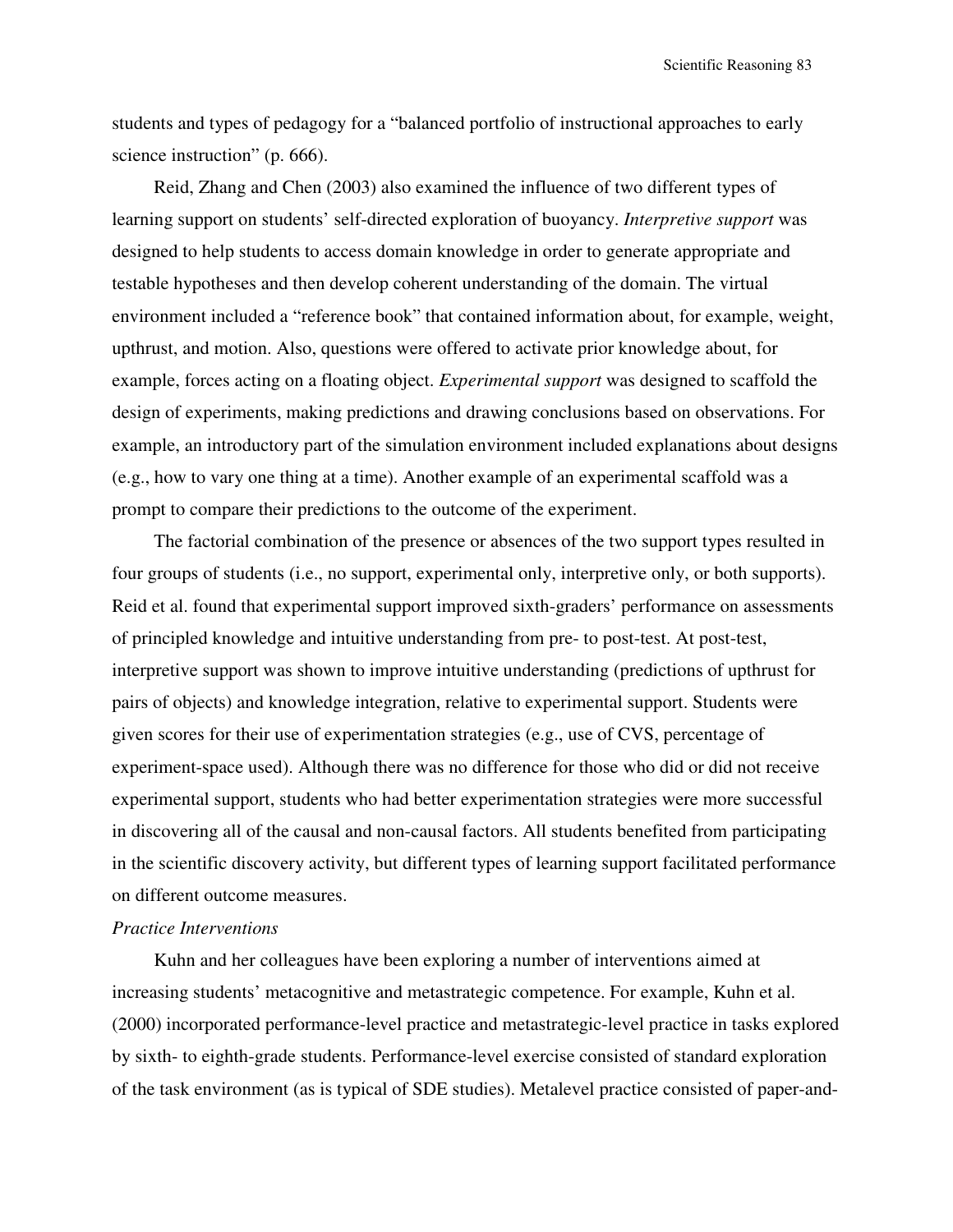pencil scenarios in which two individuals disagree about the effect of a particular feature in a multivariable situation. Students then evaluate different strategies that could be used to resolve the disagreement. Such scenarios were provided twice a week during the course of ten weeks. Although no differences between the two types of practice were found in the number of valid inferences (i.e., performance), there were more sizeable differences in measures of understanding of task objectives and strategies (i.e., metastrategic understanding). Keselman (2003) compared performance-level exercise (control) with two practice conditions: one that included direct instruction and practice at making predictions and one with prediction practice only. Sixth graders experimented with a multivariable system (an earthquake forecaster). Students in the two practice conditions showed better performance on a metaleval assessment (i.e., an evaluation of the strategies of two individuals who proposed different designs) relative to the control group. Only the instructional group showed an increase in use of evidence from multiple records and the ability to make correct inferences about non-causal variables.

Kuhn and Dean (2005) incorporated a very simple but effective instructional intervention in a SDE study with low performing inner-city students. Over the course of twelve sessions, sixth graders interacted with a virtual environment to understand the effect of five binary variables on earthquake risk. Students were either given self-directed practice (control) or they were provided with the suggestion "to find out about just one feature to start." The suggestion to focus attention on just one variable was very effective: All students in the suggestion group were able to use CVS to design unconfounded experiments, compared to 11% in the control. The use of CVS led to an increase in valid inferences for the intervention group, at both immediate and delayed (3 months) assessment. Performance on a transfer task was marginally better than the control. Kuhn and Dean concluded that the manipulation influenced the question-formulation phase and that it suggested to students *why* a strategy should be used. While this may be the case, it is also possible that this simple instruction did in fact invoke a strategic mastery, which as has been shown, bootstraps the ability to make valid inferences, such that knowledge of the domain accumulates which in turn facilitates advanced exploration and hypothesis generation. Extended engagement alone resulted in minimal progress, suggesting that the inclusion of even minor prompts and suggestions may represent potentially powerful scaffolds in the context of selfdirected investigations, especially for at-risk populations of students.

Kuhn and Dean (2005b) have also been exploring the kinds of educational opportunities to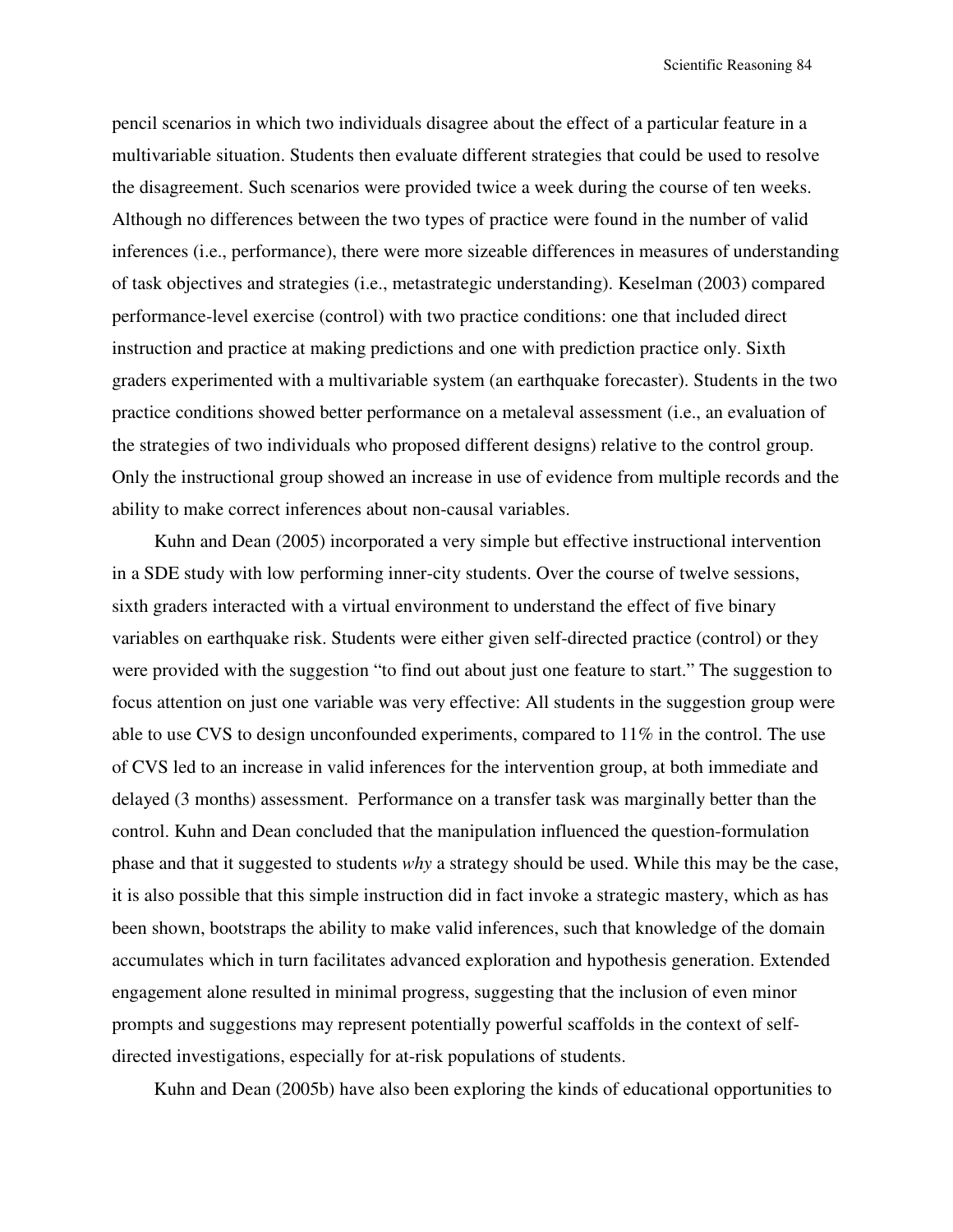engage urban, at-risk children in science. This is a particularly important question in the age of "no child left behind." Sixth-graders were provided with 12 weeks of exposure to a multivariable environment in a domain that the students would find interesting, but that is not considered a traditional science topic. Students acted as advisors to a music club and investigated the features that had an influence on sales (e.g., cover illustration, color, format). The idea was to introduce students to inquiry in a topic that would engage them, while providing appropriate scaffolds. The scaffolds consisted of weekly conceptual goals, such as making explicit connections between claims and evidence, generalizing findings, and understanding additive multivariable causality. It was hypothesized that the development of inquiry skills would then transfer to a more traditional science domain.

After 12 weeks of scaffolding on the music club software, students were then exposed to the earthquake forecaster software. Performance on the transfer task was compared to students who had only extended practice with the music club software and students who were not exposed to multivariable inquiry. The group of students that received scaffolding outperformed the students in the two control groups on a number of performance indicators, including intentions to focus on one variable, use of CVS, and making valid inferences. Three months later, there was a general decline for CVS and valid inferences (but not for focused intent) for the scaffolded group, but their performance was still generally superior to the control groups. *Scaffolding in a Classroom-Based Design Experiment: An Example*

Metz (2004) conducted extensive analyses of children's interview data about their own investigations that they designed and executed. Second- and fourth/fifth-graders took part in a curriculum unit on animal behavior that emphasized domain knowledge, whole-class collaboration, scaffolded instruction, and discussions about the kinds of questions that can and cannot be answered by observational records. Pairs or triads of students then developed a research question, designed an experiment, collected and analyzed data, and presented their findings on a research poster.

As discussed in the evidence evaluation section, it has been suggested that developmental differences in scientific reasoning may be a function of task demands. For example, Sodian et al. (1991) and Ruffman et al. (1993) altered task demands to show that under simpler conditions, children could distinguish a hypothesis from evidence. In contrast, Metz (2004) argues that the reason that researchers sometimes demonstrate that children fail to reason in a normative way on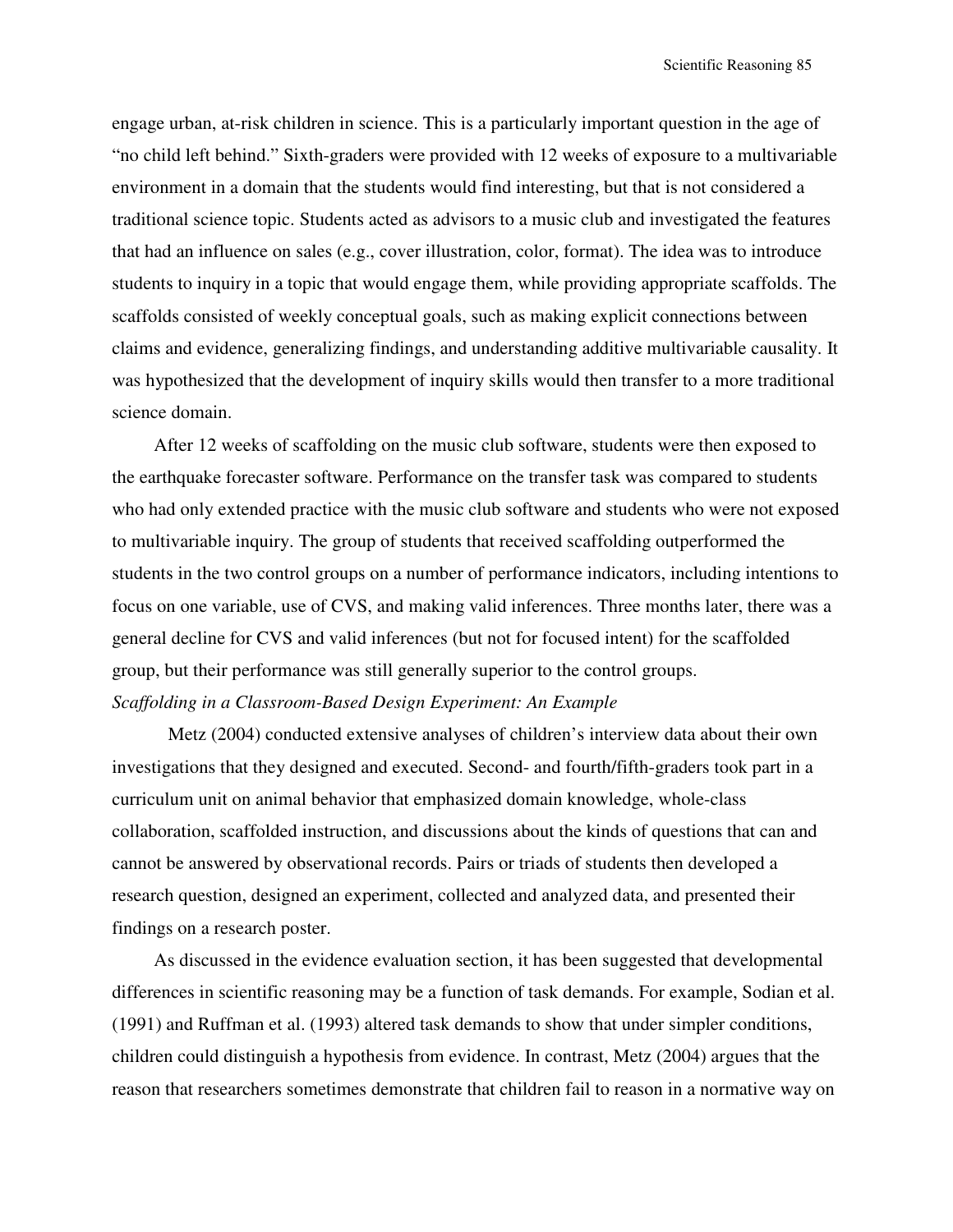laboratory tasks my be due to the fact that they are *not demanding enough*: "This weak knowledge (including ignorance of the relevant variables and construct) has resulted in poorer reasoning and thus an underestimation of reasoning capacities . . . [and] has resulted in unnecessarily watered-down curricula [which] have led to less opportunity to learn, and thus weaker domain-specific knowledge, again undermining children's scientific reasoning" (p. 284).

Such classroom-based design experiments provide evidence that elementary school children can successfully participate in authentic inquiry, but that particular kinds of scaffolding are needed to support children's abilities to engage in independent investigations and to help students view science as a "way of knowing" (Metz, 2004).

The set of studies reviewed in this section were all conducted to ascertain the types of interventions that might promote the development of scientific thinking. The study by Metz (2004) serves as the "existence proof" of what even young children are capable of with appropriate classroom support, scaffolding, and collaborative inquiry. Lab-based studies have also explored interventions, and can be primarily categorized as one of two types. The first type involves a focus on promoting strategic skills, such as CVS (e.g., Klahr & Nigam, 2003), and the other type is intended to foster meta-strategic understanding – that is, the goal is to foster an awareness of the appropriateness a particular strategy.

## SUMMARY AND CONCLUSIONS

My goal in this review was to provide an overview of research on the development of scientific reasoning, with a particular focus on studies that address children's investigation and inference skills. Although scientific thinking is multifaceted and a full account may need to take into account research on, for example, explanation, epistemology, argumentation, the nature of science, and conceptual understanding (and "misconceptions") in numerous domains of science, the focus of this review was the extensive literature on experimentation skills, evidence evaluation, and self-directed experimentation (SDE).

# *How Do Children Learn Science?*

Recent approaches to the study of scientific thinking situate students in a simulateddiscovery context, in which they investigate a multivariable causal system through active or guided experimentation. In these contexts, the development of both strategies and conceptual knowledge can be monitored. These two aspects of cognition bootstrap one another, such that experimentation and inference strategies are selected based on prior conceptual knowledge of the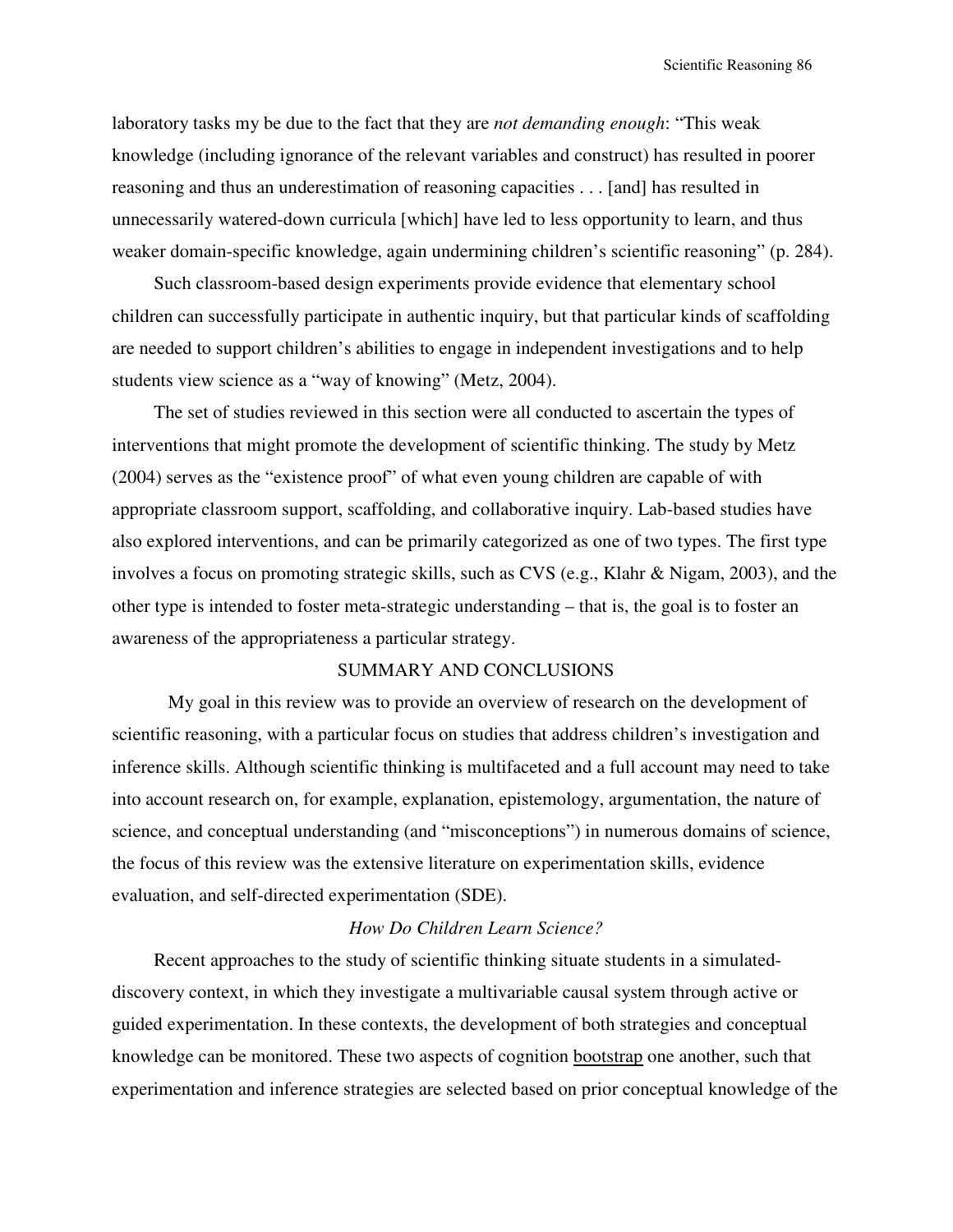domain. These strategies, in turn, foster a deeper understanding of the system via more sophisticated causal or conceptual understanding, which (iteratively) foster more sophisticated strategy usage.

One of the continuing themes evident from studies on the development of scientific thinking is that children are far more competent than first suspected, and likewise, adults are less so. This characterization describes cognitive development in general and scientific reasoning in particular:

. . . the complex and multifaceted nature of the skills involved in solving these problems, and the variability in performance, even among the adults, suggest that the developmental trajectory of the strategies and processes associated with scientific reasoning is likely to be a very long one, *perhaps even lifelong*. Previous research has established the existence of both early precursors and competencies . . . and errors and biases that persist regardless of maturation, training, and expertise. (Schauble, 1996, p.118; emphasis added)

A robust finding is that during this long developmental trajectory, there is both inter- and intra-individual variability in scientific reasoning performance, particularly with respect to inference and experimentation strategies. There is also much variability in the tasks that have been used to study scientific reasoning but there are some generalizations that that can be made from an examination of this literature to address the issue of how children learn scientific inquiry skills. Children may have different assumptions and beliefs about the goals of experimentation and this claim is supported by their (a) evolving understanding of the nature of science and what experimentation is for (e.g., for demonstrating the correctness of current belief; producing an outcome vs. understanding a phenomenon); (b) tendency to focus on outcomes by producing desired effects and reducing undesired effects; (c) tendency to ignore non-causal factors and focus on causal factors or what "makes a difference" and in doing so may, in limited instances (d) incorrectly encode, misinterpret, or distort evidence to focus on causes. Characteristics of prior knowledge such as (e) the type, strength, and relevance are potential determinants of how new evidence is evaluated and whether "anomalies" are noticed and knowledge change occurs as a result of the encounter. There are both (f) rational and irrational responses to evidence that disconfirms a prior belief. At the meta-level, children may not be aware of their own memory limitations and therefore be unsystematic in (g) recording plans, designs and outcomes, and may fail to (h) consult such records. Likewise, there is a slow development course for the (h) metacognitive understanding of theory and evidence as distinct epistemological entities and the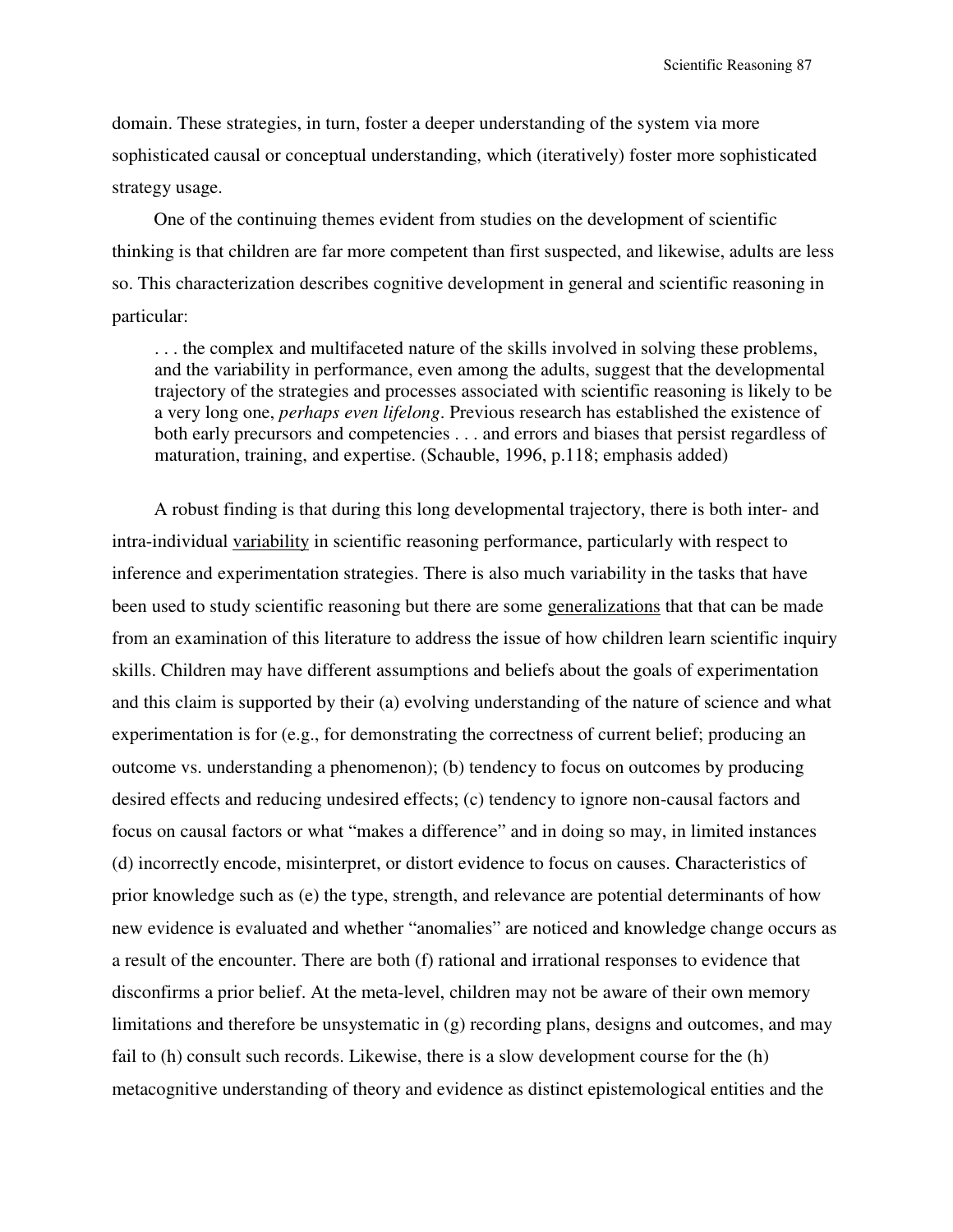(i) metastrategic competence involved with understanding when and why to employ various strategies.

Scientific thinking involves a complex set of cognitive and metacognitive skills, and the development and consolidation of such skills require a considerable amount of exercise and practice. Given these generalizations about children's performance, researchers have been in a better position to explore the kinds of scaffolding, practice and instructional interventions that may be candidates to facilitate the development of increasingly proficient scientific reasoning.

*How Can Cognitive Developmental Research Inform Science Teaching and Learning?*

Given the complexity of coordinating the cognitive and metacognitive skills involved in scientific thinking, and the potentially long developmental trajectory, it is necessary to consider the kinds of educational experiences that will foster and support the development of inquiry, experimentation, evidence evaluation, and inference skills. Basic research on children's developing scientific reasoning can serve as a guide for targeting interventions. Given the numerous components and the iterative nature of investigation in SDE contexts, different researchers have targeted different phases of the inquiry cycle. Some of the research on instructional interventions reviewed here capitalized on basic findings and generalizations discussed in the previous section – findings related to the implementation of strategies, the role of prior knowledge, and the importance of meta-level understanding – and the general characterization of the bootstrapping of the conceptual and the strategic. Similarly, recent conceptual and empirical work points to the necessity for skilled scientific reasoning to include flexible, *metacognitive* and *metastrategic* knowledge (Kuhn, 2002). Current research and curriculum development has been focused at exploring the types of scaffolding to support students' developing metacognitive abilities (e.g., Kolodner et al., 2003; Raghavan & Glaser, 1995; White & Frederikson, 1998).

Cognitive developmental research has the potential to inform science teaching, as illustrated by some of the intervention research reviewed here. For example, beginning with the initial encoding of information, interventions can promote students' observational abilities and lead to appropriate encoding of information (e.g., Chinn & Malhotra, 2002a) which was shown to facilitate inferences, generalizations and retention. Domain knowledge and strategic performance have been shown to bootstrap one another, and as such interventions have targeted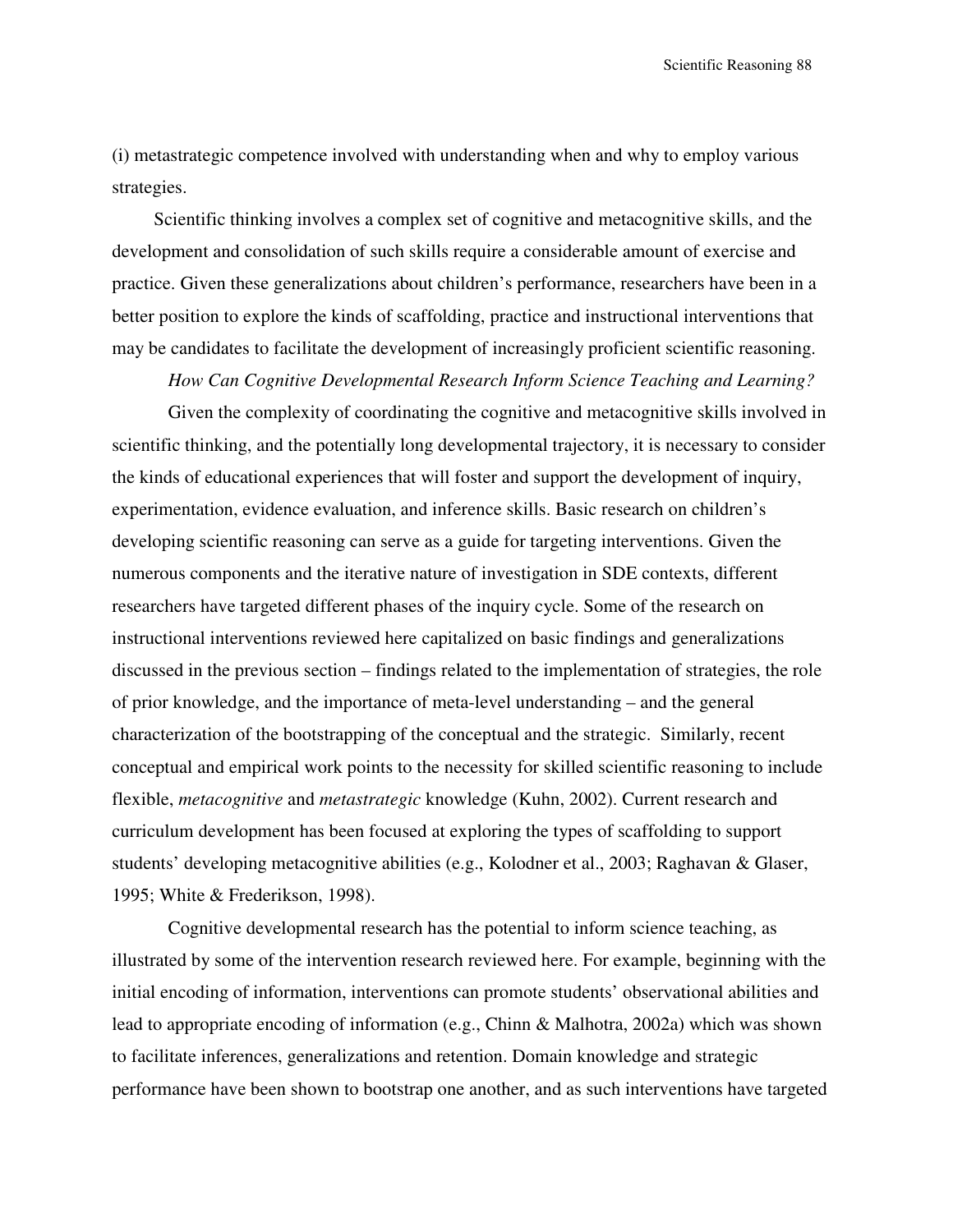facilitating domain knowledge (e.g., Ecchevarria, 2003; Metz, 2004), strategy development (e.g., Chen & Klahr, 1999; Toth, Klahr & Chen, 2001) or both (e.g., Reid et al., 2003). Metacognitive understanding and metastrategic competence have also been targeted as a means of promoting meta-level understanding (e.g., Keselman, 2003; Kuhn & Dean, 2005).

The summary of findings described above could be used to generate and target specific interventions. For example, given the tendency to initially focus on causal factors, students could be allowed to begin investigations of factors that make a difference, but then be guided into further investigations of how one determines that a factor is not causal and how to examine cumulative records to make such inferences. Support for this may be found in Schauble et al.'s (1991) finding that students made the most progress when beginning in the "engineering context" and then moving to the "science context." Given that children do not spontaneously record important information about their investigations, interventions could capitalize on initial investigations without records and then compare those to investigations in which thorough records are kept. Numerous additional examples could be suggested, but the point is to demonstrate that basic findings can be fertile source of research questions that can be explored and applied to teaching and learning situations. As research accumulates from laboratory studies on the conditions which support scientific thinking and conceptual change, continued research will need to explore the best ways to teach such skills. If science education is to be reformed on the basis of *evidence-based research*, specific questions about instruction will need to be tested empirically (e.g., How much support and structure are optimal? How much teacher control? What kinds of scaffolds and prompts are sufficient? Should domain knowledge and skills be taught concurrently or separately?).

#### *Future Directions for Research*

In the previous section, hypothetical examples of potential future research questions were briefly described to illustrate the potential for synergistic research (see also Klahr & Li, in press). In this final section, I would like also to address some of the larger conceptual issues for future research to address. These include (a) methodological and conceptual issues in research on instructional interventions; and (b) the authenticity of scientific reasoning tasks used in schools and laboratories.

## *Which Types of Instruction Are Best?*

This may be the key question that directs future research. Since scientific reasoning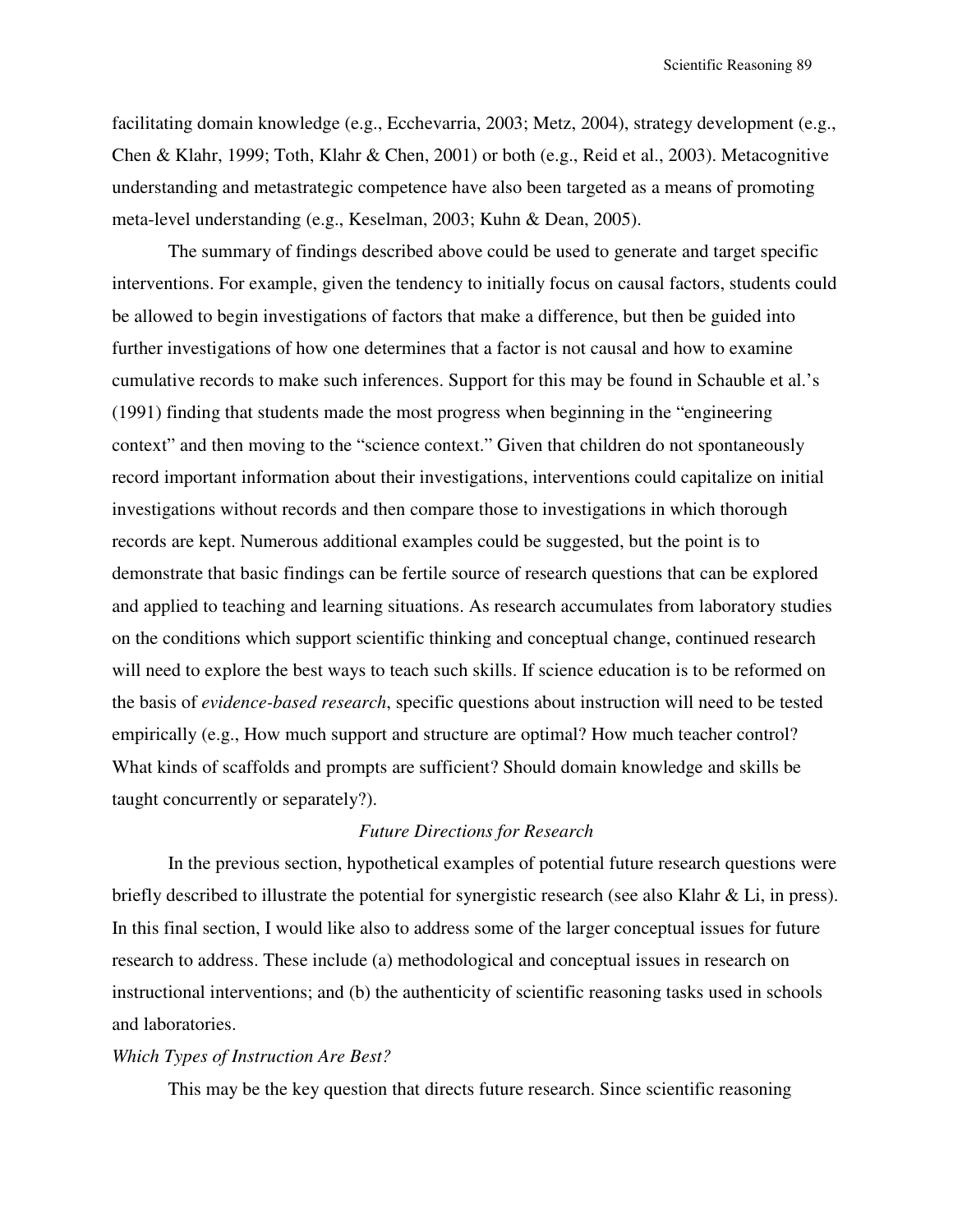involves a collection of intellectual skills, some of which do not "routinely develop" (Kuhn & Franklin, 2006), it is absolutely essential that basic research on understanding children's scientific reasoning be used engineer better instructional interventions. Such studies may then be used as a source of further basic questions (Klahr & Li, in press). A question about the relative efficacy of different interventions – whether they be prompts, scaffolds, didactic instruction or opportunities for particular types of practice – is a far trickier endeavor than would appear on the surface.

# *How Do We Define and Measure "Best" and "Instruction"?*

This may seem like an odd question, but issues are already emerging about how particular interventions should be labeled, and how such interventions should be assessed. As a parallel, recall that in the literature on evidence evaluation skills, numerous conceptual and methodological issues needed to be resolved to advance our understanding of the development of such skills (e.g., what is a rational or an irrational response to anomalous evidence? Does evidence always take precedence over prior knowledge?). Even current writings conflate the two connotations of theory-evidence coordination (i.e., one as inductive causal inference, one as epistemological categories). The issue of the best way to assess the effectiveness of instructional interventions will be the next issue in need of resolution, potentially in a joint effort by researchers and educators. A diversity of tasks are used in scientific reasoning research – tasks used to assess initial understanding, tasks used to exercise developing strategies and knowledge, tasks used to assess effectiveness of interventions, and tasks used to show transfer or retention. Each of these tasks has the potential to be interpreted in multiple ways (e.g., as a valid measure of transfer, as a valid measure of strategic competence).

Similarly, the interventions used by educators or researchers may open to multiple interpretations. For example, Klahr and Li (in press) outlined different media reactions to the intervention studies conducted by Klahr and colleagues (e.g., Chen & Klahr, 1999; Klahr & Nigam, 2003) based on multiple connotations of "direct instruction" and "discovery learning." Although Klahr and Nigam used "direct instruction" as a condition label, the students engaged in self-directed, hands-on experimentation after a brief didactic presentation and demonstration. Although performance in this group was better, a quarter of the "discovery learning" students mastered the task and showed equivalent performance on a transfer task. This example illustrates two issues of interpretation. First, the labels used to describe the different conditions were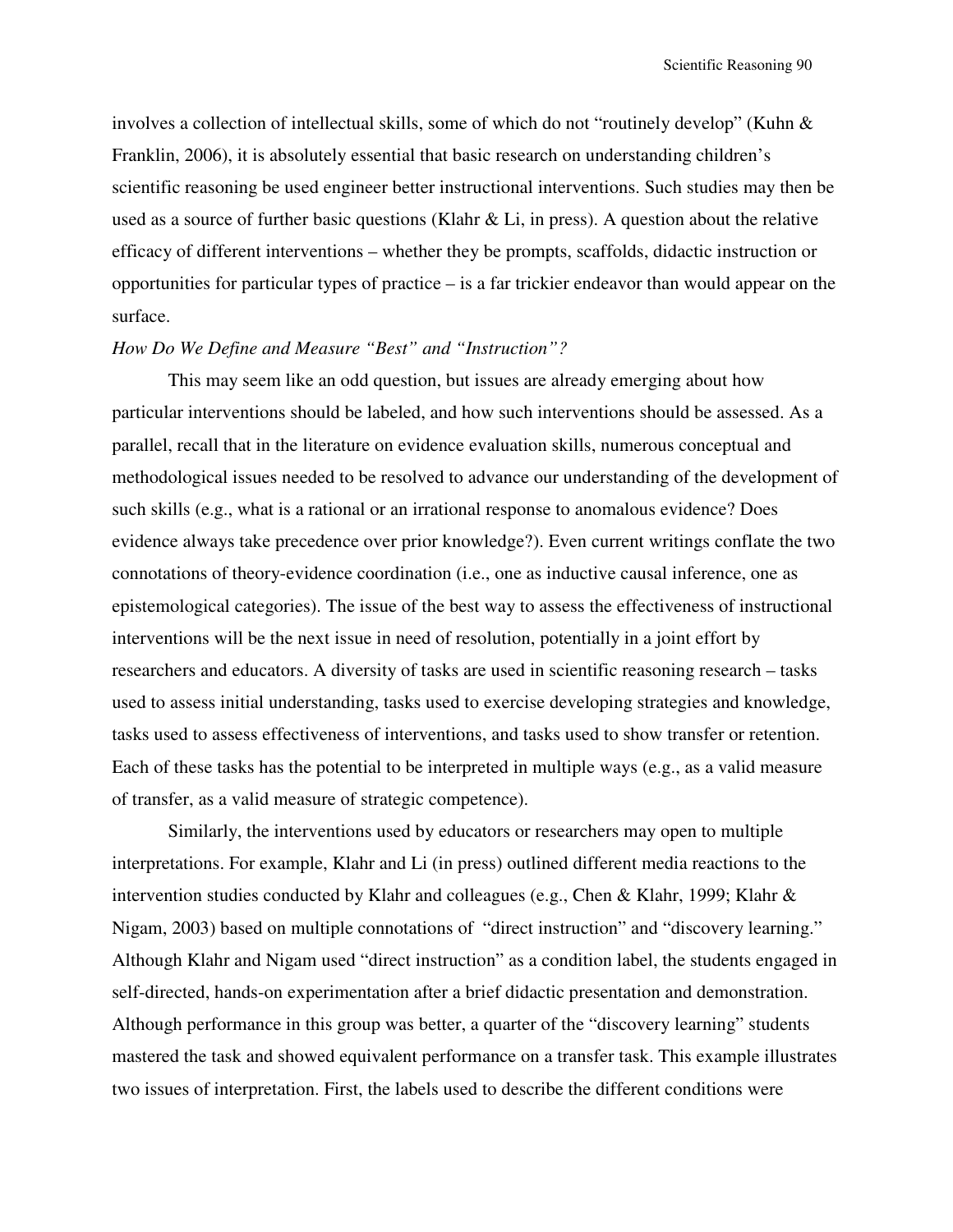interpreted in unintended ways, that is, "direct instruction" was taken to mean "passive learning." Second, these findings were interpreted to mean that "direct instruction" was advocated as the most efficient and desirable way to teach science. Analogous to what was required in the evidence evaluation literature – discussions and negotiations about how to operationally define terms such as "direct instruction" or "transfer" will be needed in order to measure the success of various strategic, knowledge-based, or meta-level interventions. An example of such a debate, that represents both fundamental issues – which instruction is best, and how should these terms be used – can be found in the set of commentaries by Klahr (2005b-in press) and Kuhn (2005a-in press).

These commentaries represent the types of debate and dialogue that will need to become an essential part of the next generation of research on evidence-based interventions. Another issue tackled is how to interpret the nature of the intervention itself. As mentioned previously, the intervention used by Kuhn and Dean (2005a) included a simple suggestion to students: "Today, let's try to find out about just one feature to start." (p. 7ms). Whereas Kuhn and Dean concluded that this suggestion influenced the question-formulation phase, an alternate interpretation is that it elegantly invokes a strategic focus to vary one feature at a time (i.e., CVS). A similar discussion ensued in the commentary between Klahr (2005b) and Kuhn (2005a). Unfortunately, this issue cannot be resolved simply by appealing to the data. A similar definitional issue at the core of this commentary involves the best way to demonstrate that "transfer" has occurred. For example, Kuhn and Dean (2005b) asserted that it was not possible to make comparisons with the work of Klahr and his colleagues because they did not provide specific data on transfer. Barnett and Ceci (2002) proposed nine relevant dimensions to classify transfer studies. Despite the proposed framework to make sense of the enormous transfer literature (spanning at least a century), an operational definition of "transfer" has not been widely accepted (Barnett & Ceci, 2002; Klahr 2005b) and as Kuhn (2005a) notes, "evaluations of transfer depend on one's conception of the competency that is undergoing transfer, as well as the transfer data themselves" (p. 2ms).

As a final example, the use of the term "self-directed experimentation" as used widely within this review may be subject to interpretation. As noted earlier, the use of prompts and questions on such tasks to generate the verbal data used to characterize performance may lead one to believe that there is nothing "self directed" about the endeavor. That is, one could argue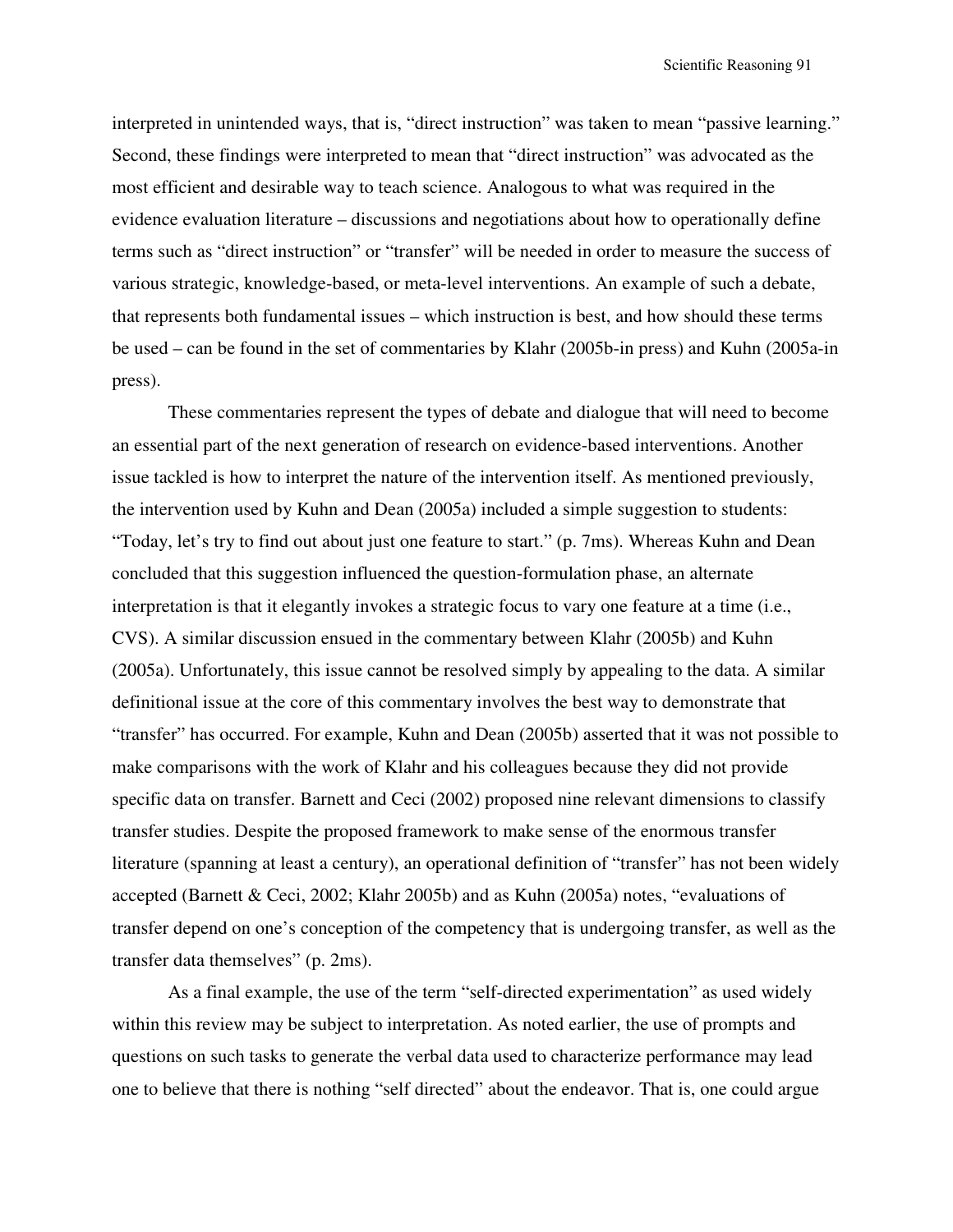that a lay (or social science) version of Heisenberg's Uncertainty Principle is at work, such that one cannot observe children's performance without changing what is being observed or measured.

In parallel, these same definitional issues will undoubtedly be (or are) be of concern to researchers and educators who study educational assessment in science. In an educational climate that endorses increased standardized testing as one method of accountability, assessments of scientific reasoning will be subject to the same discussions and disagreements about whether they are valid measures. The selection of terms, descriptors and operational definitions will become increasingly important. (Klahr and Li [in press] suggest that we follow the lead of physicists who invent novel terms like "lepton" or "quark" that cannot be subject to alternate interpretation.)

#### *Authentic Inquiry*

Chinn and Malhotra (2001; 2002b) recently outlined the features of *authentic* scientific inquiry and compared these features to those used in classrooms and those used in cognitive developmental studies of scientific reasoning. Although the tasks used by researchers (i.e., such as those reviewed here) were found to have more features of genuine research than tasks used in schools, Chinn and Malhotra argued that if schools do not focus on these "core attributes," then the cognitive processes developed will be very different from those used in real inquiry, and moreover, students may develop epistemological understanding that is not just different – but antithetical to that of authentic science.

Authentic scientific inquiry often requires the used of statistical procedures and statistical reasoning. Chinn and Malhotra (2001) mention "transforming observations," but certain sciences rely on statistics to support reasoning (e.g., Abelson, 1995). Kanari and Millar (2004) argued that many previous studies of scientific reasoning should be classified as "logical reasoning" tasks because participants do not evaluate *numerical data*. In their view, authentic scientific reasoning involves an evaluation of primary data sources. That is, "the effect size matters." As laboratory and classroom and lab tasks incorporate the evaluation of numerical data (e.g., Masnick & Morris, 2002; Masnick & Klahr, 2003; Schauble 1996) issues that parallel the history of science and the need for statistics will emerge (see Salsburg, 2001, for an informal history). How can students know which differences matter without explicit instruction in statistics? Separating random error from true effects is not a skill that K-8 students spontaneously engage in without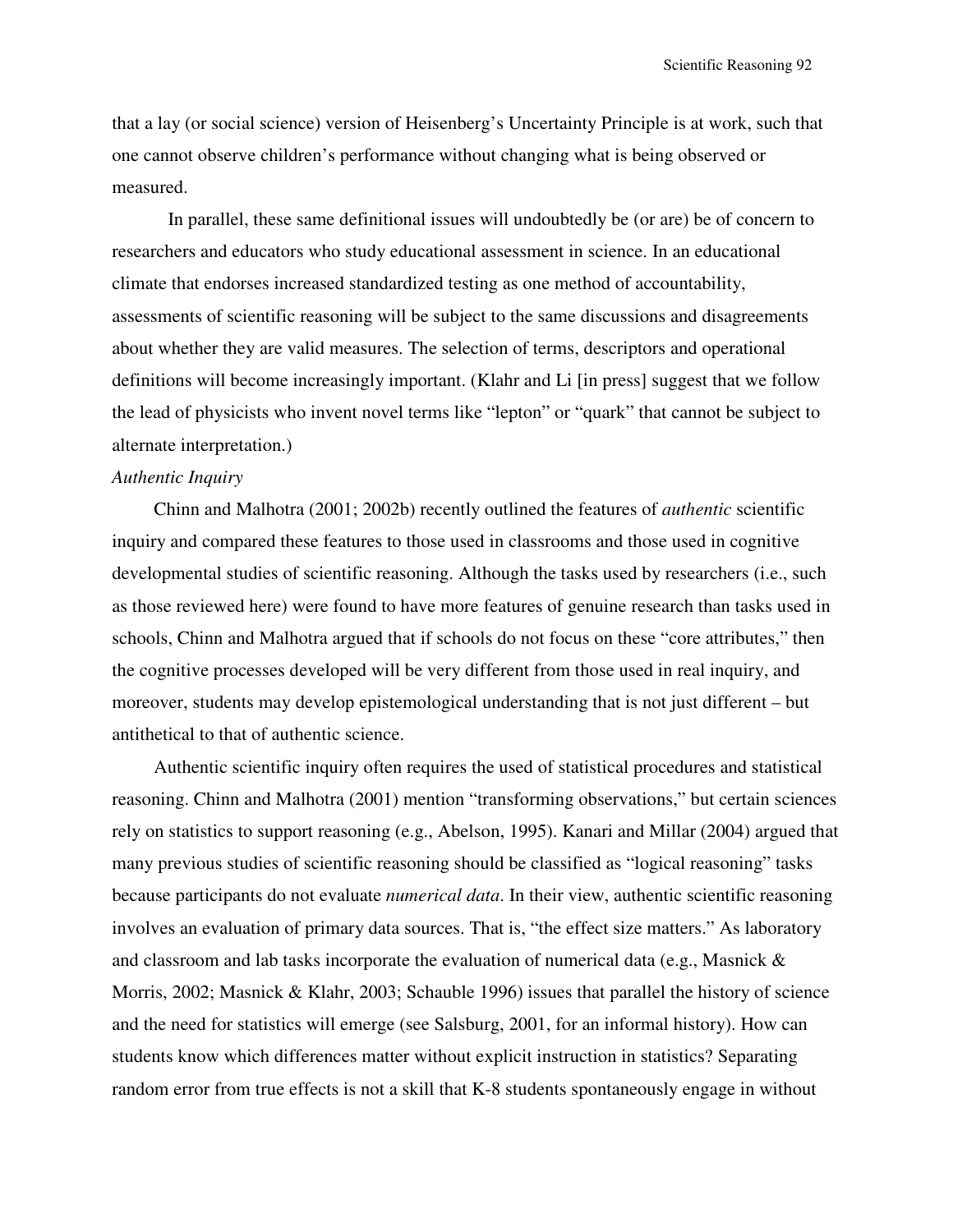scaffolding (Metz, 1998) but emerging understanding is evident (Masnick & Klahr, 2003). Some investigations along this line have begun (e.g., Lajoie, 1998; Petrosino et al., 2003), but it is an area for continued investigation.

Lehrer, Schauble and Petrosino (2001) recently initiated the question of how much emphasis should be placed on *experimentation* in science education. They suggested that experimentation can (or should) be thought of as a form of argument. That is, the experiment should be more closely aligned with the idea of *modeling* rather than the canonical method of investigation. As discussions turn to what is authentic for elementary- and middle-school science classes, this issue will need to be considered and revisited. Herb Simon (2001) suggested that the best instruction in science will model the actual practice of science, but not the *stereotypes* or the standard prescriptive rules of what science is about. A current snapshot of the literature would support such claims about the primacy of experimentation as the prescribed method. Simon, in contrast, suggested that students need to learn science in contexts in which they are able to find patterns in the world, where curiosity and surprise are fostered – such contexts would be "authentic."

The identification of these authentic features can be used to guide the creation of classroom and laboratory tasks. The empirical issue that remains is whether, and to what extent, the inclusion of these various core attributes fosters more proficient scientific reasoning, and whether they promote a more accurate understanding of the nature of science. An additional implication of the call to incorporate more authentic features is in that "there is no way to condense authentic scientific reasoning into a single 40- to 50-min science lesson" (p. 213). Curricula will need to incorporate numerous composite skills, and further research will be needed to determine in what order such skills should be mastered, and which early acquisitions are most effective at supporting the development of subsequent acquisitions.

One goal of contemporary science education is to produce "scientifically literate" adults. Recent efforts to reform and improve the way science is taught will ensure that even those who do not pursue a career in science will benefit from the skills that can be taught in the classroom. By focusing on interventions that encourage the development and practice of investigation and inference skills – along with the metalevel understanding that such skills allow one to recognize the value of inquiry – science education will become increasingly relevant to the needs of all students.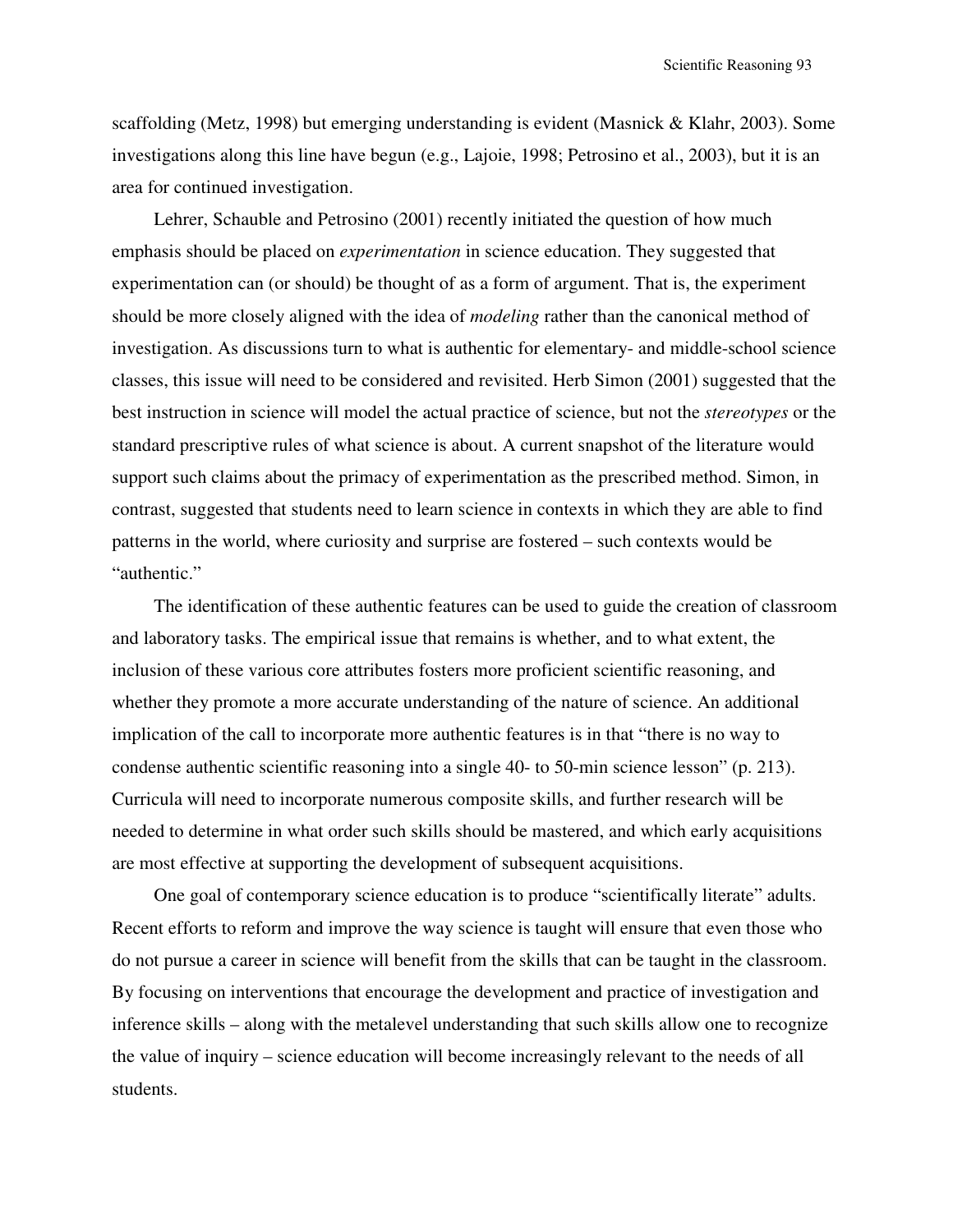#### *References*

Abelson, R. P. (1995). *Statistics as principled argument*. Hillsdale, NJ: Erlbaum.

- Ahn, W., Kalish, C. W., Medin, D. L., & Gelman, S. A. (1995). The role of covariation versus mechanism information in causal attribution. *Cognition, 54*, 299-352.
- American Association for the Advancement of Science (1990). *Science for all Americans: Project 2061*. New York: Oxford University Press.
- American Association for the Advancement of Science. (1993). *Benchmarks for Science Literacy*. New York: Oxford University Press.
- Amsel, E., & Brock, S. (1996). The development of evidence evaluation skills. *Cognitive Development, 11*, 523-550.
- Anderson, J. R. (1993). Problem solving and learning. *American Psychologist, 48*, 35-44.
- Aoki, T. (1991). The relation between two kinds of U-shaped growth curves: Balance-scale and weight-addition tasks. *The Journal of General Psychology*, *118*, 251-261.
- Azmitia & Crowley, K. (2001). The rhythms of scientific thinking: A study of collaboration in an earthquake microworld. In Crowley, K., Schunn, C. D., & Okada, T. (Eds). *Designing for science: Implications from everyday, classroom, and professional settings* (pp. 51-81). Mahwah, NJ: Lawrence Erlbaum.
- Baillargeon, R., Kotovsky, L., & Needham, A. (1995). The acquisition of physical knowledge in infancy. In D. Sperber, D. Premack, & A. J. Premack (Eds.), *Causal cognition: A multidisciplinary debate* (pp. 79-116). Oxford: Clarendon Press.
- Bauer, H. H. (1992). *Scientific literacy and the myth of the scientific method*. Urbana: IL: University of Illinois Press.
- Barnett, S. M., & Ceci, S. J. (2002). When and where do we apply what we learn? A taxonomy for far transfer. *Psychological Bulletin, 128*, 612-637.
- Brewer, W. F., & Samarapungavan, A. (1991). Children's theories vs. scientific theories: Differences in reasoning or differences in knowledge. In R. R. Hoffman & D. S. Palermo (Eds.), *Cognition and the symbolic processes* (pp. 209-232). Hillsdale, NJ: Lawrence Erlbaum.
- Bruner, J. S., Goodnow, J. J., & Austin, G. A. (1956). *A study of thinking*. New York: John Wiley & Sons.
- Carey, S. (1985). *Conceptual change in childhood.* Cambridge, MA: MIT Press.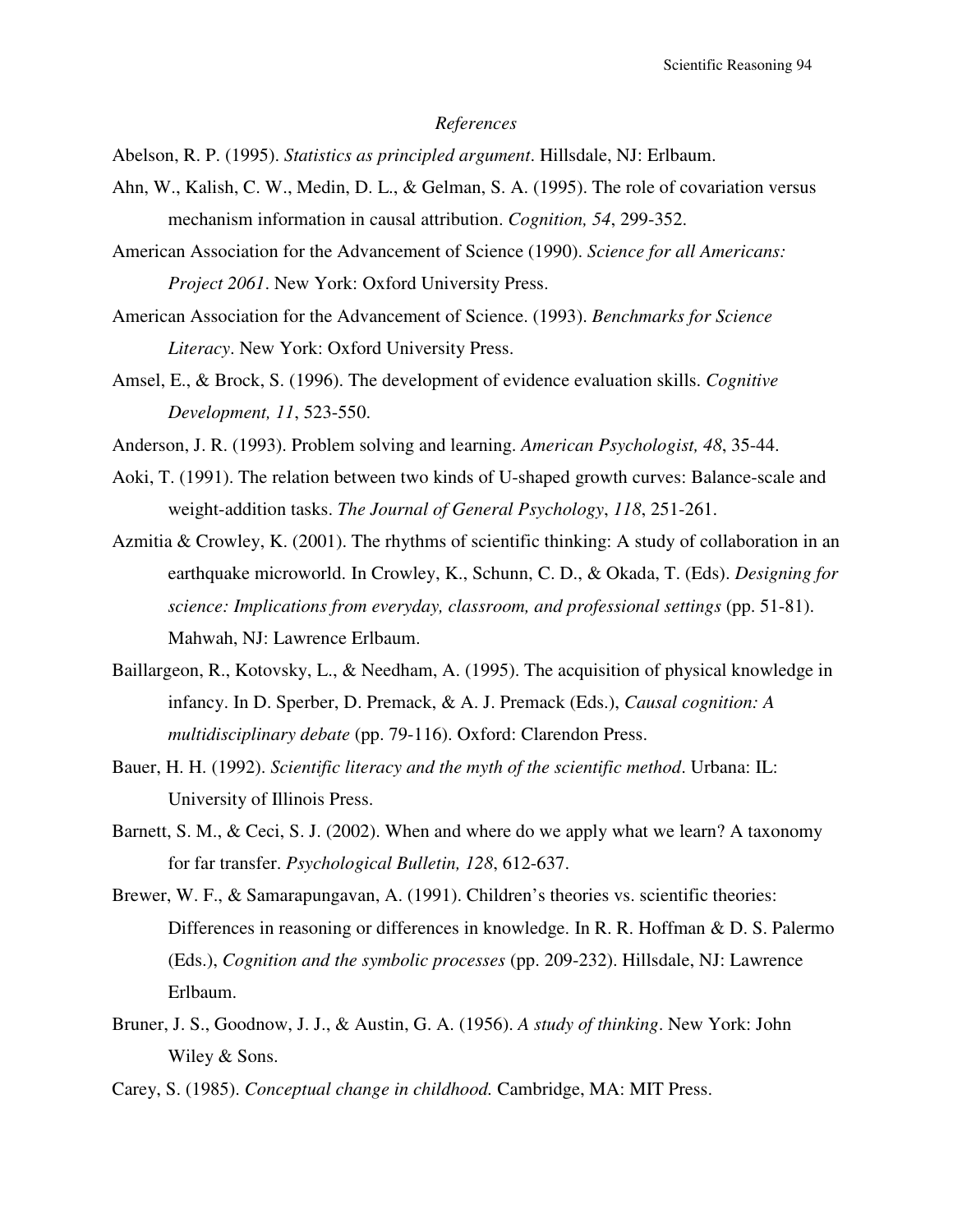- Carey, S. (2000). Science education as conceptual change. *Journal of Applied Developmental Psychology, 21*, 13-19.
- Carey, S., Evans, R., Honda, M., Jay, E., & Unger, C. (1989). "An experiment is when you try it and see if it works": A study of grade 7 students' understanding of the construction of scientific knowledge. *International Journal of Science Education, 11*, 514-529.
- Case, R. (1974). Structures and strictures: Some functional limitations on the course of cognitive growth. *Cognitive Psychology, 6*, 544-573.
- Chen, Z., & Klahr, D. (1999). All other things being equal: Children's acquisition of the control of variables strategy. *Child Development, 70*, 1098-1120.
- Cheng, P. W. (1997). From covariation to causation: A causal power theory. *Psychological Review, 104*, 367-405.
- Chi, M. T. H. (1996). Constructing self-explanations and scaffolded explanations in tutoring. *Applied Cognitive Psychology, 10*, 33-49.
- Chi, M. T. H., de Leeuw, N., Chiu, M., & Lavancher, C. (1994). Eliciting self-explanations improves understanding. *Cognitive Science, 18*, 439-477.
- Chi, M. T. H., & Koeske, R. D. (1983). Network representations of children's dinosaur knowledge. *Developmental Psychology, 19*, 29-39.
- Chinn, C. A., & Brewer, W. F. (1998). An empirical test of a taxonomy of responses to anomalous data in science. *Journal of Research in Science Teaching, 35,* 623-654.
- Chinn, C. A., & Brewer, W. F. (2001). Models of data: A theory of how people evaluate data. *Cognition and Instruction, 19(3),* 323-393.
- Chinn, C. A., & Hmelo-Silver, C. E. (2002). Authentic inquiry: Introduction to the special section. *Science Education, 86*, 171-174.
- Chinn, C. A., & Malhotra, B. A. (2001). Epistemologically authentic scientific reasoning. In K. Crowley, C.D. Schunn, & T. Okada (Eds.), *Designing for science: Implications from everyday, classroom, and professional settings* (pp. 351-392). Mahwah, NJ: Lawrence Erlbaum.
- Chinn, C. A., & Malhotra, B. A. (2002a). Children's responses to anomalous scientific data: How is conceptual change impeded? *Journal of Educational Psychology, 94,* 327-43.
- Chinn, C. A., & Malhotra, B. A. (2002b). Epistemologically authentic inquiry in schools: A theoretical framework for evaluating inquiry tasks. *Science Education, 86*, 175-218.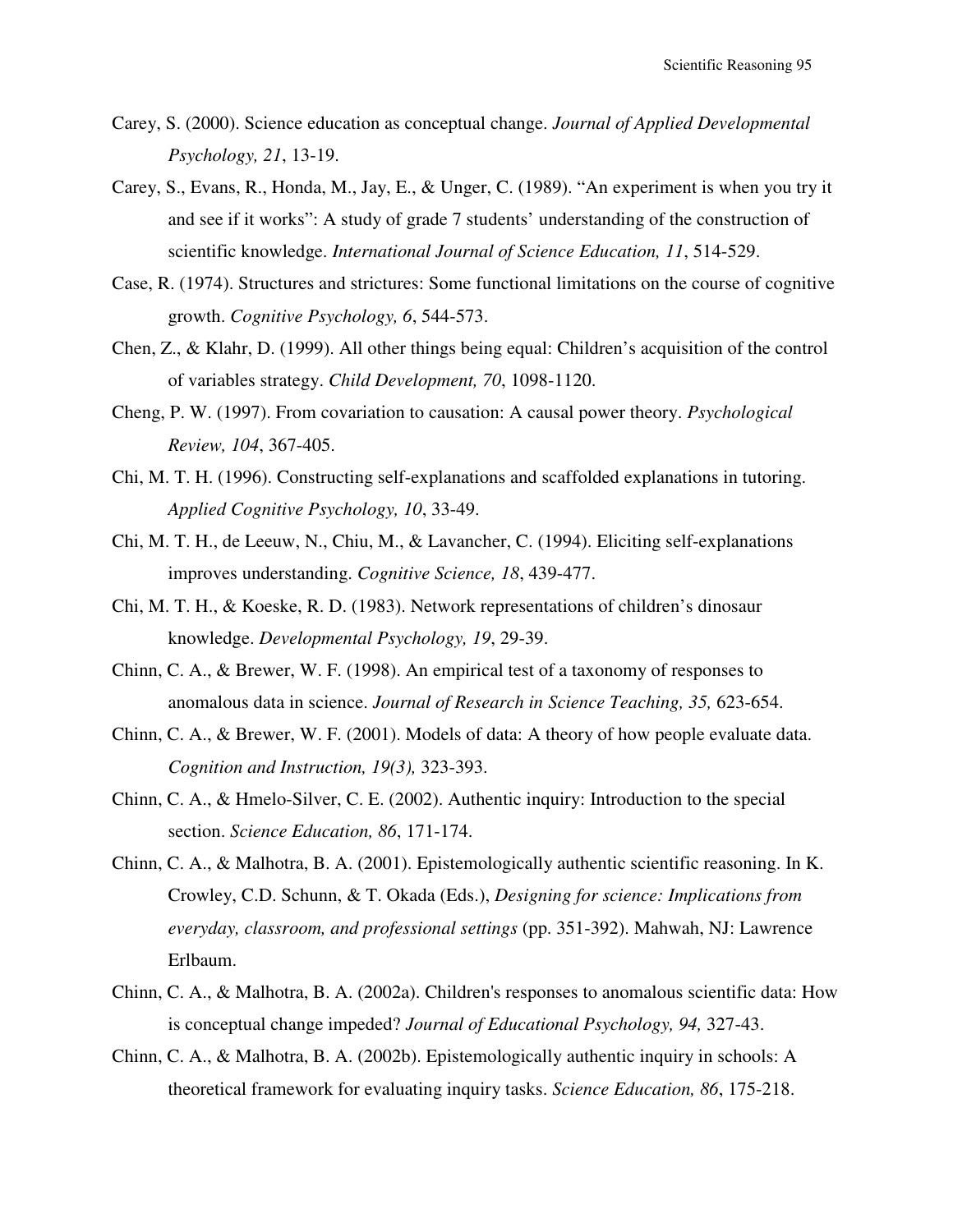- Clement, J. (1983). A conceptual model discussed by Galileo and used intuitively by physics students. In D. Gentner & A. L. Stevens (Eds.), *Mental models* (pp. 325-339). Hillsdale, NJ: Lawrence Erlbaum.
- Corrigan, R., & Denton, P. (1996). Causal understanding as a developmental primitive. *Developmental Review, 16*, 162-202.
- Cummins, D. D. (1995). Naive theories and causal deduction. *Memory & Cognition, 23*, 646- 658.
- diSessa, A. A. (1993). Toward and epistemology of physics. *Cognition and Instruction, 10*, 105- 225.
- Dunbar, K. (1993). Concept discovery in a scientific domain. *Cognitive Science, 17*, 397-434.
- Dunbar, K. (1995). How scientists really reason: Scientific reasoning in real-world laboratories. In R. J. Sternberg & J. E. Davidson (Eds.), *The nature of insight* (pp. 365-395). Cambridge, MA: MIT Press.
- Dunbar, K., & Klahr, D. (1989). Developmental differences in scientific discovery strategies. In D. Klahr & K. Kotovsky (Eds.), *Complex information processing: The impact of Herbert A. Simon* (pp. 109-143). Hillsdale, NJ: Lawrence Erlbaum.
- Echevarria, M. (2003). Anomalies as a catalyst for middle school students' knowledge construction and scientific reasoning during science inquiry. *Journal of Educational Psychology*, 95, 357-374.
- Feist, G. J., & Gorman, M. E. (1998). The psychology of science: Review and integration of a nascent discipline. *Review of General Psychology, 2*, 3-47.
- Flavell, J. H. (1963). *The developmental psychology of Jean Piaget*. Princeton, NJ: Von Nostrand.
- Garcia-Mila, M., & Andersen, C. (2005). Developmental change in notetaking during scientific inquiry. Manuscript submitted for publication.
- Gelman, S. A. (1996). Concepts and theories. In R. Gelman, & T. Kit-Fong Au (Eds.), *Perceptual and cognitive development: Handbook of perception and cognition* (2<sup>nd</sup> ed.) (pp. 117-150). San Diego, CA: Academic Press.
- Gentner, D., & Stevens, A. L. (Eds.). (1983). *Mental models*. Hillsdale, NJ: Lawrence Erlbaum.
- Gerber, B. L., Cavello, A. M. L. & Merek, E. A. (2001). Relationships among informal learning environments, teaching procedures and scientific reasoning ability. *International Journal*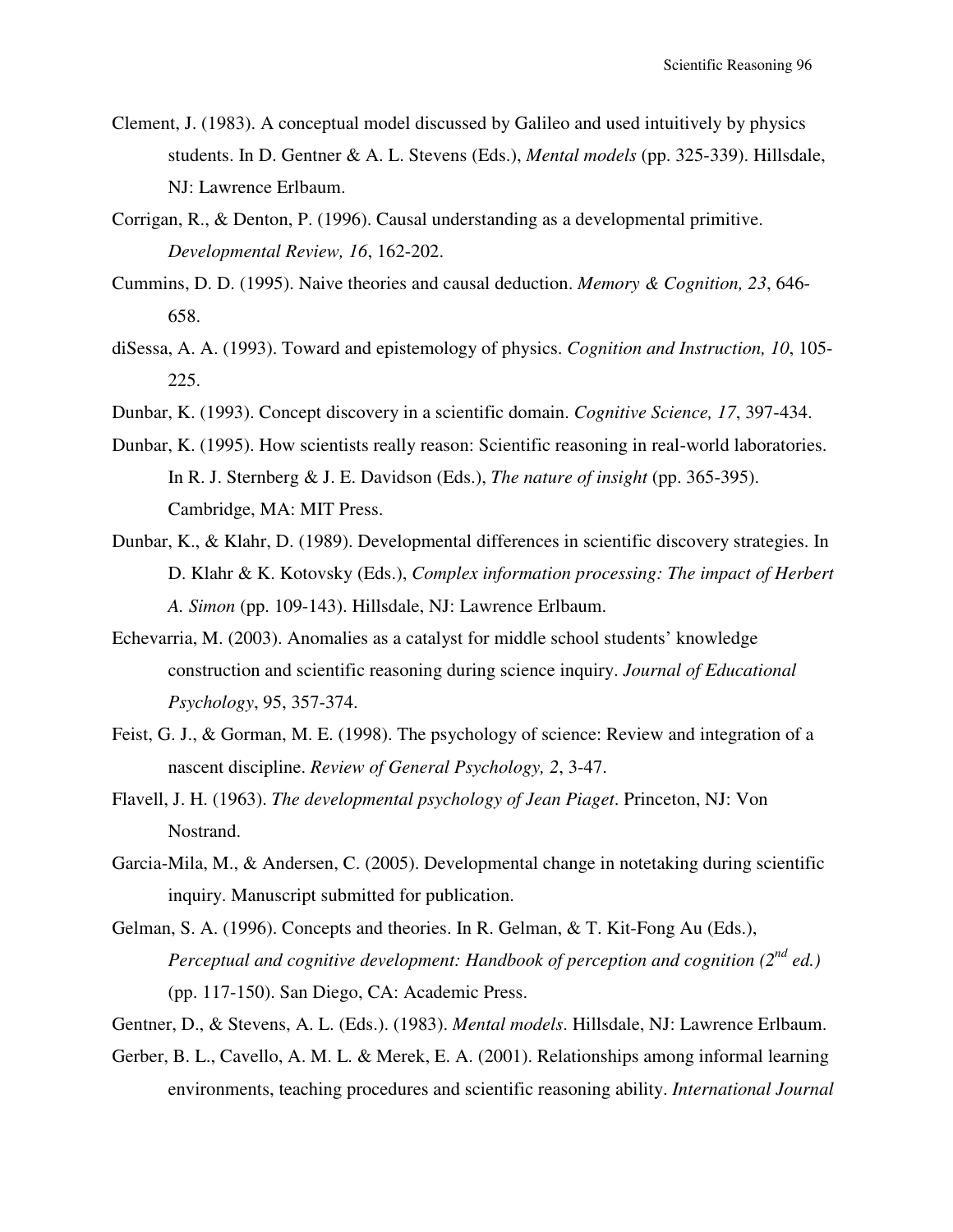*of Science Education, 23*, 535-549.

- German, T. P. (1999). Children's causal reasoning: Counterfactual thinking occurs for 'negative' outcomes only. *Developmental Science*, *2*, 442-447.
- Gholson, B., Shadish, W. R., Neimeyer, R. A., & Houts, A. C. (Eds.). (1989). *Psychology of science: Contributions to metascience*. Cambridge, MA: Cambridge University Press.
- Giere, R. N. (1979). *Understanding scientific reasoning*. New York: Holt, Rinehart and Winston.
- Glaser, R. (1984). Education and thinking: The role of knowledge. *American Psychologist, 39*, 93-104.
- Gleason, M. E., & Schauble, L. (2000). Parents'assistance of their children's scientific reasoning. *Cognition & Instruction, Vol 17(4,) 343-378.*
- Gopnik, A., Sobel, D. M., Schulz, L. E., & Glymour, C. (2001). Causal learning mechanisms in very young children: Two-, three-, and four-year-olds infer causal relations from patterns of variation and covariation. *Developmental Psychology, 37*, 620-629.
- Greenhoot, A. F, Semb, G., Colombo, J., & Schreiber, T. (2004). Prior beliefs and methodological concepts in scientific reasoning. *Applied Cognitive Psychology, 18*, 203- 221.
- Greenwald, A. G., Pratkanis, A. R., Leippe, M. R., & Baumgardner, M. H. (1986). Under what conditions does theory obstruct research progress? *Psychological Review, 93*, 216-229.
- Grotzer, T. (2003). Learning to understand the forms of causality implicit in scientifically accepted explanations. *Studies in Science Education, 39*, 1-74.
- Hatano, G., & Inagaki, K. (1994). Young children's naive theory of biology. *Cognition, 56*, 171- 188.
- Hausmann, R. G., & Chi, M. T. H. Can a computer interface support self-explaining? *Cognitive Technology, 7*, 4-14.
- Hickling, A. K., & Wellman, H. M. (2001). The emergence of children's causal explanations and theories: Evidence from everyday conversation. *Developmental Psychology, 37*, 668-683.
- Hirschfeld, L. A., & Gelman, S. A. (Eds.). (1994). *Mapping the mind: Domain specificity in cognition and culture*. New York: Cambridge University Press.
- Holland, J. H., Holyoak, K. J., Nisbett, R. E., & Thagard, P. R. (1986). *Induction*. Cambridge, MA: The MIT Press.
- Hood, B. M. (1998). Gravity does rule for falling events. *Developmental Science, 1*, 59-63.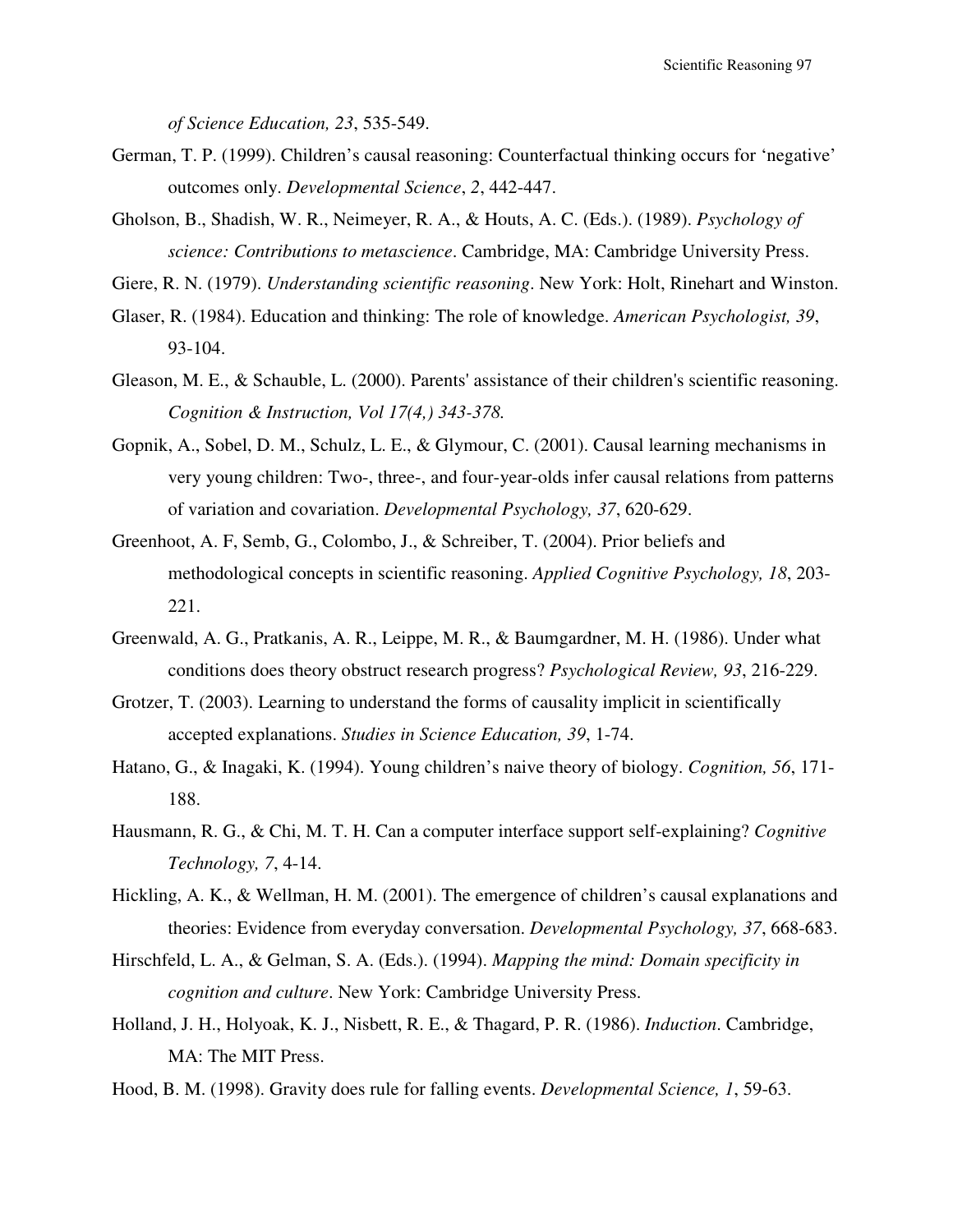- Hume, D. (1988/1758). *An enquiry concerning human understanding*. Buffalo, NY: Prometheus Books.
- Hunt, E. (1994). Problem solving. In R. J. Sternberg (Ed.), *Thinking and problem solving* (pp. 215-232). San Diego, CA: Academic Press.
- Hunt, E., & Minstrell, J. (1994). A cognitive approach to the teaching of physics. McGilly, Kate (Ed). (1994). Classroom lessons: Integrating cognitive theory and classroom practice. (pp. 51-74). Cambridge, MA: The MIT Press.
- Inhelder, B., & Piaget, J. (1958). *The growth of logical thinking from childhood to adolescence*. New York: Basic Books.
- Kaiser, M., McCloskey, M., & Proffitt, D. (1986). Development of intuitive theories of motion. *Developmental Psychology, 22*, 67-71.
- Kanari, Z., & Millar, R. (2004). Reasoning from data: How students collect and interpret data in science investigations. *Journal of Research in Science Teaching*, *41*, 748-769.
- Karmiloff-Smith, A., & Inhelder, B. (1974). If you want to get ahead, get a theory. *Cognition, 3*, 195-212.
- Keil, F. C. (1989). *Concepts, kinds, and cognitive development*. Cambridge: MA: MIT Press.
- Kelley, H. H. (1973). The processes of causal attribution. *American Psychologist, 28*, 107-128.
- Keselman, A. (2003). Supporting inquiry learning by promoting normative understanding of multivariable causality. *Journal of Research in Science Teaching*, *40*, 898-921.
- Keys, C. W. (1994). The development of scientific reasoning skills in conjunction with collaborative writing assignments: An interpretive study of six ninth-grade students. *Journal of Research in Science Teaching, 31*, 1003-1022.
- Klaczynski, P. A., & Narasimham, G. (1998). Development of scientific reasoning biases: Cognitive versus ego-protective explanations. *Developmental Psychology, 34*, 175-187.
- Klaczynski, P. A. (2000). Motivated scientific reasoning biases, epistemological beliefs, and theory polarization: A two-process approach to adolescent cognition. *Child Development, 71*, 1347-1366.
- Klahr, D. (1994). Searching for the cognition in cognitive models of science. Psycoloquy, 5(94), scientific-cognition.12.klahr.
- Klahr, D. (2000). *Exploring science: The cognition and development of discovery processes*. Cambridge: MA: MIT Press.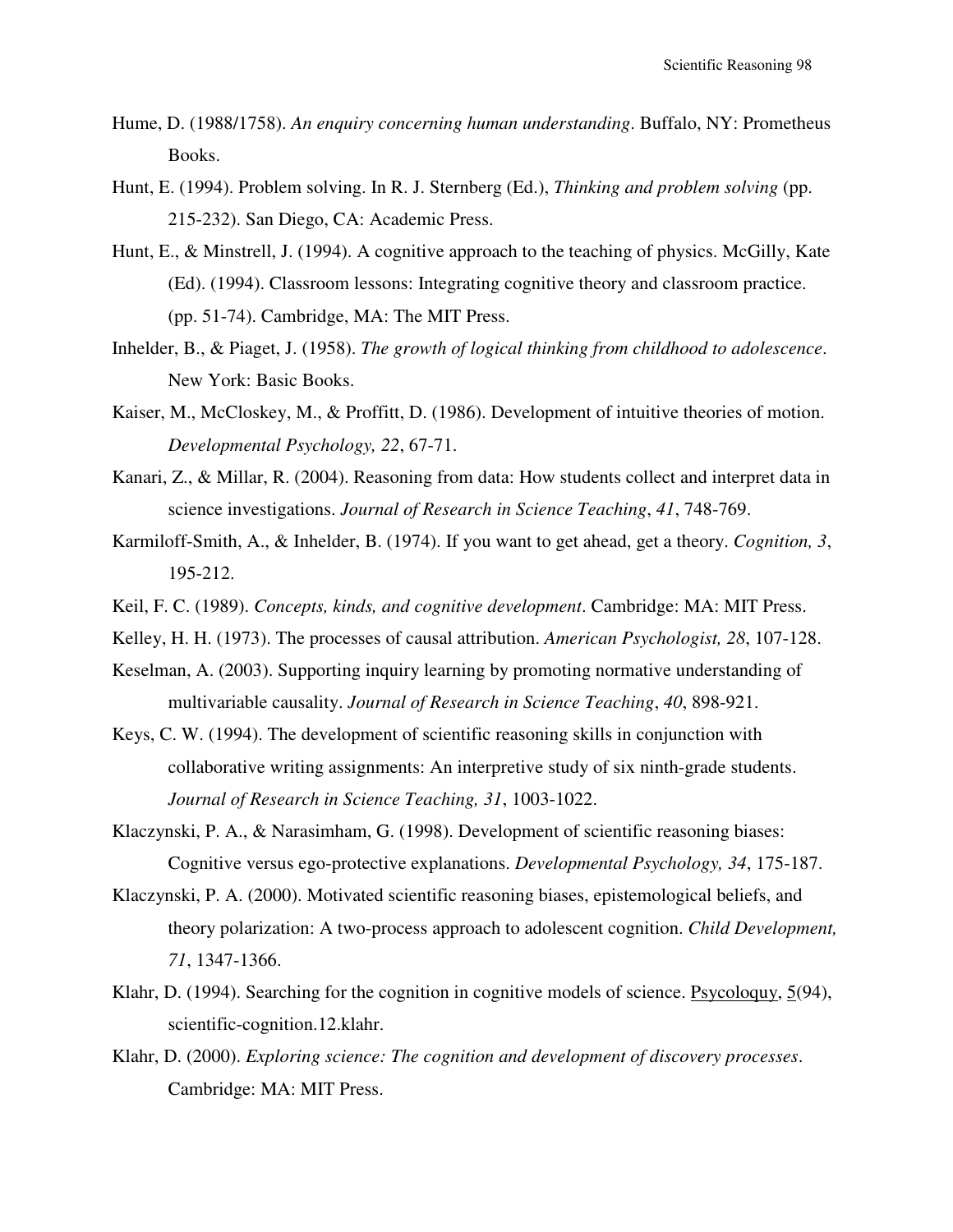- Klahr, D. (2005a). A framework for cognitive studies of science and technology. In M. Gorman, R.D. Tweney, D. C. Gooding, & A. P. Kincannon, (Eds.), *Scientific and Technological Thinking* (pp. 81-95). Mawah, NJ: Lawrence Erlbaum.
- Klahr, D. (2005b-in press). Early science instruction: Addressing fundamental issues. *Psychological Science*.
- Klahr, D., & Carver, S. M. (1995). Scientific thinking about scientific thinking. *Monographs of the Society for Research in Child Development*, *60*, 137-151.
- Klahr, D., Chen, Z., & Toth, E. E. (2001). From cognition to instruction to cognition: A case study in elementary school science instruction. In K. Crowley, C. D. Schunn, & T. Okada (Eds). *Designing for science: Implications from everyday, classroom, and professional settings* (pp. 209-250). Mahwah, NJ: Lawrence Erlbaum.
- Klahr, D., & Dunbar, K. (1988). Dual search space during scientific reasoning. *Cognitive Science, 12*, 1-48.
- Klahr, D., Fay, A., & Dunbar, K. (1993). Heuristics for scientific experimentation: A developmental study. *Cognitive Psychology, 25*, 111-146.
- Klahr, D., & Simon, H. A. (1999). Studies of scientific discovery: Complementary approaches and convergent findings. *Psychological Bulletin*, *125*, 524-543
- Klahr, D., & Simon, H. A. (2001). What have psychologists (and others) discovered about the process of scientific discovery? *Current Directions in Psychological Science*, *10*, 75-79.
- Klayman, J., & Ha, Y. (1987). Confirmation, disconfirmation, and information in hypothesistesting. *Psychological Review, 94*, 211-228.
- Kolodner, J. L., Camp, P. J., Crismond, D., Fasse, B., Gray, J., Holbrook, J., Puntambekar, S., & Ryan, N. (2003). Problem-based learning meets case-based reasoning in the middleschool science classroom: Putting Learning by Design into practice. *Journal of the Learning Sciences*, *12*, 495-547.
- Koslowski, B. (1996). *Theory and evidence: The development of scientific reasoning*. Cambridge: MA: MIT Press.
- Koslowski, B., & Maqueda, M. (1993). What is confirmation bias and when do people actually have it? *Merrill-Palmer Quarterly, 39*, 104-130.
- Koslowski, B. & Masnick, A. (2002). The development of causal reasoning. In U. Goswami (Ed.), *Blackwell handbook of childhood cognitive development* (pp. 257-281). Oxford: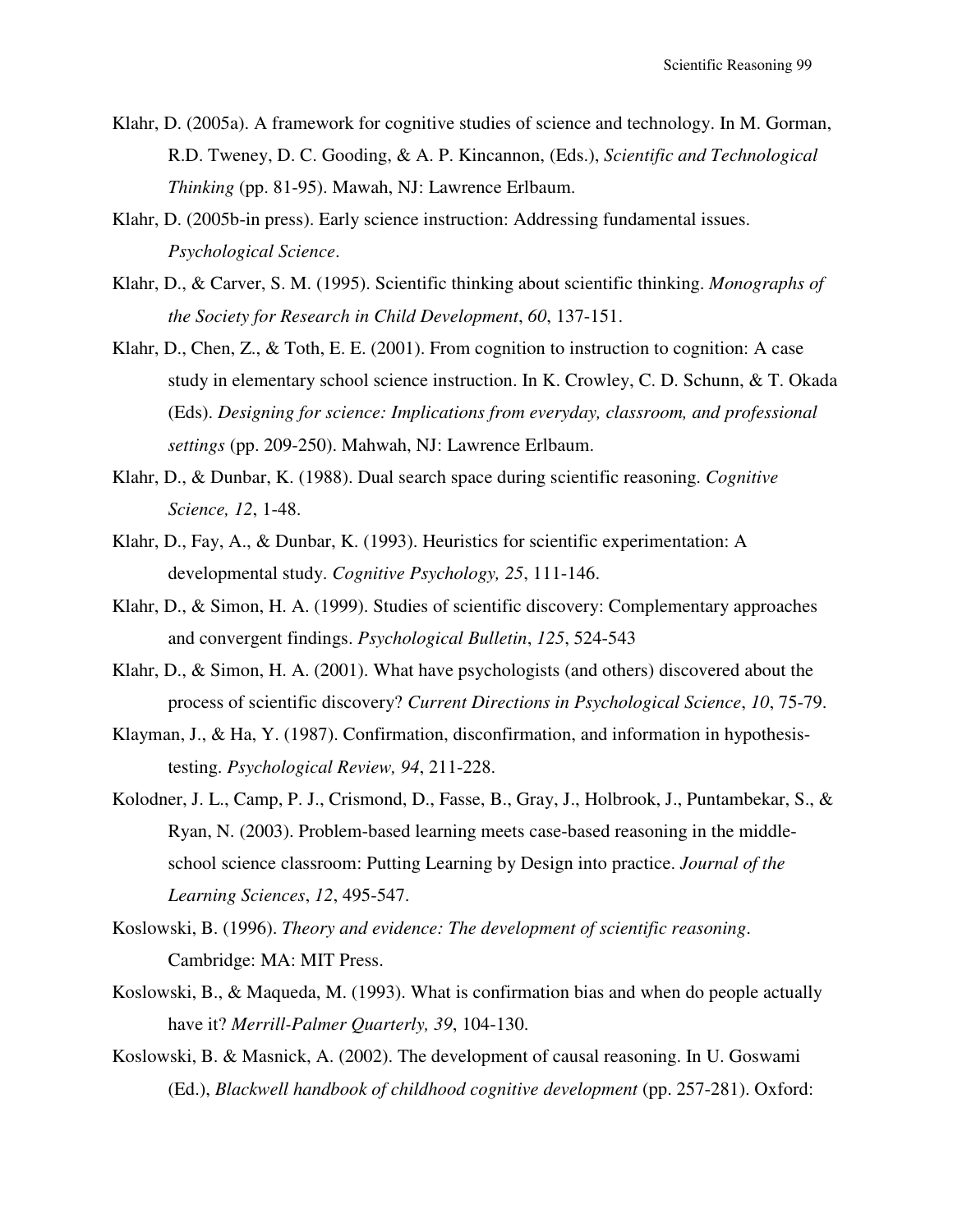Blackwell Publishing.

- Koslowski, B., & Okagaki, L. (1986). Non-Humean indices of causation in problem-solving situations: Causal mechanisms, analogous effects, and the status of rival alternative accounts. *Child Development, 57,* 1100-1108.
- Koslowski, B., Okagaki, L., Lorenz, C., & Umbach, D. (1989). When covariation is not enough: The role of causal mechanism, sampling method, and sample size in causal reasoning. *Child Development, 60*, 1316-1327.
- Kuhn, D. (1989). Children and adults as intuitive scientists*. Psychological Review, 96*, 674-689.
- Kuhn, D. (1991). *The skills of argument*. New York: Cambridge University Press.
- Kuhn, D. (1993a). Science as argument: Implications for teaching and learning scientific thinking. *Science Education, 77*, 319-337.
- Kuhn, D. (1993b). Connecting scientific and informal reasoning. *Merrill-Palmer Quarterly, 39*, 74-103.
- Kuhn, D. (2001). How do people know? *Psychological Science, 12*, 1-8.
- Kuhn, D. (2002). What is scientific thinking and how does it develop? In U. Goswami (Ed.), *Blackwell handbook of childhood cognitive development* (pp. 371-393). Oxford: Blackwell Publishing.
- Kuhn, D. (2005a-in press). What needs to be mastered in mastery of scientific method? *Psychological Science*.
- Kuhn, D. (2005b). Development mental models of multivariable causality. Manuscript under review.
- Kuhn, D., Amsel, E., & O'Loughlin, M. (1988). *The development of scientific thinking skills.* Orlando, FL: Academic Press.
- Kuhn, D., Black, J., Keselman, A., & Kaplan, D. (2000). The development of cognitive skills to support inquiry learning. *Cognition and Instruction, 18*, 495-523.
- Kuhn, D., & Brannock, J. (1977). Development of the isolation of variables scheme in experimental and "natural experiment" contexts. *Developmental Psychology, 13*, 9-14.
- Kuhn, D., & Dean, D. (2004). Connecting scientific reasoning and causal inference. *Journal of Cognition & Development, 5*, 261-288.
- Kuhn, D., & Dean, D. (2005a-in press). Is developing scientific thinking all about learning to control variables? *Psychological Science*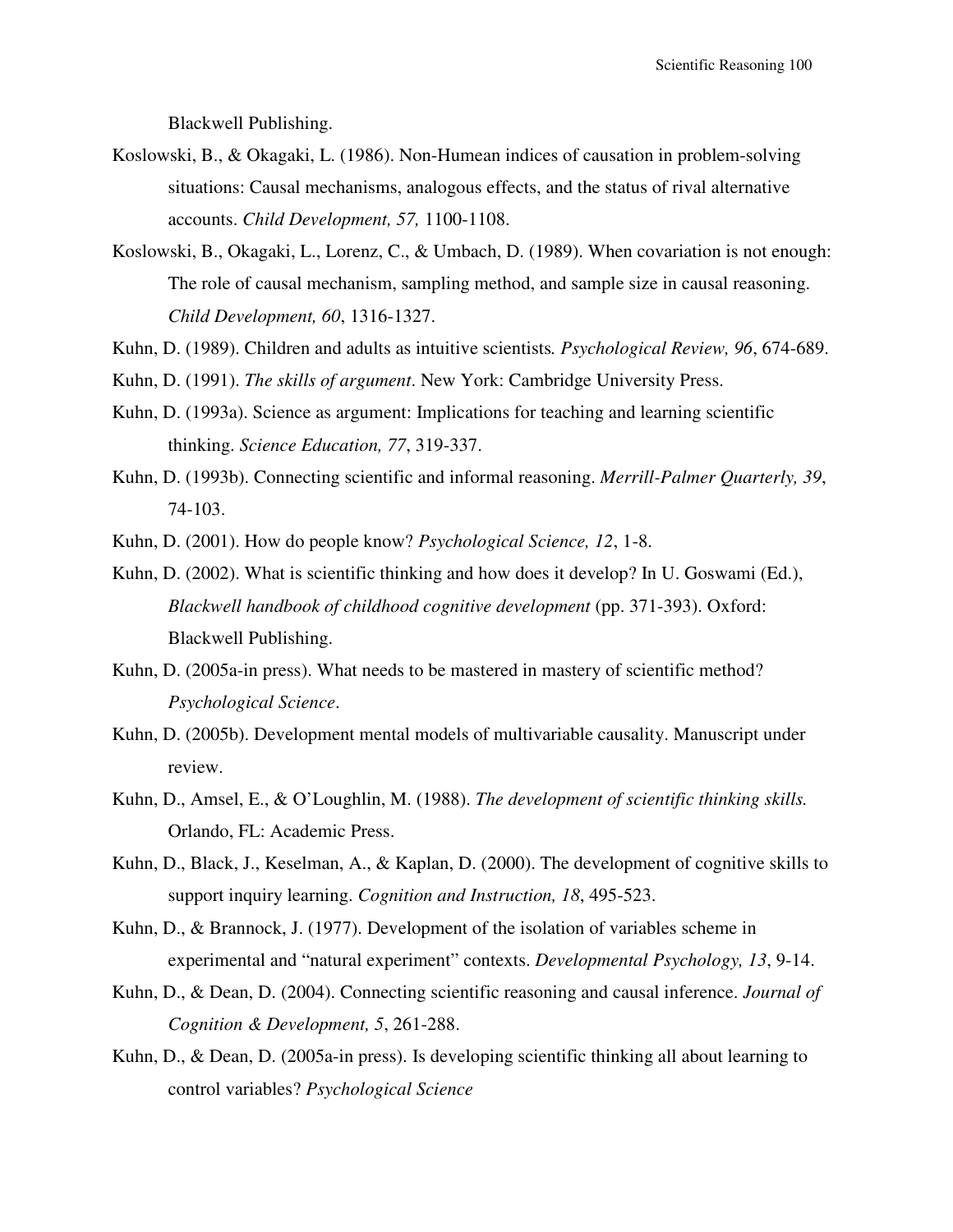- Kuhn, D., & Dean, D. (2005b). Scaffolded development of inquiry skills in academically-at-risk urban middle-school students. Manuscript Under Review.
- Kuhn, D., & Franklin, S. (2006-in press). The second decade: What develops (and how)? To appear in *Handbook of child psychology* (6<sup>th</sup> ed.).
- Kuhn, D., Garcia-Mila, M., Zohar, A., & Andersen, C. (1995). Strategies of knowledge acquisition. *Monographs of the Society for Research in Child Development*, *60*, 1-128.
- Kuh, D., & Ho, V. (1980). Self-directed activity and cognitive development. *Journal of Applied Developmental Psychology, 1*, 119-130.
- Kuhn, D. & Pearsall, S. (1998). Relations between metastrategic knowledge and strategic performance. *Cognitive Development, 13,* 227-247.
- Kuhn, D., & Pearsall, S. (2000). Developmental origins of scientific thinking. *Journal of Cognition and Development*, *1*, 113-129.
- Kuhn, D., & Phelps, E. (1982). The development of problem-solving strategies. In H. Reese (Ed.), *Advances in child development and behavior, 17,* 1-44.
- Kuhn, D., Schauble, L., & Garcia-Mila, M. (1992). Cross-domain development of scientific reasoning. *Cognition & Instruction, 9*, 285-327.
- Kuhn, T. S. (1962). The structure of scientific revolutions. Chicago: University of Chicago Press.
- Kunda, Z. (1990). The case for motivated reasoning. *Psychological Bulletin, 108*, 480-498.
- Lajoie, S. (Ed.) (1998). Reflections on statistics: learning, teaching and assessment in grades K-12. Mahwah, NJ: Erlbaum.
- Langley, P., Simon, H. A., Bradshaw, G. L., & Zytkow, J. M. (1987). *Scientific discovery: Computational explorations of the creative processes*. Cambridge, MA: MIT Press.
- Lehrer, R., Schauble, L., Petrosino, A. J. (2001). Reconsidering the role of experiment in science education. In K. Crowley, C.D. Schunn, & T. Okada (Eds.), *Designing for science: Implications from everyday, classroom, and professional settings* (pp. 251-278). Mahwah, NJ: Lawrence Erlbaum.
- Levin, I., Siegler, R. S., & Druyan, S. (1990). Misconceptions about motion: Development and training effects. *Child Development, 61*, 1544-1557.
- Lien, Y., & Cheng, P. (2000). Distinguishing genuine from spurious causes: A coherence hypothesis. Cognitive Psychology, 40, 87-137.
- Mahoney, M. J., & DeMonbreun, B. G. (1977). Psychology of the scientist: An analysis of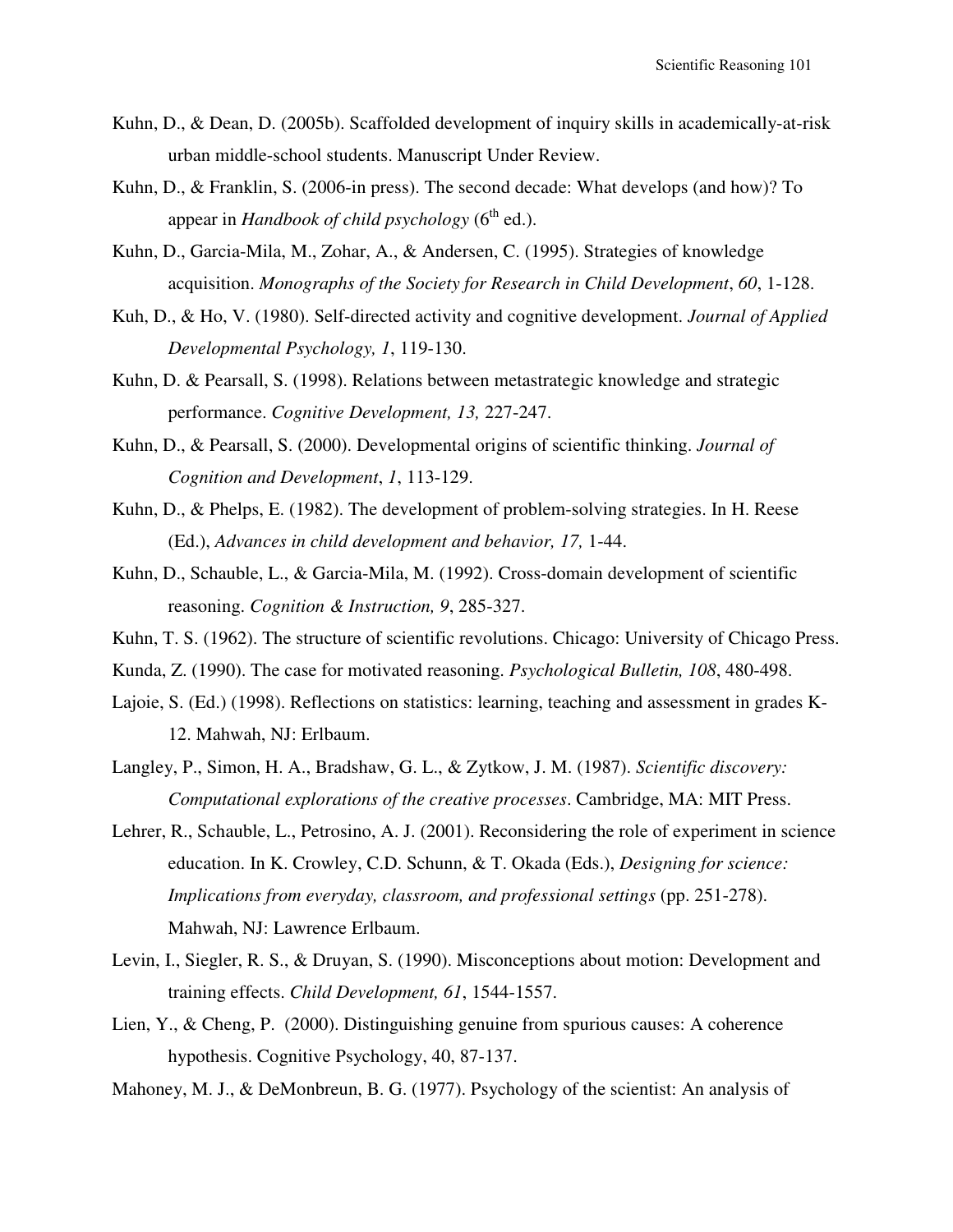problem-solving bias. *Cognitive Therapy and Research, 1*, 229-238.

- Masnick, A. M., & Klahr, D. (2003). Error matters: An initial exploration of elementary school children's understanding of experimental error. *Journal of Cognition and Development, 4,* 67-98.
- Masnick, A., M., & Morris, B., J. (2002). Reasoning from data: The effect of sample size and variability on children's and adults' conclusions. *Proceedings of the*  $24<sup>th</sup>$  *annual conference of the Cognitive Science Society,* 643-648.
- Mayer, R. (2004). Should there be a three-strikes rule against pure discovery learning? The case for guided methods of instruction. *American Psychologist, 59*, 14-19.
- McCloskey, M. (1983). Naive theories of motion. In D. Gentner & A. L. Stevens (Eds.), *Mental models* (pp. 299-324). Hillsdale, NJ: Lawrence Erlbaum.
- McNay, M., & Melville, K. W. (1993). Children's skill in making predictions and their understanding of what predicting means: A developmental study. *Journal of Research in Science Teaching, 30*, 561-577.
- Metz, K. E. (2004). Children's understanding of scientific inquiry: Their conceptualization of uncertainty in investigations of their own design. *Cognition and Instruction, 22*, 219-290.
- Metz, K. E. (1998). Emergent understanding of attribution and randomness: Comparative analysis of the reasoning of primary grade children and undergraduates. *Cognition and Instruction, 16*, 285-365.
- Miller, J. L., & Bartsch, K. (1997). The development of biological explanation: Are children vitalists? *Developmental Psychology, 33*, 156-164.
- Miller, K. F. (2000). Representational tools and conceptual change: The young scientist's tool kit. *Journal of Applied Developmental Psychology, 21*, 21-25.
- Miller, S. (2004). Public understanding of science at the crossroads. *Public Understanding of Science*, *10*, 115-120.
- Miller, J. D. (2004). Public understanding of, and attitudes toward, scientific research: What we know and what we need to know. Public Understanding of Science, 13, 273-294.
- Minstrell, J. (2001). The role of the teacher in making sense of classroom experiences and effecting better learning. In Carver, S M & Klahr, D. (Eds) , Cognition and instruction: Twenty-five years of progress. (pp. 121-149). Mahwah, NJ: Lawrence Erlbaum.

Murphy, G., & Medin, D. (1985). The role of theories in conceptual coherence. *Psychological*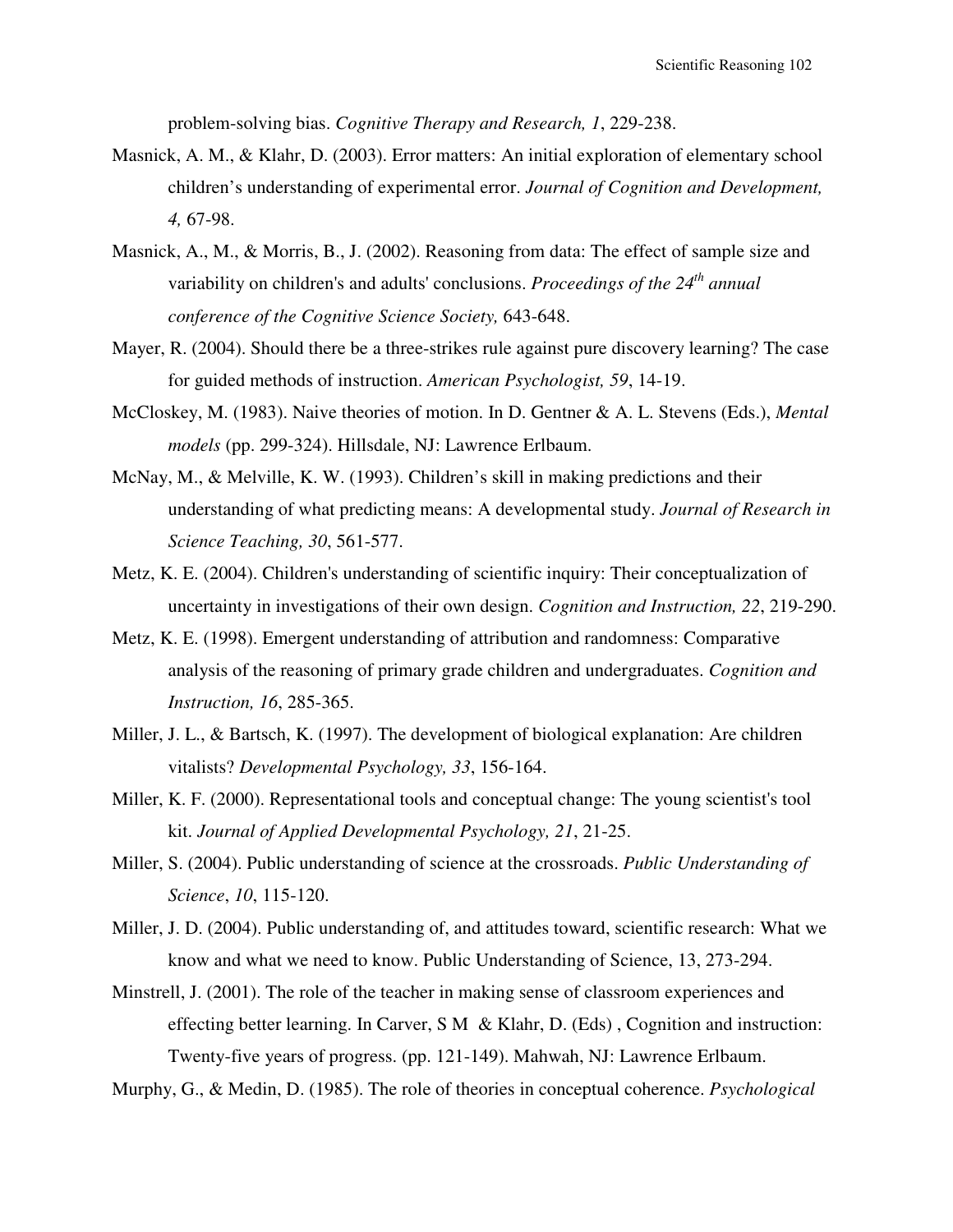*Review, 92*, 289-316.

- Mynatt, C. R., Doherty, M. E., & Tweney, R. D. (1978). Consequences of information and disconfirmation in a simulated research environment. *Quarterly Journal of Experimental Psychology, 30*, 395-406.
- National Research Council (1996). *National science education standards*. Washington, DC: National Academy Press.
- National Research Council (2000). *Inquiry and the national science standards*. Washington, DC: National Academy Press.
- Newell, A., & Simon, H. A. (1972). *Human problem solving*. Englewood Cliffs, NJ: Prentice-Hall.
- Norris, S. P., Phillips, L. M., & Korpan, K. A. (2003). University students' interpretation of media reports of science and its relation to background knowledge, interest, and reading ability. Public Understanding of Science, 12, 123-145.
- Okada, T., & Simon, H. A. (1997). Collaborative discovery in a scientific domain. *Cognitive Science, 21*, 109-146.
- ONeill, D. K., & Polman, J. L. (2004). Why educate "little scientists?" Examining the potential of practice-based scientific literacy. *Journal of Research in Science Teaching, 41,* 234- 266.
- Pauen, S. (1996). Children's reasoning about the interaction of forces. *Child Development, 67*, 2728-2742.
- Penner, D. E., & Klahr, D. (1996a). The interaction of domain-specific knowledge and domaingeneral discovery strategies: A study with sinking objects*. Child Development, 67*, 2709- 2727.
- Penner, D. E., & Klahr, D. (1996b). When to trust the data: Further investigations of system error in a scientific reasoning task. *Memory & Cognition, 24*, 655-668.
- Perfetti, C. A. (1992). The representation problem in reading acquisition. In P. B. Gough, L. C. Ehri, & R. Treiman (Eds.), *Reading acquisition* (pp. 145-174). Hillsdale, NJ: Erlbaum.
- Petrosino, A. J., Lehrer, R. ,& Schauble, L. (2003). Structuring error and experimental variation as distribution in the fourth grade. *Mathematical Thinking and Learning*, *5*, 131-156.
- Pfundt, H., & Duit, R. (1988). *Bibliography: Students' alternative frameworks and science education* (2<sup>nd</sup> ed.). Kiel: Institute for Science Education.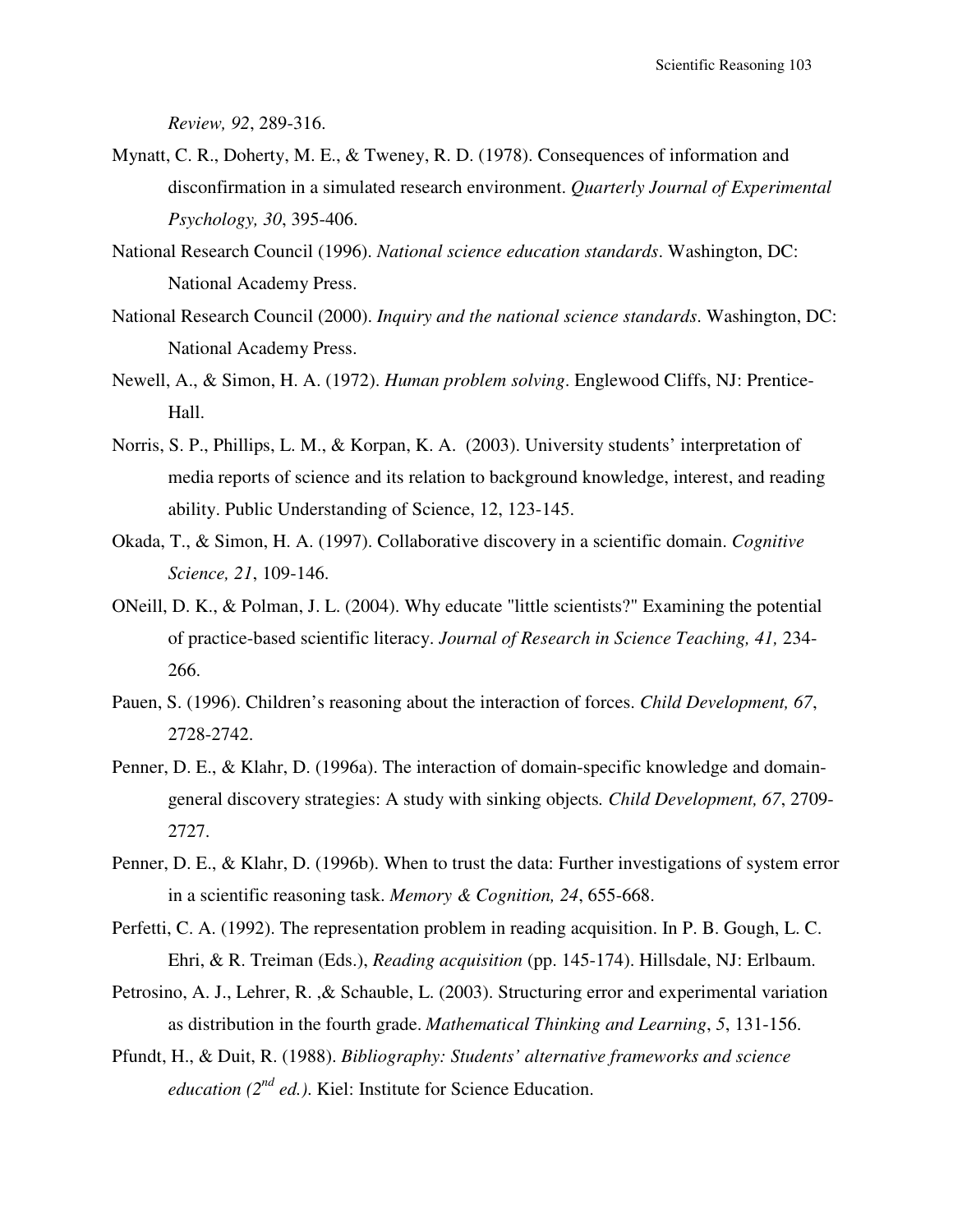Piaget, J. (1970). *Genetic epistemology*. New York, NY: Columbia University Press.

- Piaget, J. (1972). *The child's conception of the world*. Totowa, NJ: Littlefield, Adams & Co.
- Posner, G. J., Strike, K. A., Hewson, P. W., & Gertzog, W. A. (1982). Accommodation of a scientific conception: Toward a theory of conceptual change. *Journal of Research in Science Teaching, 66*, 211-227.
- Raghavan, K., & Glaser, R. (1995). Model-based analysis and reasoning in science: The MARS curriculum. *Science Education, 79*, 37-61.
- Reid, D. J., Zhang , J., & Chen, Q. (2003). Supporting scientific discovery learning in a simulation environment. *Journal of Computer Assisted Learning, 19*, 9-20.
- Rozenblit, L., & Keil, F. C. (2002). The misunderstood limits of folk science: An illusion of explanatory depth. *Cognitive Science, 26*, 521-562.
- Ruffman, T., Perner, J., Olson, D. R., & Doherty, M. (1993). Reflecting on scientific thinking: Children's understanding of the hypothesis-evidence relation. *Child Development, 64*, 1617- 1636.
- Salsburg, D. (2001). *The lady tasting tea: How statistics revolutionized science in the twentieth century*. New York: W.H. Freeman.
- Samarapungavan, A., & Wiers, R. W. (1997). Children's thoughts on the origin of species: A study of explanatory coherence. *Cognitive Science, 21*, 147-177.
- Sandoval, W. A., & Reiser, B.J. (2004). Explanation-driven inquiry: Integrating conceptual and epistemic scaffolds for scientific inquiry. *Science Education*, *88*, 345-372.
- Schauble, L. (1990). Belief revision in children: The role of prior knowledge and strategies for generating evidence. *Journal of Experimental Child Psychology, 49*, 31-57.
- Schauble, L. (1996). The development of scientific reasoning in knowledge-rich contexts. *Developmental Psychology, 32*, 102-119.
- Schauble, L., & Glaser, R. (1990). Scientific thinking in children and adults. *Contributions to Human Development, 21*, 9-27.
- Schauble, L., Glaser, R., Raghavan, K., & Reiner, M. (1991). Causal models and experimentation strategies in scientific reasoning. *Journal of the Learning Sciences, 1*, 201-238.
- Schauble, L., Klopfer, L. E., & Raghavan, K. (1991). Students' transition from an engineering model to a science model of experimentation. *Journal of Research in Science Teaching,*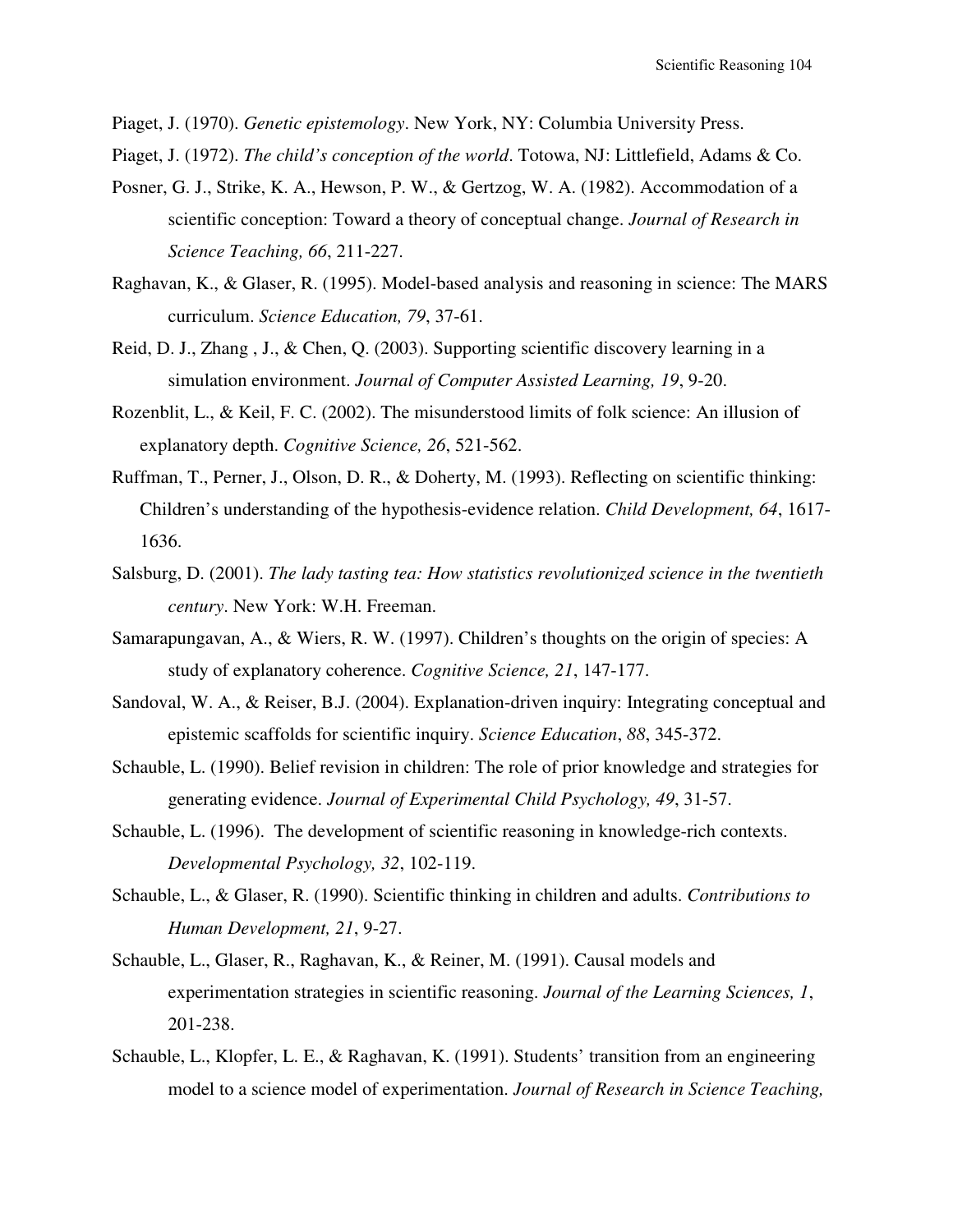*28*, 859-882.

- Schauble, L., Glaser, R., Raghavan, K., & Reiner, M. (1992). The integration of knowledge and experimentation strategies in understanding a physical system. *Applied Cognitive Psychology, 6*, 321-343.
- Schauble, L., Glaser, R., Duschl, R. A., & Schulze, S. (1995). Students' understanding of the objectives and procedures of experimentation in the science classroom. *Journal of the Learning Sciences, 4*, 131-166.
- Schulz, L. E., & Gopnik, A. (2004). Causal learning across domains. *Developmental Psychology, 40*, 162-176.
- Shaklee, H., & Mims, M. (1981). Development of rule use in judgments of covariation between events. *Child Development, 52*, 317-325.
- Shaklee, H., & Paszek, D. (1985). Covariation judgment: Systematic rule use in middle childhood. *Child Development, 56*, 1229-1240.
- Shaklee, H., Holt, P., Elek, S., & Hall, L. (1988). Covariation judgment: Improving rule use among children, adolescents, and adults. *Child Development, 59*, 755-768.
- Shamos, M. H. (1995). *The myth of scientific literacy*. New Brunswick, NJ: Rutgers University Press.
- Shultz, T. R., Fisher, G. W., Pratt, C. C., & Rulf, S. (1986). Selection of causal rules. *Child Development, 57*, 143-152.
- Shultz, T. R., & Mendelson, R. (1975). The use of covariation as a principle of causal analysis. *Child Development, 46*, 394-399.
- Siegler, R. S. (1976). Three aspects of cognitive development. *Cognitive Psychology, 8*, 481-520.
- Siegler, R. S. (1978). The origins of scientific reasoning. In R. S. Siegler (Ed.), *Children's thinking: What develops?* (pp. 109-149). Hillsdale, NJ: Lawrence Erlbaum.
- Siegler, R. S., & Alibali, M. W. (2005). *Children's Thinking* (4<sup>th</sup> ed.). Upper Saddle River, NJ: Prentice Hall.
- Siegler, R. S., & Crowley, K. (1991). The microgenetic method: A direct means for studying cognitive development. *American Psychologist, 46*, 606-620.
- Siegler, R. S., & Liebert, R. M. (1975). Acquisition of formal scientific reasoning by 10- and 13 year-olds: Designing a factorial experiment. *Developmental Psychology, 11*, 401-402.
- Simon, H. A. (1973). Does scientific discovery have a logic? *Philosophy of Science, 40*, 471-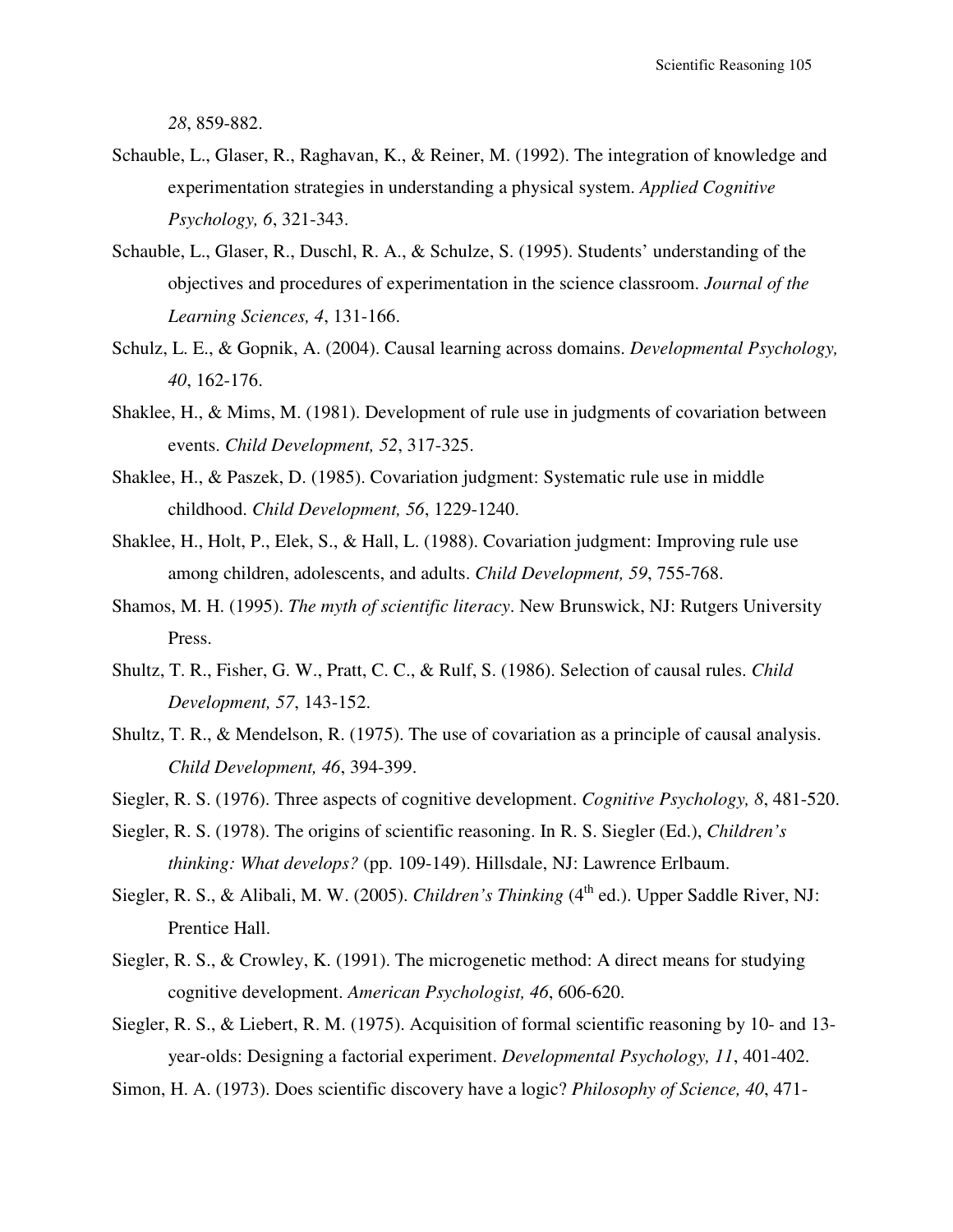480.

- Simon, H. A. (1986). Understanding the processes of science: The psychology of scientific discovery. In T. Gamelius (Ed.), *Progress in science and its social conditions* (pp. 159- 170). Oxford: Pergamon Press.
- Simon, H. A. (1989). The scientist as problem solver. In D. Klahr & K. Kotovsky (Eds.), *Complex information processing: The impact of Herbert A. Simon* (pp. 375-398). Hillsdale, NJ: Lawrence Erlbaum.
- Simon, H. A. (2001). Seek and ye shall find. In K. Crowley, C.D. Schunn, & T. Okada (Eds.), *Designing for science: Implications from everyday, classroom, and professional settings* (pp. 5-20). Mahwah, NJ: Lawrence Erlbaum.
- Simon, H. A., & Lea, G. (1974). Problem solving and rule induction: A unified view. In L. W. Gregg (Ed.), *Knowledge and cognition* (pp. 105-128). Hillsdale, NJ: Lawrence Erlbaum.
- Slowiaczek, L. M., Klayman, J., Sherman, S. J., & Skov, R. B. (1992). Information selection and use in hypothesis testing: What is a good question, and what is a good answer? *Memory & Cognition, 20*, 392-405.
- Smith, C. L., Maclin, D., Houghton, C., & Hennessey, M. G. (2000). Sixth-grade students' epistemologies of science: The impact of school science experiences on epistemological development. *Cognition and Instruction, 18*(3), 349-422.
- Sodian, B., Zaitchik, D., & Carey, S. (1991). Young children's differentiation of hypothetical beliefs from evidence. *Child Development, 62*, 753-766.
- Sophian, C., & Huber, A. (1984). Early developments in children's causal judgments. *Child Development, 55*, 512-526.
- Solomon, G. E. A., Johnson, S. C., Zaitchik, D., & Carey, S. (1996). Like father, like son: Young children's understanding of how and why offspring resemble their parents. *Child Development, 67*, 151-171.
- Spelke, E. S., Phillips, A., & Woodward, A. L. (1995). Infants' knowledge of object motion and human action. In D. Sperber, D. Premack, & A. J. Premack (Eds.), *Causal cognition: A multidisciplinary debate* (pp. 44-78). Oxford: Clarendon Press.
- Sperber, D., Premack, D., & Premack, A. J. (Eds.). (1995). *Causal cognition: A multidisciplinary debate*. Oxford: Clarendon Press.
- Stanovich KE 1998 How to the think straight about psychology ( $5<sup>th</sup>$  ed.). New York: Longman.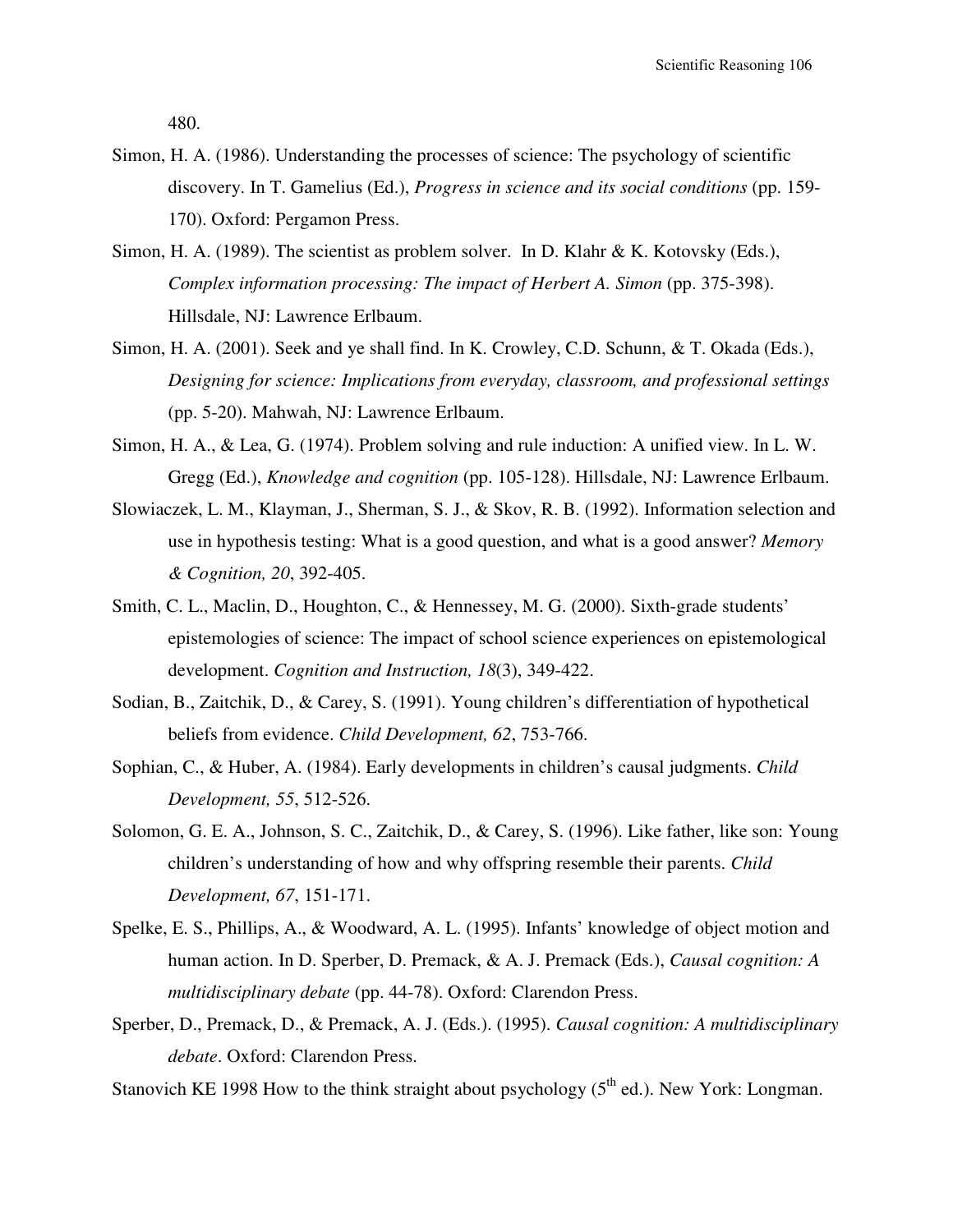- Strauss, S. (1998). Cognitive development and science education: Toward a middle level model. In W. Damon (Series Ed.), I. E. Sigel, & K. A. Renninger (Vol. Eds.), *Handbook of child psychology: Volume 4. Child psychology in practice* (5th ed., pp. 357-399). New York: John Wiley & Sons.
- Swaak, J., & de Jong, T. (2001). Discovery simulations and the assessement of intuitive knowledge. *Journal of Computer Assisted Learning, 17*, 284-294.
- Taconis, R., Ferguson-Hessler, M., G., M., & Broekkamp, H. (2001). Teaching science problem solving: An overview of experimental work. *Journal of Research in Science Teaching*, *38*, 442-468
- Thagard, P. (1989). Explanatory coherence. *Behavioral & Brain Sciences, 12*, 435-502.
- Thagard, P. (1998a). Ulcers and bacteria I: Discovery and acceptance. *Studies in History and Philosophy of Science. Part C: Studies in History and Philosophy of Biology and Biomedical Sciences, 29*, 107-136.
- Thagard, P. (1998b). Ulcers and bacteria II: Instruments, experiments, and social interactions. *Studies in History and Philosophy of Science. Part C: Studies in History and Philosophy of Biology and Biomedical Sciences*.
- Thagard, P. (1998c). Explaining disease: Correlations, causes and mechanisms. *Minds and Machines, 8*, 61-78.
- Toth, E. E., Klahr, D. & Chen, Z. (2000). Bridging research and practice: A cognitively based classroom intervention for teaching experimentation skills to elementary school children. *Cognition and Instruction, 18*, 423-459.
- Trafton J. G., & Trickett, S. B. (2001). Note-taking for self-explanation and problem solving. *Human-Computer Interaction, 16*, 1-38.
- Tschirgi, J. E. (1980). Sensible reasoning: A hypothesis about hypotheses. *Child Development, 51*, 1-10.
- Tweney, R. D. (1991). Informal reasoning in science. In J. F. Voss, D. N. Perkins, & J. W. Segal (Eds.), *Informal reasoning and education* (pp. 3-16). Hillsdale, NJ: Lawrence Erlbaum.
- Tweney, R. D., (2001). Scientific thinking: A cognitive-historical approach. In Crowley, K., Schunn, C. D., & Okada, T. (Eds). *Designing for science: Implications from everyday, classroom, and professional settings* (pp. 141-173). Mahwah, NJ: Lawrence Erlbaum.

Tweney, R. D., Doherty, M. E., & Mynatt, C. R. (Eds.). (1981). *On scientific thinking*. New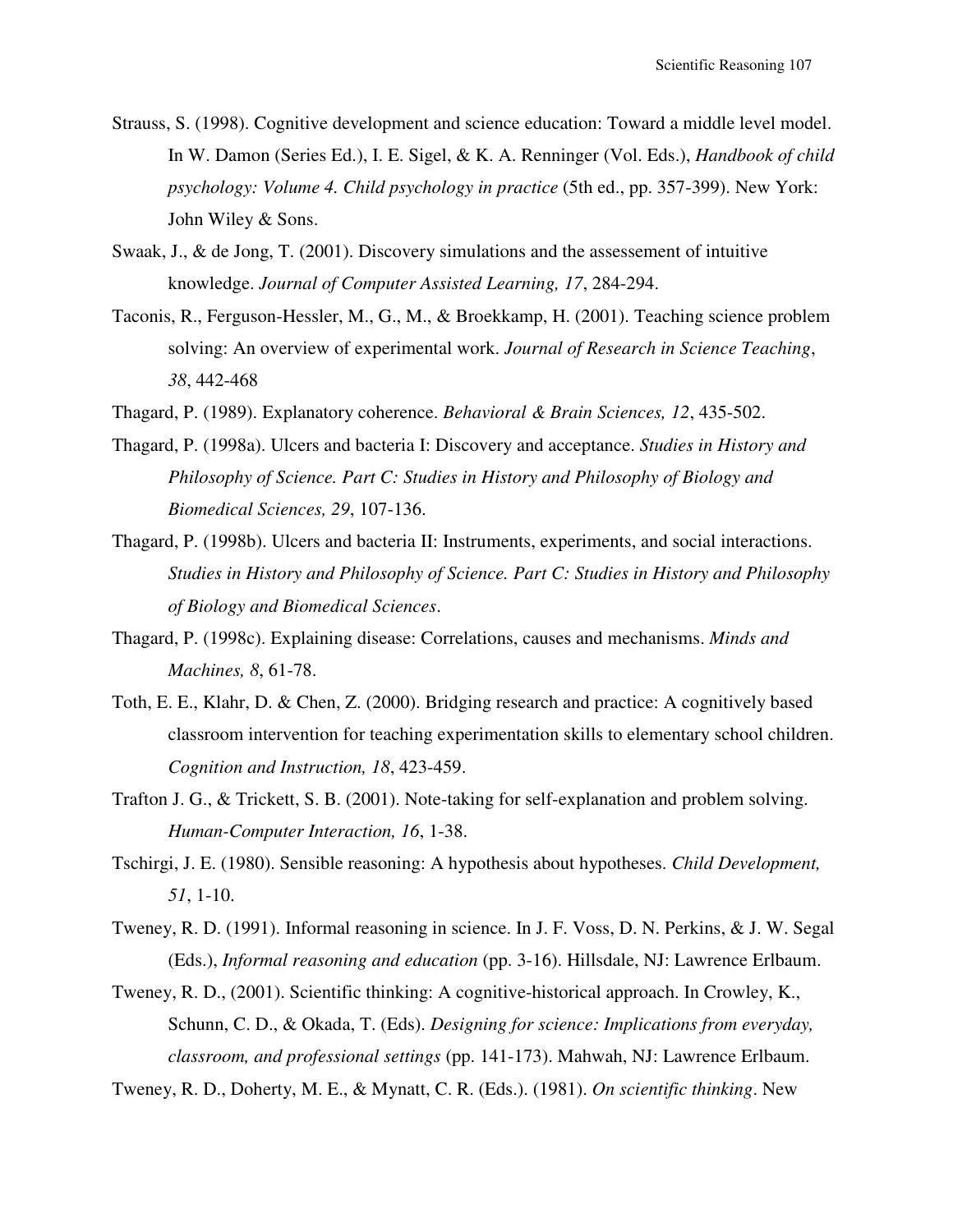York: Columbia University Press.

- Tytler, R., & Peterson T, S. (2004). From "try it and see" to strategic exploration: Characterizing young children's scientific reasoning*. Journal of Research in Science Teaching, 41*, 94- 118.
- VanLehn, K. (1989). Problem solving and cognitive skill acquisition. In M. I. Posner (Ed.), *Foundations of cognitive science* (pp. 527-579). Cambridge, MA: MIT Press.
- Varnhagen, C. K. (1995). Children's spelling strategies. In V. W. Berninger (Ed.), *The varieties of orthographic knowledge II: Relationships to phonology, reading, and writing* (pp. 251- 290). Dordrecht, Netherlands: Kluwer Academic Publishers.
- Vosniadou, S., & Brewer, W. F. (1992). Mental models of the earth: A study of conceptual change in childhood. *Cognitive Psychology, 24*, 535-585.
- Vosniadou, S., Skopeliti, I., & Ikospentaki, K. (2004). Modes of knowing and ways of reasoning in elementary astronomy. *Cognitive Development, 19*, 203-222.
- Wason, P. C. (1960). On the failure to eliminate hypotheses in a conceptual task. *Quarterly Journal of Experimental Psychology, 12*, 129-140.
- Wason, P. C. (1968). Reasoning about a rule. *Quarterly Journal of Experimental Psychology, 20*, 63-71.
- Wason, P. C., & Johnson-Laird, P. N. (1972). *Psychology of reasoning: Structure and content*. London: B. T. Batsford.
- Wellman, H. M., & Gelman, S. A. (1992). Cognitive development: Foundational theories in core domains. *Annual Review of Psychology, 43*, 337-375.
- White, P. A. (1988). Causal processing: Origins and development. *Psychological Bulletin, 104*, 36-52.
- White, B. Y., & Frederiksen, J. R. (1998). Inquiry, modeling, and metacognition: Making science accessible to all students. Cognition and Instruction, 16, 3-118.
- Wilhelm, P., & Beishuizen, J. J. (2004). Asking questions during self-directed inductive learning: Effects on learning outcome and learning processes. *Interactive Learning Environments, 12*, 251-264.
- Wolpert, L. (1993). *The unnatural nature of science*. London: Faber and Faber.
- Wong, D. E. (1996). Students' scientific explanations and the contexts in which they occur. *The Elementary School Journal*, *96*, 495-509.